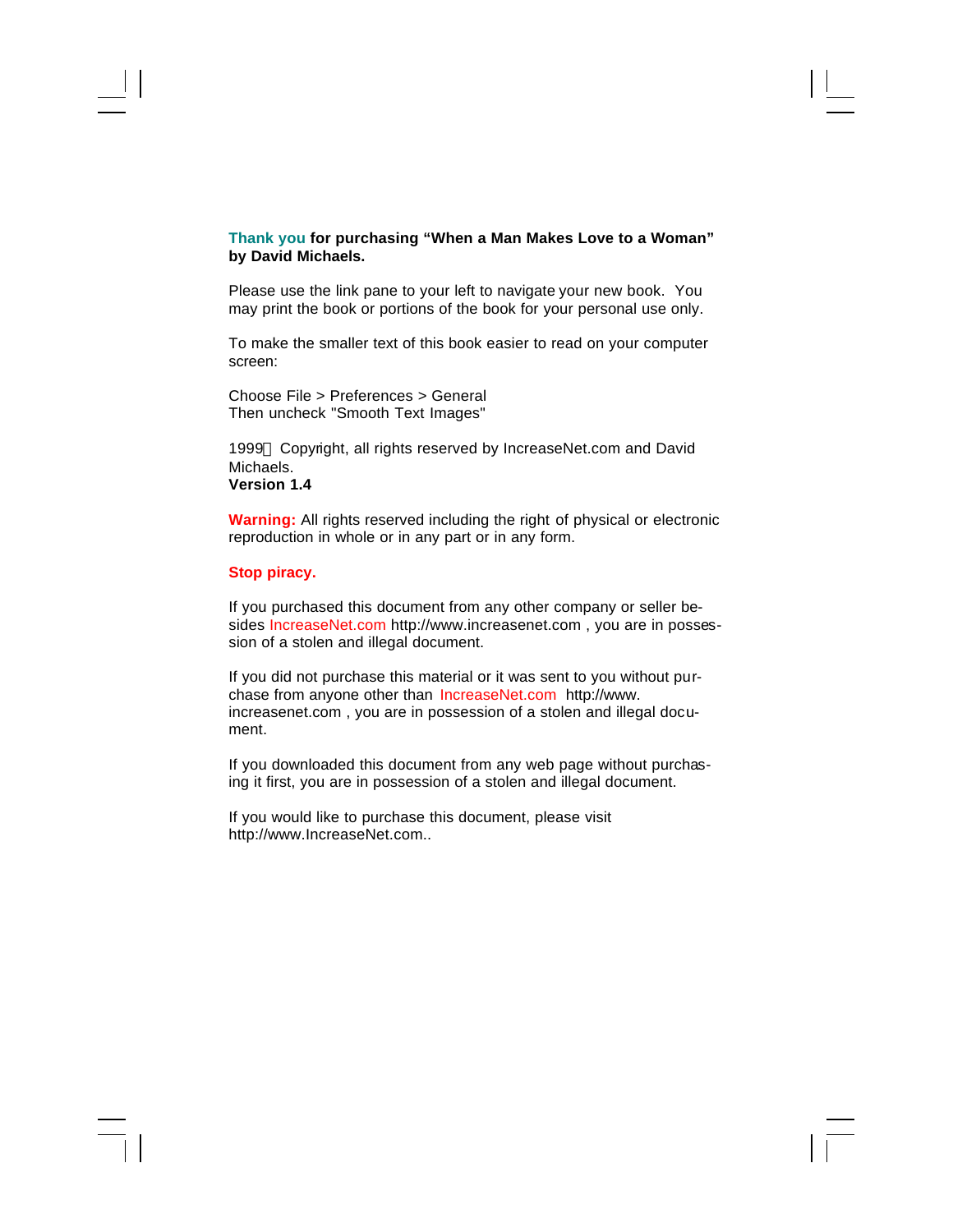# **Bio-Enhancing Systems<sup>Ó</sup>**

# When a Man Makes Love to a Woman

**Unlimited Stamina with Multiple Orgasms<sup>Ó</sup>**

**David Michaels**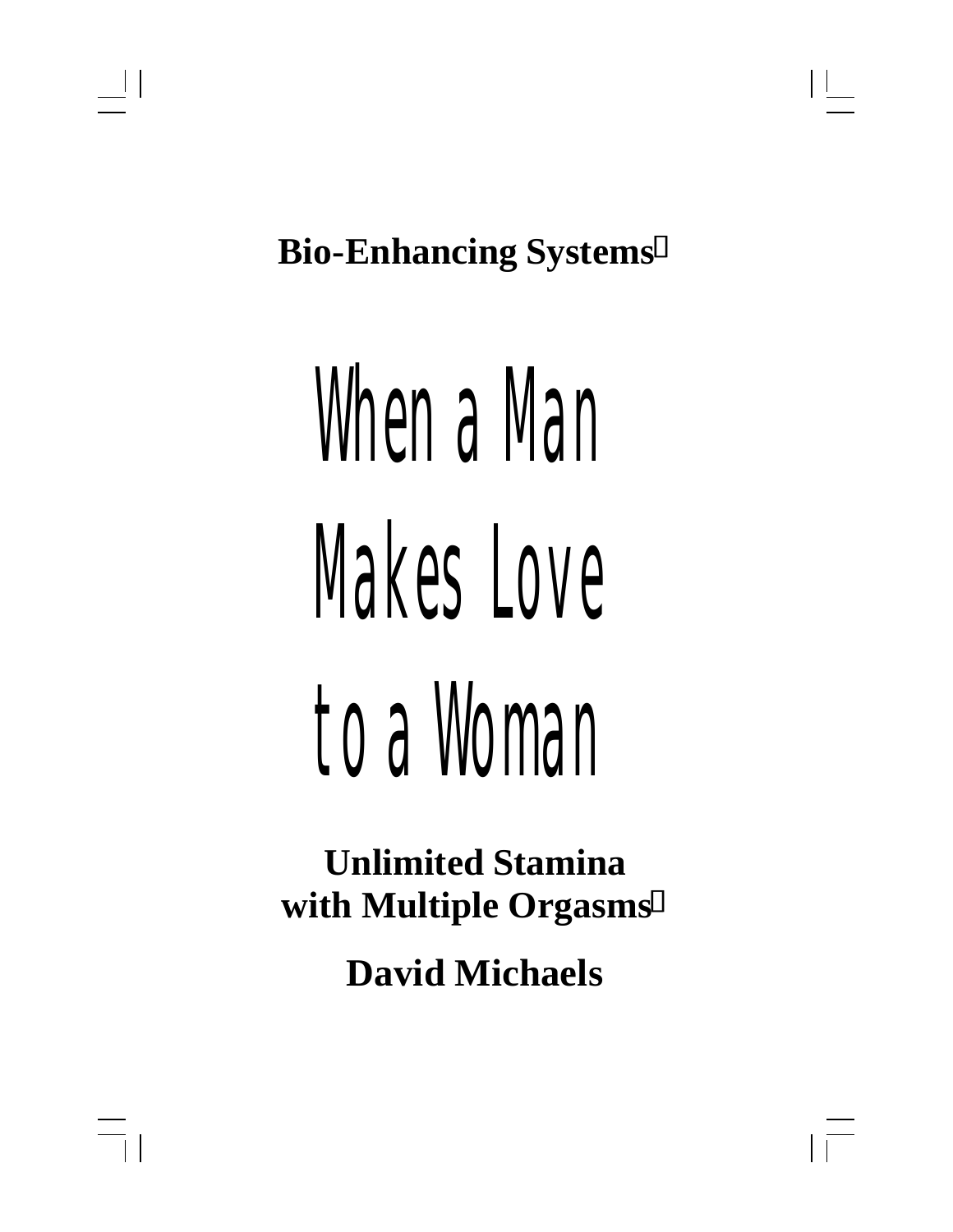#### **Print instructions:**

Choose File > Print, make sure "Fit to Page " is **Not** checked. Choose which page or pages you want to print then click on OK.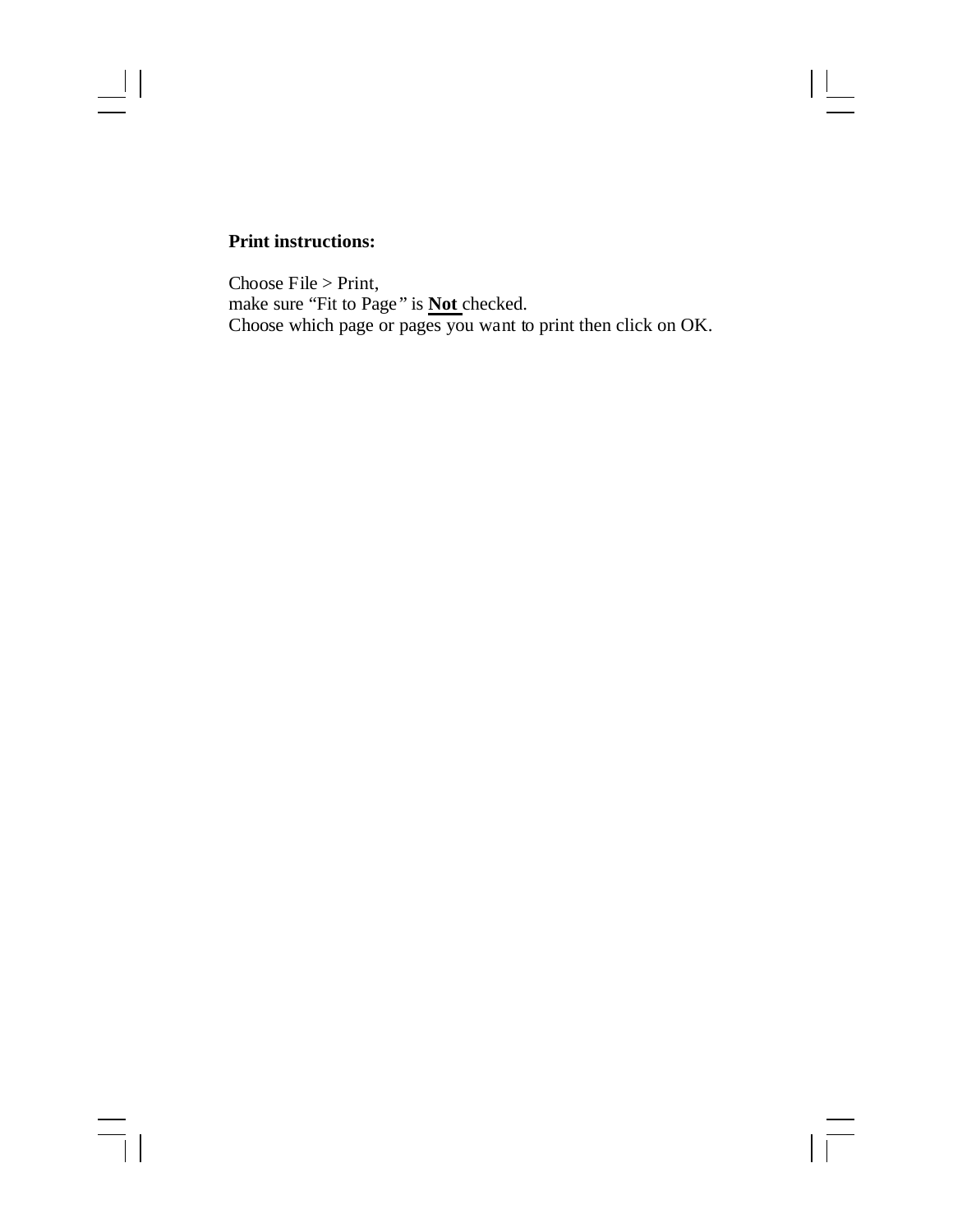# **Precautionary Advice**

This book is intended for informational and educational purposes only. Individuals should always consult their physician before beginning or altering the intensity of their lifestyle.

Copyright© 1999 by David Michaels

All rights reserved including the right of reproduction in whole or in part in any form.

Published by: IncreaseNet.com

Printed by: Wells Printing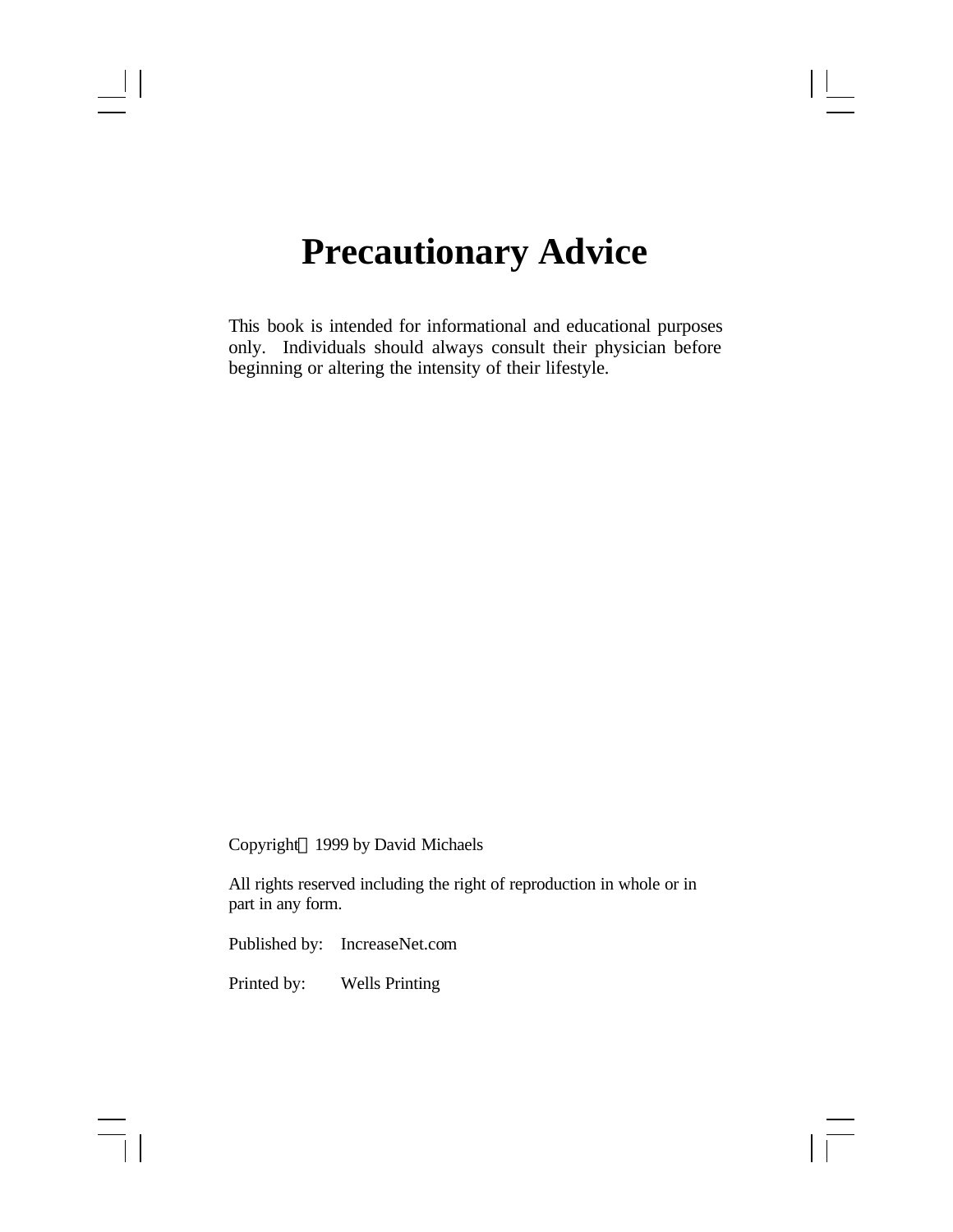# **Dedication**

I would like to dedicate this book to my wife Melissa, whose encouragement and support was a great help in completing it.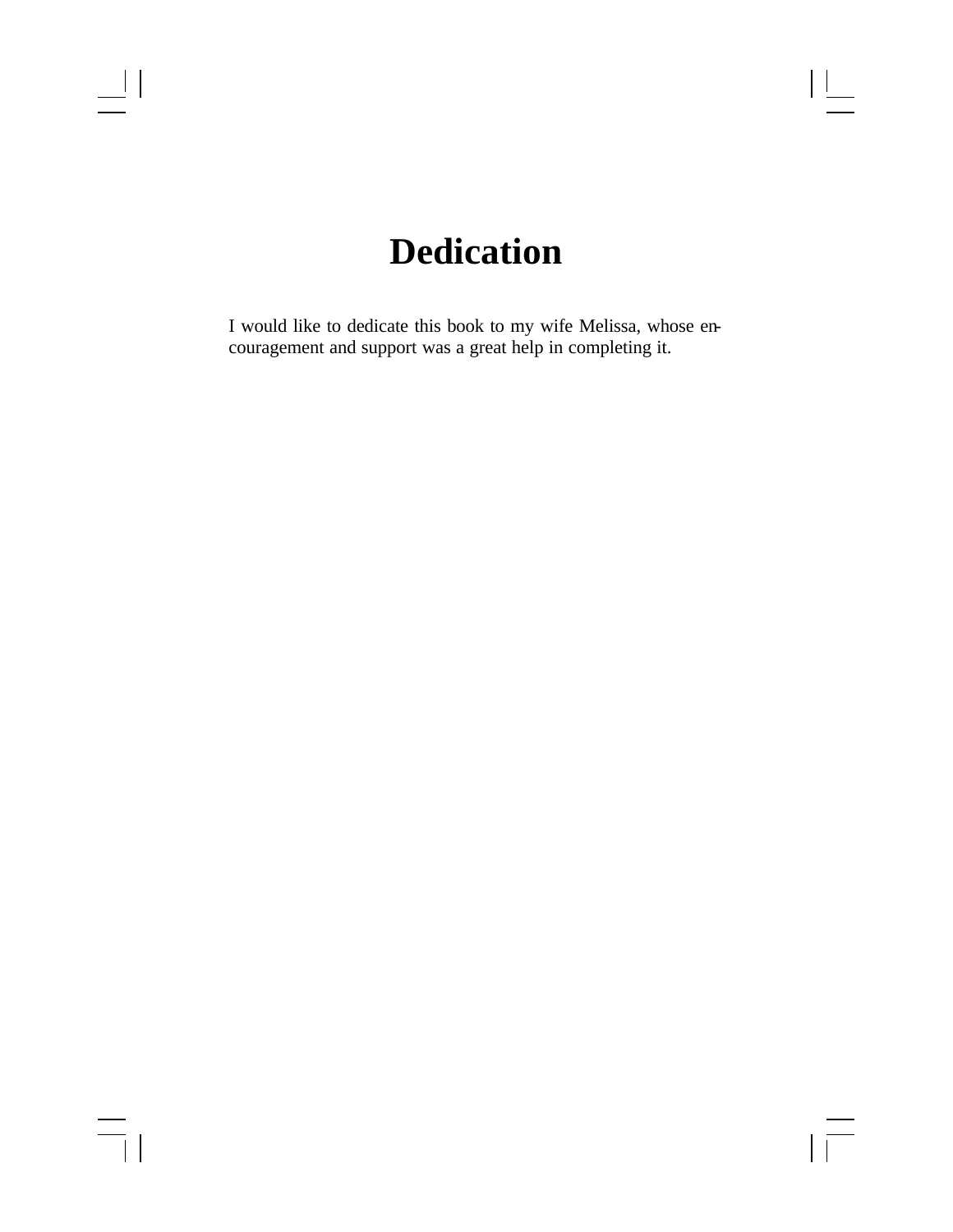# **Contents**

#### **Introduction**

 You Are an Artist Her Trust in You A Woman's Desire Actions not Words

#### **Part One: Before Sex**

- **13 Chapter 1 Mind and Body**
- 15 Sex and the Brain
- 16 Brain Energy
- 19 Visualization
- 20 The Swish Pattern as I Taught it to Rob
- **23 Chapter 2 Free Your Mind**<br>24 Forgiveness
- 24Forgiveness
- 25Financial Stress

## **27 Chapter 3 Sexuality and Spirituality**<br>28 Model Praver for Severing S

- **Model Prayer for Severing Soul Ties** 30 Prayer for Salvation
- **33 Chapter 4 Free Your Lover's Mind**
- **37 Chapter 5 Romance and Setting the Mood**
- 37 Make Love to a Woman Before You Even Touch Her
- 37 Things to Say
- 40 Trouble Creating an Atmosphere
- 41 Things not to Say that may Hinder Your Sex Life
- 43 **Chapter 6 Personal Hygiene**
- **45 Chapter 7 Penis Size**

#### **Part Two: Sex**

| 49 | <b>Chapter 8 Channeling Sexual Energy with a Kiss</b> |
|----|-------------------------------------------------------|
| 51 | <b>Chapter 9 Eight Types of Female Orgasms</b>        |
| 52 | Illustration of Female External Sex Organs            |
| 53 | Illustration of Female Internal Sex Organs            |
| 54 | Clitoral Orgasm                                       |
| 56 | Vaginal Orgasm                                        |
| 56 | G spot and Female Ejaculation                         |
|    | How to Find and Stimulate the G spot                  |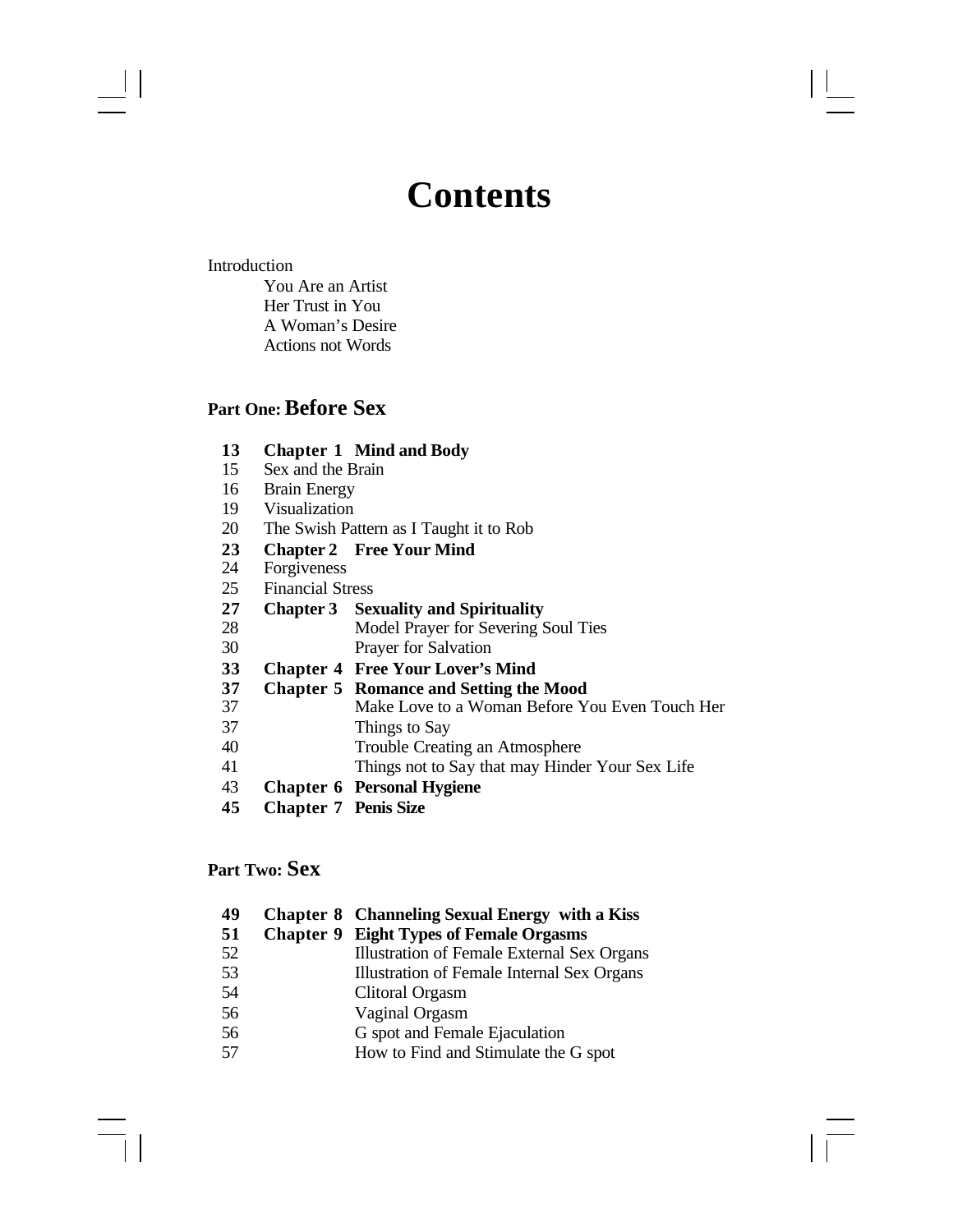| 57             | Penile Stimulation of the G spot                                     |  |
|----------------|----------------------------------------------------------------------|--|
| 58             | Recommended Positions for G Spot Stimulation                         |  |
| 59             | Anal Orgasm                                                          |  |
| 60             | Mind Orgasm                                                          |  |
| 61             | <b>Combination Orgasms</b>                                           |  |
| 61             | Multiple Orgasms                                                     |  |
| 62             | <b>Total Body Orgasm</b>                                             |  |
| 63             | <b>Chapter 10 Crossing the Threshold of Unlimited Sexual Stamina</b> |  |
| 64             | Strengthening the PC Muscle                                          |  |
| 66             | Momentum                                                             |  |
| 67             | Defining Levels of Sexual Arousal                                    |  |
| 68             | PC Squeeze                                                           |  |
| 71             | Nerve Buffering                                                      |  |
| 73             | <b>Chapter 11 Arching (Sustaining the Zone of Unlimited Stamina)</b> |  |
| 77             | <b>Chapter 12 A Woman's Guide to Her Man's Stamina</b>               |  |
| 78             | <b>Arching Energy</b>                                                |  |
| 79             | Pause and Squeeze                                                    |  |
| 81             | <b>Chapter 13 Female Orgasm Hindrances</b>                           |  |
| 89             | <b>Chapter 14 How to Have an Orgasm</b>                              |  |
| 90             | Attitude                                                             |  |
| 91             | <b>Fawn Analogy</b>                                                  |  |
| 92             | Bear Cub Analogy (Teaser)                                            |  |
| 94             | Strengthening the PC Muscle                                          |  |
| 95             | <b>Clitoral Stimulation</b>                                          |  |
| 99             | <b>Chapter 15 Seven Phases to an Unforgettable Sexual Experience</b> |  |
| 99             | Phase 1 - Preparing Your Lover's Mind for Incredible Sex             |  |
|                | without Her Even Realizing it                                        |  |
| 104            | Phase 2 - Building Her Desire                                        |  |
| 107            | Phase 3 - Approaching the Threshold                                  |  |
| 109            | Phase 4 - Crossing the Threshold                                     |  |
| 110            | Phase 5 - Satisfy Her                                                |  |
| 111            | Phase 6 - Sustained and Multiple Orgasms for You                     |  |
| 112            | Phase 7 - Call it the "Big Bang" or "Total Meltdown"                 |  |
| 113            | Secret Phase 8 - One of the Most Powerful Female                     |  |
|                | Aphrodisiacs                                                         |  |
| <b>Bonuses</b> |                                                                      |  |
| 115            | Hormone Study                                                        |  |
| 129            | How to Eat and Lose Weight                                           |  |
| 137            | Workout Introduction                                                 |  |
| 143            | <b>Beginner Workout</b>                                              |  |
| 145            | <b>Intermediate Workout</b>                                          |  |
| 147            | <b>Advanced Workout</b>                                              |  |
| 153            | <b>Contact David Michaels</b>                                        |  |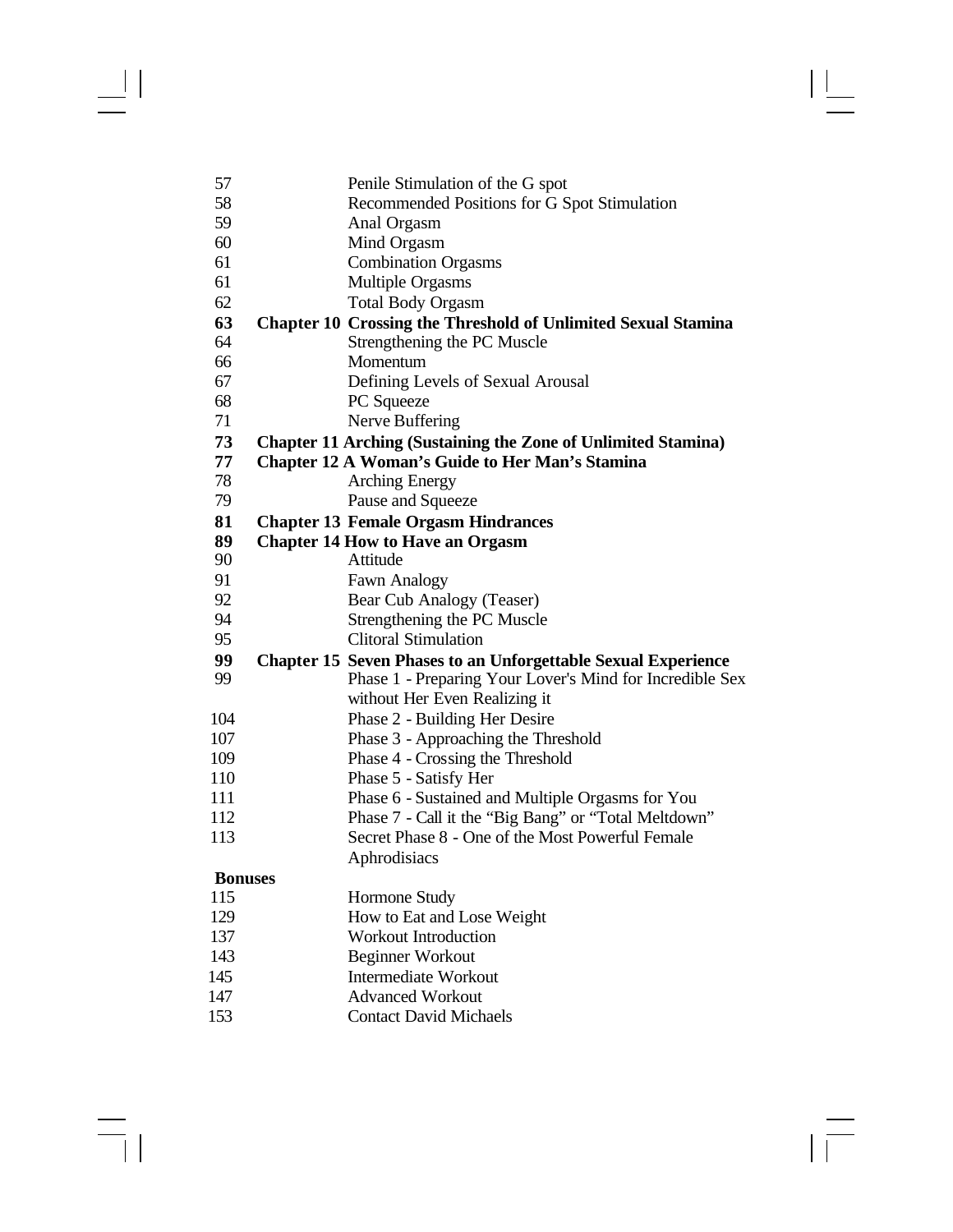## **Introduction**

 Thank you for purchasing my first book of the Bio-Enhancing Systems Series, "When A Man Makes Love To A Woman". I have written it essentially for men and woman who want to experience more to sex than they ever have, and gain a better understanding of themselves, their lovers and their sexua lity.

Because one's sexuality is dependent greatly on the synergism of relationships, attitude, environment, spiritual beliefs, and preconceptions, I have addressed these subjects for your benefit. It is my strong belief that just knowing how to have better sex is not enough to enable one to have better sex. Sex is much more than great methods. It is first having a healthy relationship with yourself, your lover and life. The "methods" in this book will be "the icing on the cake". I hope you find the material applicable and enjoyable as you read the book from front to back or use the table of contents as a reference.

The entire book may be considered entirely subjective. I have written it for the husband and wife, and since your spouse is your lover I will use the word "lover" in-place of spouse as it should help the flow of reading.

#### **You Are an Artist**

The title "Bio-Enhancing Systems" simply means: ways to deeply experience or enhance life and sex. This book is more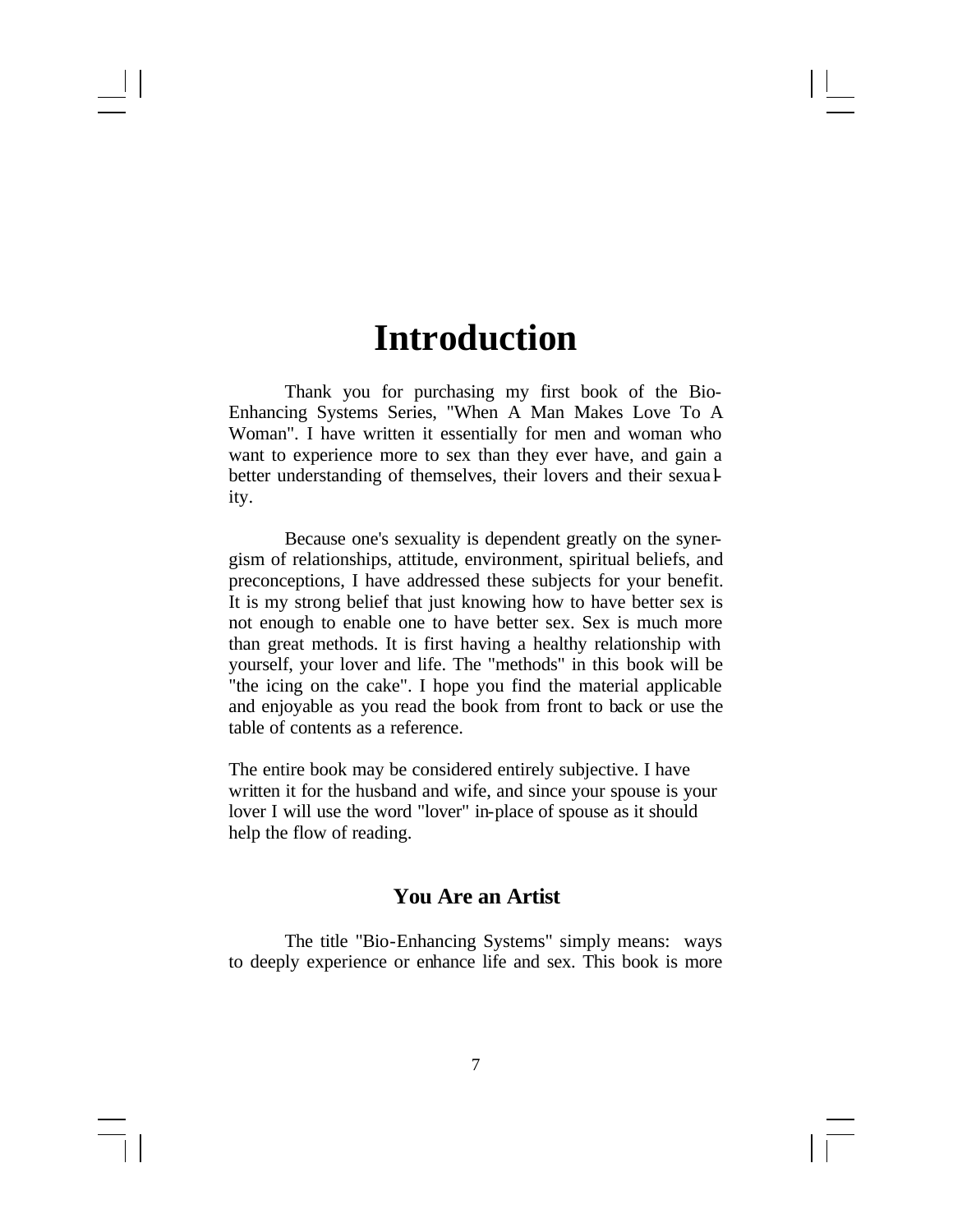than how to make love to a woman or the art of lovemaking. Its information bears the name of its title by ways to enhance you and your lover's sex life, primarily through knowledge and health, with mention of spirituality.

 Although what I am about to teach you may be done in a systematic way, meaning that you can attempt to do everything you learn step by step in complete order as a scientist, I would rather you approach your sex life with your new knowledge as an artist. Be creative.

 All sexual encounters are not plain, white, canvases. Some are marble or clay and some need planning, preparation and patience. You will become an artist with many styles of lovemaking and create many different types of art. Your lover will be an ever-changing art piece, depending on the mood. One day they may be a beautiful white wall that calls for an abstract of creativity and spontaneity. The next day your lover may be a piece of unfinished marble with no shape, needing much preparation and time to become a lasting impression. I will teach you how to be this artist, and you will become better and better after each experience.

Being an artist is sometimes frustrating. No artist is alike and no art piece is alike. You may start a piece and never finish or you may make mistakes along the way. You will have your good pieces of art and your bad pieces of art. You will also have art that you think is your best, but your lover does not respond as you expected. Other times you may surprise yourself and many times your creativity will flow like a rushing river that yields the vision that you have set before yourself.

 Sex, like art, is an expression of life. It is never the same and is always changing. There is no limit to creativity or the pleasures experienced in lovemaking and there never will be. You cannot put it in a box or put a fence around it, though it is good to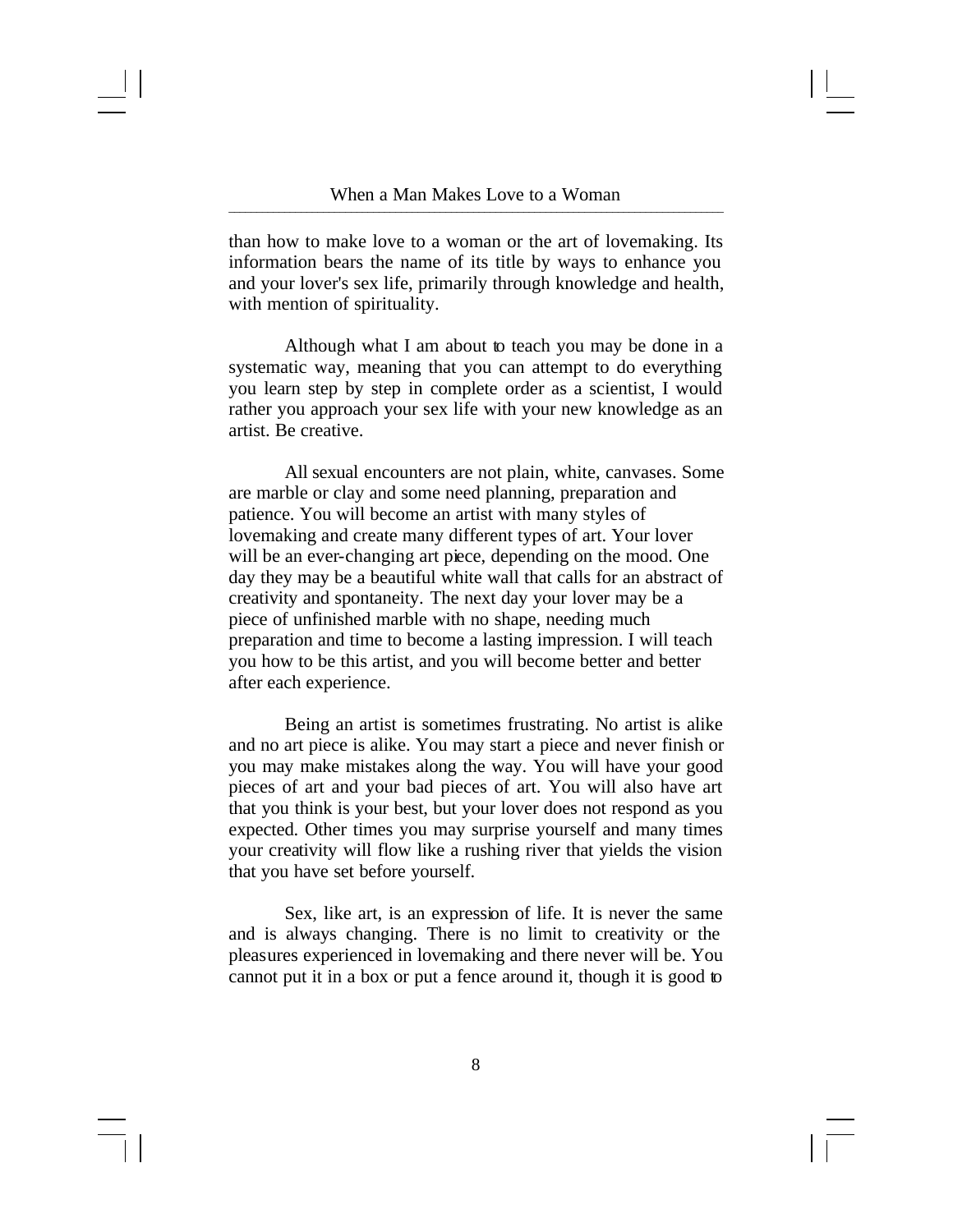have personal boundaries. One should keep an open mind about experiencing new pleasures in sex for as long as one lives.

There are no guarantees in life just as there are no guarantees in lovemaking. I cannot guarantee that you will perform a certain way or will get the reaction out of your lover that you are looking for, but I can teach you what I know to better your performance and get reactions that may surpass your wildest expectations. Remember, just as life goes through cycles, so will your lovemaking. It is simply an extension of life itself.

Before I explain any sexual techniques and methods I want to prepare you so you will receive them with an open, clear mind. Some of the sexual techniques and methods in this book are very powerful and could be damaging to yourself or your lover if used abusively or by one with an unstable mind. How could it be damaging? I will later teach men several methods that should enable them to have sex for as long as they want; therefore, they could physically or emotionally damage their lover without proper lubrication and love. As you learn and try the methods and techniques contained in this book, keep in mind that communication with your lover is very crucial to enhancing your sex life together.

### **Her Trust In You**

She may have preconceptions that hinder her from trying certain sexual techniques. Yet through the trust she has in you, she may experiment with ideas and become more open minded to things that before were taboo. It is a man's responsibility to realize this great virtue and respect it because he may have the ability, through her trust, to pervert or damage the relationship. Keep in mind that once a woman loses trust in her lover for any reason, that same trust may be hard to regain.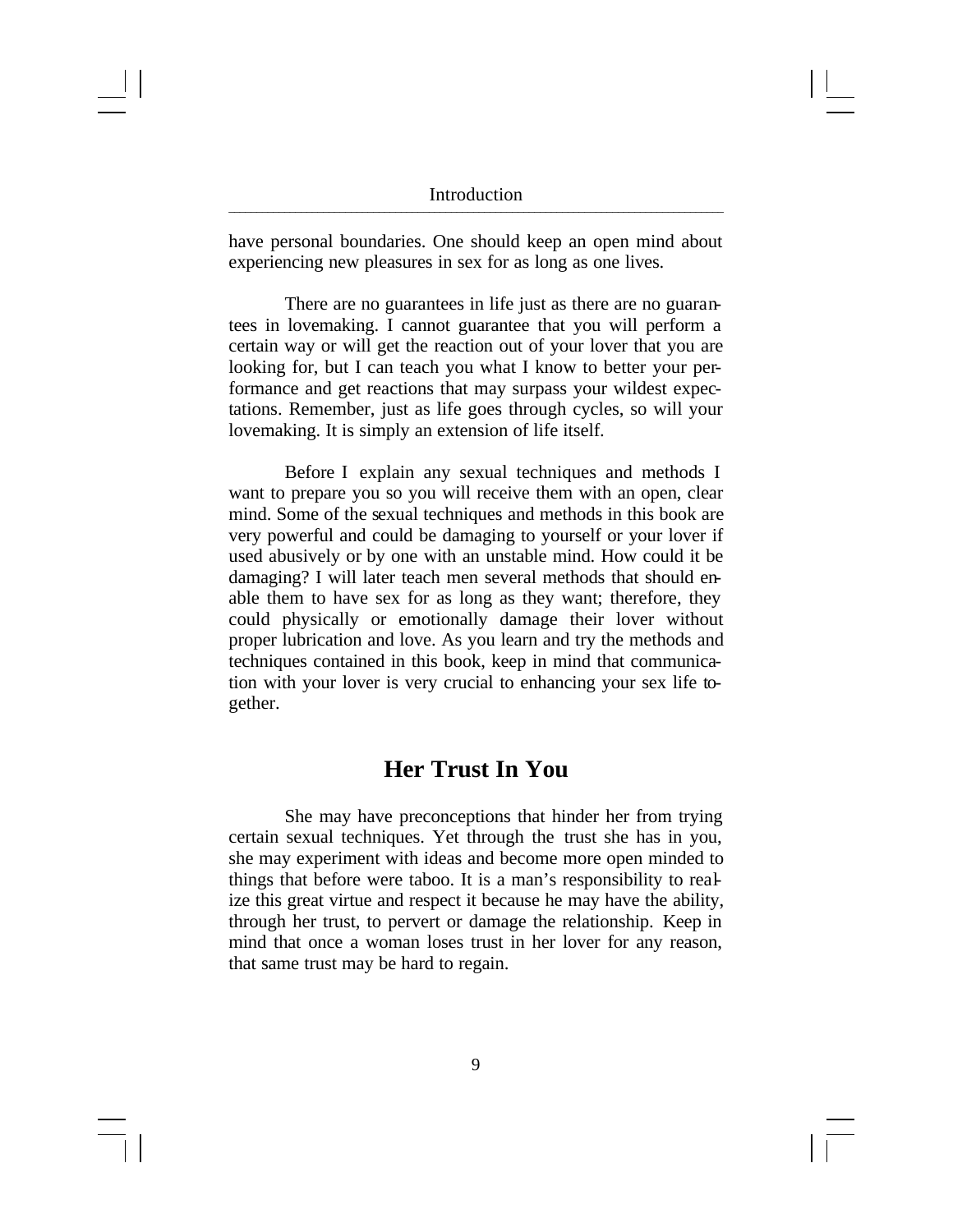## **A Woman's Desire**

It is natural for women to desire to be submissive and consumed with a man's love, sexual masculinity and security. There is a tender yearning women have to be held, loved and touched, but also there is an instinctive desire they have to yield to the nonthreatening, aggression of a man's sexuality which may be the fuel for deep, passionate desire in a woman.

To put it in a few words, there are times to romantically hold a woman and times to make love all night long.

## **Actions Not Words (Men)**

 Avoid bragging about your new abilities. The trusting woman will surely envision the fortress you have set before her, only to see it crumble if her expectations are not met. The witty woman will call it a bluff and surely put you in your place. You must prove yourself with your actions not your words, as you allow for times of learning and experimenting together.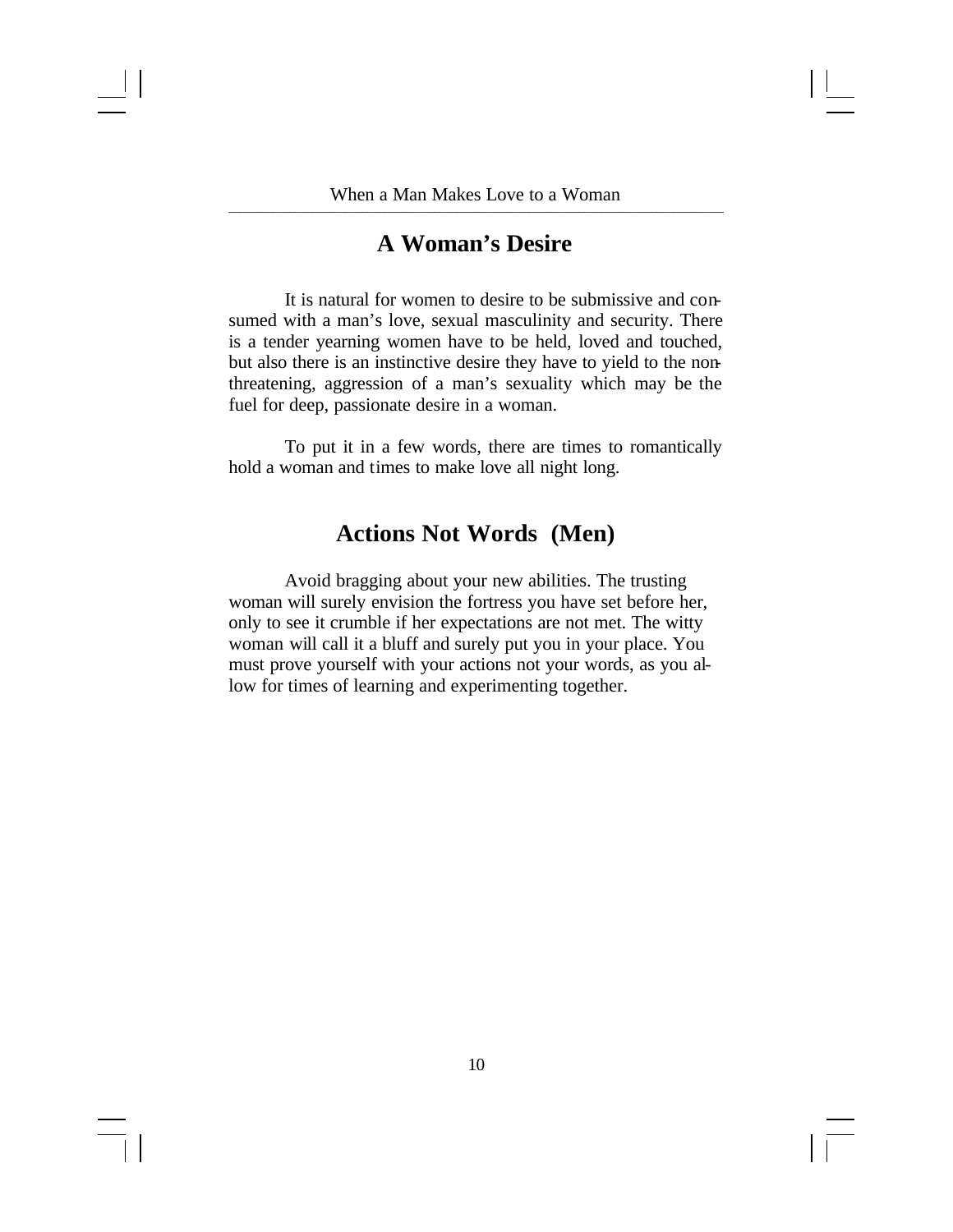# Part 1 **Before Sex**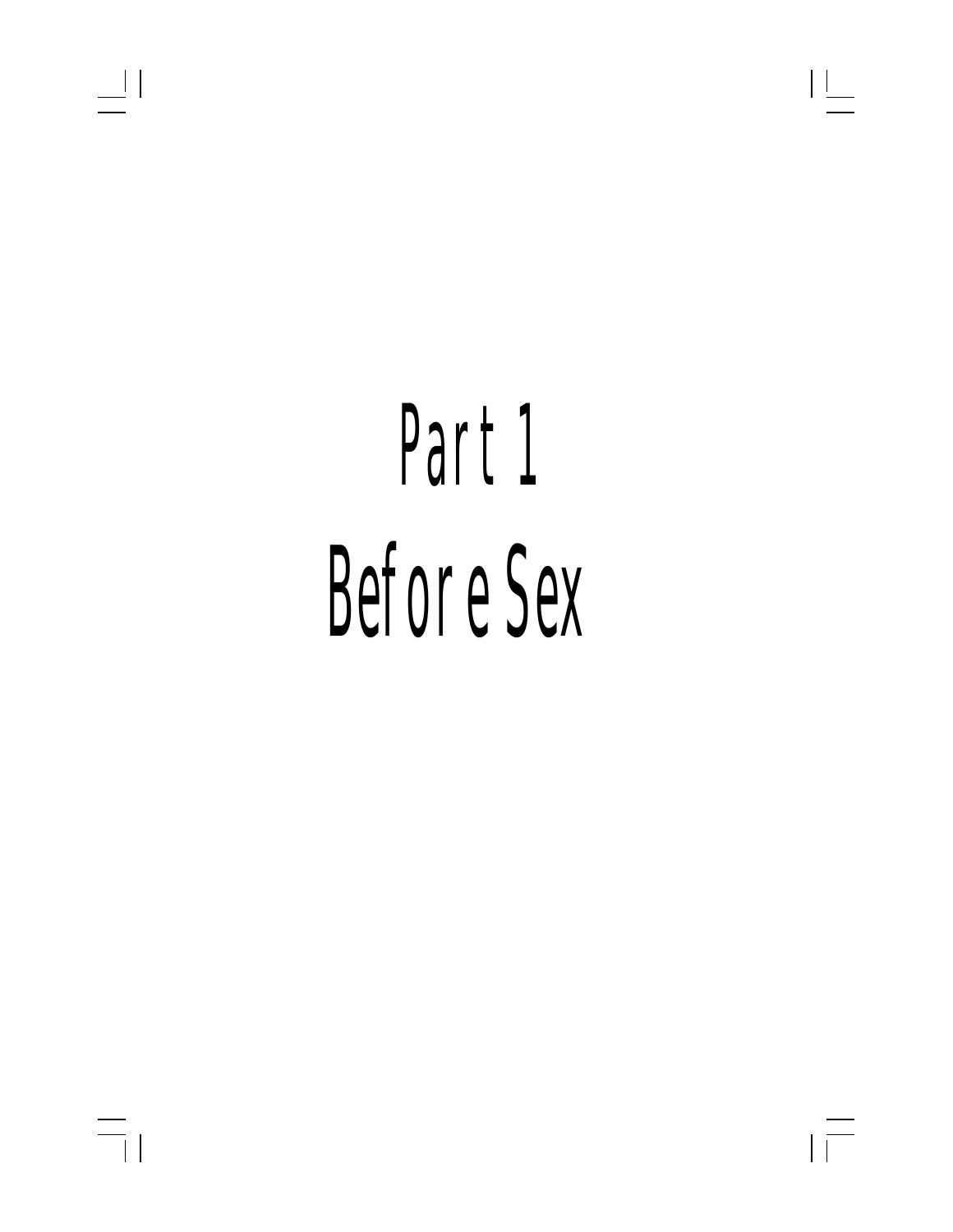# **Chapter 1**

## **Mind and Body**

 Your mind is your most powerful asset, and you must be able to control it. Fear and worry are not options for being a great lover. Confidence in yourself is your responsibility and is dependent on how your mind is conditioned to perceive the life around you. Conditioning your mind for positive results not only includes positive actions, but also includes guarding your mind from constant negativity or stress. Everyone is different so you have to be the judge of what is stressful to you. The constant monotony of most local news stations and their endless reports of murder and car theft is enough to drive one up the wall, hence negative conditioning. One may automatically perceive local news as bad news and negative. It is one's choice to do so. Someone else may see the same news program as informative and a privilege.

 Being around negative, unhappy, or stressed out people can also stress you out. Keep in mind though, life is only how one perceives it to be through the identity he or she perceive themselves to have.

 If you are an accountant and feel that being an accountant is your identity, then you will have no identity if you loose your job. But if you have established your identity as a child of God, based on the word of God, who works as an accountant, you will remain a child of God whether you loose your job or keep it.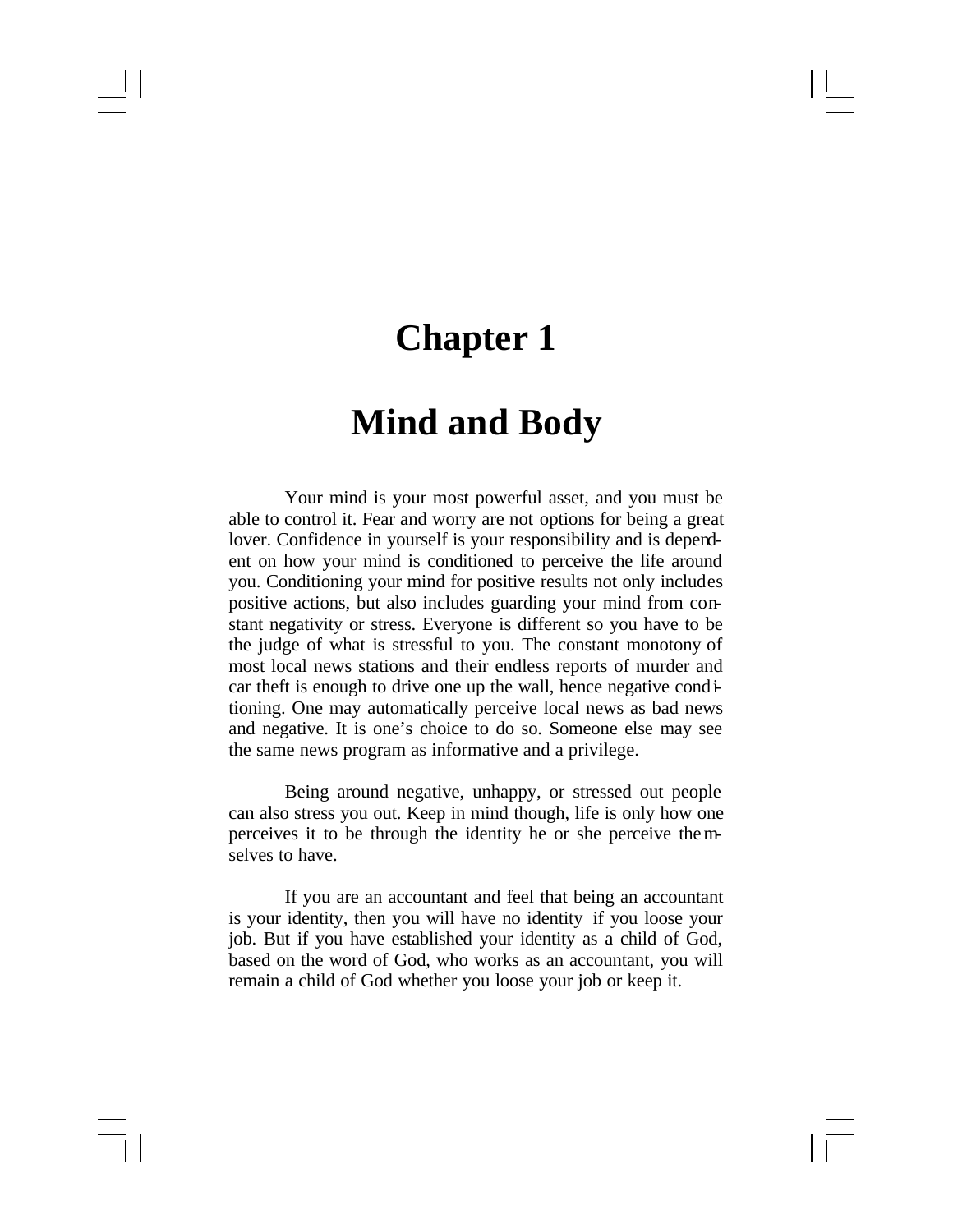You make the choice of your perceptions and these perceptions eventually become conditional or automatic. The atmosphere of your home and everything you subject yourself to will greatly affect your perceptions. Be selective with the type of people and multimedia you and your lover expose yourselves to. If trash goes in, trash will come out, and the last place you want it to come out is during lovemaking.

 Your sex life and relationships with everyone close to you will also depend on how you perceive yourself and your life. You may have been taught or are in the habit of negatively viewing certain situations, so you may have to recondition your mind and guard your thoughts to be a more positive, confident person. Regular physical activity or exercise will enable your brain to be in an ideal state for positive conditioning and reconditioning

 Let me mention a couple of things just to get you geared up to receive the importance of being in control of your mind and your perceptions.

- <sup>q</sup> Your thoughts control your brain and your brain controls your body. You must learn to control your thoughts or "self". Aside from reflex reaction, you are 100% in control of yourself and body unless you have subjected yourself to worry and negative thought conditioning.
- $\Box$  How you view your past can influence your present actions and reactions, consciencely and unconsciencely. In other words what you decide to do at a given moment is based on your past and/or present knowledge of certain situations or experiences, which will sometimes be pre-meditated, sometimes reactive (from past) and sometimes habitual.
- □ The ability to harness, channel and control your thoughts and sexual energy will enable you to better sex.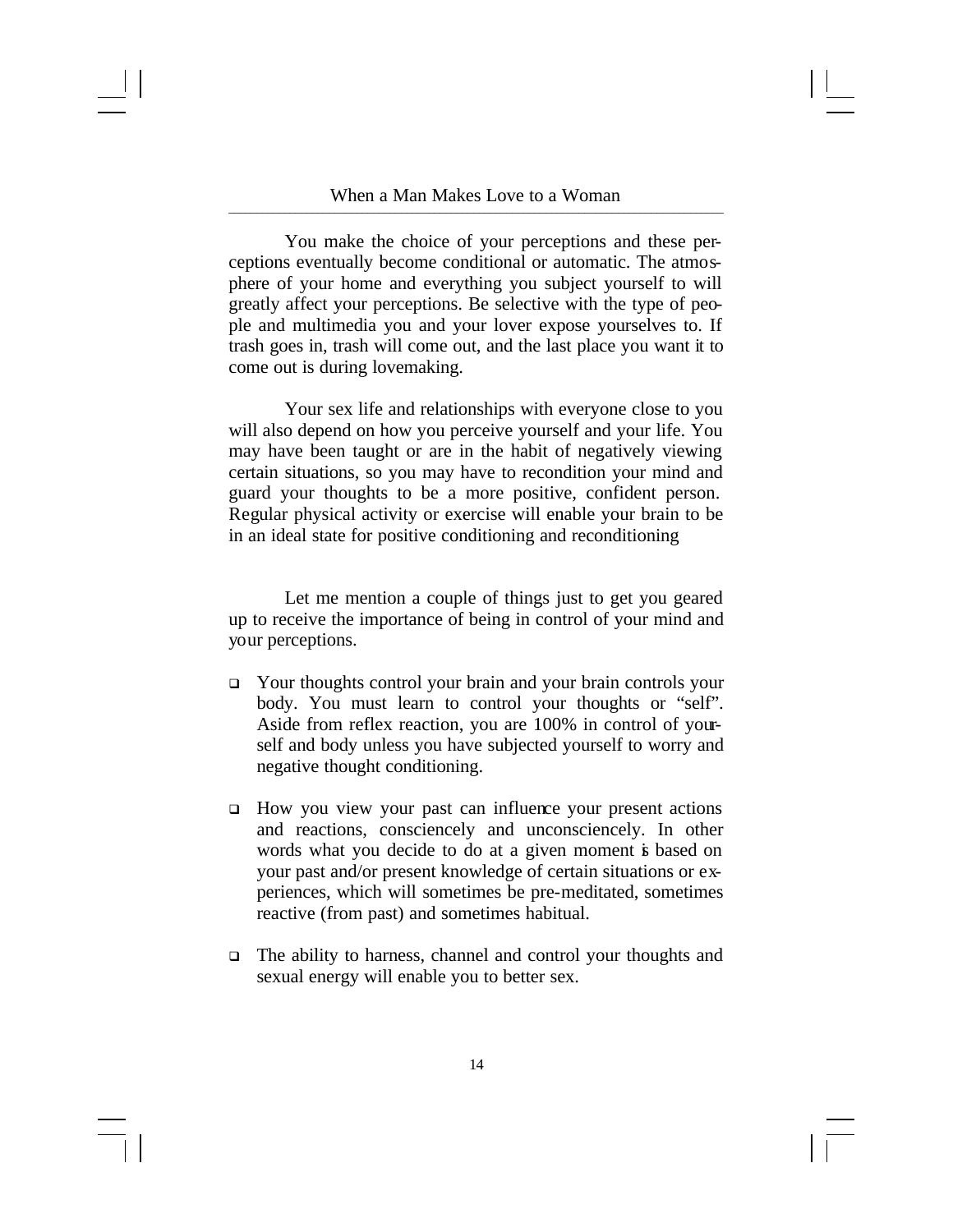$\Box$  Optimizing your physical, mental and spiritual condition will in turn optimize your ability to channel and control your thoughts and sexual energy. It is equally important to optimize the attitude that you have toward life as a whole, which may determine the conclusion of your experience.

**Simplified**: Healthy thoughts and relationships will help you be experience sex to it's fullest.

I am not going to go in depth about relationships, nor will I try to explain how life works, but I will talk about how it can relate to sex and try to give you some very useful tips.

### **Sex and the Brain**

Sexual energy is its own type of energy. It is physical, mental and spiritual and can sometimes feel uncontrollable and mystical. Uncontrollable in the sense that your desires can be overwhelming as your thoughts may become foreign, not knowing exactly why you think what you do. Mystical in that it is intangible, like the wind, coming from nowhere, stirring your being then subsiding to a nothingness. Nobody will ever be able to describe or quantify human sexuality with a conclusion. It is all part of enjoying the unbounded realms of life and love.

Sexual energy can be a blessing or a curse to you or to your lover. It can be mentally or physically painful or pleasurable depending on your experience. Therefore, be willing to take a never-ending journey as you learn and experience who you and your lover are in your sexuality.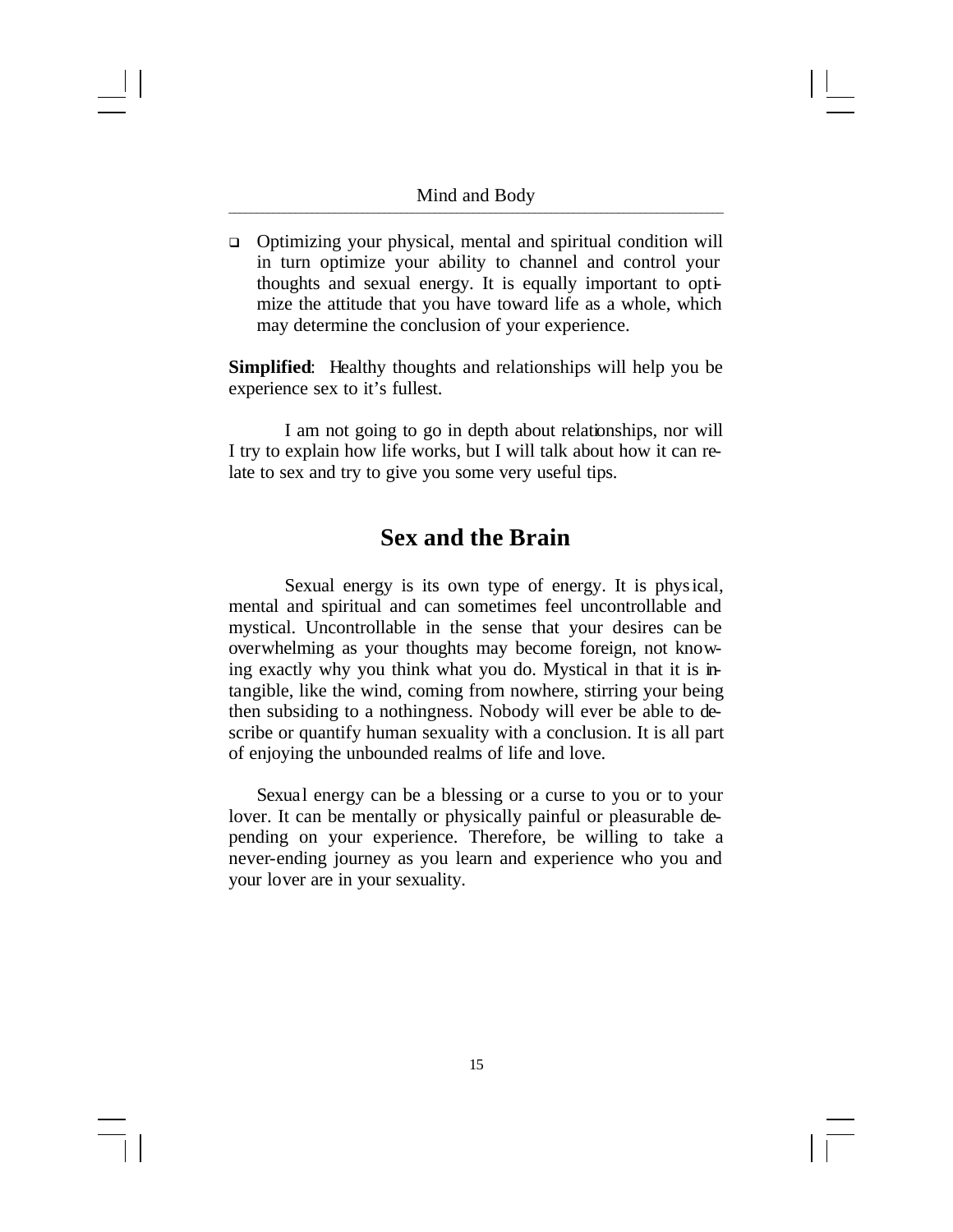## **Brain Energy**

You must have energy to have sex and the four places your body will get its energy is: thought from your "self", oxygen from your lungs, food from your diet and fat from your body. Since it takes an average of 20 minutes of a certain amount of sustained activity to use fat energy, you will primarily draw energy from thought, breathing and whatever is in you stomach. Yes, thought is energy and can cause more energy to occur. It can be the spark and the reigns of life. It can be so powerful that you will become what you think or believe.

The brain controls your bodily functions and reactions, including what happens during sex. It will automatically orchestrate different types of energy through your nervous system to different parts of the body. Such is true with the skin, under certain conditions, reacting by reflex or nerve responses sent by the brain

Your body will only do what your brain tells it to do. Sometimes we are in control of our brain and sometimes we are not. The brain will involuntarily do things we don't ask it such as tell our heart to beat faster, slower or at a constant pace. Though your brain works on autopilot it also works manually by the control of thought.

Sometimes the brain will not cooperate with our sexual desires. A man can have a perfectly healthy body inside and out and have trouble with an erection because of one hindering thought. You may have had an experience where you were unable to have a full erection or any erection at all although you desired to have one. You may or may not have known the hindering thought. My point is, if one's thoughts are not clear and unhindered, it may greatly affect one's sexual performance. On the other hand, one can have a healthy mind yet lack sexual performance because of an unhealthy body. To be able to enjoy the meth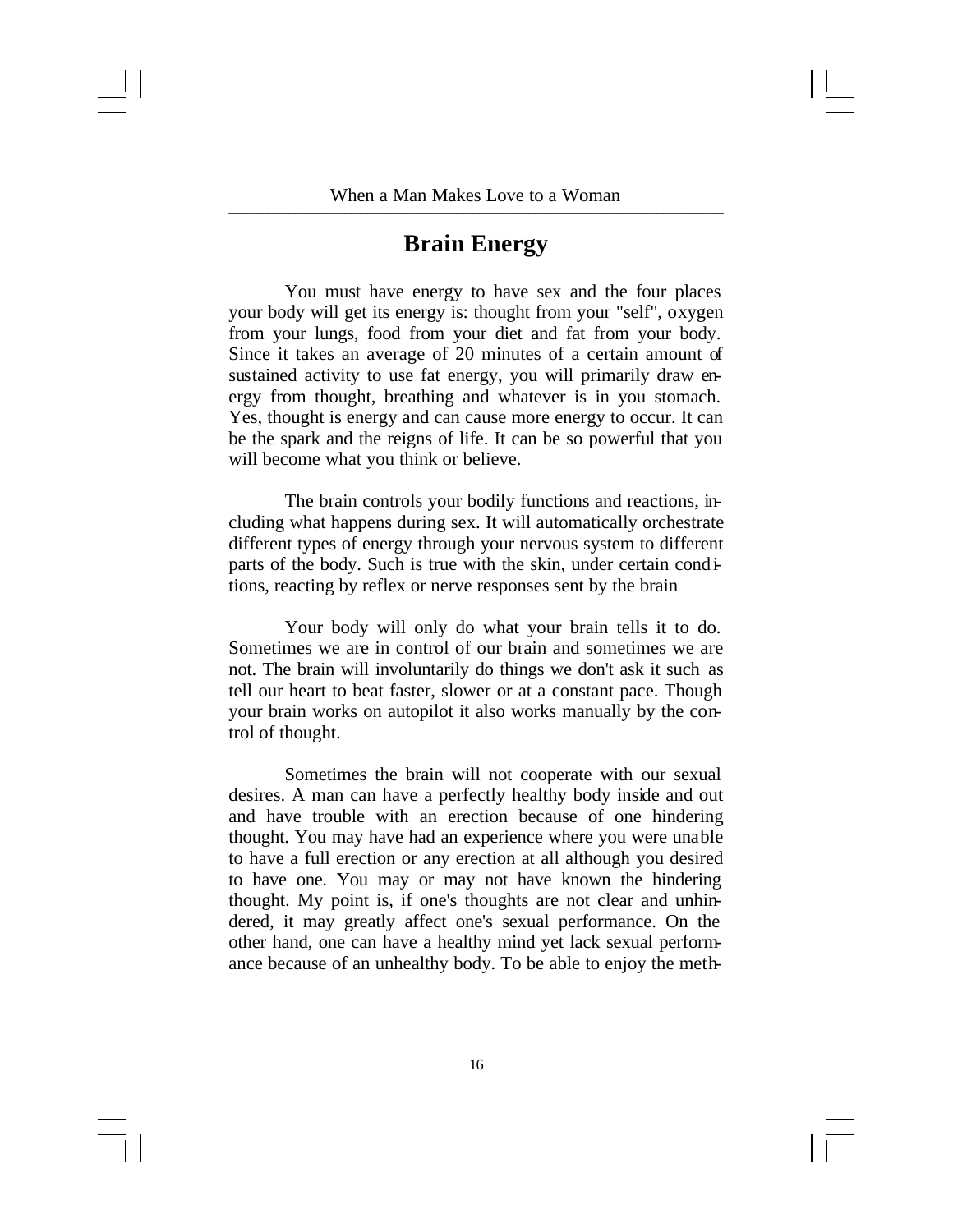ods in this book you will need to be a healthy person in mind, body and spirit.

Thought is extremely powerful energy and the human body is made to react automatically from thought. Such is the case with the "fight or flight" mode. The "fight or flight" mode is a way your body reacts automatically to thought whether real or fantasy. In the fight mode, our body will automatically release the endocrines we need to fight or protect ourselves. In the flight mode your body releases other endocrines helping our body become as resourceful as possible to running or fleeing. Either mode is dependent on how you perceive a given situation.

What happens to your body during sex could be a result of a "pre-meditated thought", "habitual thought" or reflex. You want to have a healthy body, enabling all three reactions an optimum chance of enhancing your sexual experience. A healthy body includes a healthy circulatory system, nervous system, and endocrine system.

Using pre-meditated thought to enhance sex is simply a process of positive thinking and reinforcement. It includes relaxation with an open mind, intensity with a focused mind or a cycling of both. It also includes reminding yourself of certain truths or beliefs that reinforce your thoughts. When I teach you the "Eight stages of an unforgettable sexual experience" I will mention different ways of thinking in order to optimize the moment.

Habitual thought will come by reinforcing certain truths or beliefs through forms of habit. Being that we are creatures of habit you may have to reprogram hindering habits to allow for optimal sexual performance. We will discuss this more in depth later in this chapter.

Reflex reactions will happen by one of two ways. One, "nature-instinctive" and two "self-instinctive". Nature instinctive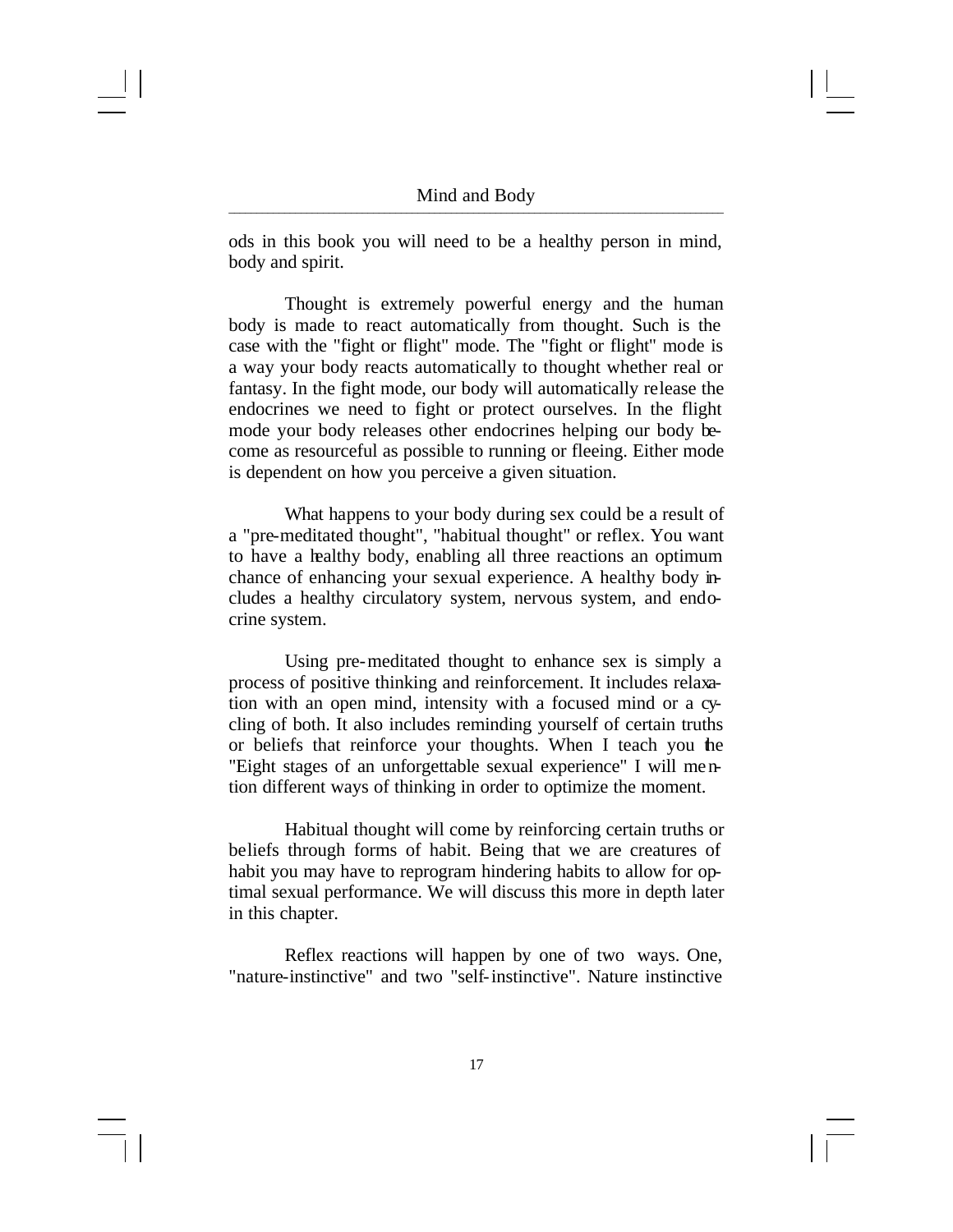reactions are preprogrammed reflexes such as the jerking of one's leg from tapping below the kneecap. This type of reaction cannot be deprogrammed or unlearned though it can be hindered due to nerve damage and can be restored through nerve healing.

Self-instinctive reactions can also be a result of extreme reinforcement of the mind to the point of it being second nature (such as the training of a soldier) or through a traumatic experience (such as one's reaction from the sound of a dentist's drill). These types of reactions can be adjusted, reprogrammed or erased by means of renewing the mind through positive reinforcement.

Your nervous system will be partially dependent on the health and condition of your spine. If just one nerve is pinched by the slightest degree, it may hinder the flow of energy to other parts of the body. A good reputable chiropractor can help with potential problems or referring you to an M.D.

The cells of the your body will feed from the oxygen in your blood as they respond to messages from the brain, via the nervous system. Depending on how much oxygen you can draw into your lungs and how your body is able to utilize the oxygen will greatly affect your sexual endurance or performance. You may have healthy lungs but you will also need a healthy heart to deliver the oxygen to the brain and other cells. You don't have to have strenuous sex to have intense or prolonged sex. Nor do you have to be a marathon runner to have sexual endurance, though a healthy heart and lungs will draw and utilize more oxygen than an unhealthy heart and lungs.

So take care of your body and your mind. Think healthy thoughts and stay active.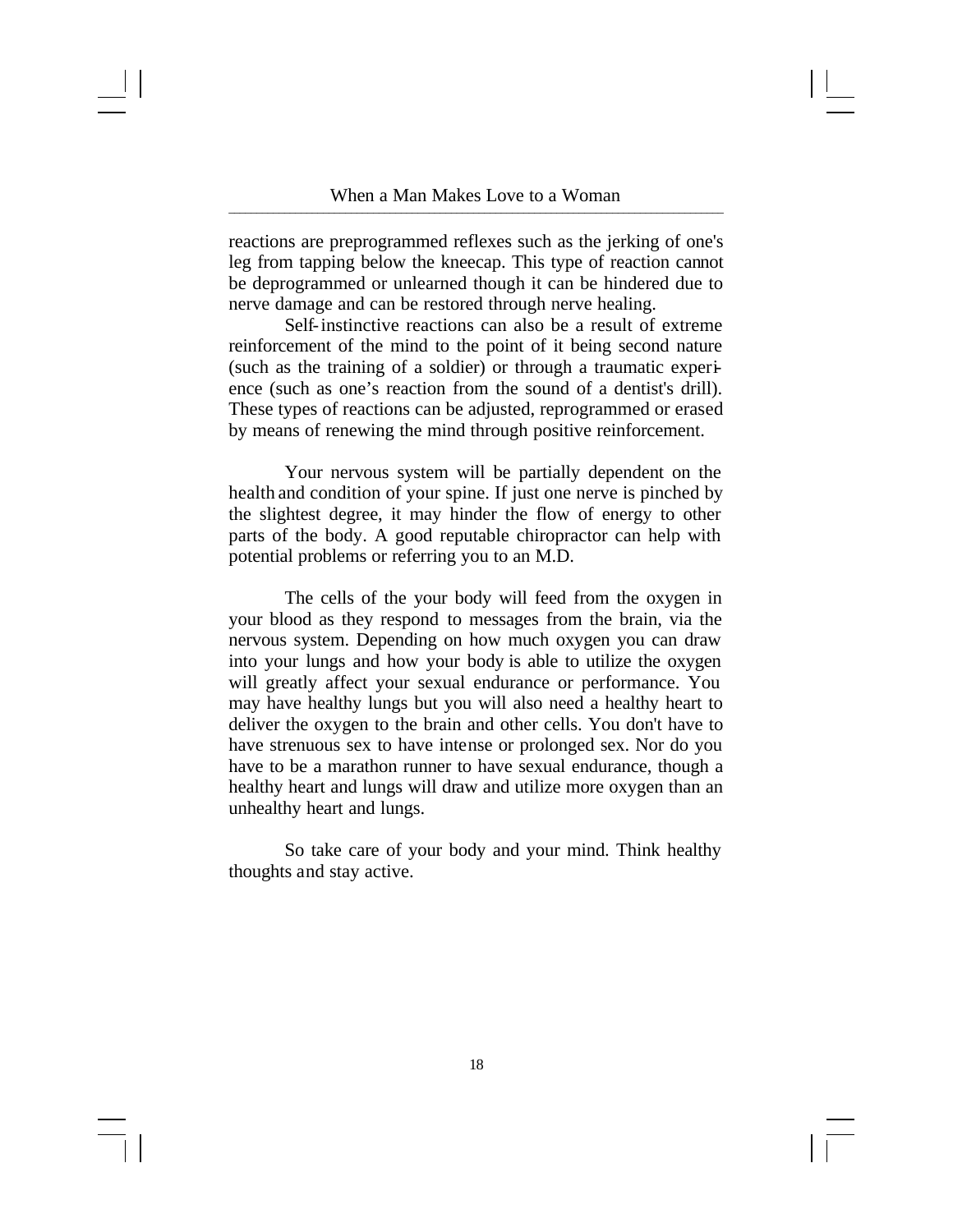## **Visualization**

Everything you learn should be done with visualization. Visualize yourself in your mind's eye doing what I am about to teach you. The secret to visualization is seeing yourself doing something repeatedly successful until you have made a lasting impression.

One of the easiest ways to visualize is to close your eyes and play your own movie inside your mind. Make it as vivid as you can, playing it over and over until it leaves a permanent impression. Add confirming suggestions to yourself aloud as you visualize, such as, "Yes! No Problem! or Easy…". Athletes use this method of success all the time. If you don't believe me, visit your local body building gym or practice field and you will see and hear the athletes visualizing and affirming themselves all the time. The saying goes, "You can do whatever you set your mind to."

The following is an actual example of how a friend of mine broke a bad habit successfully, as he used the Tony Robbins' "Swish Pattern" to renew his mind.

During my third year at the University of Alabama, I went through Tony Robbins' self-improvement course. In the course, Tony teaches the "Swish Pattern" which is designed to help people break bad habits, gain self-confidence, forget about past experiences (or whatever you can think of to renew your mind). I used it to forget about a past relationship. So whenever something reminded me of that relationship my mind would automatically go blank about the past which is what I reconditioned it to do. I was so impressed with its effectiveness, I taught the pattern to a friend of mine, Rob, who had an uncontrollable habit.

Rob was always outgoing and fun to be around, but he had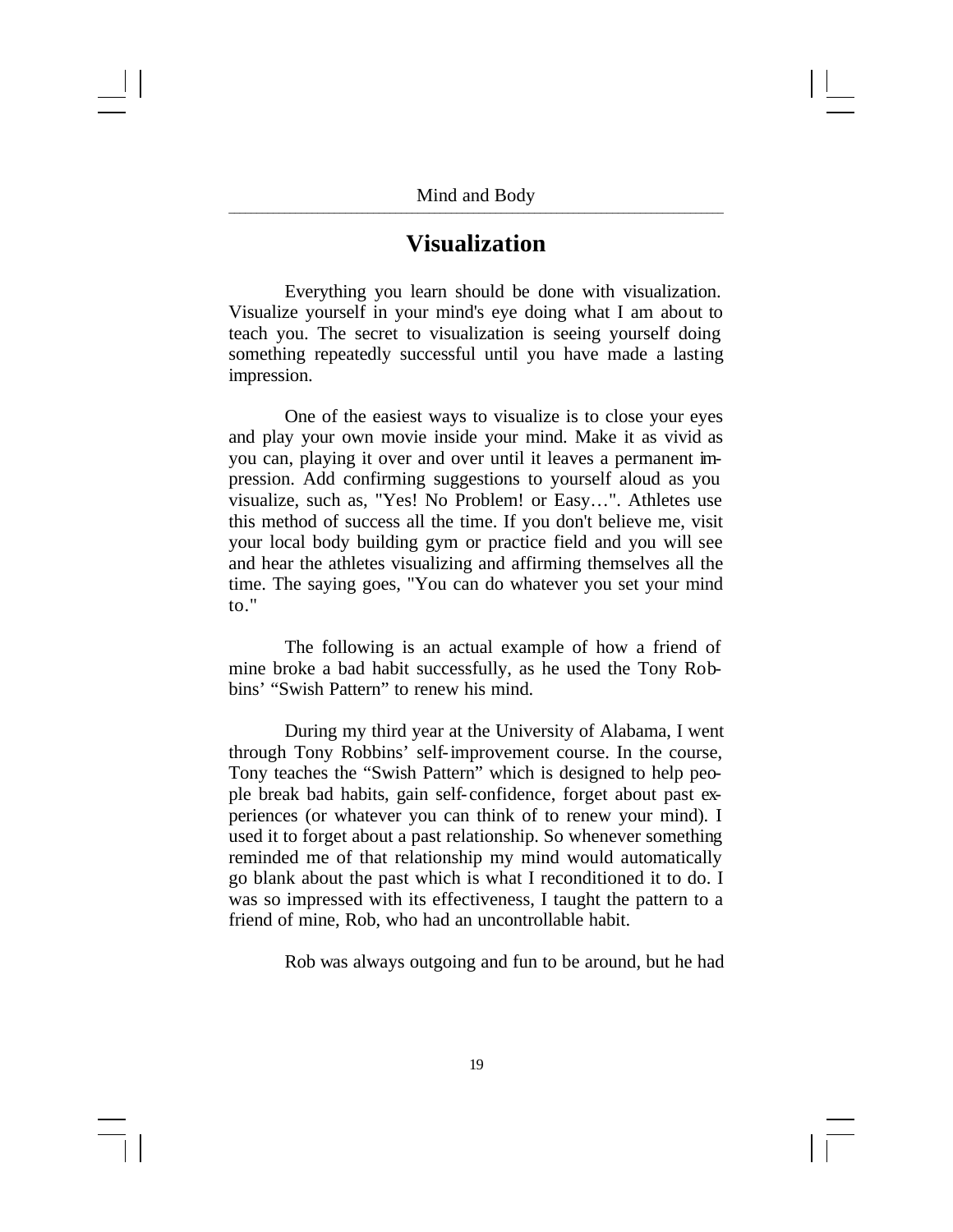something that held him back in life. He would uncontrollably blast air out of his nose every 3-5 seconds. It was the exact opposite of a sniff. The first couple of times he did it around me, I thought his sinuses were bothering him, but I soon realized something wasn't right. I asked his roommate why he did that all the time. He said Rob couldn't help it, and he had done it ever since he was five years old.

Rob and I became good friends so I asked him one day if I could teach him a way to break his habit. His response was very enthusiastic. Rob said he hated the fact that he had such a habit, and that he was always self-conscience of it. He also told me how embarrassing it was to talk to girls, who would usually try to end the conversation as soon as possible so they could get away from him.

I thought to myself, this would be the ultimate test for the Swish Pattern.

## **The Swish Pattern As I Taught It To Rob**

Get alone in a room where nobody will hear you or disturb you. Get comfortably seated with good posture. Close your eyes and envision yourself as who you are now with the bad habit you want to change. Using great detail, see yourself in certain situations that might be embarrassing or frustrating to you.

Now, keep your eyes closed and put a new vision in front of you. Spend 60-90 seconds seeing yourself without the bad habit being the person you've always wanted to be. Notice how you feel and how others respond to the new you. The more detailed your vision the better.

With your eyes still closed, imagine both impressions are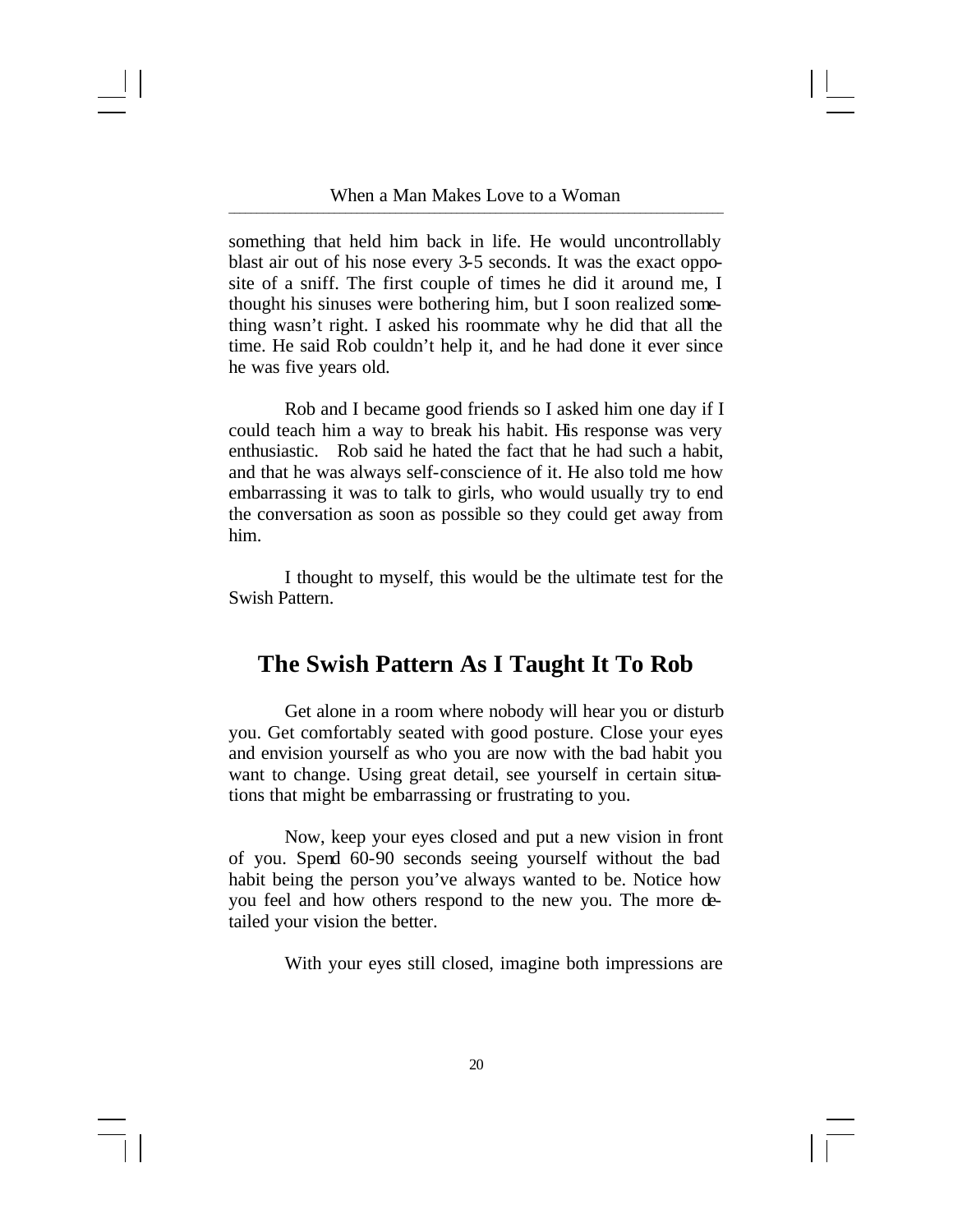within arm's length - right in front of your face like two pictures hanging in the air. The old one is transparent and blocking the view of the new one. Visualize the old impression as a breakable glass substance. Visualize the new impression as unbreakable on thick marble or stone.

 Keep your eyes closed and physically reach out and grab the new impression with both hands. Slowly slide it toward your face causing it to smash through the old impression. Say the word "Swish!" as the unbreakable impression smashes the old. Let your hands follow through past your head. Visualize the old impression break and fall to the floor in little pieces.

 It is very important to say something as you break the old impression. You can choose any affirming, positive word. The word "New!" may be as affective as "Swish!". You are using visual, physical and verbal actions to renew your mind. Do not leave anything out.

 Allow both visions to reset to the beginning (in your mind) automatically and repeat the pattern each time faster and faster with greater momentum. If you get too fast, slow down so you can speed up again for another cycle. Complete at least two cycles or fifty swishes, then rest. If you have not become the new vision, repeat it a couple more times. If you do become the new vision but fall back into the old habits, repeat the Swish Pattern once a day or as needed until you have made a permanent change.

 Rob completed one cycle and noticed a complete change. He called me and thanked me for sharing the Swish Pattern with him.

 Several weeks later I asked him if he had ever fallen back into his old habit again. He said he suddenly noticed himself doing the nose blast but immediately repeated the Swish Pattern and has never had a problem since.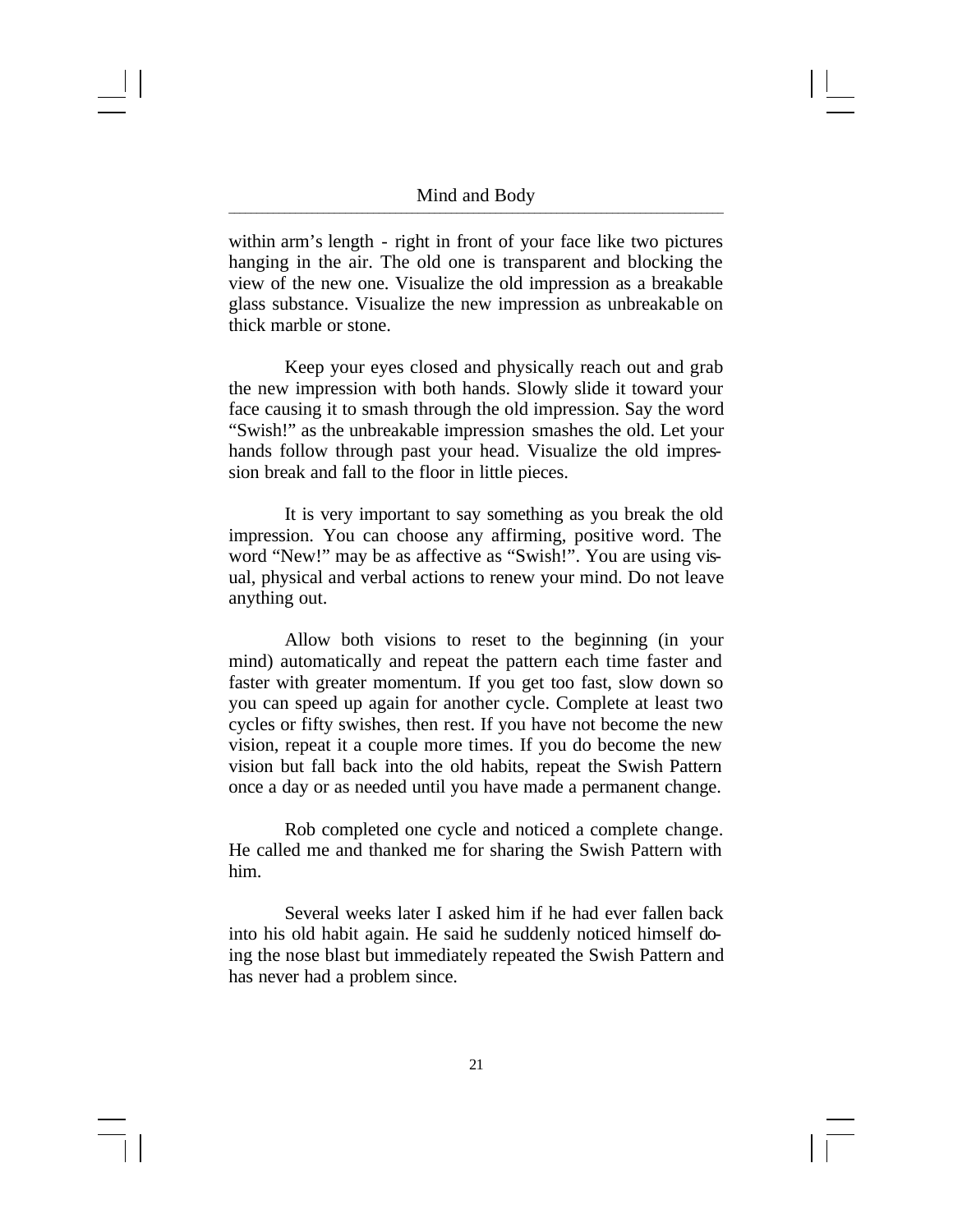Rob's social life exploded. He gained confidence and self esteem that he never had before. He made better grades and started dating several girls for the first time. His whole life changed for the better.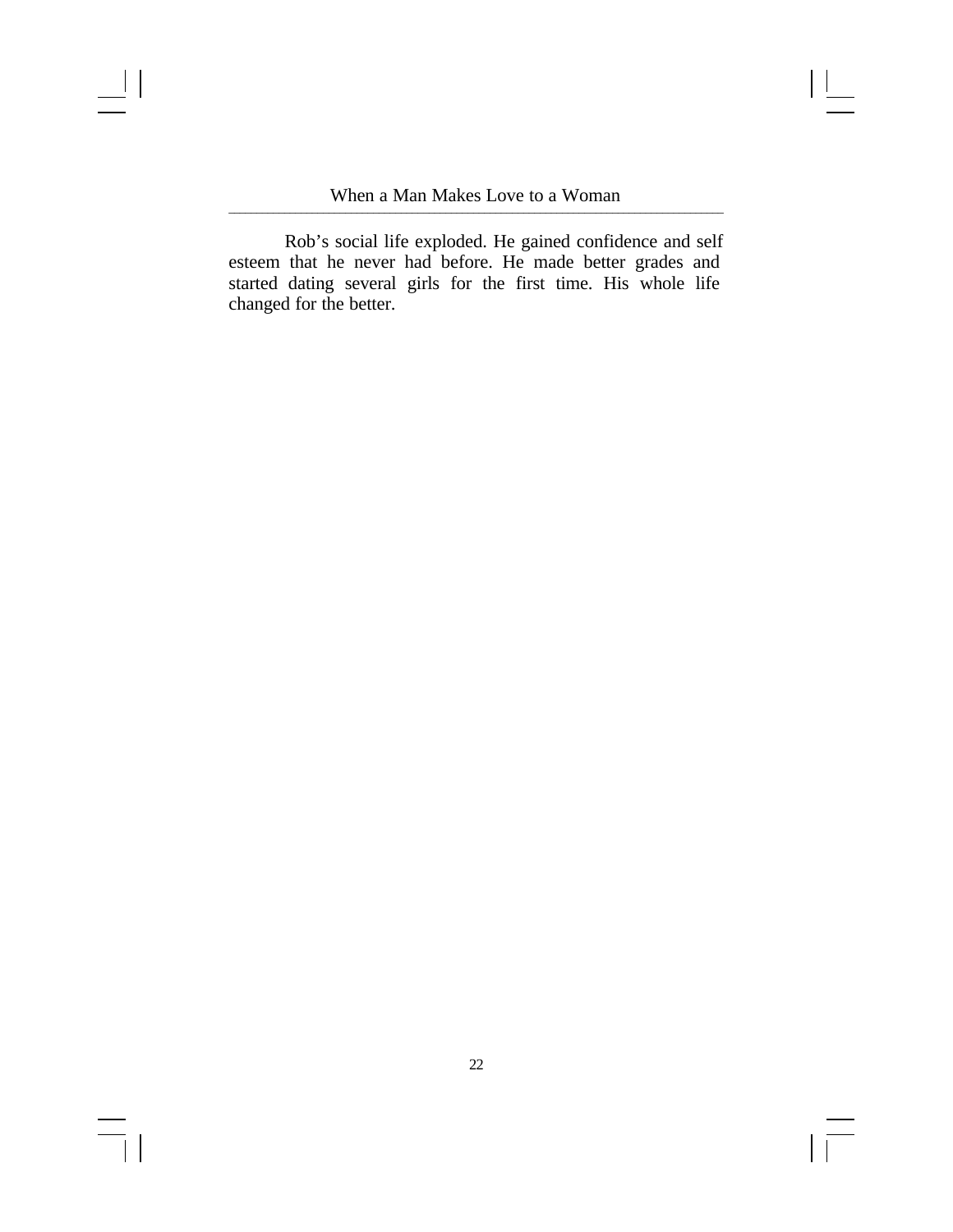# **Chapter 2**

## **Free Your Mind**

You must free your mind of all hindrances and stress. Even if you are good at burying everything deep down inside, stress will still rear it's ugly head somehow, someway. It will affect your sexual performance and your lover may sense your stress and be unable to receive pleasure or perform at their full capacity.

In its severity, stress can cause depression, impotence, lack of or no sex drive, which in turn can result in low self-esteem and lack of confidence. But don't worry, because if you ever experience even the highest degree of stress, you can still come back better than ever once you have dealt with the situation and relieved your emotions.

Emotional stress can be a frequent cause of imbalanced hormones which could cause severe sexual dysfunctions in both men and women. Additionally, if the "fight or flight" reaction system is active due to stress, endocrines such as adrenaline, noradrenaline and cortisol are released. These hormones protect our lives but can be catabolic. When the body becomes catabolic, it breaks down body stores of fat and protein to be used for acute resources of energy and immune response. Endocrines may also inhibit all anabolic (growth and repair) processes as well. In life or death situations the body does not need to build muscle, eat,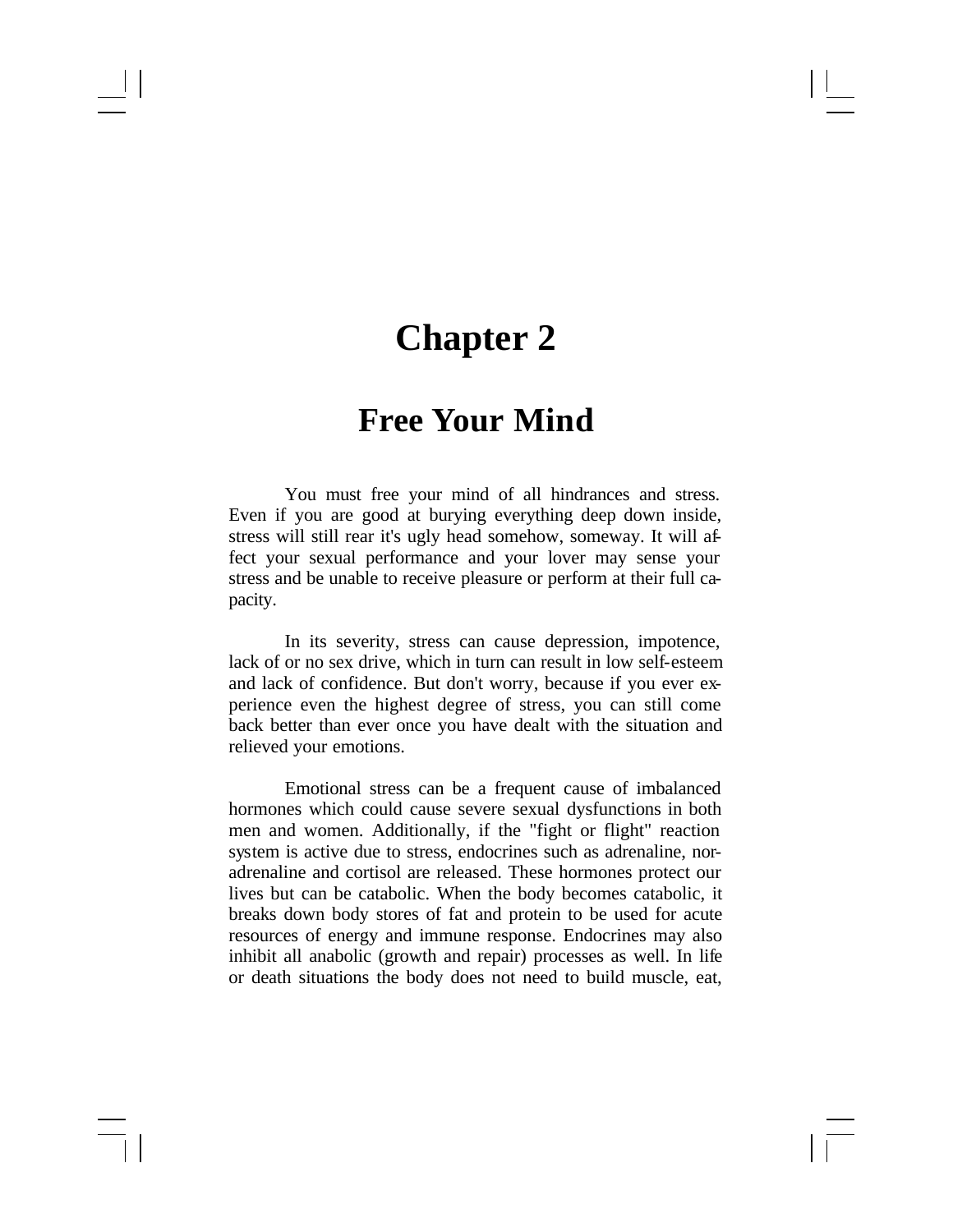have sexual thoughts etc. All anabolic processes, including testosterone, are shut down.

The "fight or flight" reaction system was very effective when it evolved. For thousands of years the threats to the body were short-lived and very acute due to the stress of survival. If the stress becomes chronic it may cause an over activation of our adrenal system and the catabolic process. In fact, chronic catabolism is not only one of the greatest cause of premature aging and cardiovascular disease but it may also severely inhibit testosterone functions, making it nearly impossible to build muscle or strength while enjoying a normal sex life.

### **Forgiveness**

What is a free mind? A free mind is one without stressful hindrances such as anger, resentment, fear or unforgiveness. One must have a free mind to experience sex in its fullness. The way you feel about yourself could be the way others feel about you. If you reflect full confidence and high self-esteem, you will draw others to you like a magnet - you will become irresistible. On the other hand, if you reflect depression, worry, complaining and negativity, others will do anything they can to avoid you, especially your lover.

Unforgiveness can be one of the strongest hindrances. Out of unforgiveness comes all the others; anger, resentment, and fear. And of course all this could lead to an extreme lack of confidence, resulting in a deathblow to your sex life causing impotence in men, no sex drive and low self-esteem.

So how do you deal with unforgiveness? One way is to get quiet, think of who or what it is that bothers you, forgive yourself then forgive the person or thing. Next, confront the per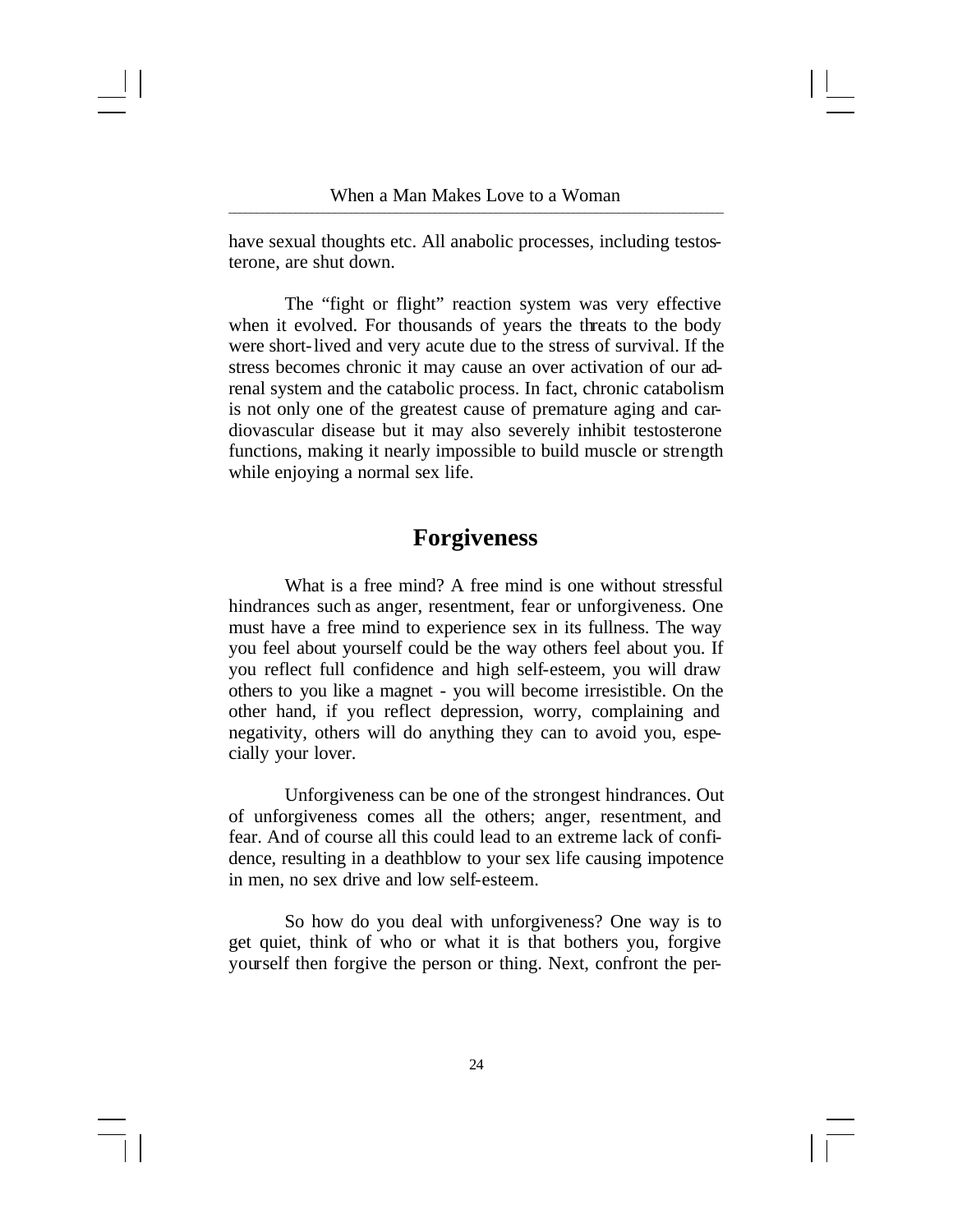son and ask for their forgiveness. God has already forgiven everyone so accept your forgiveness, move on with your life, and always allow time to heal.

Anger could be towards anything or anybody. Knowing what makes you angry is important but most important is avoiding what makes you angry and not letting it become a pattern or habit. Many people are angry towards their parents or siblings. Anger or hurt must be dealt with in order for one to have a free unhindered mind. Deal with anger as you would unforgiveness.

## **Financial Stress**

Financial Stress or debt can be a hindrance to many and can greatly affect your sex life and/or sex drive. If you are under financial stress, my advice is to make sure that you are not taking it out on your mate. You can do everything right in the bedroom but the response you get from your lover is also affected by what you do outside of the bedroom.

 Sex should be a stress reliever and can help you and your lover's outlook on life. Use it to your advantage as it can also refresh your mind, body and spirit.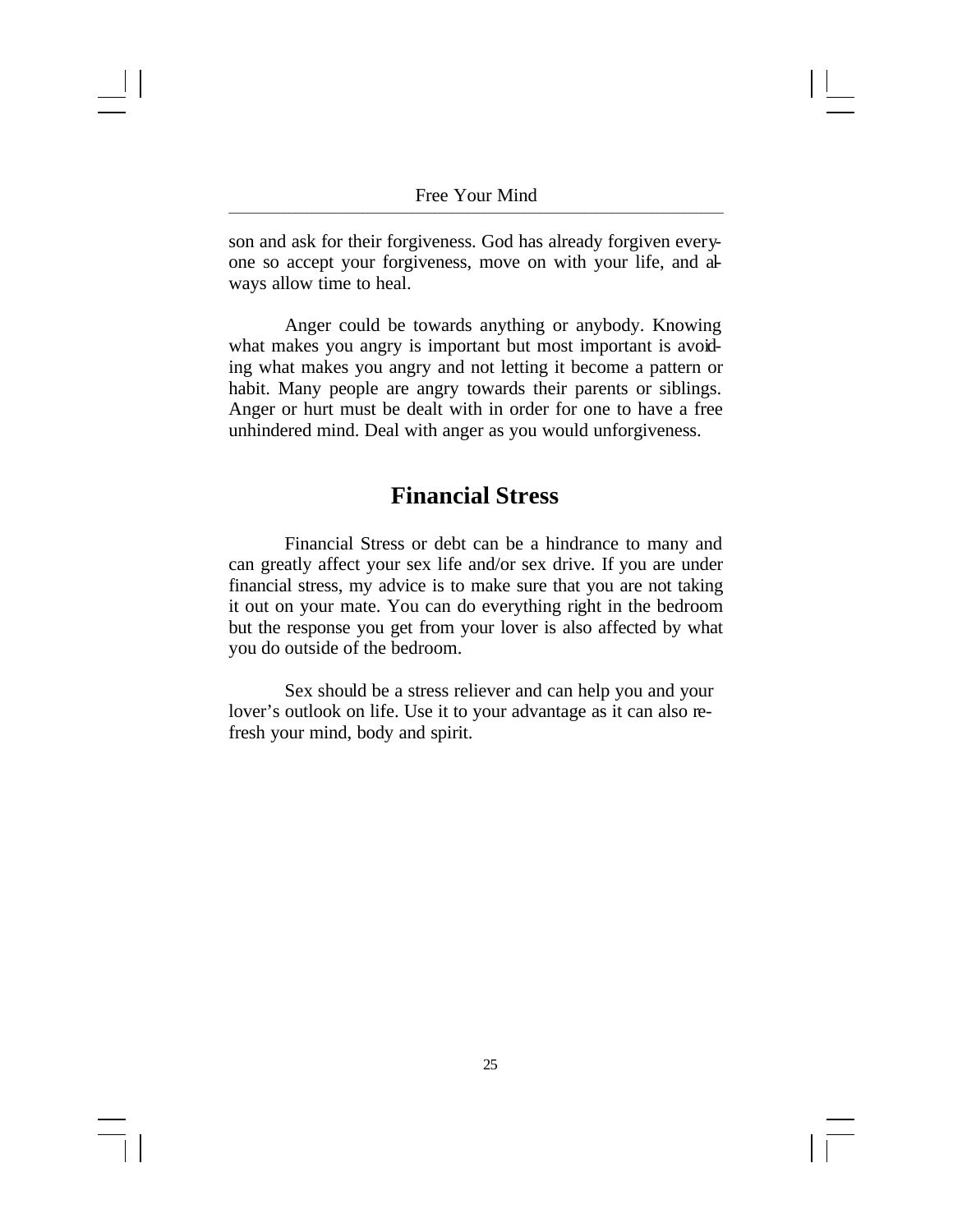## **Chapter 3**

## **Sexuality and Spirituality**

So what does spirituality have to do with sexuality? Everything… As our creator, God created sex for the husband and wife to enjoy and grow closer in soul and spirit. Sex is one of the strongest spiritual acts one can perform. So strong in fact that God teaches that when a man and woman come together they become one (Mark 10:8). This is a mystery to the finite mind, yet simple to spiritual laws. St. Paul encourages couples to stay sexually active, abstaining only for an agreed amount of time so we are not sexually tempted by others (1 Cor 7:5).

It may be strange to some but God wants to be our best friend, having a deep relationship with each of his creations. He is the author of intimacy so don't leave him outside the bedroom. God is of great help in all situations, giving us the ability to enjoy all realms of life, including sex.

The sexual act bonds people together with the deepest of roots, giving a sense of trust and love. On the contrary, the same bond can cause the greatest of pain after breakup of a sexually involved relationship.

The Bible teaches that a person who has sex with a prostitute becomes one with the prostitute (1 Cor 6:16). So you don't have to love your lover to become one with them. Yes, every per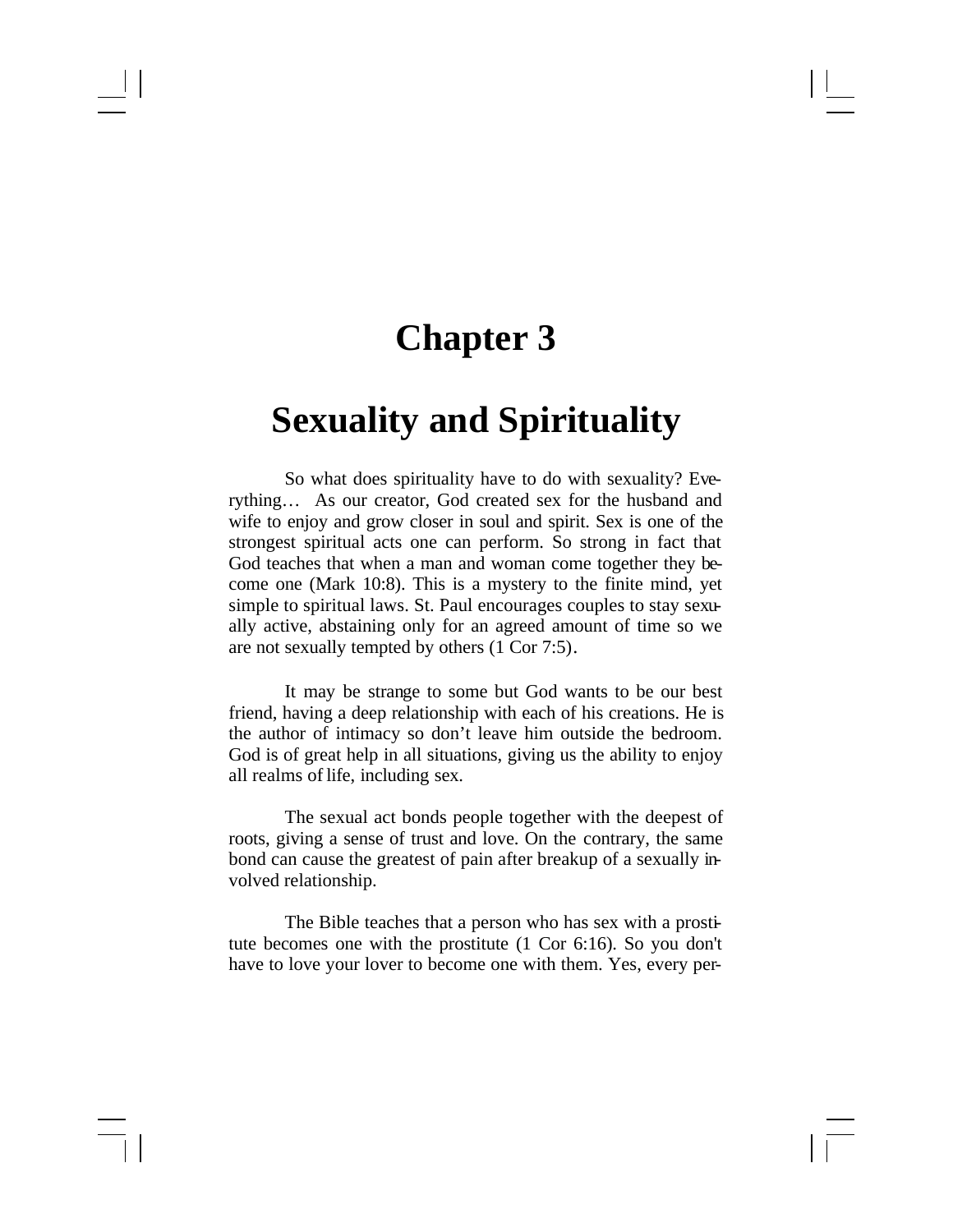son you have ever had sex with is connected to your spirit and this could be a major hindrance. So how do you break these spiritual ties commonly know as "soul ties"? I have a suggestion. If you have already accepted the Son of God, Jesus, as your Lord and Savior, a simple prayer of faith will solve everything and sever all spiritual ties.

#### **Model Prayer for Severing Soul Ties**

This is just a model. There is not an exact way to pray. All you need is faith to believe what you pray is true.

First, write out a list of every person that you had any type of sexual activity with. If you can't remember their name just put "no name" . Now pray something like this:

> "I accept the unlimited forgiveness of God through his son Jesus and I sever every soul tie I have with everyone on this list and anyone else I may have forgotten."

 That is the last time you have to pray that prayer. Easy wasn't it.

God also makes it very clear that any type of sexual activity outside of marriage is a sin (1 Th 4:3). It is even a sin to think about having sex with another (Mat 5:28). Don't mistaken temptation with sin. As long as you have a body you will always be tempted. If you are tempted to lust or think about having sex with someone other than you wife or husband then simply recognize your temptation and get your mind on something else. Only if you continue to develop your thoughts will it become sin in God's eyes.

 The Bible teaches, by inspiration of God, that sexual sin is against and destructive to the body. It also teaches that one should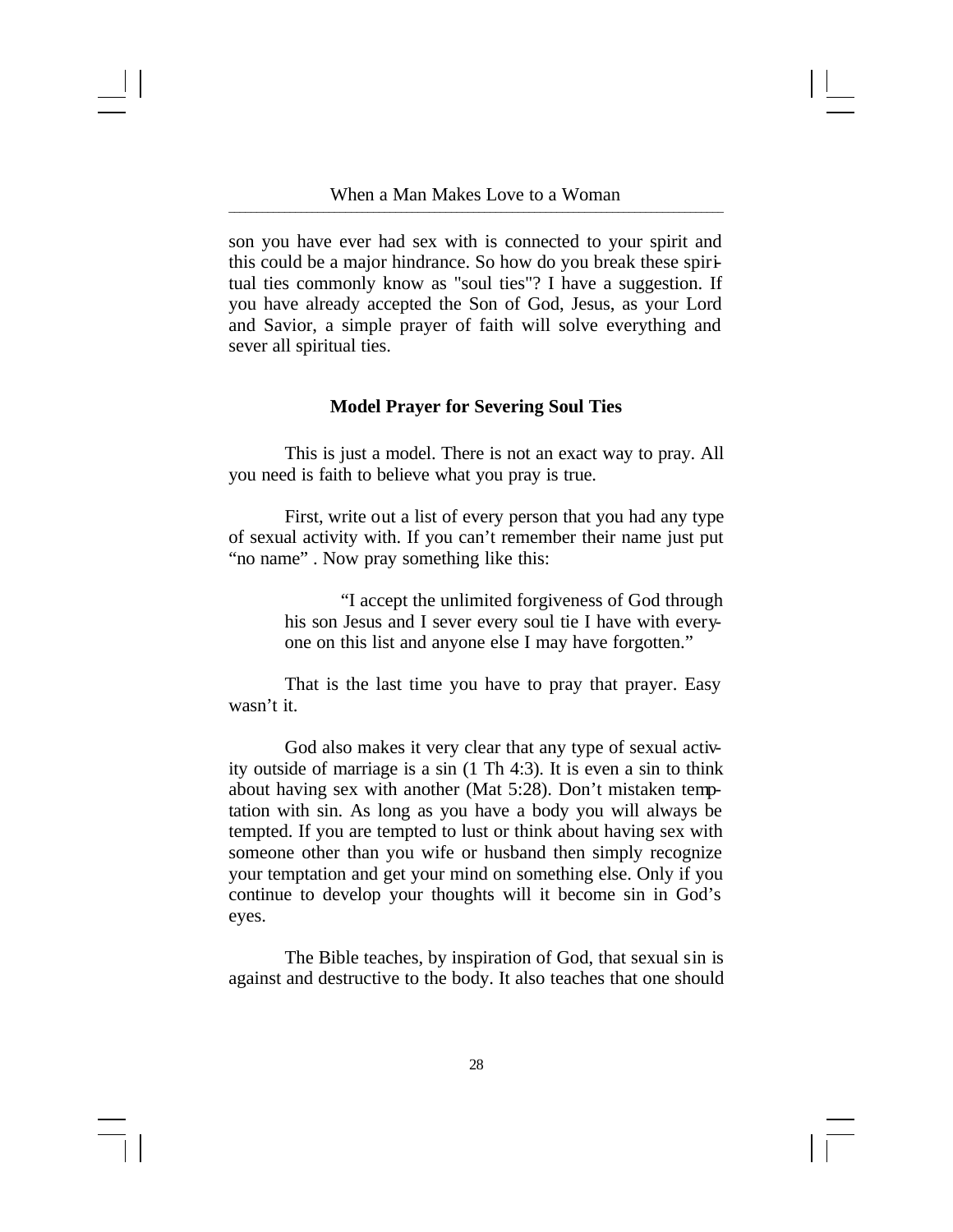never try to withstand sexual temptation because of its undeniable power over our mind (1 Cor 6:9,18, Prov 6:32). He commands us to flee the scene as soon as possible so you will not fall into sin (1 Cor 6:18). God has promised us in his word that he will not allow us to be tempted beyond our capacity and that he will always give us a way of escape (1 Cor 10:13). I can tell you the first way of escape now. You have been given a conscience that knows right from wrong, so if you feel any sexual temptation you know to change the situation or leave.

Why have I chosen the Jewish God as my God and his Son Jesus as my personal Savior? I would like to think I have chosen him all by myself, but I can't take credit for that. You see, God teaches in his word that he draws us to him. You may be feeling the draw at this moment. If you do, just accept his perfect grace right now. You can jump to the prayer of salvation that follows.

*If I could take credit* for choosing Him, I would say it is because I realize I have nothing to lose and everything to gain in doing so. I am not going to go much deeper into this, but after reading most of the Bible and studying biblical principles and spiritual laws such as covenant, redemption and grace, I don't see how anyone in their right mind could deny the power and love of God. Additionally, if you compare Christianity to other religions, Jesus is the only prophet, that I know of, who rose from the dead and is alive with power, sitting at the right hand of the Father. All other prophets of other religions cannot make this claim. Then again, faith is required to accept all these virtues, faith that some find hard, impossible or illogical. We all have the freedom of choice. If you choose, skip over this section.

Our generation even has scientific proof of the existence of the Jewish God and his redeeming Son, through a mathematical code hidden in the original Hebrew text. Report of this code is written in a book called the "Bible Code" by Michael Drosnin.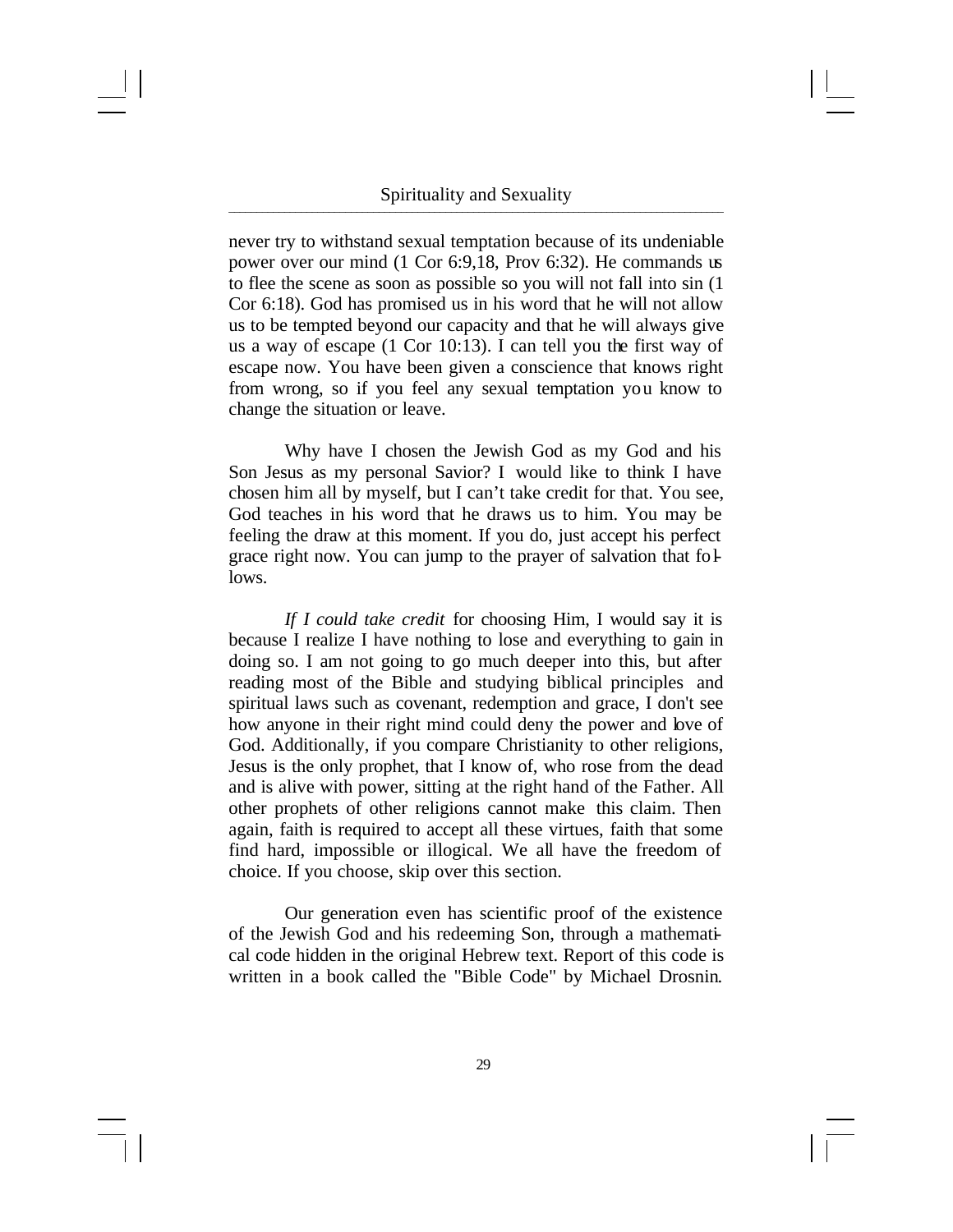Ironically, the author discovers much of the indisputable, scientific evidence of this super natural code and still chooses not to believe in God or his Son. But it is evident in reading Drosnin's book, that he is ignorant to the covenants and redemptive plan of God, as are the people who ask such questions as, "If God is so good and powerful then why is the world so cruel?". The answer to that question is in the book of Genesis. Man sinned, lost his divinity and dominion over the earth. The devil took reign of the earth up until the Son of God became the final sacrifice for our sins. The death and resurrection of Jesus stripped Satan of all his accusing power and allows all those who are willing, by faith, to accept and inherit unlimited salvation and the power of the Holy Spirit, which is what Adam had before he sinned. Not until the Second Coming of Jesus will the Devil and all his evil be put to an end (Gen 3:1).

Following is a model prayer of salvation. If you feel drawn to claim the grace of God, read it now. By the way, if you feel angry or anxious after reading this I may be able sum it up in one word, "conviction". Conviction is good actually. It's God's Spirit (John 16:8).

#### **A Simple Prayer for Salvation**

Speak this prayer out loud as you read it (Romans 10:10).

"Father, I pray to you in the name of your son Jesus to accept your salvation. I believe by faith that Jesus died for my sins then rose from the dead with victory over death. I surrender everything in my life to you and I trust you. I realize I was born into sin and the blood of Jesus is the only thing that can cleanse me of my sin. Come into my heart. Make me a new person. Give me a new spirit. Fill me with your Holy Spirit and teach me the truth. I turn away from all the sin in my life and in the name of Jesus I close all the doors of sin in my life.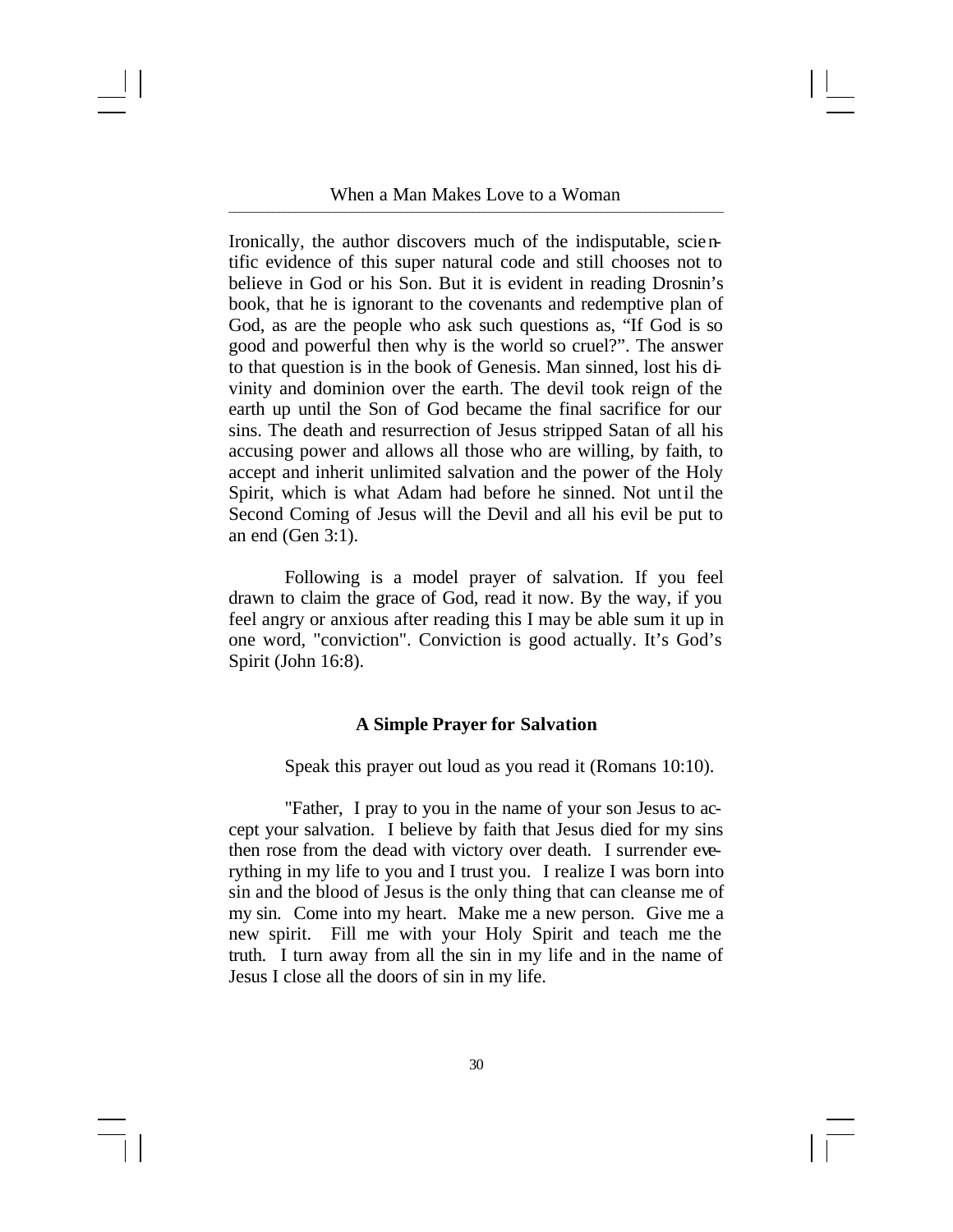Thank you Father for making me a Citizen of Heaven. Thank you for seeing me as sinless, washed in the blood of Jesus. Thank you for your Son, Jesus, and what he has done for me. Thank you for being perfect and just. Thank you for the Holy Spirit that is in me and guides me.

Father, You are worthy of all praise, honor and worship. I love you and thank you for loving me. Amen (yes, so be it)

#### **Welcome to the Kingdom of God!**

You now have a "born again" baby spirit in you, alive with the life of God and connected to heaven. Your new spirit is hungry for a deeper relationship with God to grow and mature. Ask the Holy Spirit to guide you into all truth with the help of a good church home, prayer, and the reading of the living word, your Bible. To find a life changing church in your area, check out ( www.JesusLovesU.com/findchurch.htm ).

For further reading on Christian spirituality, I suggest "Victory over the Darkness" by Neil T. Anderson.

(All books recommended by David Michaels are available to buy at discount prices at http://www.increasenet.com/books.)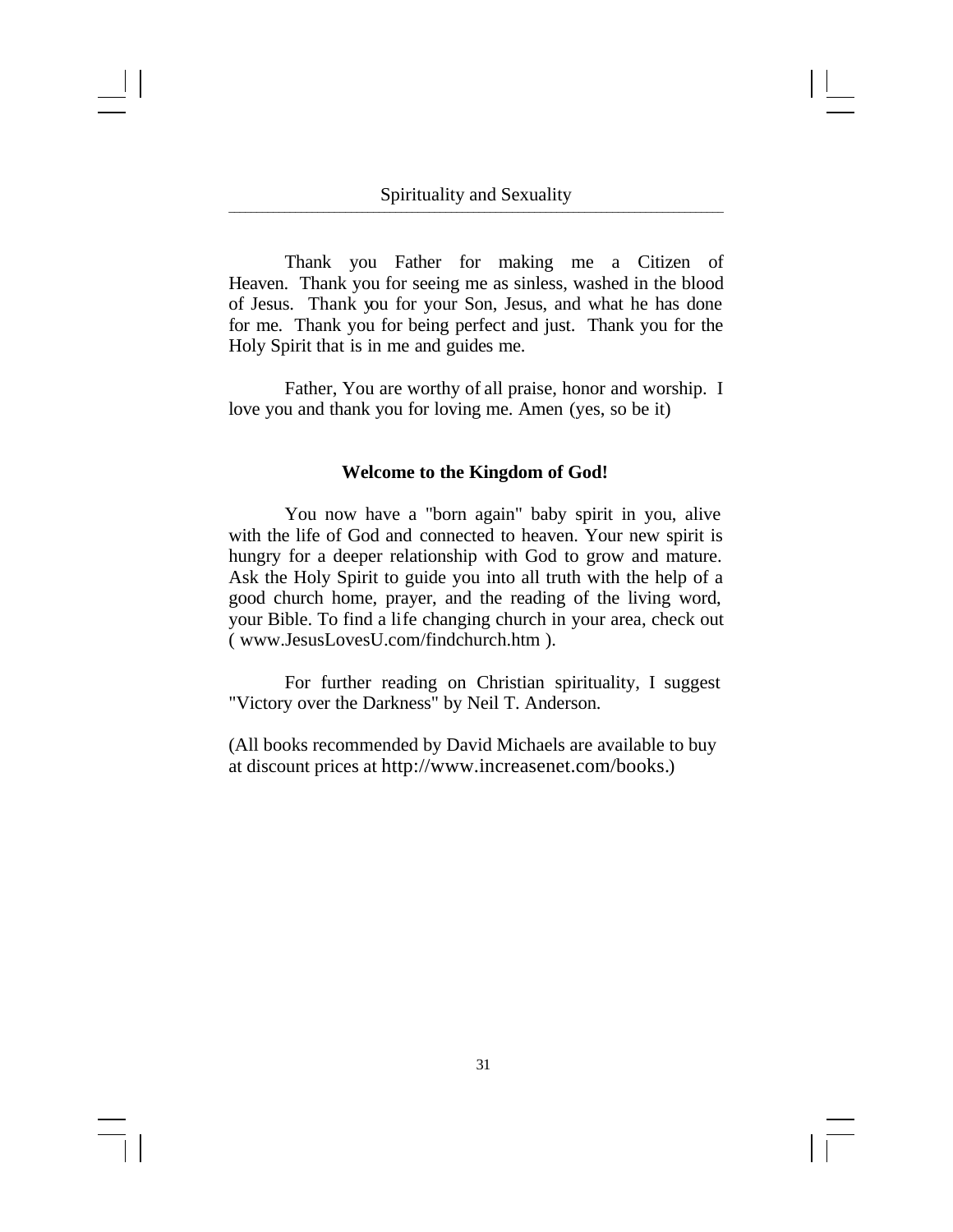# **Chapter 4**

# **Free Your Lover's Mind**

To a degree, the success of your sexual performance may depend on your partner's ability to enjoy sex. You have more control over her (him) than you think. Your lover will naturally react to any stress you may have buried inside, but they may be hindered because of their own past experiences.

**Warning:** The last thing you should ever do is blame one another for problems in the bedroom. No matter who is at fault, blaming will only make things worse. So hold your tongue at all cost.

If you sense that your lover has personal problems that are affecting your sexual relationship you must be tactful in your approach. Their problem may be with you. If it is, try to resolve it. On the other hand, you may withhold the power they need for their healing and restoration just by loving and encouraging them.

**Hint for Men:** Women need to be reassured over and over and over and over. Reassured that you love them and you think they are pretty and so on. Even the sexiest "tom boys" and "GI Jane's" need constant reassurance.

If your mate has problems or hurts with others, encourage them, lovingly to resolve the problems or hurts with forgiveness as I explained earlier.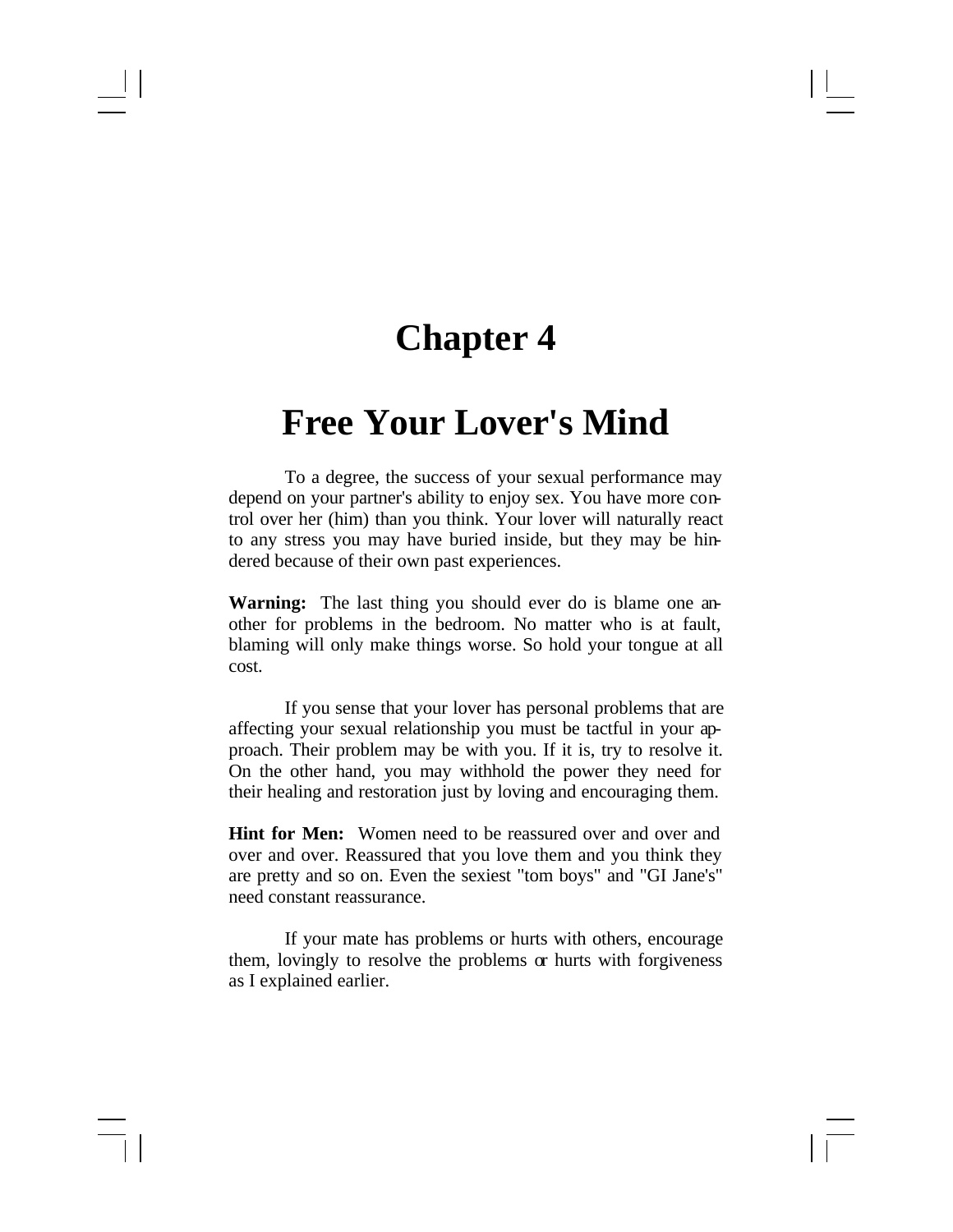If your mate is an alcoholic, drug addict, workaholic, or rebellious to the extent that it hinders any part of your relationship, I suggest you (not them) reading "Codependent No More" by Melody Beattie. This was a life-changing book for me and can be for you if you are having trouble in any relationship, whether it is your wife, friend, family, boss, etc. I suggest reading it whether you have any problems or not. "Codependent No More" may also help you understand more about yourself and others than a \$100 an hour "shrink" can in a lifetime.

### **Straight Talk for Men about their Woman**

#### Your #1 objective is to create an atmosphere that al**lows freedom for sexual expression.**

How do you create an atmosphere that allows a woman to express herself sexually? The answer is, tactfully. Tactfully because you may have a woman that is starving for emotional or spiritual attention, not physical (sexual) attention.

If she is starving for emotional attention, you must be careful in your approach. Emotionally starved women could be hindered to sex in some degree. So the logical thing to do is satisfy her emotional cravings. Set your sexual expectations aside for however long it takes. It may take several hours or several days. If it takes longer than several days, she more than likely has other problems that need to be resolved. It may take months if she is deeply disturbed. I suggest the forgiveness approach and whatever ideas you can get out of Melody Beattie's book "Codependent No More". Even after all is resolved, she may need more time for healing.

If she is showing no evidence of healing in time, I suggest trying to resolve the problem again. On occasion, a person will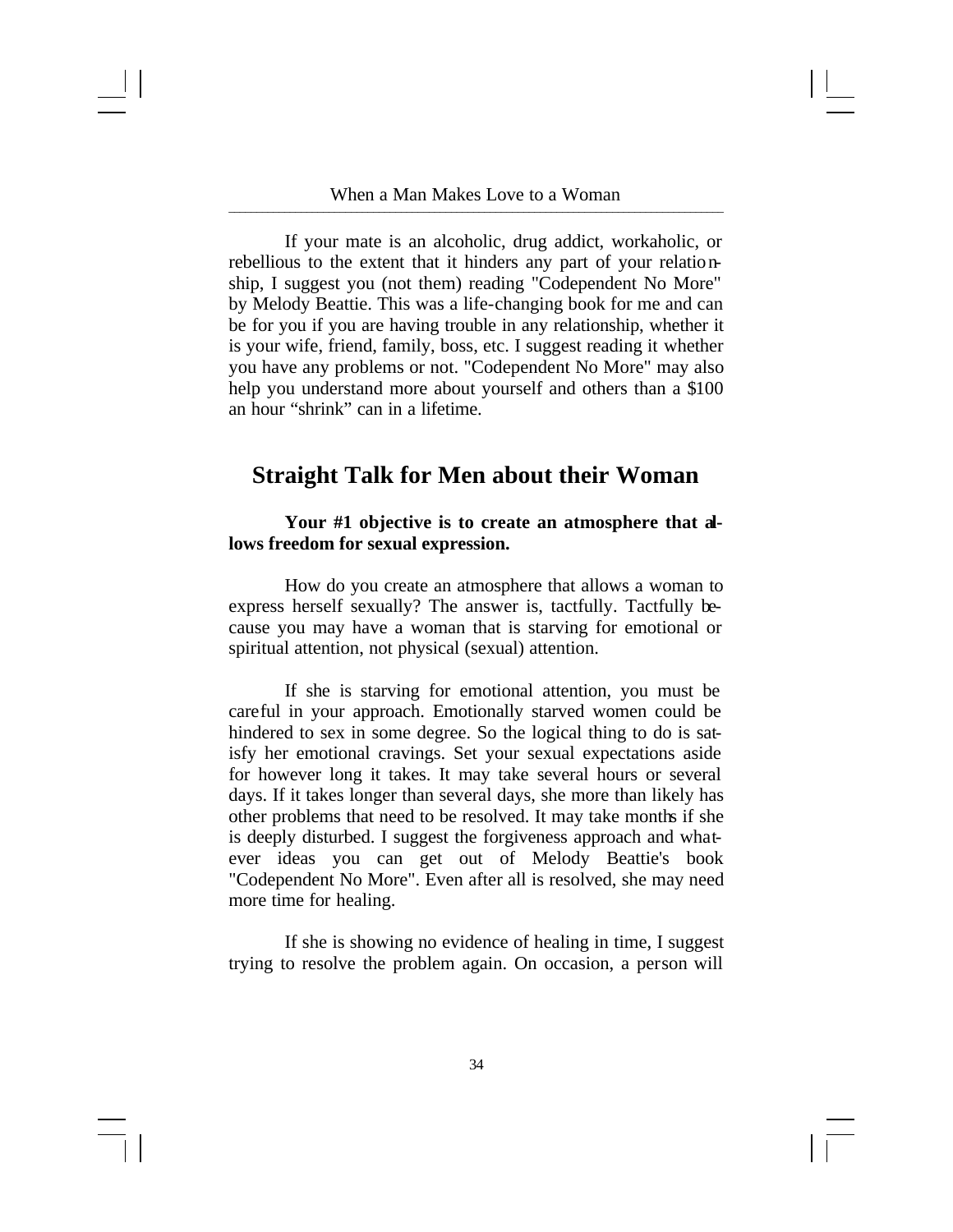bury hurts so deep that they themselves don't know what is hurting them. But love, acceptance and forgiveness will conquer all.

 So what is a spiritually starved woman? (Because of many different spiritual beliefs, you may feel that this section is not applicable to you, being that I will base my suggestions off of Christian Bible principles.)

First off, a spiritually starved woman may be one that has not accepted the salvation of Jesus Christ. If this is the case, she has a void or emptiness in her that can only be filled by Jesus himself. A spiritually starved woman may be very inclined to sexual pleasure as she tries to fill her void, but will in turn have a depression about her as she tries again and again to patch this void with the band aid of sex. Though everyone is in need of salvation since all are born into sin, her heart may not be ready for the salvation of the Lord. In this case, living by example and prayer is your best alternative, because pressuring anyone into spiritual beliefs may cause a greater hardness of the heart.

Since the husband is the spiritual leader in the house, it is his responsibility to share Jesus with his wife. If he is not spiritually mature enough to do this, I suggest introducing her to someone, with the disclosed intention of having that person share the salvation of Jesus.

Be careful not to become involved in a spiritually dead church where everything is legalistic, which could cause more suppression, depression and confusion. Find a church where lives are changing and miracles are happening. Also avoid churches that lack the teaching of the word. And keep in mind that there is no such thing as a perfect church or pastor. The best church for anyone is where they are growing spiritually, the leader of the church teaches from the Bible, does not deny the spiritual gifts and will provide as much attention and love to you and your family as you need, at no financial cost. I suggest visiting the follow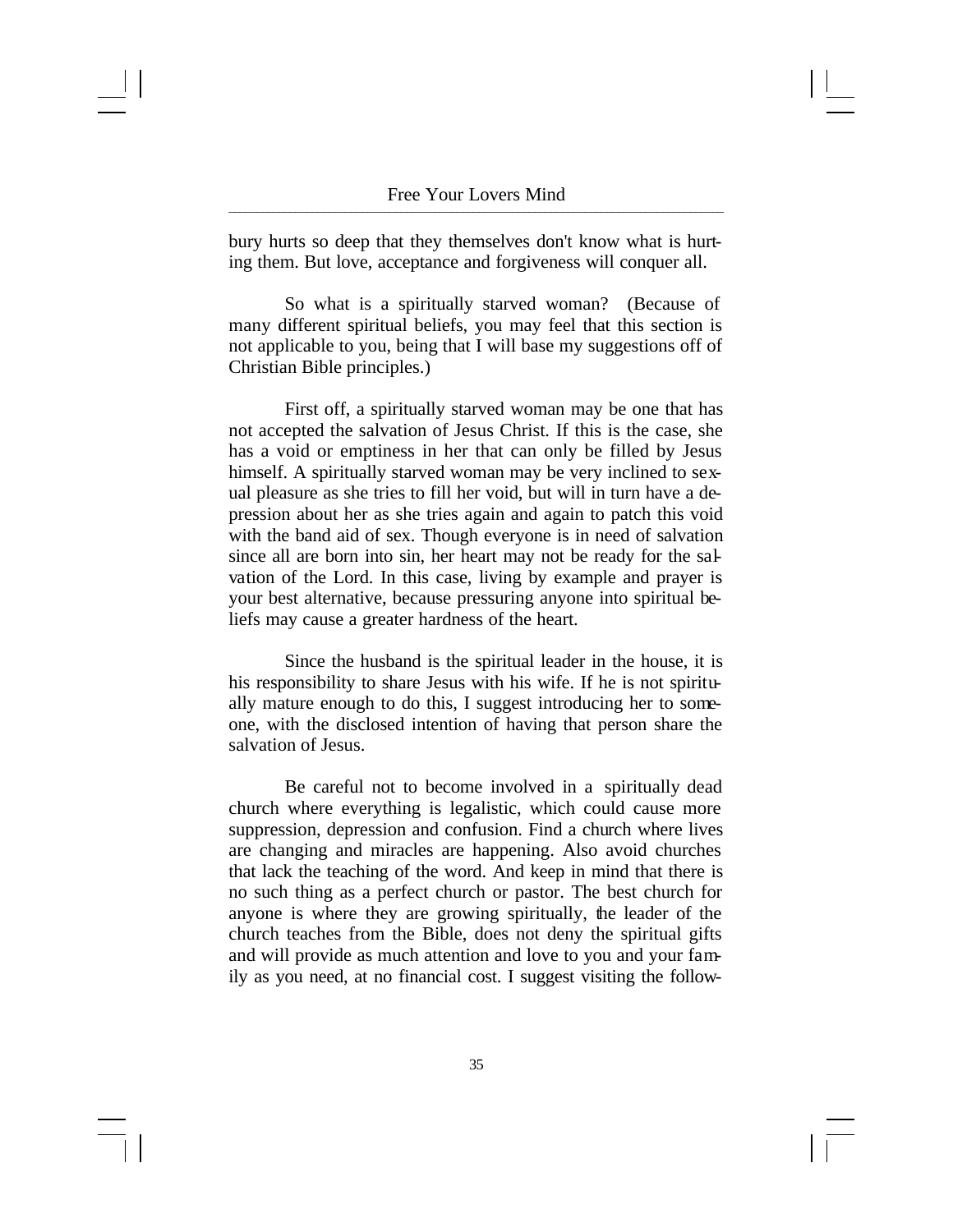ing web page to find a life changing church in your area. www.JesusLovesU.com/findchurch.htm

What I am about to tell you is very powerful. Through personal experience and other testimonies I have evidence of women being extremely, sexually aroused while seeing or participating in prayer with their husband. Why is this? Simple, God put it in a woman to desire her husband (Gen 3:16). So when a man prays, reflecting his "lining up with the perfect will of God", a woman desires her husband. It also gives the woman tremendous security knowing that her man puts all his faith in his creator, a perfect God of love, power and promises. I suspect it is a spiritual law. Try it, you may be surprised.

For further reading on Christian spirituality, I suggest "Victory over the Darkness" by Neil T. Anderson.

(All books recommended by David Michaels are available to buy at discount prices at www.increasenet.com/books)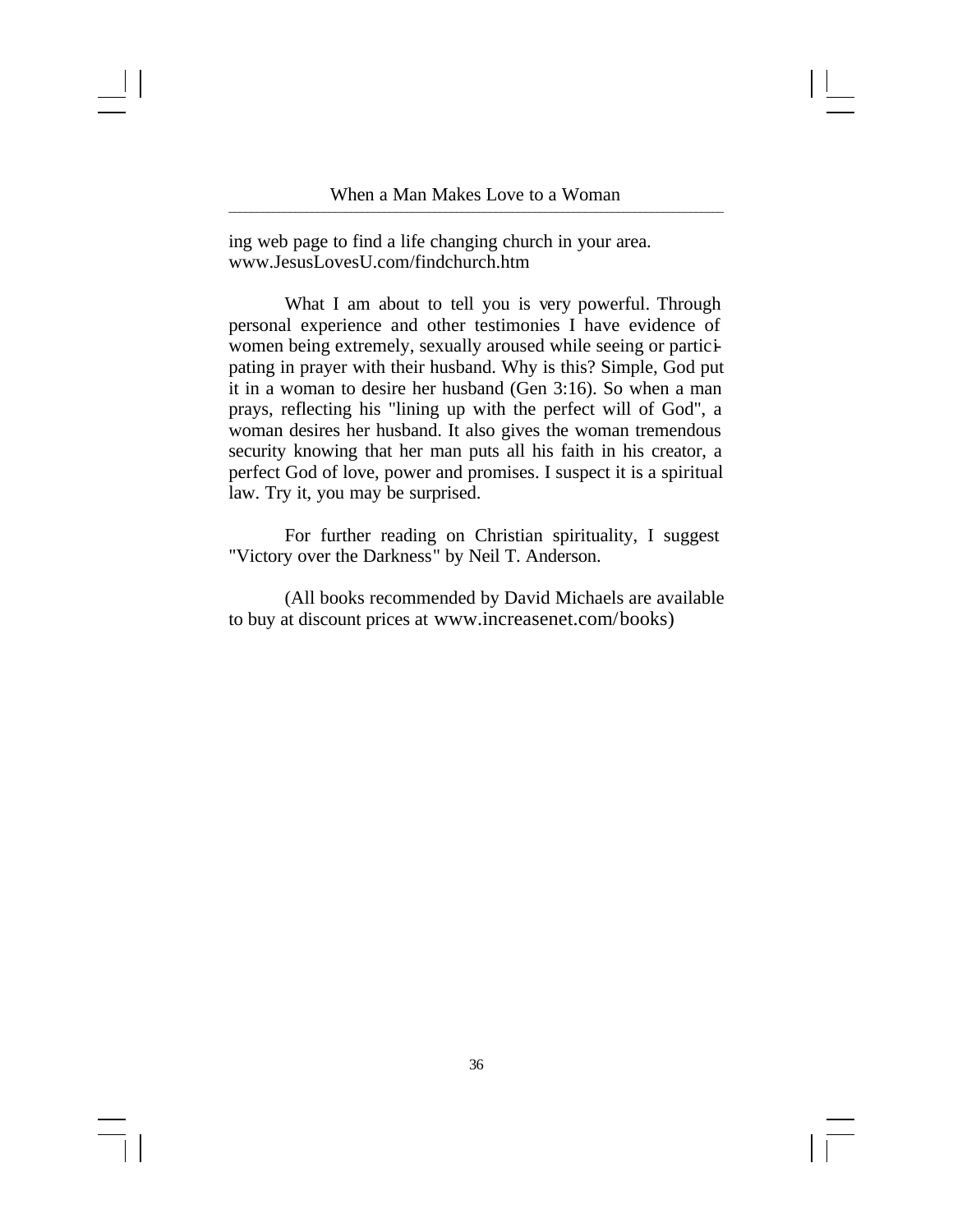## **Chapter 5**

### **Make Love to a Woman before You Touch Her**

#### **Romance and Setting a Mood**

The following is how to prepare a woman's mind for incredible sex. If you do this even halfway right, her mind will prepare her body for an unforgettable night. What do I mean? Your words and actions will affect her mood. Her mood will affect her body. Once you get her going in the right direction it gets easier as the night goes on. So where do you start?

Romance is more than a candle lit dinner, roses and a gift. Romance is an attitude. The secret to being romantic is to bathe a woman's mind with thoughtfulness, fun, tenderness and security, without smothering her or acting needy. All women have different personalities and expectations so it is up to you to find out what she desires and what combination of romance works best with her. One woman may find it romantic for you to plan a night at the ballet while another may find a camping trip to be the most romantic event.

#### **Things to say to a woman**

Communication is the key. Talk to your lover like she is your mistress and she will respond as a mistress. Talk to her like she is on old gym bag and she will respond like an old gym bag. Here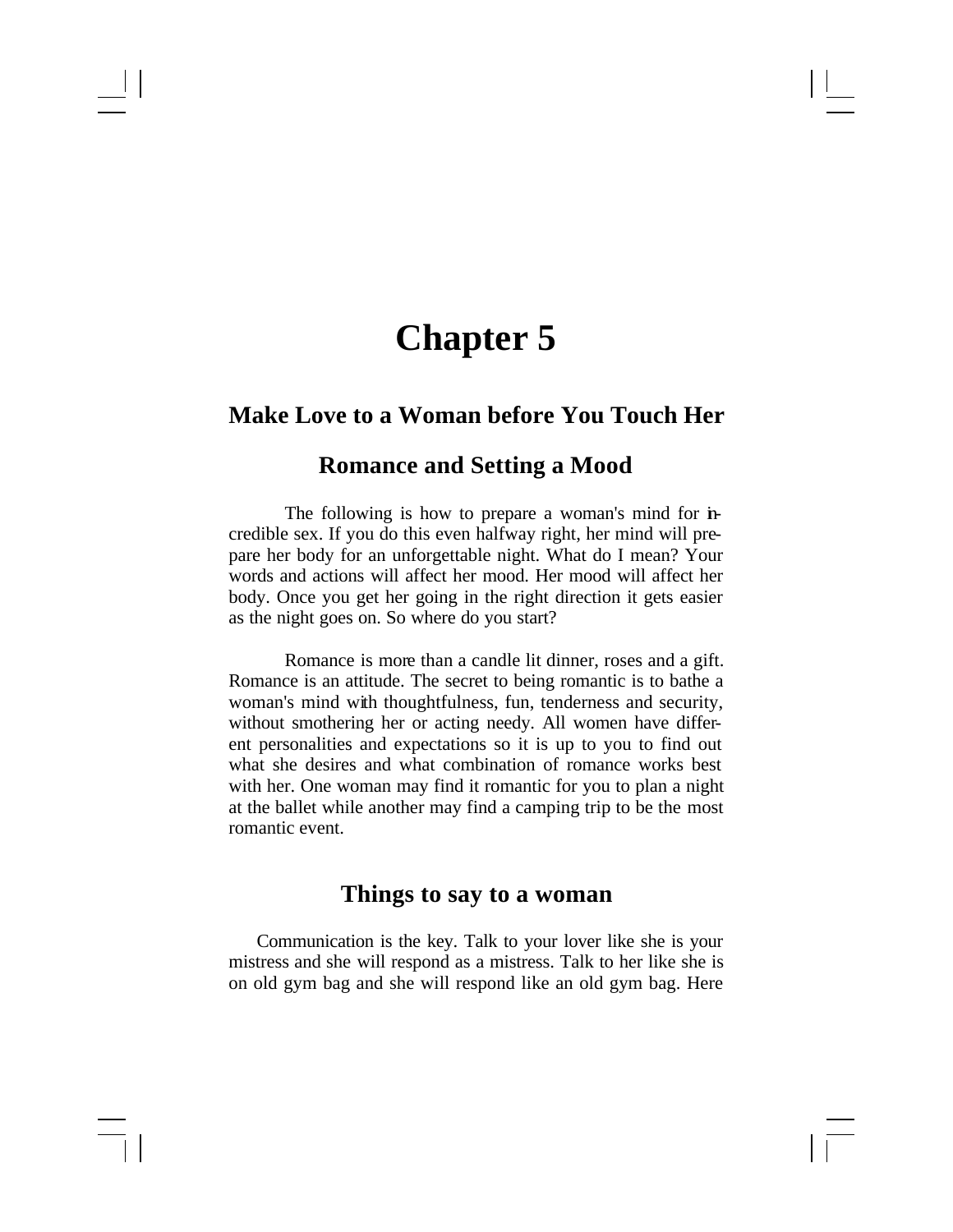are some ideas;

1. Compliment her physical appearance, especially her hair, clothes, shoes and perfume.

A woman wears these things for herself but she also wears them for you. Take notice and compliment her on other things. She will feel assured and confident that you are impressed and she will feel good about herself. Always compliment what she is wearing even when she is dressed very casual. Women are always conscience about their clothes. You can get a lot of hints from women themselves, as they compliment each other. The more you compliment a woman on her appearance, her sexiness, her sexual performance, or anything she does, the harder she will try to please you. Take note of what they say. It is all part of preparing her mind for uninhibited sex.

2. Ask her how her day was.

Be careful with this question and use your best judgment because it could open up a can of worms. If she is angry about anything, you may hear about it after asking, but she may take it as a thoughtful gesture and respond with appreciation. If she doesn't respond with appreciation, it is up to you to tactfully change the subject ASAP or help her view the situation from a positive viewpoint. You have more control over her than you may think. Remember that you are trying to create an atmosphere that is free for sexual expression.

3. Let her know how you feel about her and what it's like to make love to her.

I know this is hard for some of you, but if you want better sex and a better sexual response out of your lover you will at least try the following.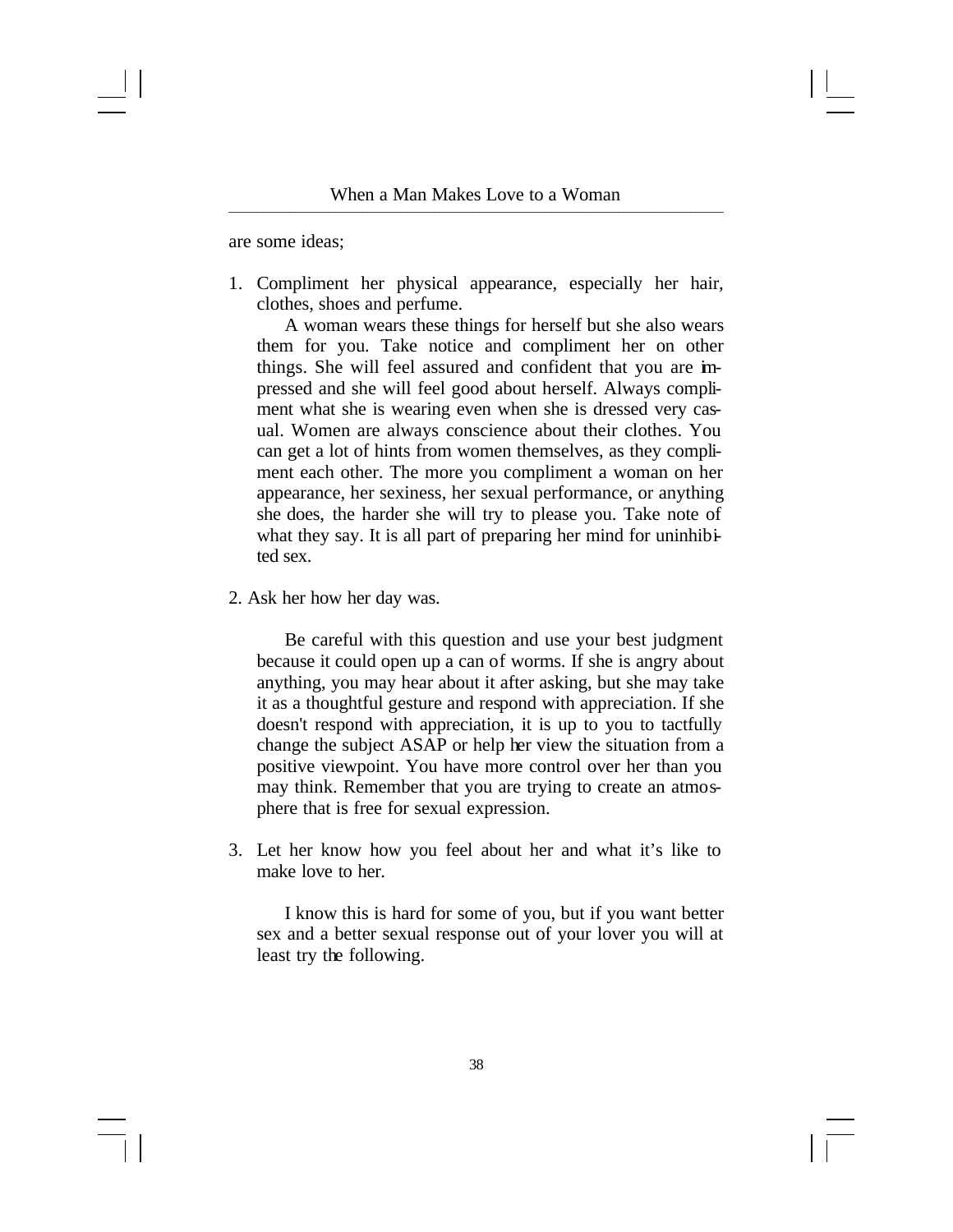In a sense, you should talk to her as if she is your mistress. In other words, if sex has become a routine, break the routine. Now some of you still don't know what I am talking about so let me fill you in.

As you make love to her, starting with the first touch to the last, tell her what you are experiencing. Let her know what it is like to kiss her, touch her, hold her, love her, look at her, smell her, see her expressions. On the other hand, tell her how good she makes you feel while she gives you sexua l attention.

- 5. Build your lover up in front of others; Compliment her, brag about her.
- 6. Unless the passion is so strong that you find yourself ripping your clothes off for a quickie, I suggest as a general rule of thumb to saturate your lover with foreplay until she verbally or physically asks, insists or begs you to make love to her. In this way you will know she is ready and she will be much more responsive to lovemaking. Now that you have reached this stage, start teasing her, as slow as you can go, inch by inch, a little in, a little out, take as much time as you can in giving her all you've got. Your objective is to draw her mind into a state of desire, want and need, which leads to satisfying those desires. (More on this in the "Eight Stages to Making Love to a Woman).
- 8. Hear her.

Most women will let you know what they want, but the problem is they usually express it with sarcasm or resentment. If a woman says, "…you've never taken me to see a play at the downtown theater…". She is really telling you that she wants you to plan a special evening of a nice dinner, a play, then sex all night. So when she sounds like she is complaining, she may be asking for romance.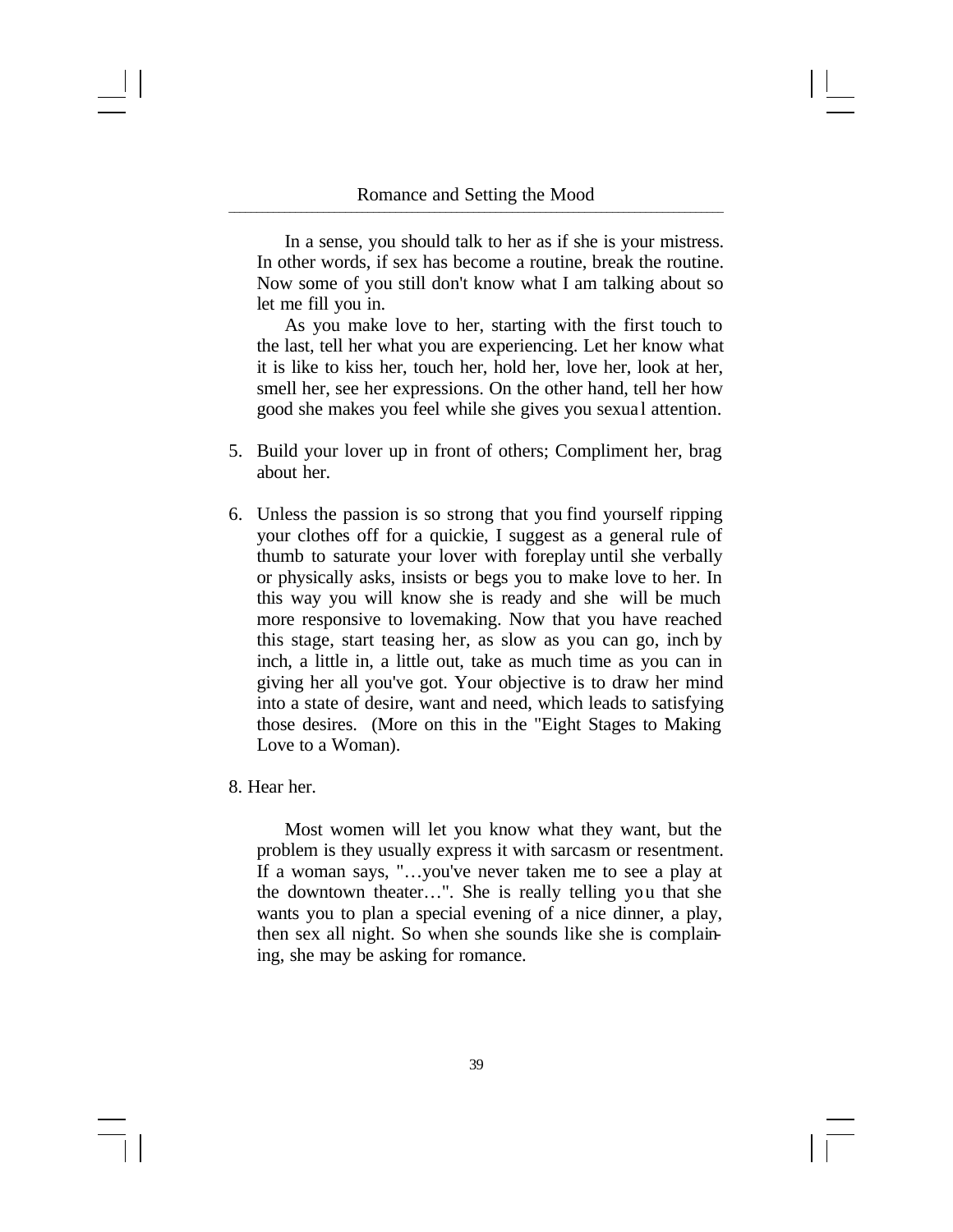- 9. If a woman ever tells you how good you look, she is really asking you to notice her and compliment her.
- 10. Find out what she expects you to do for her family during Christmas, birthdays and other special events.
- 11. Wake up! Many things a woman does or says is the opposite of what she really means.

## **Trouble Creating an Atmosphere**

 Kids, work and other concerns may get in the way, but a man must take the initiative to plan and communicate with his lover what he is going to do to create an atmosphere that has the ingredients to enable sexual expression. You don't have to tell her the surprises or special ideas, just communicate. If the pressures of life are too great, do not be surprised if one of the two of you is not able to perform, express or enjoy being together. One may find themselves in tears or rigid with unexplained emotion due to life's concerns. If so, allow time to let it all out, cry, express anger, fear, or hurts so you can listen, rebuild, fill in, patch and tend to anything that may have been neglected.

 If you find yourself in this type of situation, I encourage you to go through the process of patient communication, which should enable both of you to come back together, fulfilling what you originally intended to do in the first place.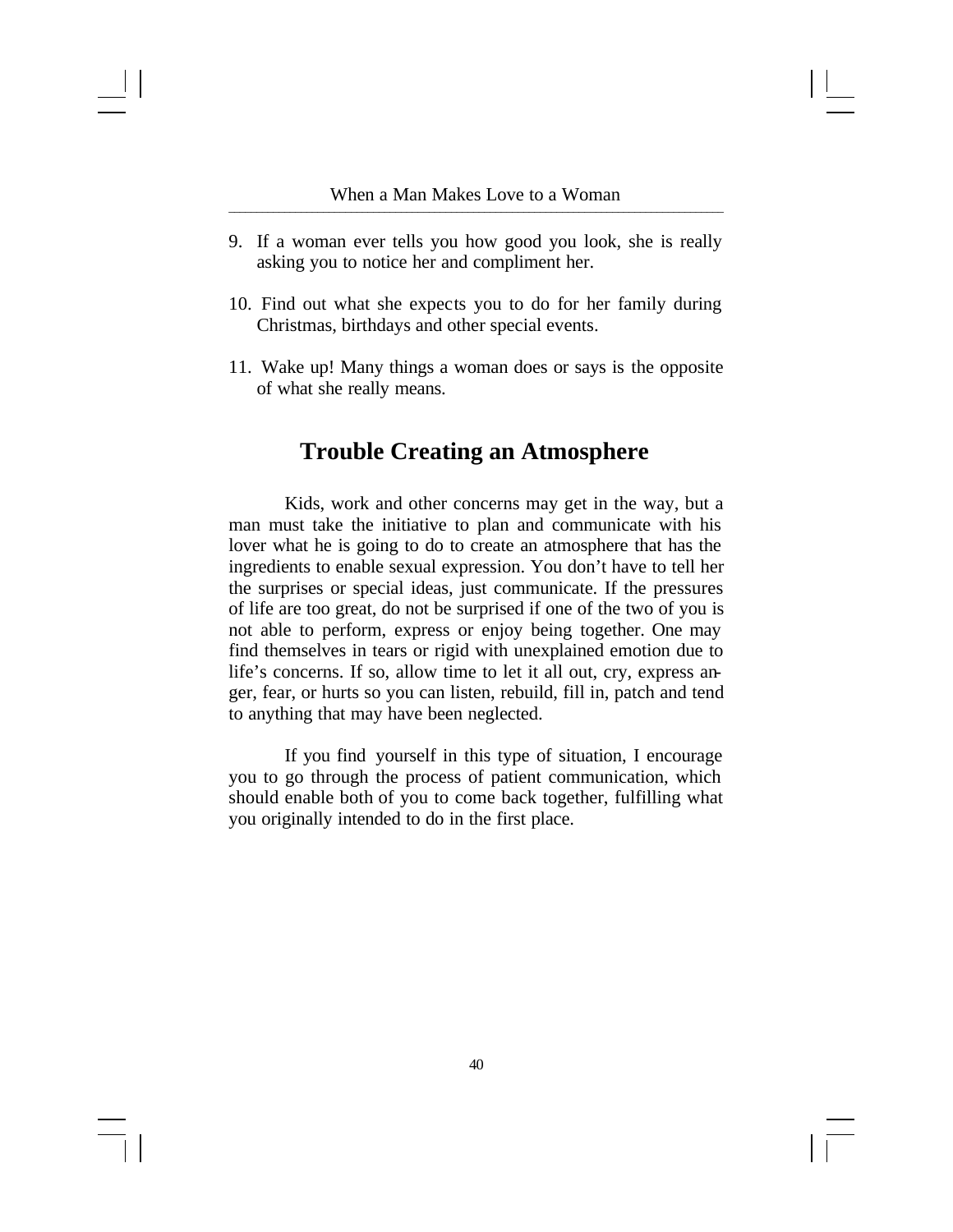## **Things not to Say or Do that May Hinder Your Sex Life**

- 1. Once a woman is dressed for any occasion, never ask, "are you going to wear that!?" or, "is that what you're wearing!?" These types of comments do not create a mood. But if you feel she may need a coat or different type shoe, a tactful suggestion may be appropriate.
- 2. Never talk about past relationships or other women even if she asks. People are naturally curious so she may really want to know about your past, but hold your tongue, you have better things to talk about. If she insists on talking about your past, mention how the past is not important to you and how excited about the future you are.
- 3. Avoid talking about yourself or your work.
- 4. Never correct or embarrass your lover in front of other people.
- 5. Never assume she understands what you are talking about.
- 6. Never compare her to another woman, even if it is her best friend, mother or sister.
- 7. Never assume she wants to do the same thing you do. Most people like to plan what to do, not be told.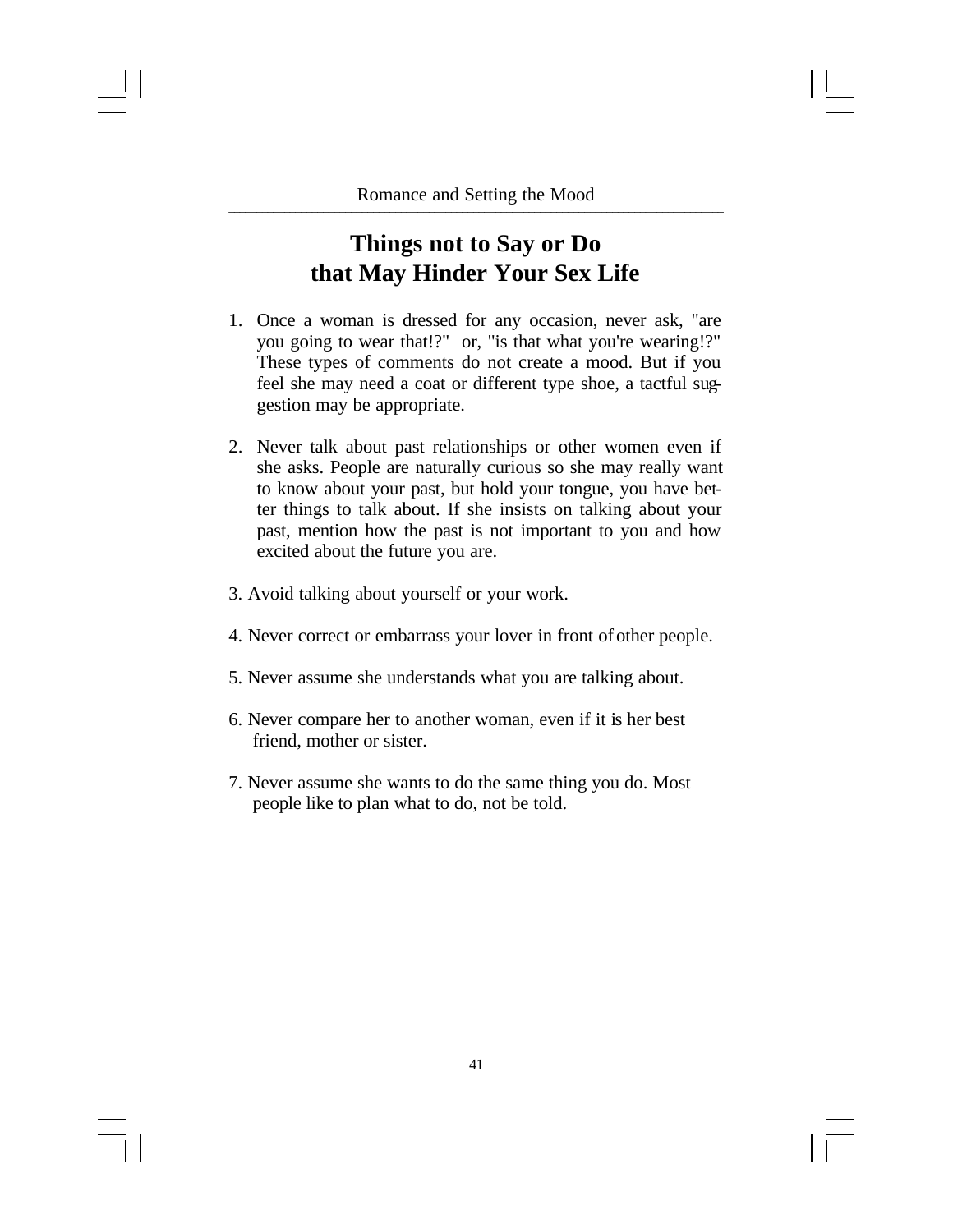# **Chapter 6**

# **Personal Hygiene**

The following may be humorous to you. It was to me when I wrote it but some of you need this.

- 1. Go to the dentist and get your teeth cleaned.
- 2. Floss every day. Food rots in-between your teeth causing your breath to be very offensive.
- 3. Brush your tongue every time you brush your teeth.
- 4. Use mouthwash.
- 5. Stop drinking coffee on a *regular* basis. Coffee may causes horrible breath.
- 6. The small crevasses on your tonsils can collect food which may rot and turn white. These little, white balls of rotten food can cause horrible, offensive breath and a bad tasting mouth. You may try pushing out this white stuff in your tonsils with a Q-tip. Be extra careful or have your doctor help.
- 7. Stop using sugar based breath fresheners to hide your breath. Sugar may cause yeast build up which bacteria thrive off of, making your breath worse. Be careful of too much aspartame (Nutra Sweet), it could cause health problems.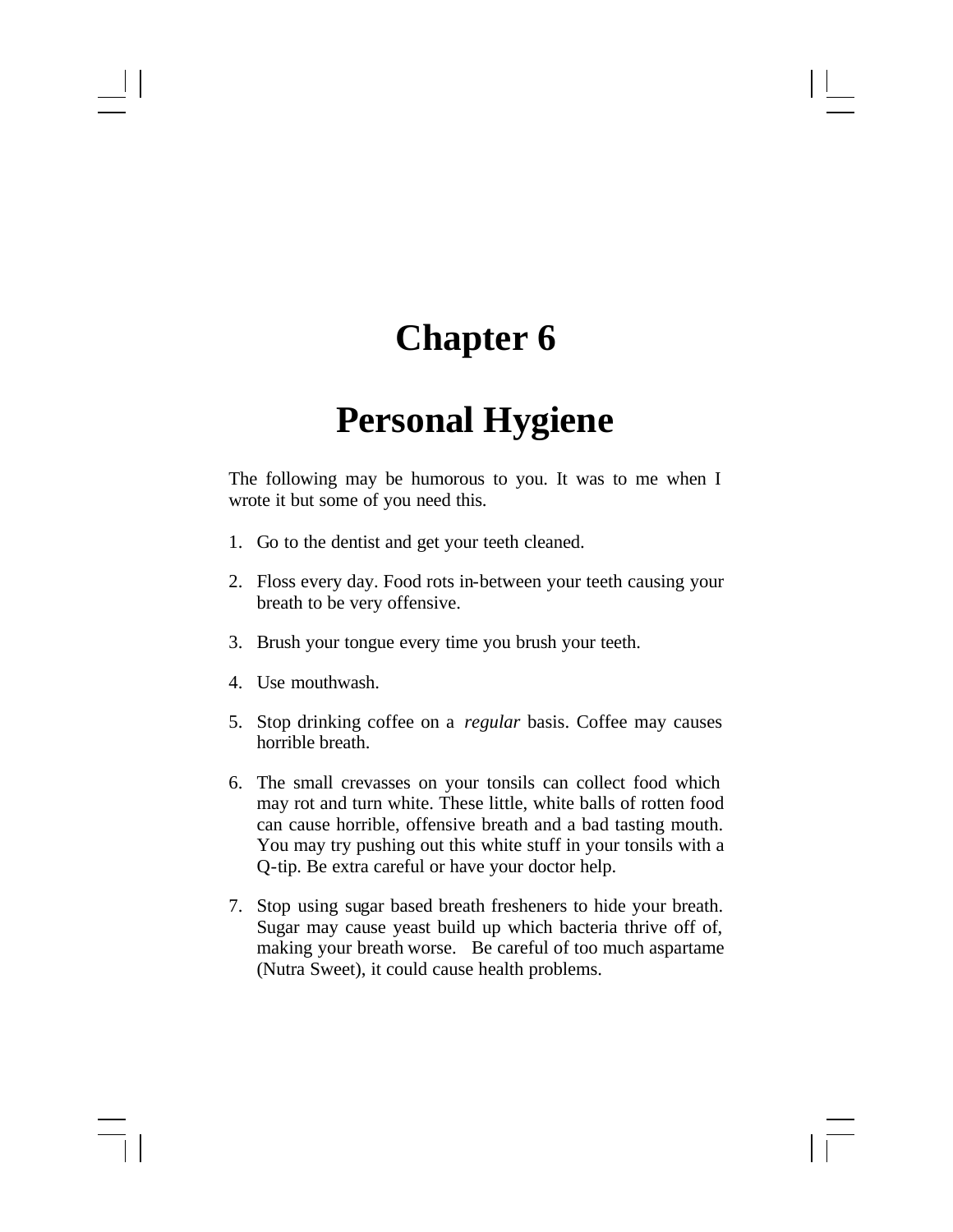- 8. Cut your fingernails and toenails.
- 9. Clean under your fingernails and toenail with a small brush.
- 10. Cut or pluck your nose hair.
- 11. Clean inside and behind your ears.
- 12. Shave your hairy ears.
- 13. Wash your butt hole. It may get exposed more than you think during sex.
- 14. Clean the inside of your belly button with soap and a wash cloth.
- 15. Shave the back of your neck.
- 16. If you have bumps on your face or neck from shaving, ask your doctor about Retin-A.
- 17. Push out all those blackheads on your nose or use a peeling strip from the drug store.
- 18. Use a petroleum based lip conditioner or olive oil for your lips. Dry, cracked lips can be a turn off. Use unscented lotion for your dry hands and skin.
- 19. Know the difference between "anti-perspirant" and "deodorant". Anti-perspirant helps keep you from sweating but not stinking. Deodorant helps keep you from stinking but not sweating. Some of you need both "Anti-perspirant/ deodorant". She will appreciate it.
- 20. Throw away your old, stained underwear and buy some new ones.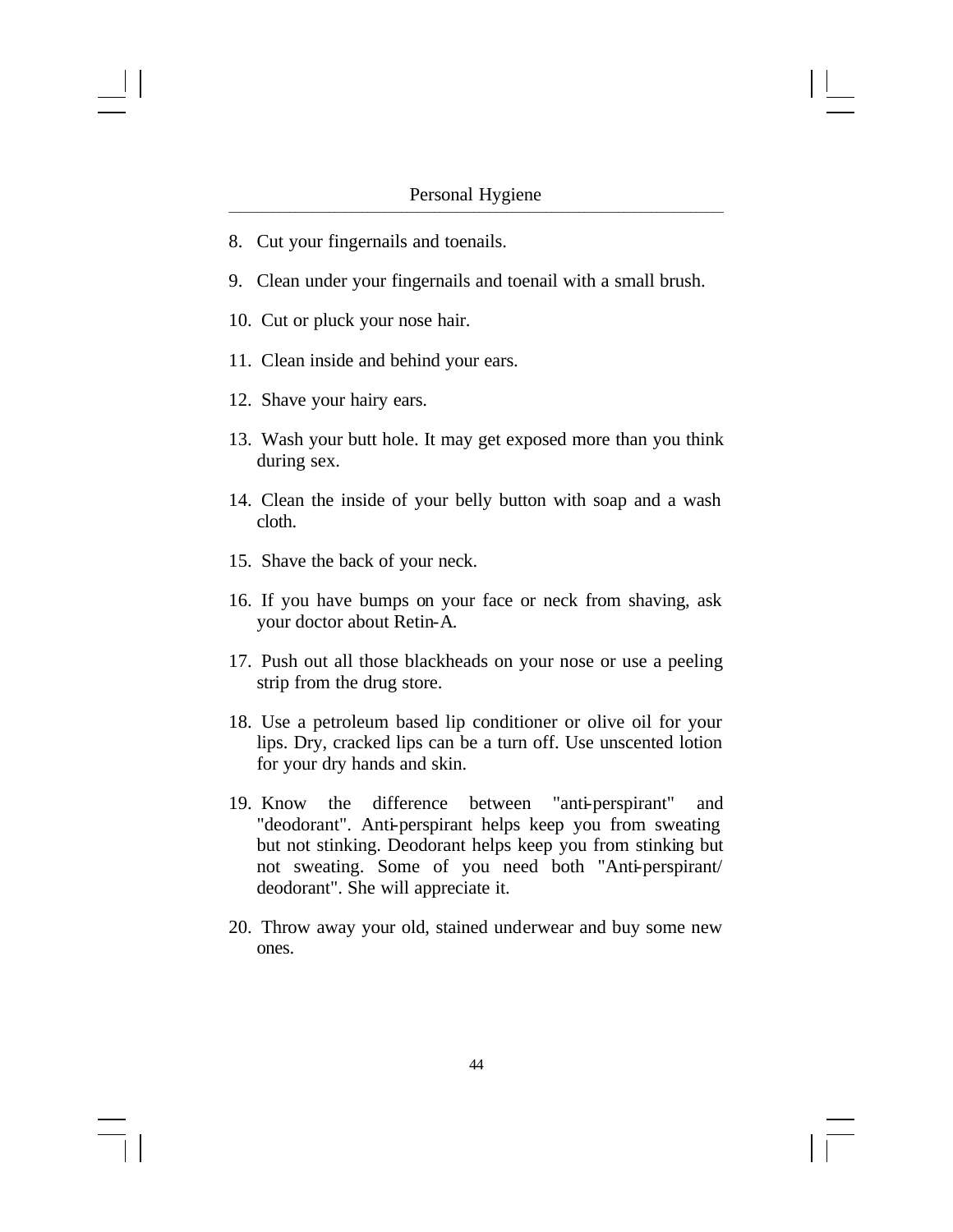# **Chapter 7**

## **Penis Size**

Does the size of a man's penis really make a difference? Of course it does. Too big and it may turn her off and be painful, too small and it may turn her off and she not feel anything. Even if a man has a good size penis, if it is not hard and he doesn't know how to use it, size doesn't matter.

Penis Size is relative. What is the perfect penis size? That depends on the size of the vaginal cavity. One may be too big for smaller women but just right for larger women. Penis size may be relative to one's ethnic and genetic origin as well. In other countries some women may have smaller vaginal cavities while other women from different countries may have larger cavities. Whatever the size, the average woman should be well suited for the average man of the same culture.

The most important characteristic of the penis beyond size is hardness of the erection. A hard, average size penis will probably cause more friction than a semi hard larger penis. Though a large penis may be more exciting to a woman because of size, rigidity is more important for good stimulation. When both a man and a woman are completely flush with blood in the genital areas, a man's penis will feel larger and more powerful than ever. That is why it can be important to give ample time for a woman's body to prepare her for intercourse.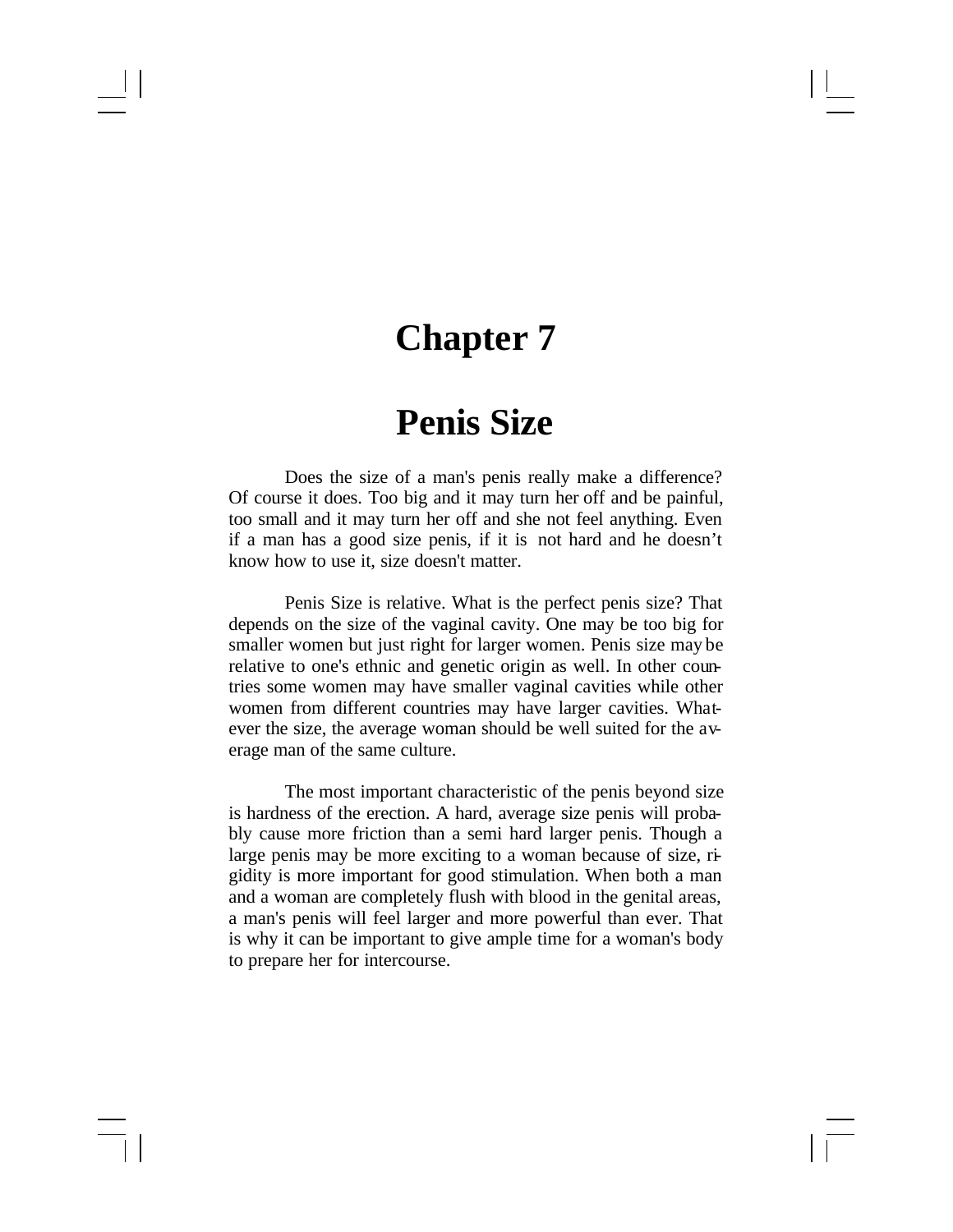How long does it take for a women's genitals to become completely gorged with fresh blood? That all depends on the atmosphere and her response to sexual stimuli. It could take 1 to 15 minutes. Usually she will become wet and her vaginal cavity will feel plump and hot when she's ready. You'll know she's ready if she's begging you to make love to her.

Good news if you are overweight. Some men are able to gain one inch or more in penis length for every 35 pounds of fat they loose. If your penis is swallowed up in fat you have the potential to increase the length of your penis just by losing weight. If you have been over weight all your life you may not have ever had your full potential. What more of an incentive does a man need to lose weight? See my bonus diet and weight lifting programs.

So learn how to use your penis and go for hard erections. If you have trouble sustaining hard erections, have your hormones tested. You may have a testosterone deficiency at any age. (See the bonus on testosterone and HGH)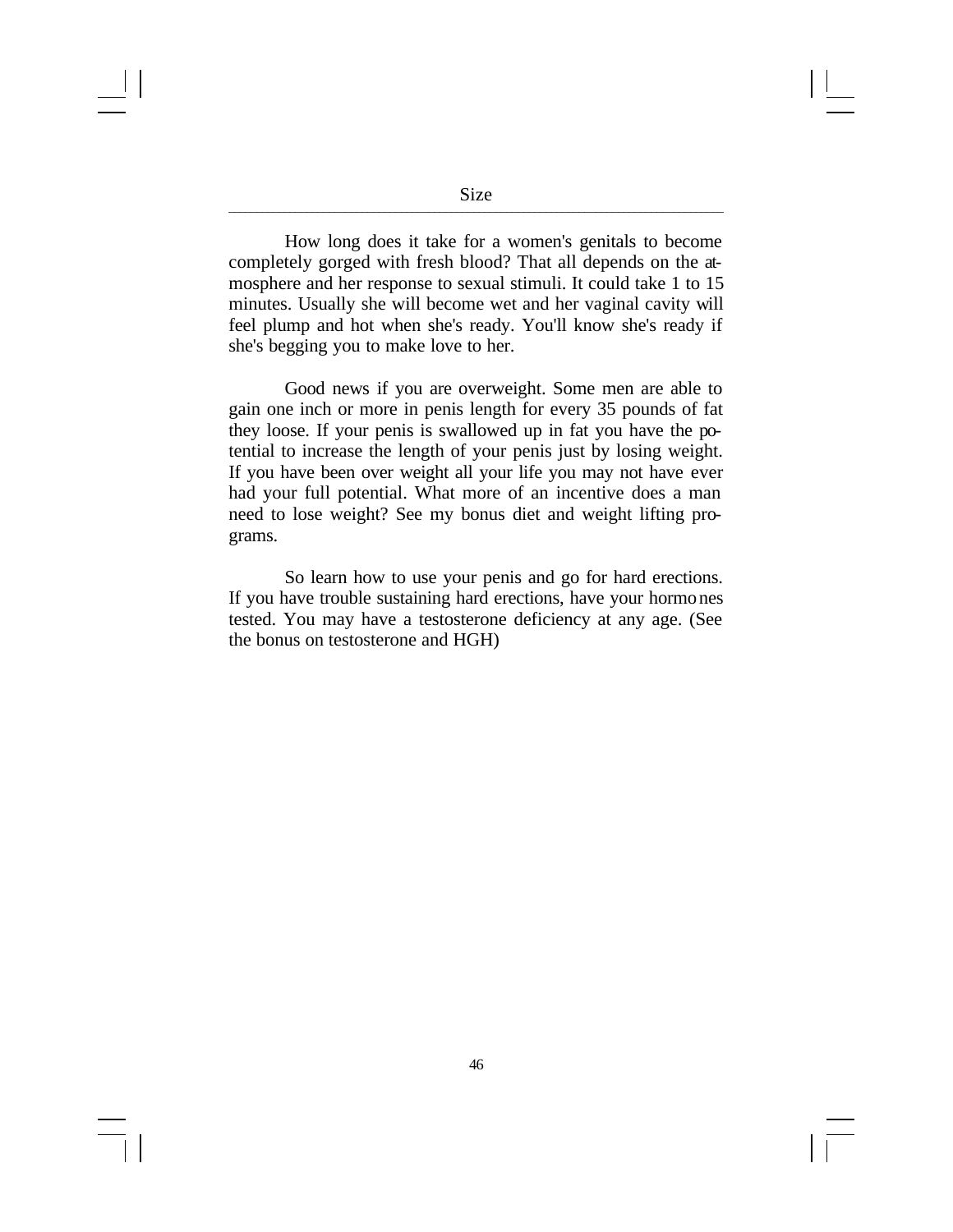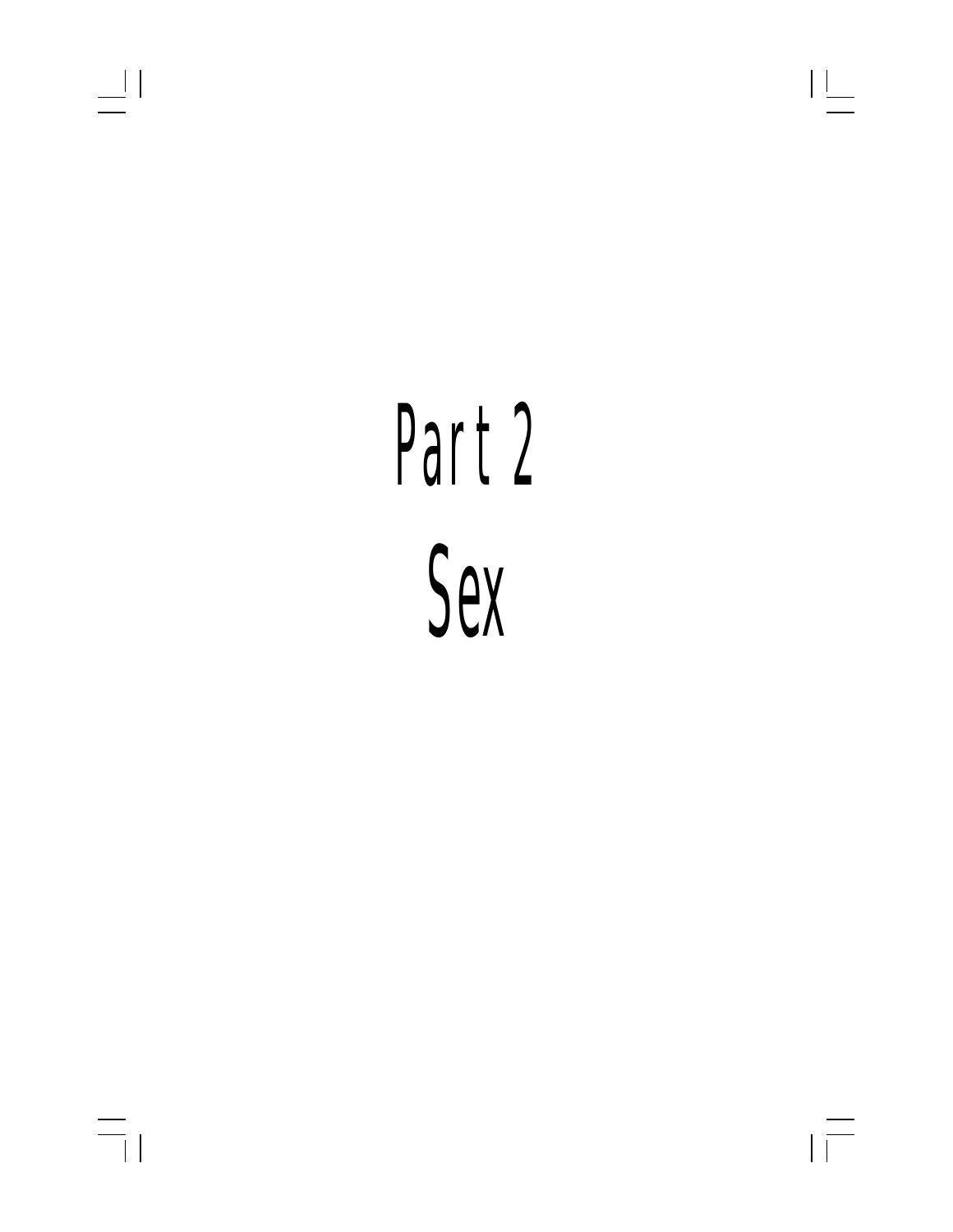# **Chapter 8**

# **Channeling Sexual Energy**

Sexual energy must flow and our brain is the center of sexual energy and thought. Our eyes, lips, tongue, nipples, hands, skin and genitals are conductors of sexual energy through our nervous system, centralized by the brain. Conducive to these conductors are body fluids such as sweat, saliva, vaginal juice, and semen. Any other type of lubrication can also be conducive to channeling sexual energy.

Channeling and experiencing the flow of this energy can be a wonderful experience. As the body becomes sexually aroused the brain sends more blood to all parts of the body, feeding the cells with fresh oxygen, which in-turn, allows the nervous system to become charged. All the juices start flowing as the body prepares itself for an electrifying experience.

### **With a Kiss**

Your objective as a lover is to keep the energy flowing, allowing it to flow stronger and stronger, and the kiss is one of the most powerful ways to do this. Your lips and tongue are full of highly sensitive nerves and since all nerves are connected to each other via the brain, deep kissing can become a major channel of energy throughout the entire body.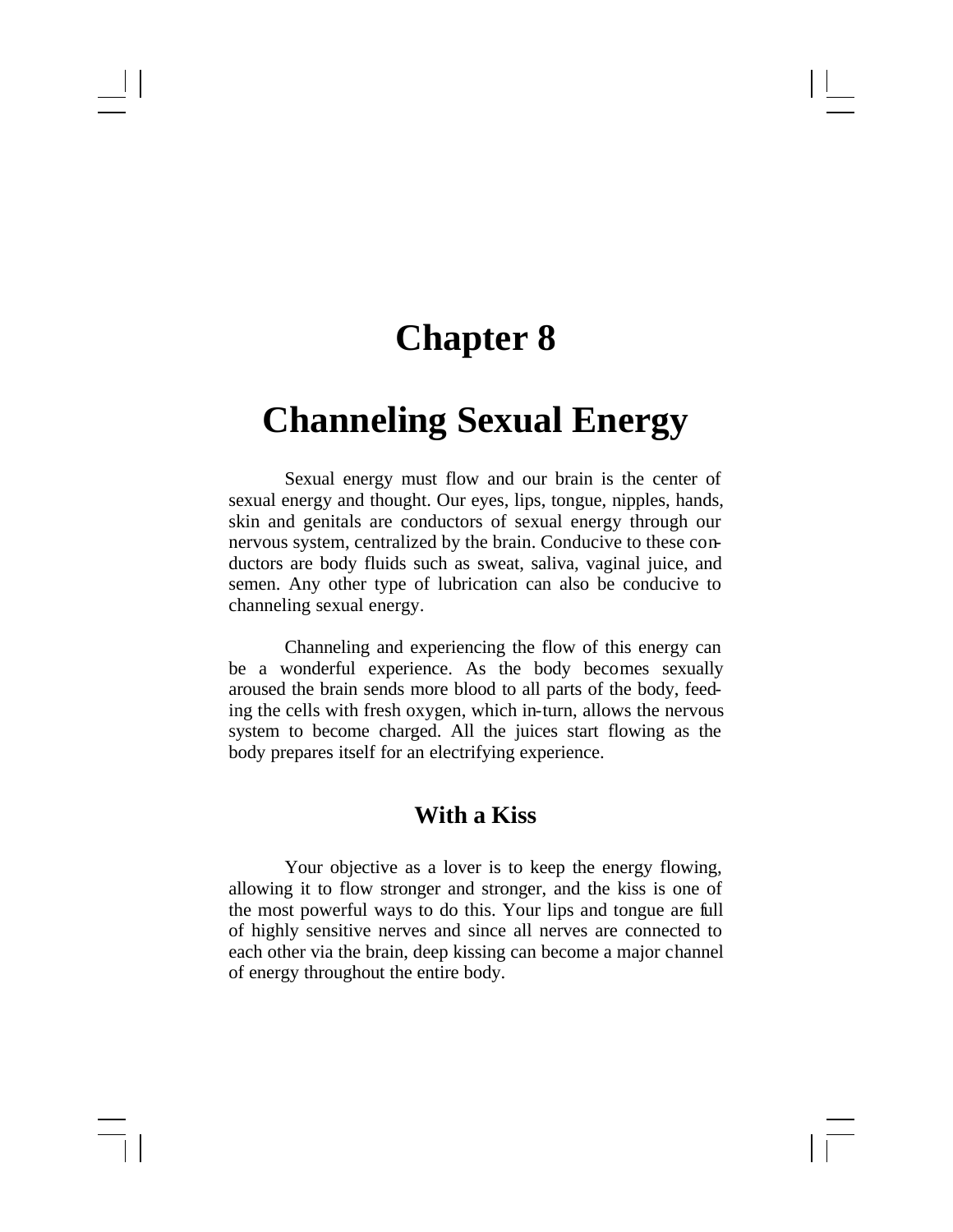**Ex.** After a woman has already had at least one small clitoral (clit) or G-spot orgasm, in a face to face position, penetrate her vagina with your penis as deep as you can without moving the penis in and out. Lift up with your penis firmly against the top inside of the vagina as you rub your pelvic bone against her clit with substantial pressure. Allow her to position herself and set the pace.

Wet her nipples by kissing or sucking them, then press your chest firmly against hers. Kiss her with deep French kisses as you suck her tongue and lips. Once you feel the energy flow through your mouth, circulating through your penis into her vagina, hold a deep kiss with little movement of your bodies. Feel the circulation of energy as is flows stronger and stronger.

Always breathe normal to deep during sex to assure fresh blood to all your cells. If you feel like you are about to ejaculate at any time, stop and breathe deeply visualizing some of the excess energy escaping through your breath as you exhale. Continue this until she reaches orgasm.

 Now she is ready for G spot stimulation. Choose one of the positions I mention under "G spot orgasm" or use your own. Now that she has had this deep energy flow orgasm speed up the pace. She may find herself falling into a full body orgasm in no time.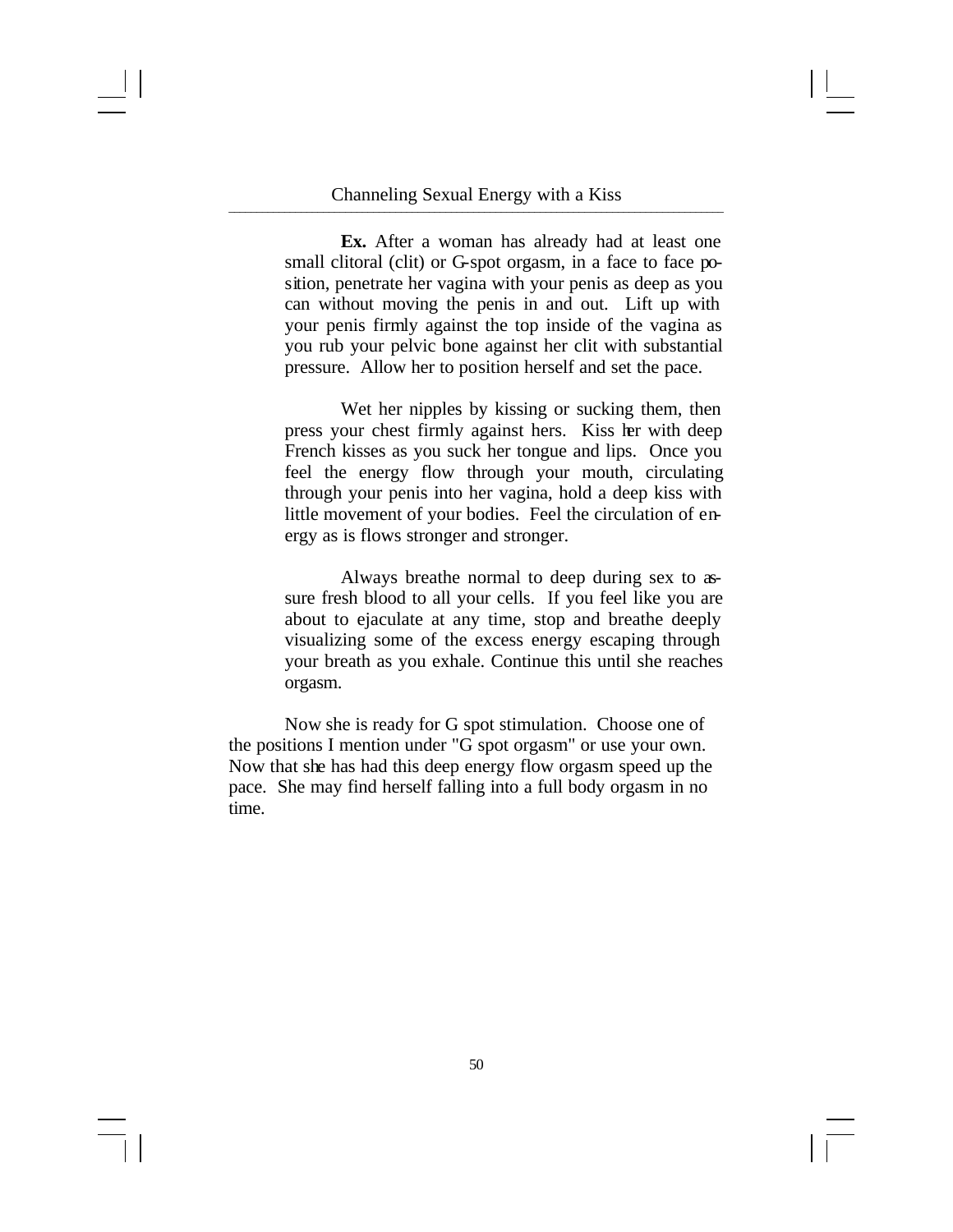# **Chapter 9**

# **Eight Types of Female Orgasms**

- 1. Clitoral
- 2. Vaginal
- 3. Anal
- 4. G-Spot
- 5. Thought
- 6. Combination
- 7. Multiple
- 8. Total Body

**Warning for Men:** What you are about to learn is powerful. The female body is capable of experiencing eight types of orgasms that I know of. Some women may be able to experience all eight and some may never experience any. Never expect a woman to respond in a certain way to sexual stimulation. Unfulfilled expectations could damage confidence, self-esteem and become embarrassing to you and her, resulting in a deathblow to your relationship. Some women have never experienced any orgasmic pleasure from any stimulation. An unresponsive woman does not necessarily reflect problems, though it could. A woman may have a weak PC muscle, hindering her abilities to enjoy sex to its fullest. Some women are just not responsive to sex but all are responsive to love.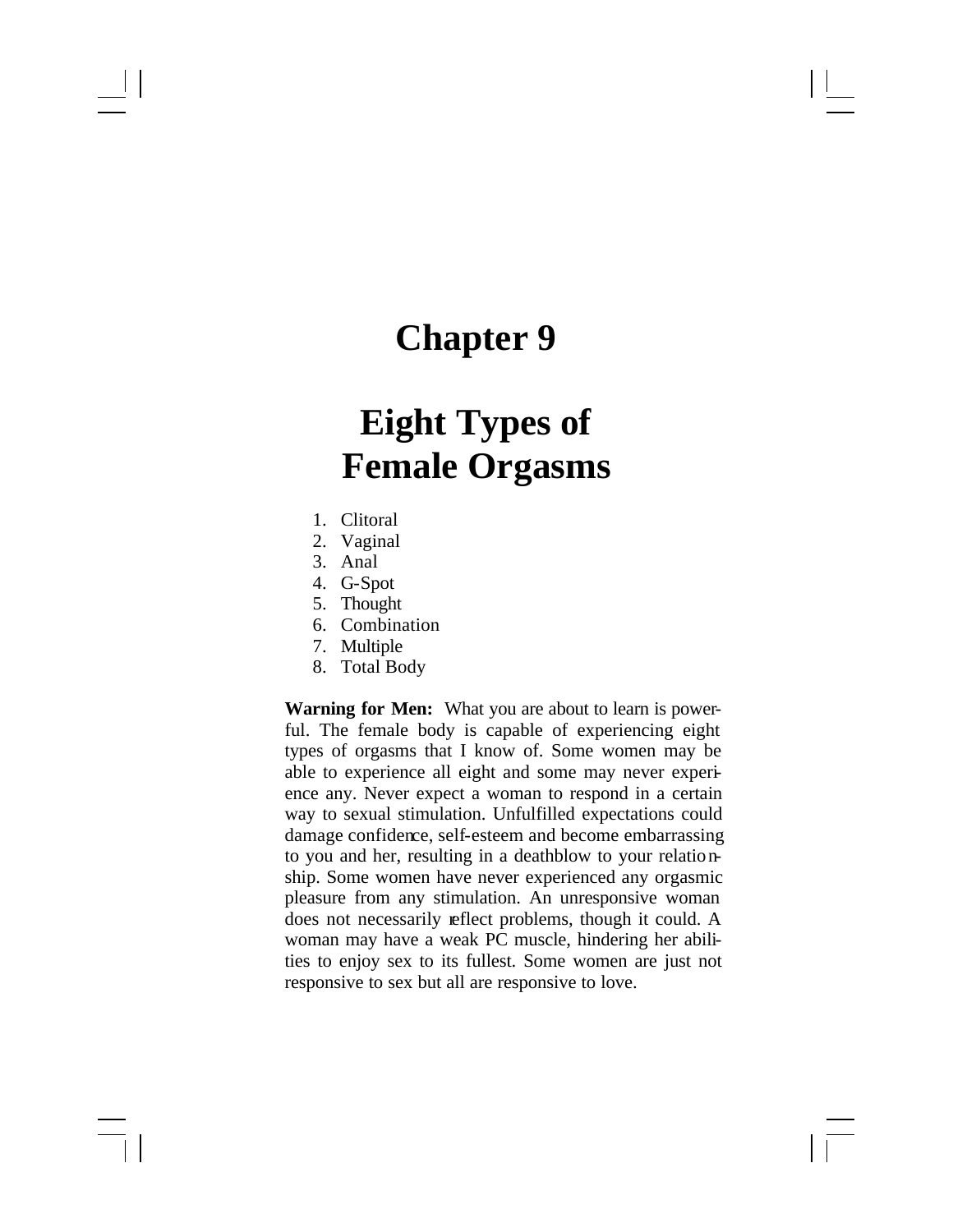**Tip:** Some women may find it frustrating and have tremendous body spasms if you pull out suddenly while they are experiencing an orgasm. This is due to the fact that the exchange of energy between two lovers is abruptly interrupted, causing the orgasmic energy to violently surge through her body as it looks for a channel to flow through. She may be unable to speak or express her "mini trauma" verbally until the energy subsides. A couple of things that may help is to put your penis back in her, hold her passionately or cup your hand over her vagina with pressure on her clit. She might not let you touch her because of the sensitivity of all the energy bouncing around in her body. Actually it can be quite humorous to experience such a thing. Unless you realize what is happening to her she will just lie there with a funny look on her face like she is getting mildly shocked. The moral of the story is

## **External Female Genitals**

(Exaggerated Illustration. Not to proportion)

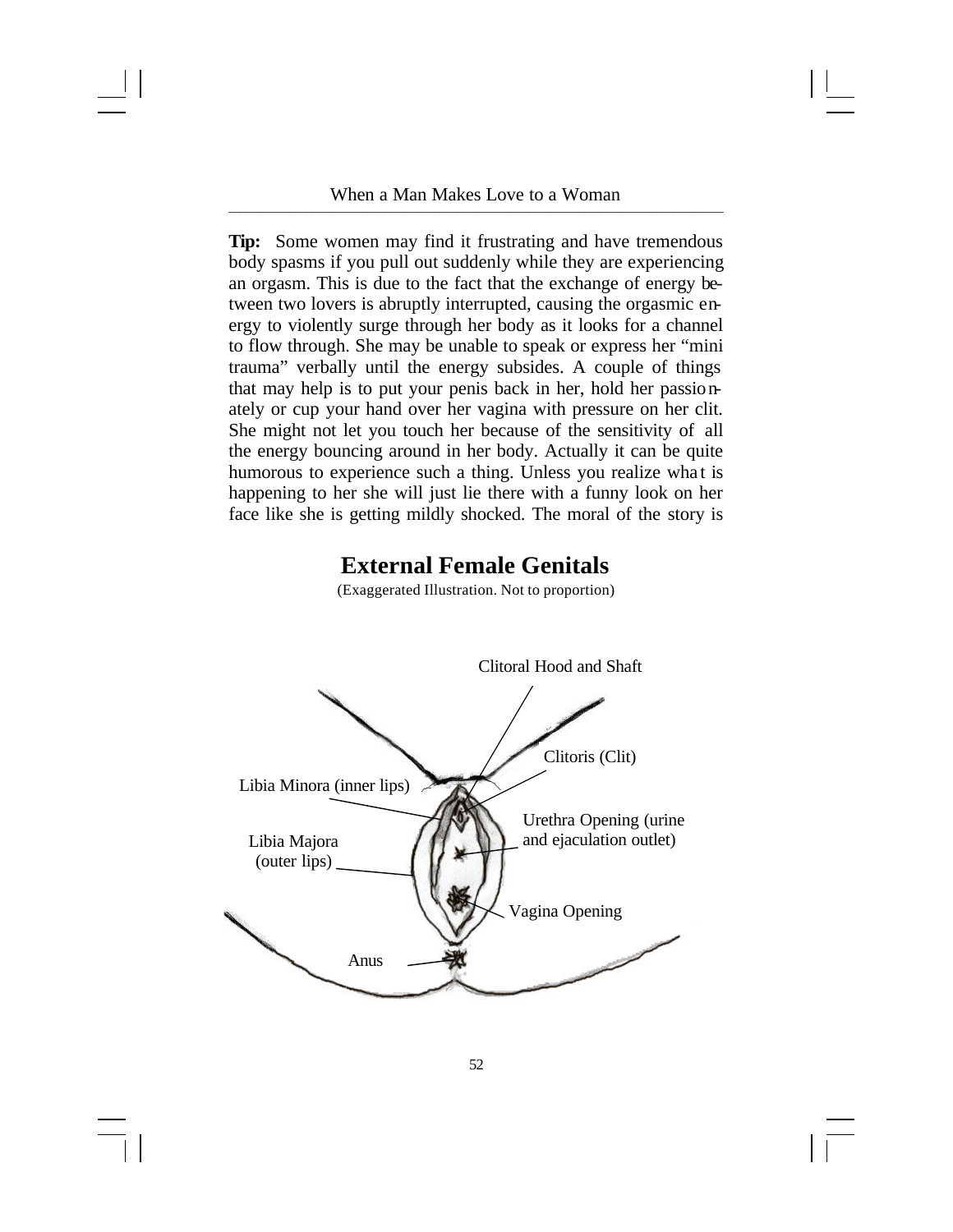to try not to pull out while she is climaxing.

Five of the eight different orgasms are by stimulating a specific body part; clitoris (clit), vagina, G spot, anus and mind. Yes, men and women are both capable of experiencing orgasms to all degrees, including ejaculation by thought stimulation of the mind. Though all orgasms originate from the brain, an exclusive mind orgasm is different in that it stems from only thought, but can involve other parts of the body. Many women have reported that they have had orgasms, just by thinking about sex. The mind

## **Internal and External Female Sex Organs During Copulation**

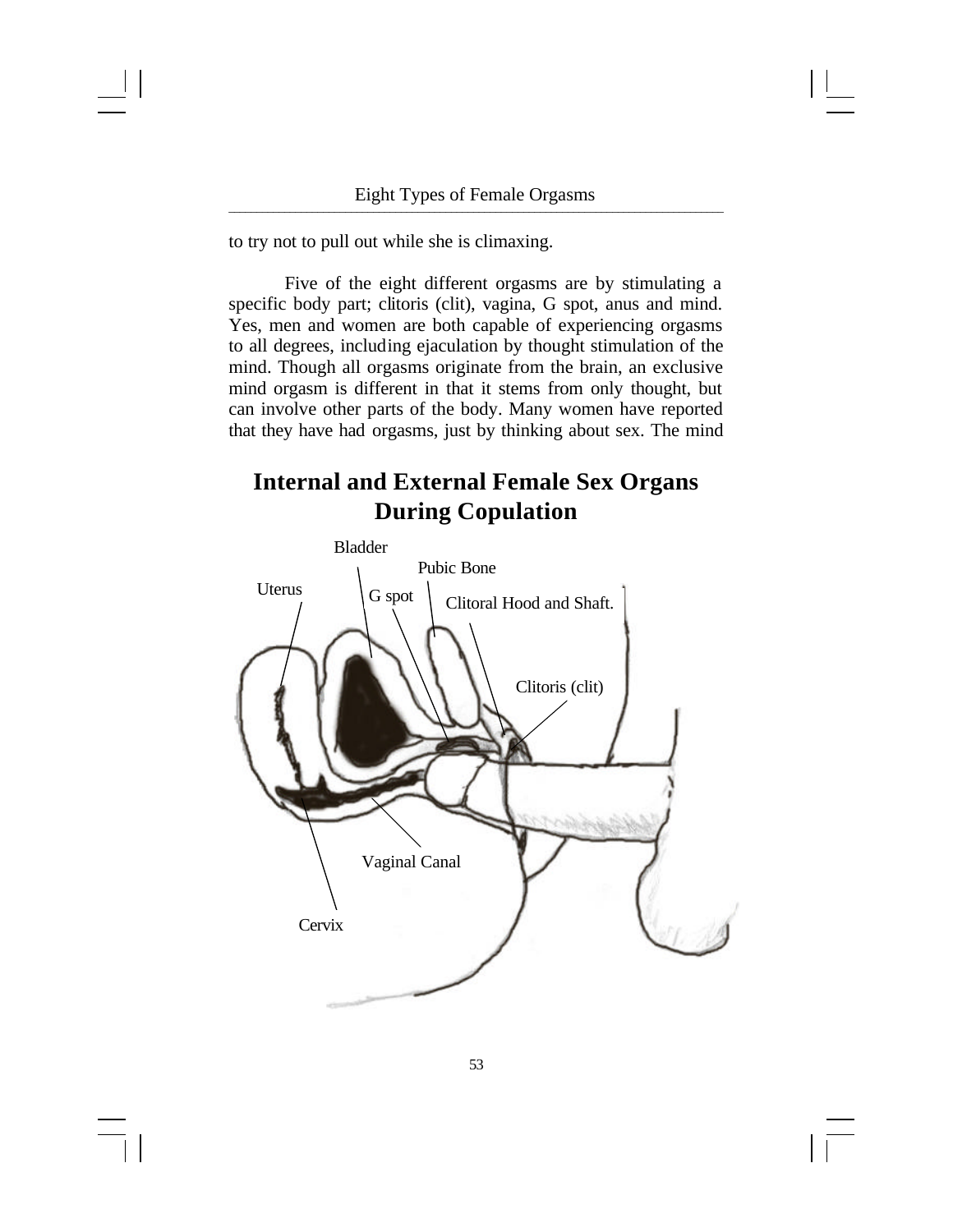is a powerful thing and if you know how to use it to your advantage, there are no boundaries to what you may experience mentally or physically. You and your lover should practice letting go and allow yourselves to actually experience your fantasies with each other.

A total body orgasm can follow any one or a combination of the different types of orgasms. During a total body orgasm, a man or woman may feel electrified throughout their entire body, usually causing body spasms such as jerking, shaking, or doubling over. Moaning, screaming, panting and gasping can all be results of full body orgasms. Some may experience such extreme sensitivity during this type of orgasm that further stimulation could cause too much pleasure resulting in an uncomfortable or painful sensation. Hot flashes, chills and female ejaculation may also occur. Remember, an orgasm is simply a feeling of pleasure and does not have to include ejaculation for men or women. Ejaculation may be the result of an orgasm.

## **Clitoral Orgasm**

The amount and type of nerve endings in the clitoris (clit) are equal or more than that of the head of a man's penis. Imagine the same number of nerve endings all bunched together in that one little spot. An easy way to find the clit is to cup the vaginal area with the tips of your fingers pointing down, locate the vagina opening with the tip of your finger then slowly slide the same finger upward toward the belly button. As you slide your finger upward try to feel for a small separation of skin called the clitoral hood. The clitoral hood is a fold of skin that covers the clit. When a woman's clit is sexually aroused, it becomes flushed with blood, making it swell and hard to the touch. During orgasm the clit may give a feelings of tingling, throbbing or pulsating.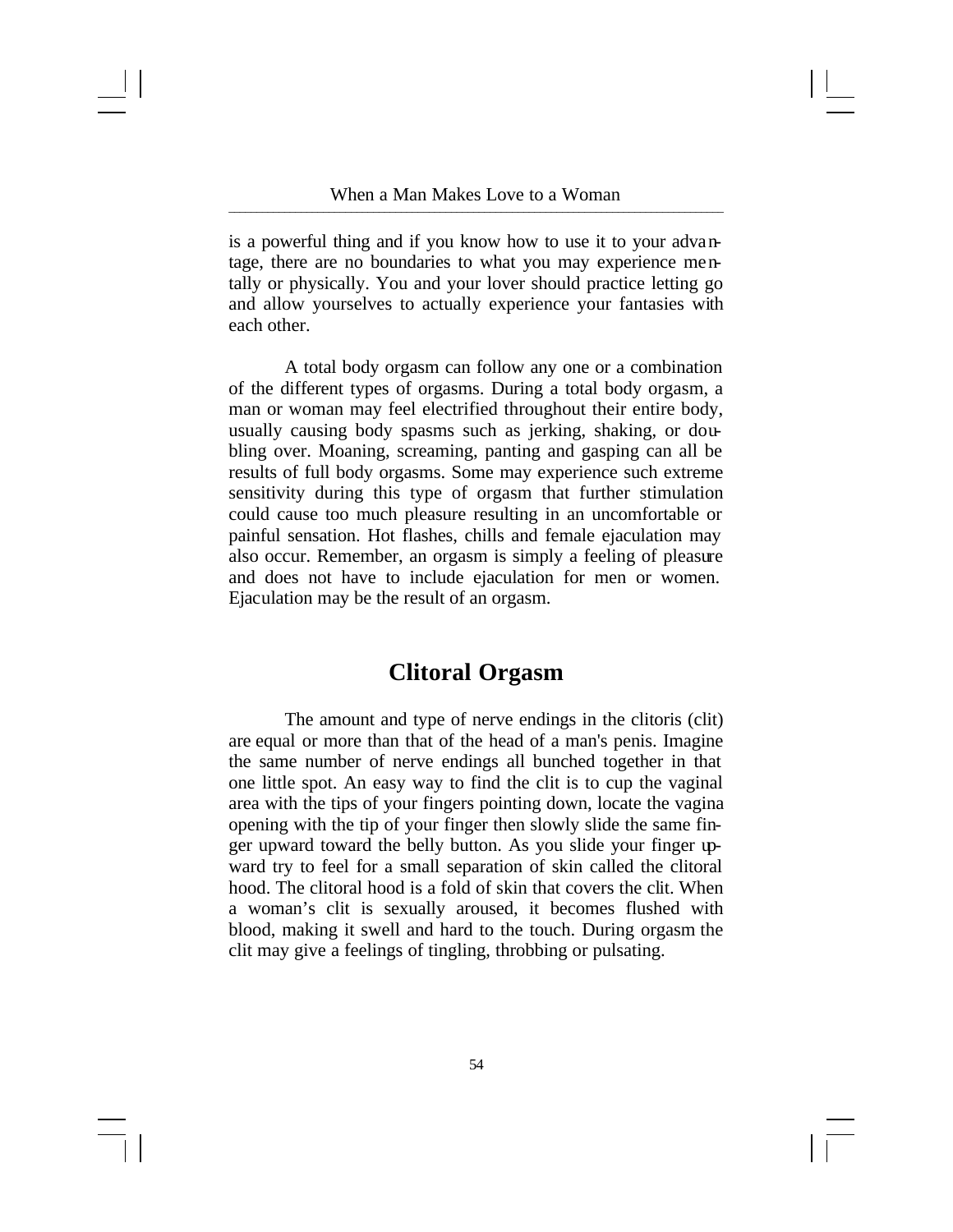There is an infinite number of ways to stimulate the clit, which can become so sensitive it may cause discomfort or the feeling of having to urinate. Since all women are different, experiment to find the best ways to stimulate your or your lover's clit. Keep in mind that responses and desires of sexual stimulation of any degree may depend on the mood.

The clit can be rubbed fast, slow, soft, hard, up, down, left, right, in circles or any combination, using any finger, fingers, mouth, tongue, palm, penis, pelvic area or whatever else you can imagine. Once highly sensitive, just a little touch can go a long way. You may find that constant, applied pressure is all that is needed. Some women like the same type stimulation over and over, while others prefer something different every once and a while. If your communication during sex is good don't be afraid to express what you like or dislike or ask what she likes.

Many different techniques can be used during oral stimulation. It can be sucked gently or aggressively, nibbled or just kissed. I encourage you men to try anything and everything, while being sensitive to the responses of your lover.

Clitoral orgasms come in many different intensities and durations. One may sigh with pleasure for a second from one small orgasm or scream and moan all night from multiple clit orgasms. Some women may ejaculate, what seems like, a tremendous amount of hot, milky white substance from their urethra during an intense orgasm, which could be embarrassing to both partners, being that it could be mistaken for urine. Female ejaculation should never be viewed as an embarrassing moment. It is a climax of sexual pleasure just like male ejaculation.

 The ejaculated liquid is usually odorless and will dry into flakes, easily brushing away from most surfaces, including skin. If a woman does become embarrassed because of female ejaculation, I encourage men to assure their lovers that they are happy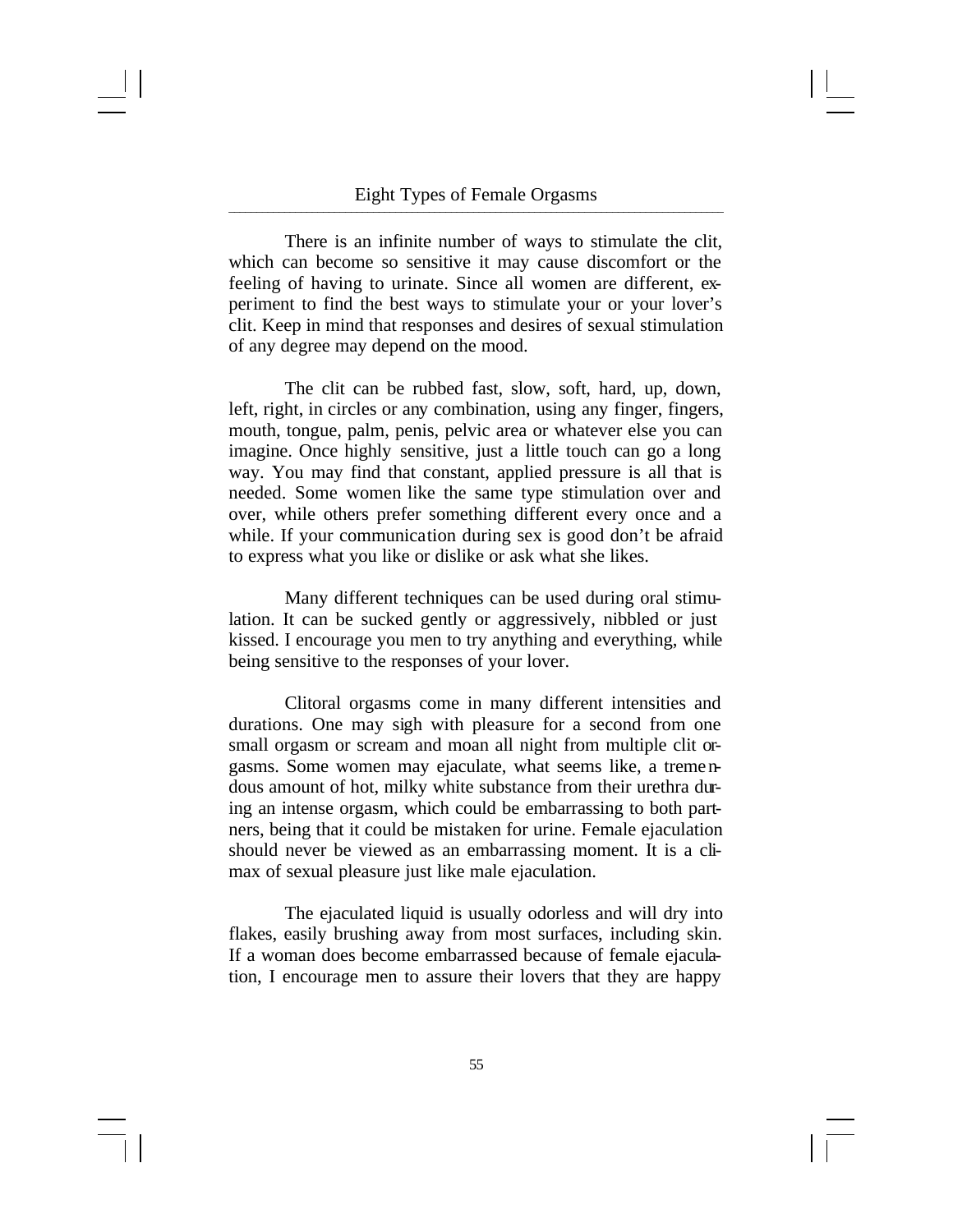for the experience and are looking forward to it again. Men, don't ever negatively comment on female ejaculation to your lover because it could cause severe psychological dysfunctions.

## **Vaginal Orgasm**

The vaginal cavity is usually not a highly sensitive area to most women until fully aroused. The vagina walls can be gorged with blood, becoming sensitive to fondling, deep pressure or different types of rhythmic or thrusting movements but this is likely the result of clitoral and G-spot stimuli as well, or just the pure excitement of having sex. Since the clit is so close to the vaginal cavity, it may receive stimulation by pressure of the male pelvic area or hand during deep, rhythmic movements causing it to get pulled or pressed. A vaginal orgasm can be the result of the clit or G spot being stimulated, and can differ in degree from a small pelvic sensation to a "Full Body Orgasm".

## **The G spot and Female Ejaculation**

The "Grafenberg spot, or the G spot, rediscovered and popularized by Dr. Ernst Grafenberg, is an area of tissue that surrounds the urethra tube. The urethra is the female duct for urinating. The G spot is located just inside the top of the vagina. Internally, G spot tissue is erectile and can swell when a woman is sexually aroused which may be evident from the exterior and interior of the vagina. Exterior evidence of the G spot may be seen around the urethra hole as the area swells. Interior evidence can be felt one to four inches inside the vagina on the upper wall. It can be described as a slightly protruding seam or bean type texture felt by using one or two fingers. Stimulating the G spot initially may give a woman a feeling of the need to urinate. If a woman can get past the feeling of having to urinate, she may ex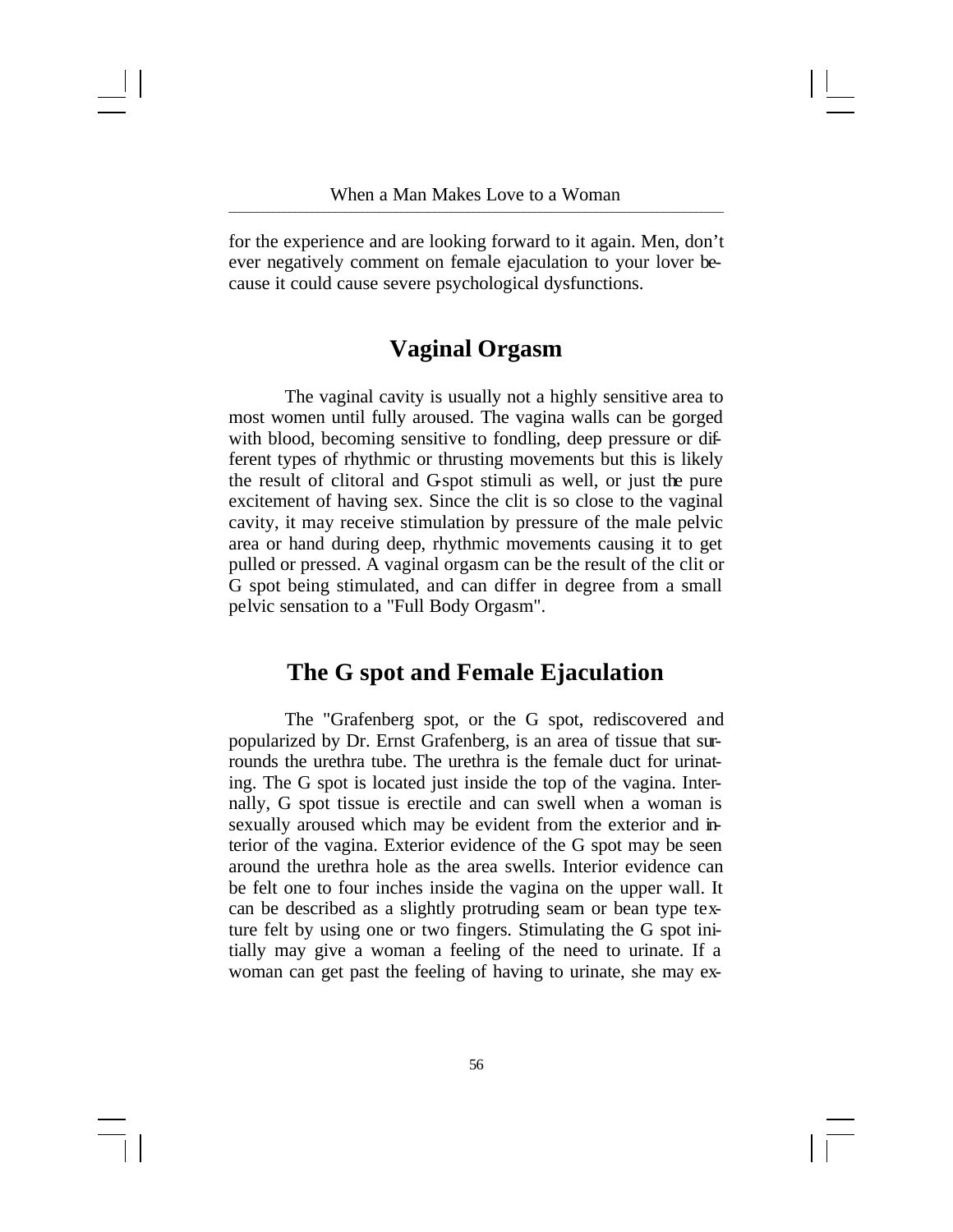perience great pleasure in G spot stimulation to the point of ejaculating a burst of hot liquid from her urethra duct, drenching her and her partner. This liquid is not urine but can be mistaken as urine. It is usually clear or milky, and odorless with variable taste of bitter to very sweet. It does not stain like urine and dries into a flaky substance that is easily brushed off of most surfaces.

## **How to Find and Stimulate the G Spot**

All women will respond differently to G spot stimulation. Some may find it hard to get past the feeling of urinating while others go into ecstasy immediately upon touching the spot. It may be easier for a woman to get past the feeling of urination after she has had at least a small orgasm. As she is lying on her back, insert one or two fingers, preferably the middle finger for length, into the vagina with your palm up. Curl the finger(s) upward until a lumpy or slightly protruding area is felt. Massage both sides of the area while communicating with your partner what feels best. You may find that significant pressure is needed, to the point of stretching the walls of the vagina up until the pubic bone is felt. You may also find that a constant, motionless touch to the G spot is all it takes to bring a woman to orgasm.

## **Penile Stimulation of the G spot**

When using the penis to stimulate the G spot, a little can go a long way. If you can get the right position, it only takes 2 to 4 inches of penis to hit it just right. Deep penetration could miss the spot completely.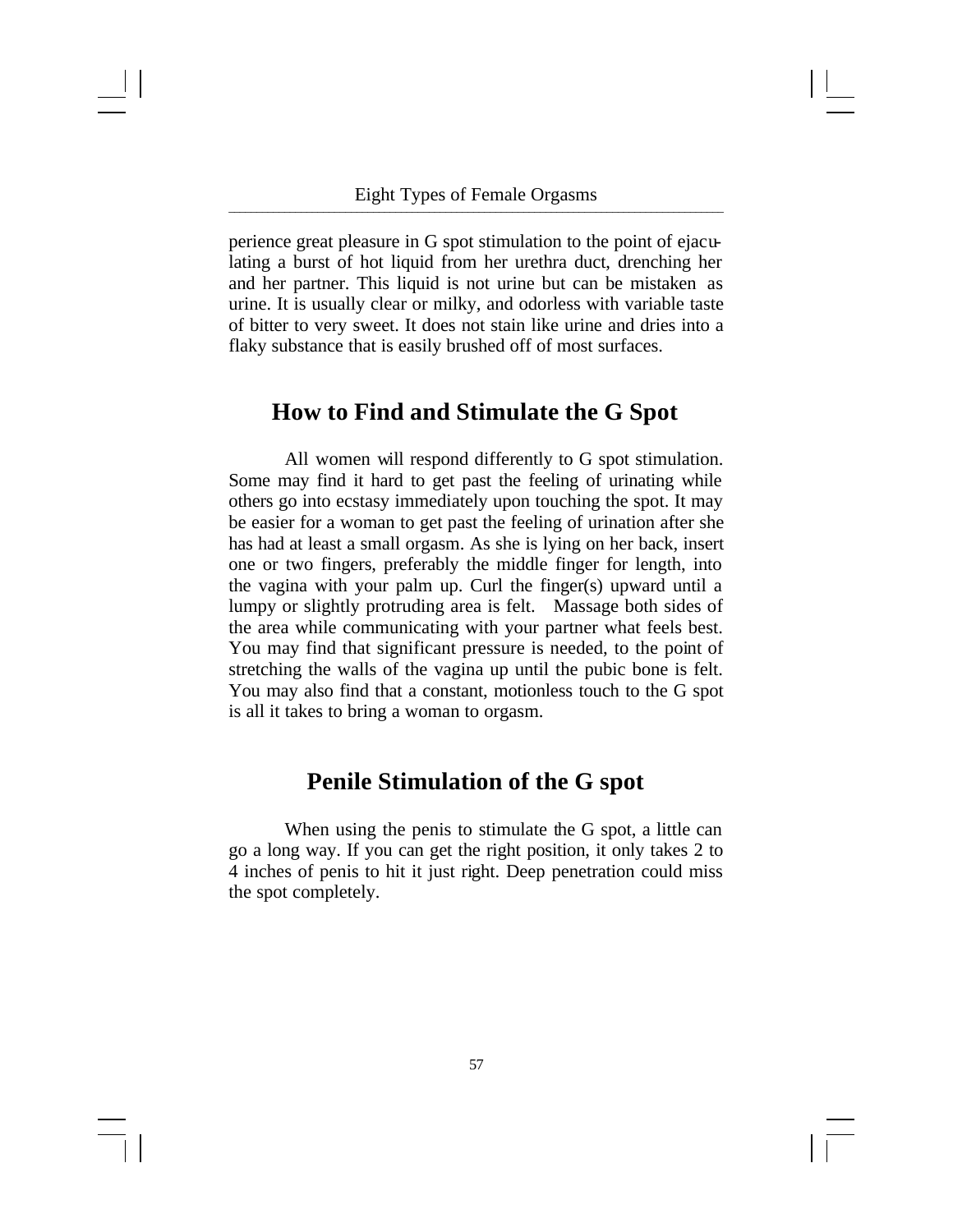Some recommended positions are:

1. Have your lover lie on her back. Put her legs over your shoulders. Insert your penis no more that three inches so the head is on the G spot. Use short pelvic thrusts or slow probing motions until she feels a sensation of more pleasure. You may try rubbing her clit with your thumb and pressing on the outside of her stomach right over the G spot to add more pleasure.



2. Have your lover lie on her back with her legs over your thighs . Sit with your knees bent as low as you can, while her lower back or butt rests on your thighs. You may try holding her hips for support. She can recline or sit up. Move your penis upward and around

toward the G spot with short pelvic thrusts or slow probing motions until she feels a sensation of more pleasure.

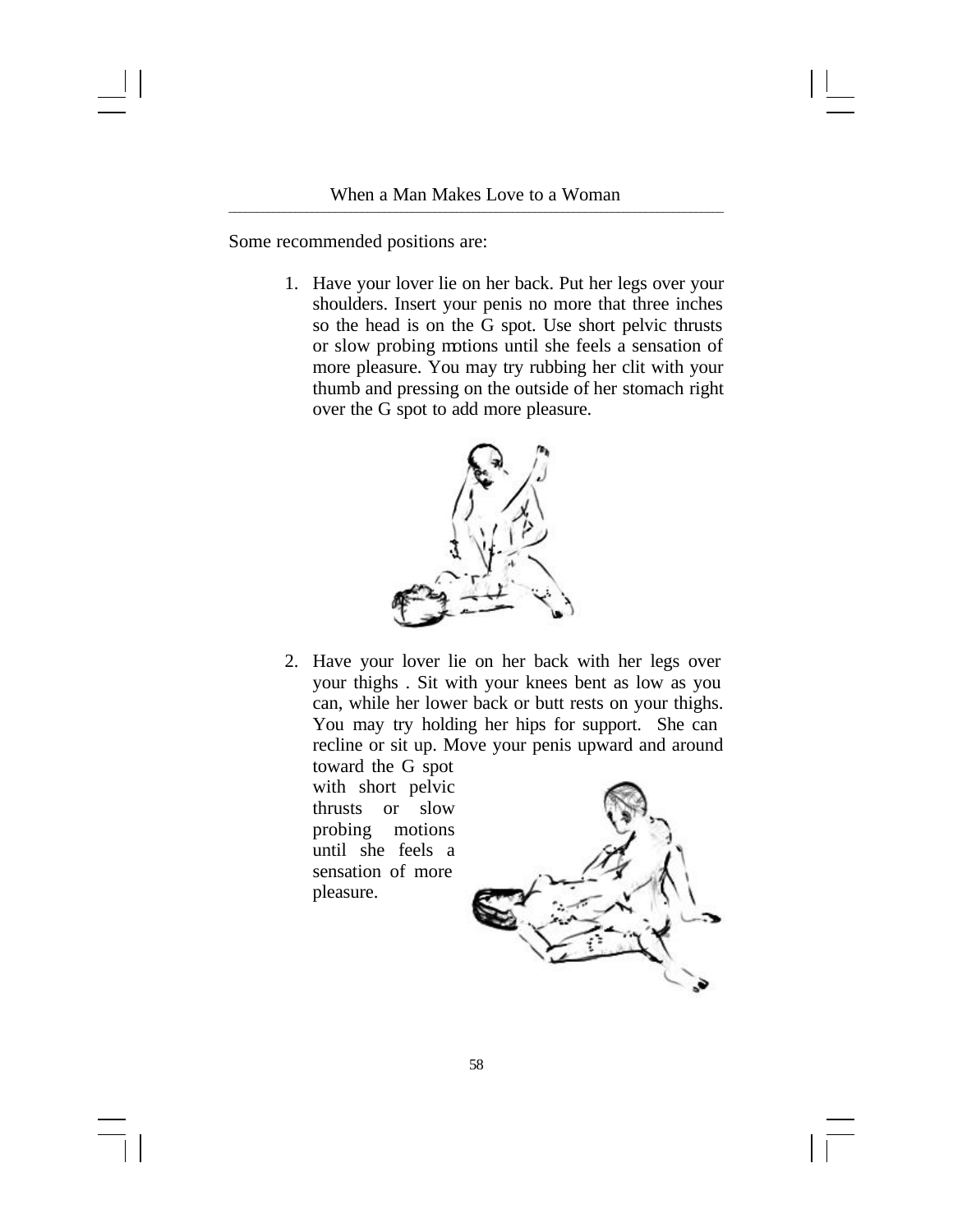3. Have your lover lie on her stomach with her legs together or spread. Experiment with her sitting up or lying down. Also experiment with her lying flat or with her butt stuck up in the air. Move your penis downward and around toward the G spot with short pelvic thrusts or slow probing motions until she feels a sensation of more pleasure.



 (The above sketch depicts a position for G spot stimulation not anal stimulation.)

 Try variations of these methods lying on their sides facing each other or from behind. While facing each other, deep, passionate kissing could intensify the experience dramatically.

## **Anal Orgasm**

Anal stimulation is a controversial topic so I will just lay down some facts and not get into religious or spiritual beliefs. Nor will I make any moral or immoral comments about anal stimulation. (Personally, I do not recommend anal intercourse.)

The anus is full of highly sensitive and responsive nerve endings that can be stimulated like any other genital area causing orgasmic sensations. For males, the prostate may be stimulated by interior anal stimulation. For both sexes, interior anal stimulation could result in orgasm with or without ejaculation. Many report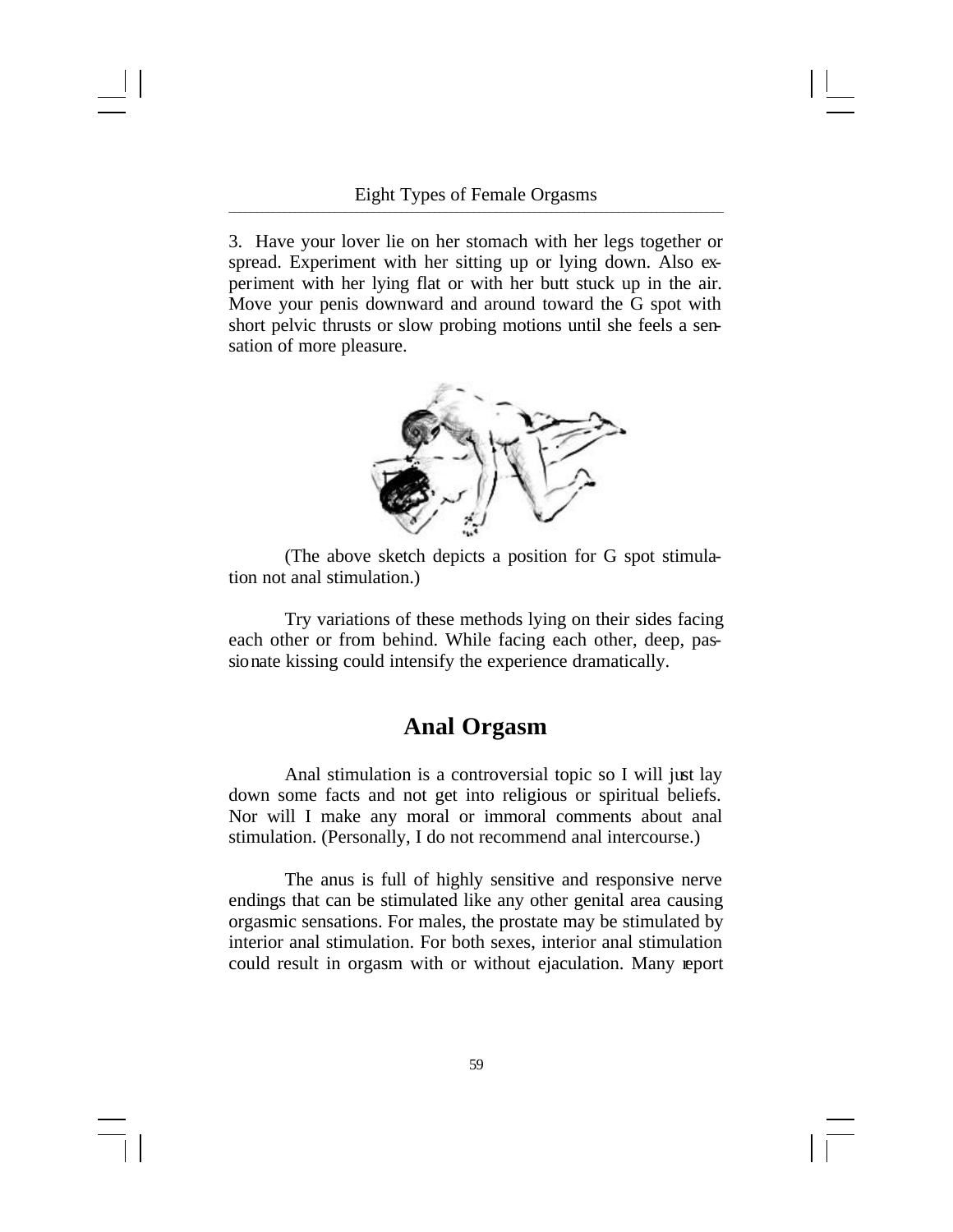having anal orgasms and full body orgasms during enemas.

The anal muscles are strong and when squeezed during any type of orgasm can enhance other orgasmic sensations. Anal stimulation can be very pleasurable, yet risky. Damage may occur to the colon by deep anal penetration. Anal stimulation, consequently, can result in sexually transmitted diseases and bacterial infection, also damaging the rectal muscles and tissue, resulting in loss of bowel control, hemorrhoids or death. (Always disinfect anything that has accidentally touched the anus before touching any other part of the body to avoid sickness and disease.)

## **Mind Orgasm**

All orgasms originate from the mind, but I have coined the mind orgasm as one that happens from thought stimulation. Yes, thought is the only stimulation one has during a mind orgasm causing different parts of the body to respond as though they were being physically stimulated. One may experience it by thinking about sex or by reminiscing on a past sexual encounter causing the body to relive everything. Hence a wet dream.

This just goes to show how important it is to be in the right frame of mind for sex. Make love to your lover's mind with romance and kind words, then watch what their brain does to their body. They may have a mind orgasm right before your very eyes. The good thing about it is you can start making love to your lover with romance over the phone from work or by a card you left before you went to work. With this type of attention, the body will prepare itself all day for an unforgettable night.

Remember not to expect unrealistic responses from your lover. A mind orgasm is like the wind, you don't see it coming or going, but there is evidence of it happening. It takes focused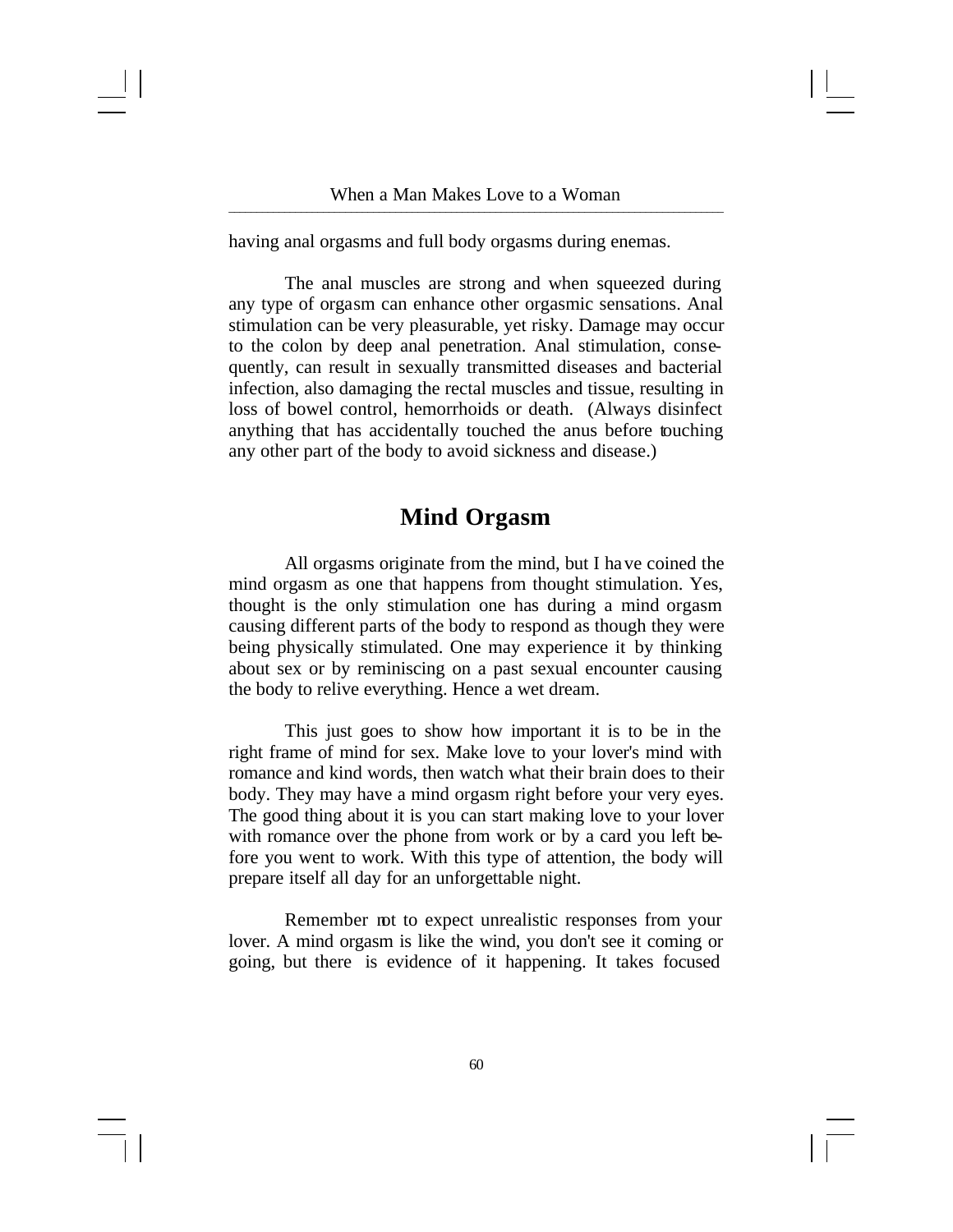thought to have a mind orgasm, which usually happens by surprise and without effort.

## **Combination Orgasms**

If a woman has two or more of any of the orgasms described above at one time, she has had a "combination orgasm". A woman's breasts, clit and vagina are easy to stimulate simultaneously using two hands or two hands, your penis and your mouth, depending on what position you're in. I suggest starting with one area at a time then working on other areas, switching back and forth with combinations. She should let you know what she is in the mood for or you may be able to sense it. Stimulating any of the genital areas before your lover is aroused may be a turn off instead of a turn on, so take your time.

Women may have trouble explaining exactly what they feel during a combination orgasm because of all the different sensations, but you can get a pretty good idea by their reaction. Massaging other parts of her body including her breasts, with deep kissing will only enhance the experience. Be creative while flowing with the mood and enjoy whatever combination you choose.

## **Multiple Orgasms**

You or your lover may not have experienced multiple orgasms, but both men and women are capable of having an unlimited series of orgasms large and small. Some go straight for the pillow after one orgasm or ejaculation and when the feeling is mutual it's great. Others only become more sensitive with each succeeding orgasm. You may find that after your lover initially experiences a large orgasm with ejaculation they have to rest for a while. They may then have several small orgasms never leading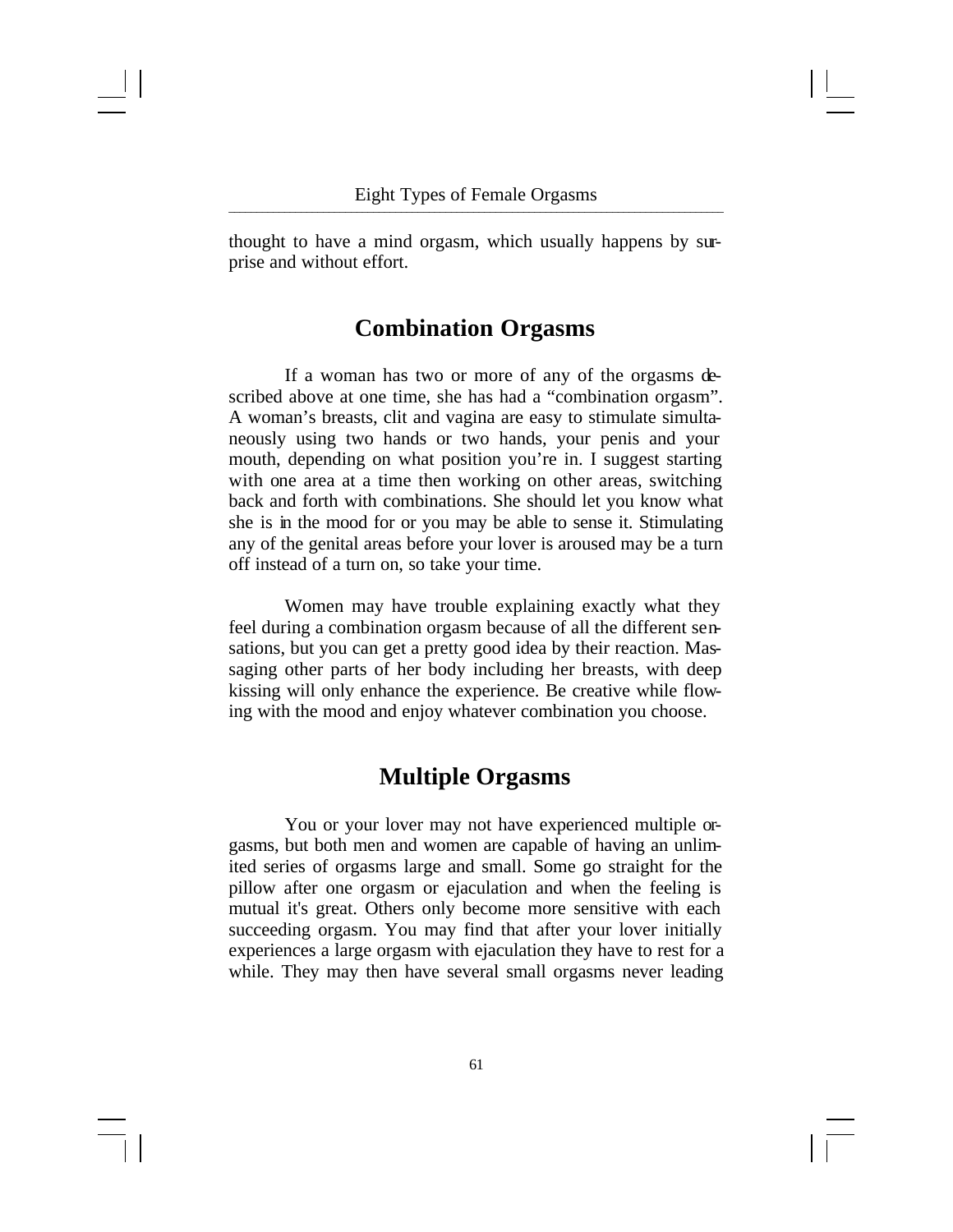up to another climax. Every encounter will be different.

Men are definitely capable of multiple orgasms. They may ejaculate every time or not at all, depending on how well he is able to manage and control his experiences. A strong PC muscle may be the key to experiencing multiple orgasms and controlling ejaculation. (See Strengthening the PC Muscle and Methods of Stamina.)

## **Total Body Orgasm**

When a man or woman has a total body orgasm, their entire body will feel electrified. Never underestimate the reaction of a full body orgasm. One may be so sensitive that just a light touch on the body or breeze from a slow moving ceiling fan could cause a tremendous surge of orgasmic energy. Total body orga sms may last several seconds to several minutes and it is possible to sustain them for several hours at a time with just the right stimulation.

Whatever type orgasm she has, enjoy each one, as it is a beautiful thing to experience sexual pleasures with someone you love.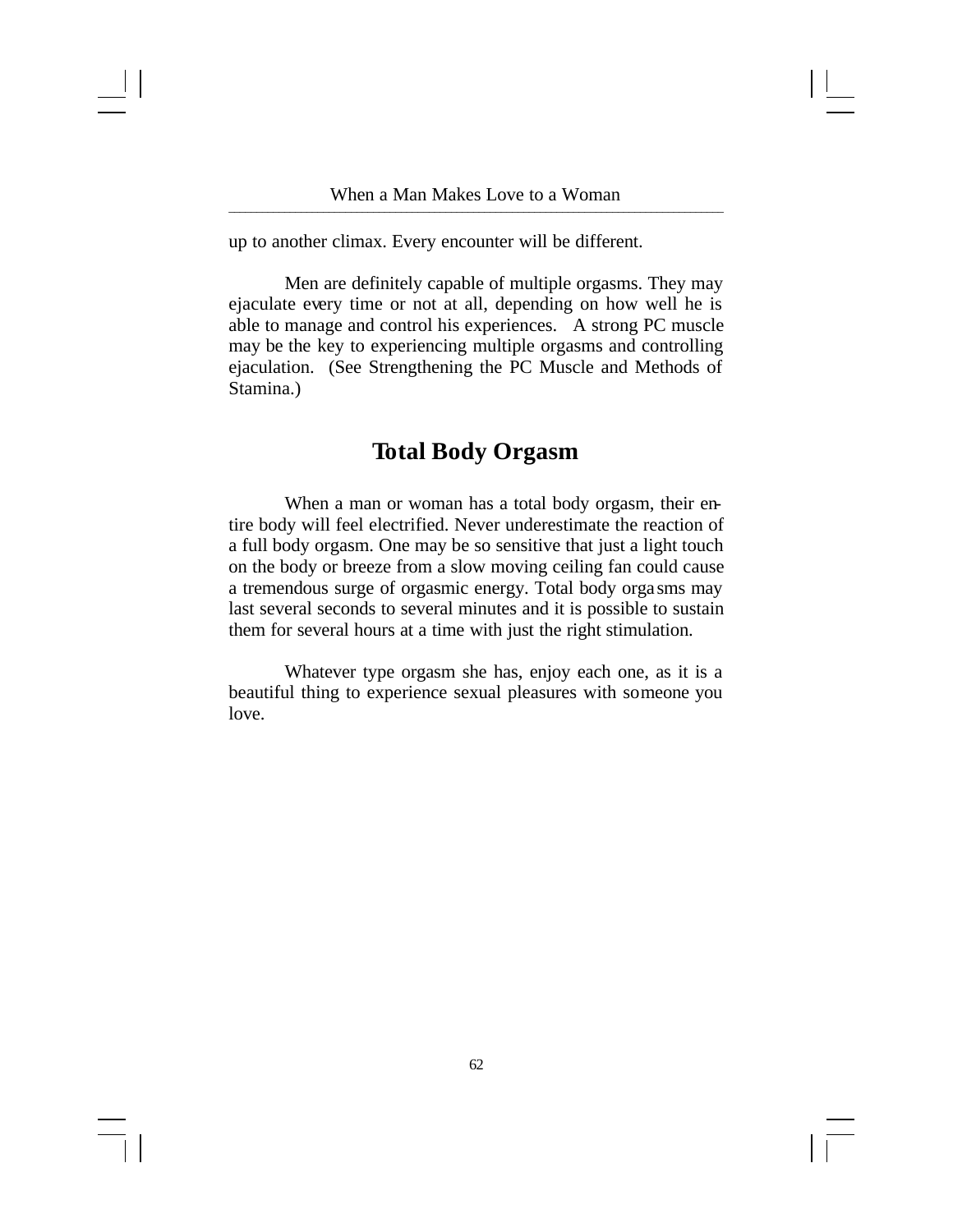# **Chapter 10**

## **Crossing the Threshold of Unlimited Sexual Stamina**

#### **Stamina and Ejaculation Control**

I can't stress this enough. A man must have a fully erect penis to have any type of stamina or ejaculation control. Do whatever it takes to sustain a hard erection as you allow for normal "erection cycles" every 15 minutes or so. Never get in a rush as you take your time and enjoy sex.

If you are a woman reading this book, never ask a man why he isn't hard and never blame yourself for his lack of hardness. Be gentle and encouraging as you discuss any problems. More stress could cause temporary impotence in the healthiest men.

 If you are having trouble sustaining hard erections, first look at your diet and exercise program. That is why I included it in this book. Always drink plenty of water and get plenty of sleep. If your diet and exercise is ok but you are still having trouble with hard erections you are either stressed out or your hormones are imbalanced. Viagra is great, but it doesn't balance your hormones. If you use yohimbe, make sure it is from a reputable company.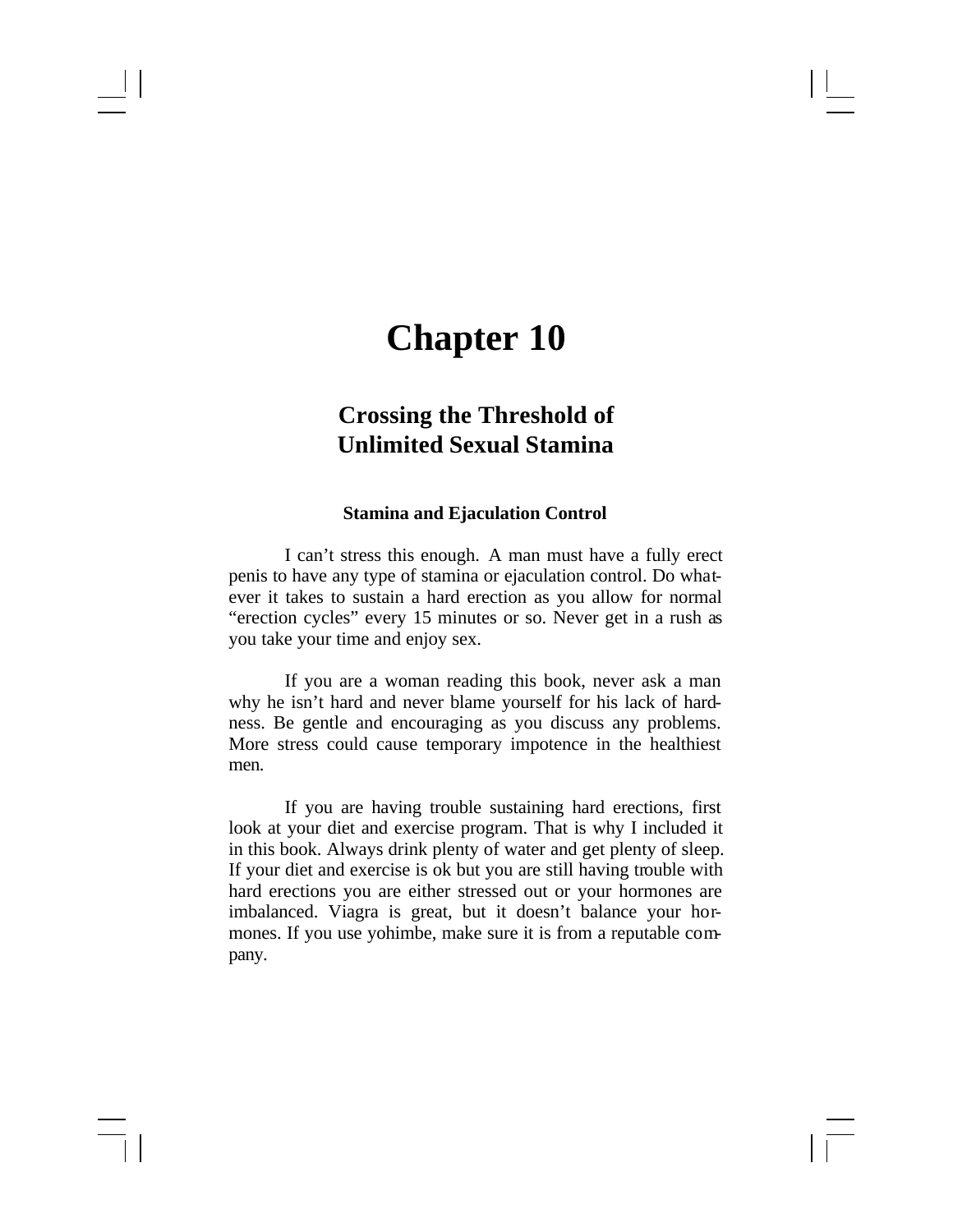- 1. Get as hard as you can before intercourse for more control.
- 2. Learn how to have an orgasm without ejaculation.
- 3. Breathe
- 4. Nerve Buffering
- 5. Bring her to at least one small orgasm before intercourse.
- 6. Strengthen your PC Muscle.
- 7. Forget about fear, you must be confident.

I have talked about creating a mood and preparing your lover's mind for sex. When the mood and atmosphere is right, you will feel it. This will create confidence, which you must have to have control of yourself.

## **Strengthening the PC Muscle**

The PC muscle controls urine flow and ejaculation. Contracting this muscle before and/or at the point of ejaculation can prolong stamina and penile erections. The contraction of a strong PC muscle can completely block the flow of semen enabling an orgasm without ejaculation, which may allow for unlimited stamina.

To locate your PC muscle, squeeze as if you are trying to stop the flow of urine. That is your PC muscle. Exercising the PC muscle is one of the most boring things I can think of, but it is well worth the time and effort.

You will have to schedule your own routine. It could be in the morning before you get up or at work in a chair. Practice interrupting your urine flow, also.

Contract the PC muscle for 10 seconds then rest with one deep breath. Repeat until the muscle is exhausted. Try to keep up with the count working up to 100 - 200 contractions a day. This may take several weeks. Always breathe normal when exercising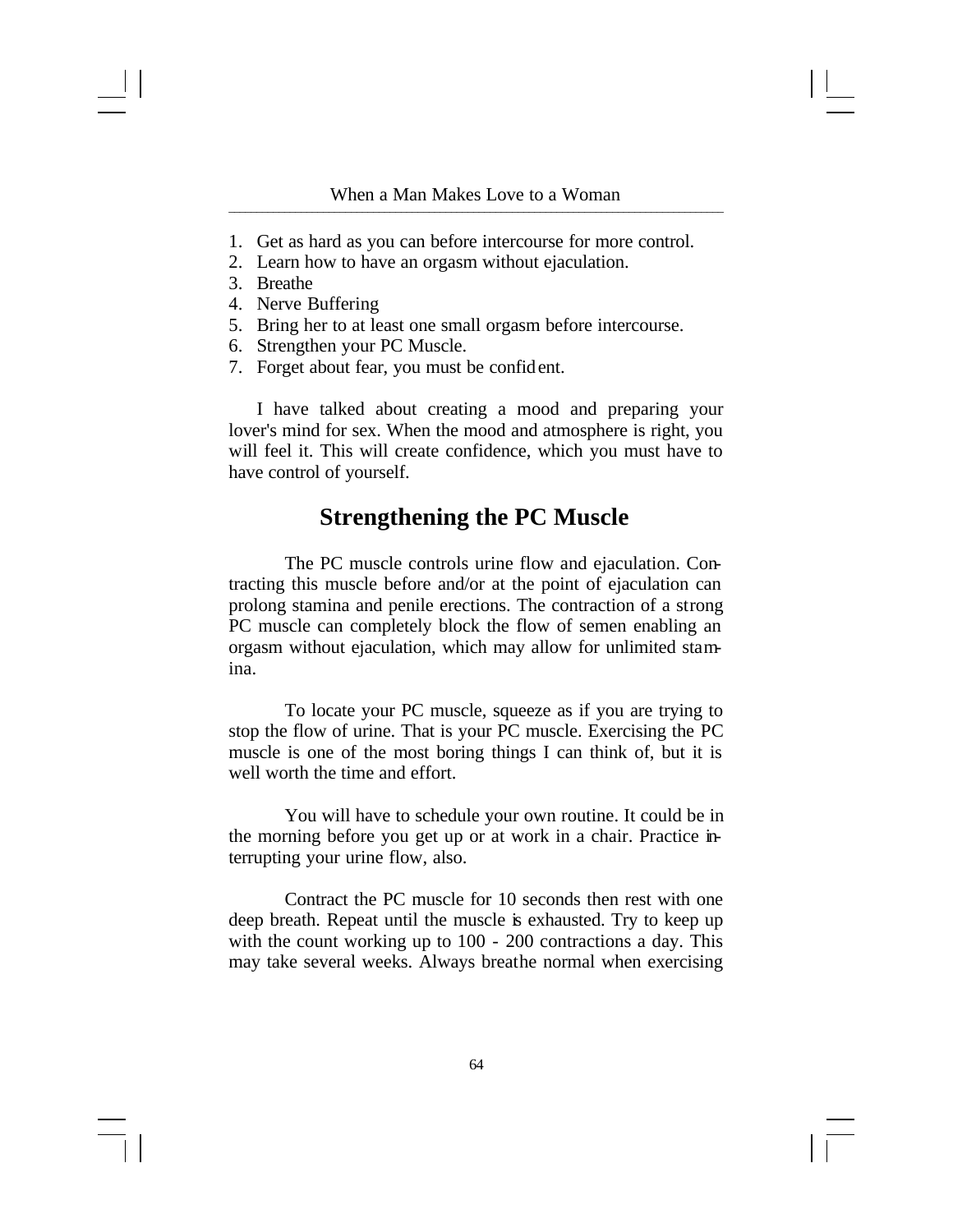your PC muscle.

### **Breathing**

Avoid holding your breath, and always breathe normal to heavy during sex. Your body needs the fresh oxygen for energy.

## **Bring Her To At Least One Type Of Orgasm Before Intercourse**

Take time to bring her to at least one orgasm before intercourse by fondling her clit or G spot with your fingers. If you both like oral sex, try that in combination with fondling. Tease her every once and a while by putting a couple of inches of your penis inside her then pulling it almost all the way out. She may try to pull you in, but resist as you tell her you are saving the best for last.

## **Get As Hard As You Can Before Intercourse**

A hard, rigid penis will give you much more ejaculation control than a semi hard penis. It will also cause more friction and pleasure to your partner. It has been said that male erections have a normal fluctuation cycle of 15 to 20 minutes. The penis may not go totally soft, but it may normally fluctuate its rigidity. With this in mind, don't worry if you lose some of your erection while concentrating on your lover. If you are comfortable enough, ask her to caress it while you fondle or kiss her. Or if you don't want her to be concerned about you, try brushing your penis gently on any part of her body or the bed. Anything to keep it stimulated. It shouldn't take much to sustain an erection.

If you feel you are having trouble sustaining healthy erec-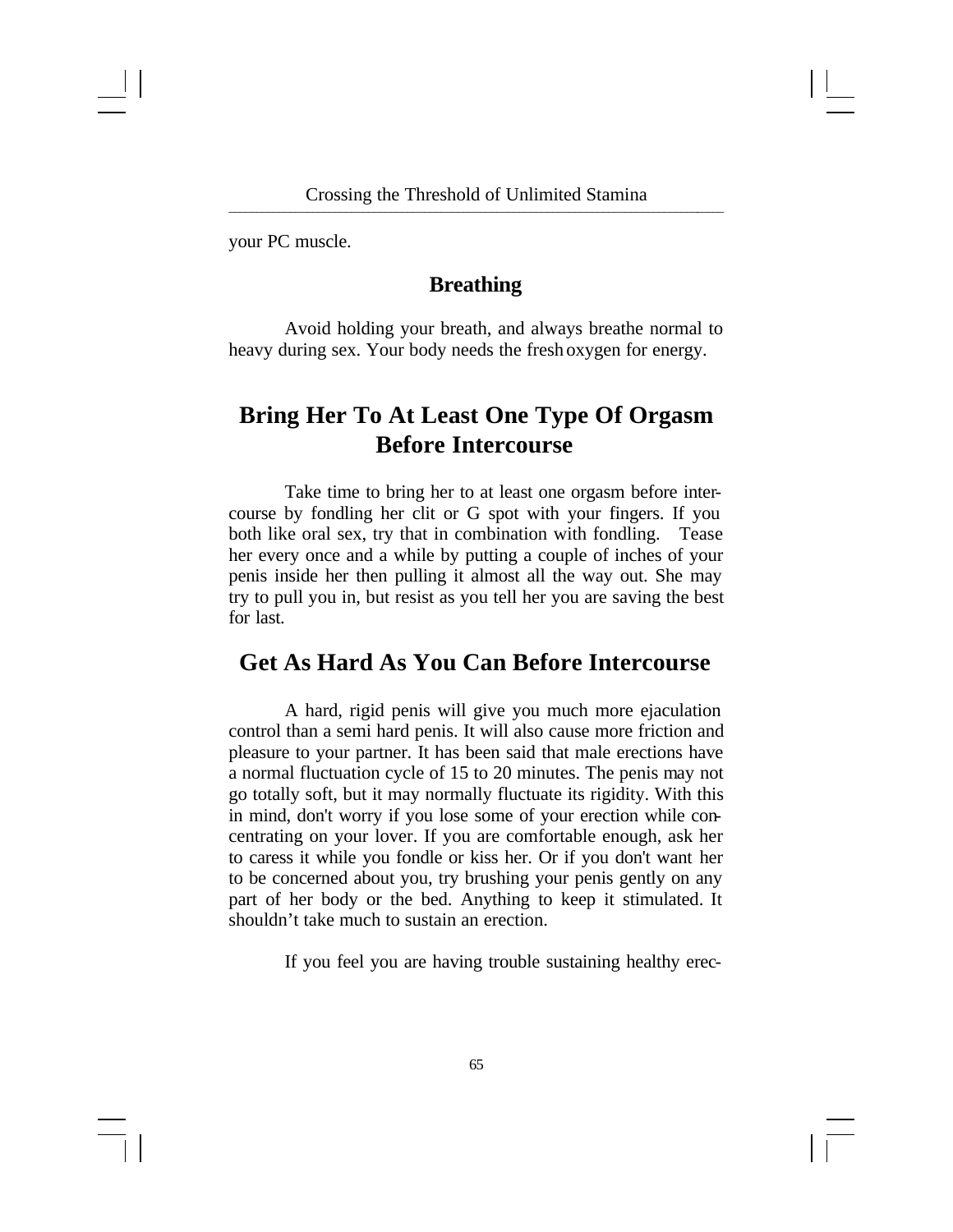tions, have your testosterone levels checked or try some mood enhancing herbs such as Ginkgo Biloba which can also improve overall blood circulation, Ginseng which may help in giving your hormones a boost and/or St. Johns Wort which can smooth the edges of stress and lift your mood causing a synergistic affect on other functions of the body. You may be healthy but stress can deplete a man of testosterone causing low sex drive at any age. (See the bonus on testosterone and HGH).

## **Learn How To Have An Orgasm Without Ejaculation**

So is it possible to have an orgasm without ejaculating? Yes and many men have mastered their own techniques. I will teach you several techniques of experiencing orgasm without ejaculation.

That's right, a man does not have to ejaculate during a full-blown orgasm. By strengthening the PC muscle he can hold his semen and still have a full orgasm. The best part is, you will usually be able to sustain your erection or regain it with little effort. This may enable a man to sustain an indefinite erection most of the time.

Why does a man feel so drained after ejaculating, because he just shot all his energy out of his penis? A man's body will put all it's energy into the act of ejaculating because procreation depends on it. It's nature's way of giving sperm an extra boost.

### **Momentum**

First, lets talk about momentum. A car moving at a rate of 60 mph compared to a car moving at a rate of 5 mph will require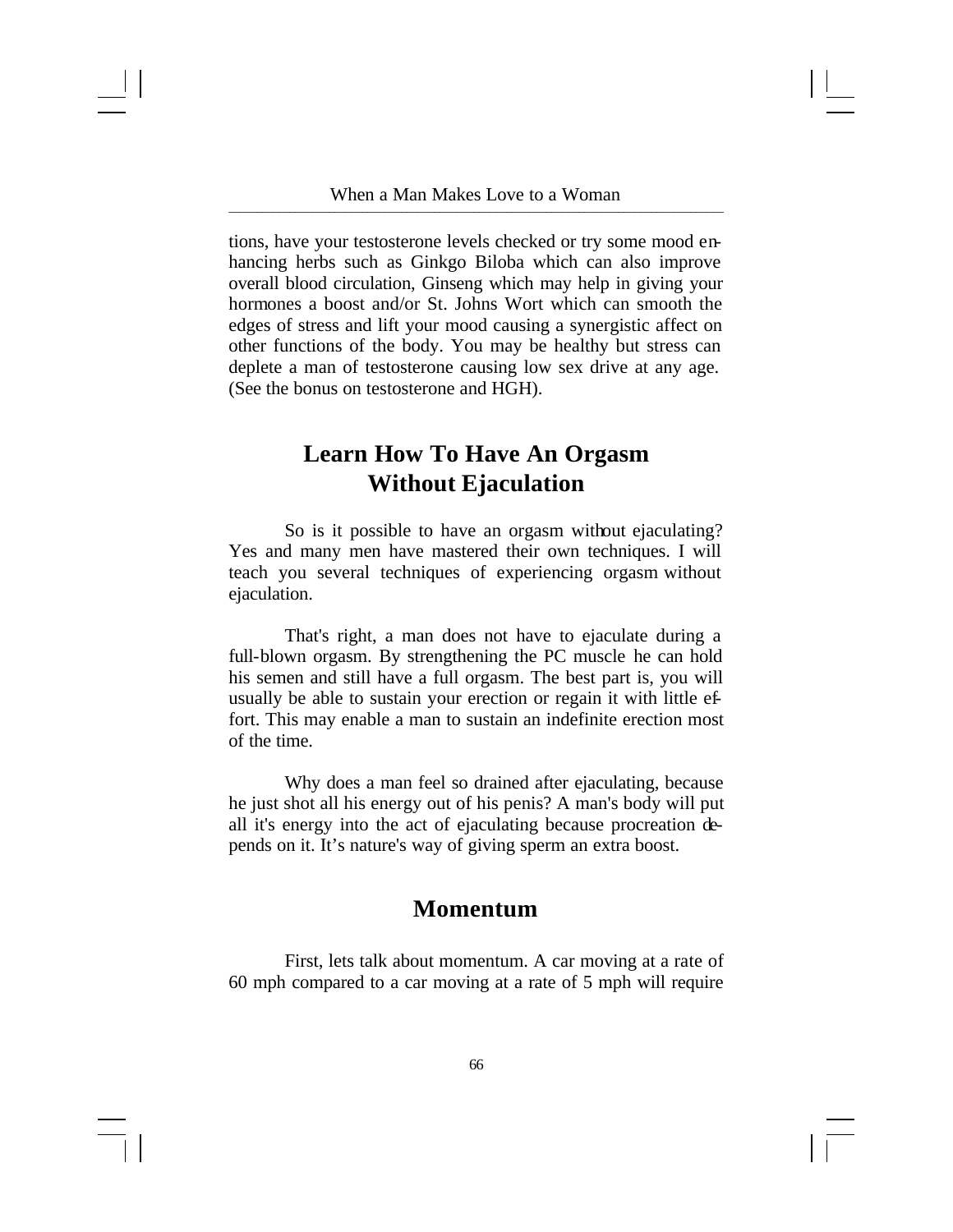more force in a given period of time to stop. The same is true with your ejaculation, sometimes but not always. I will explain "sometimes but not always".

Hard and fast stimulation to the penis may cause a significant amount of ejaculatory momentum or energy, making it extremely hard to resist ejaculating. Then on the other hand slow stimulation may result in a relatively low amount of ejaculatory momentum making it easier to resist the act of ejaculating.

Your PC muscle is the force that slows or buffers the mmentum.

## **Defining Levels of Sexual Arousal**

You must be able to define your levels of sexual arousal (momentum) on a scale from one to five so you can successfully determine the best time to contract your PC muscle.

I suggest having sex with your partner with the sole intention of learning the levels of sexual arousal. You do not have to have intercourse. Hand or oral stimulation is also good for this exercise. Be creative and carefree with lots of foreplay and fun. Start slow with kissing and caressing. It may also be fun for a woman to define her levels of sexual arousal as each of you take turns concentrating on each other, one at a time, briefly describing to one another what each level feels like.

A good atmosphere can make this exercise an enjoyable and rewarding experience as each of you learn more about yourselves and each other.

If you do not feel comfortable sharing this exercise with your lover, just learn while making love. The key is to know when to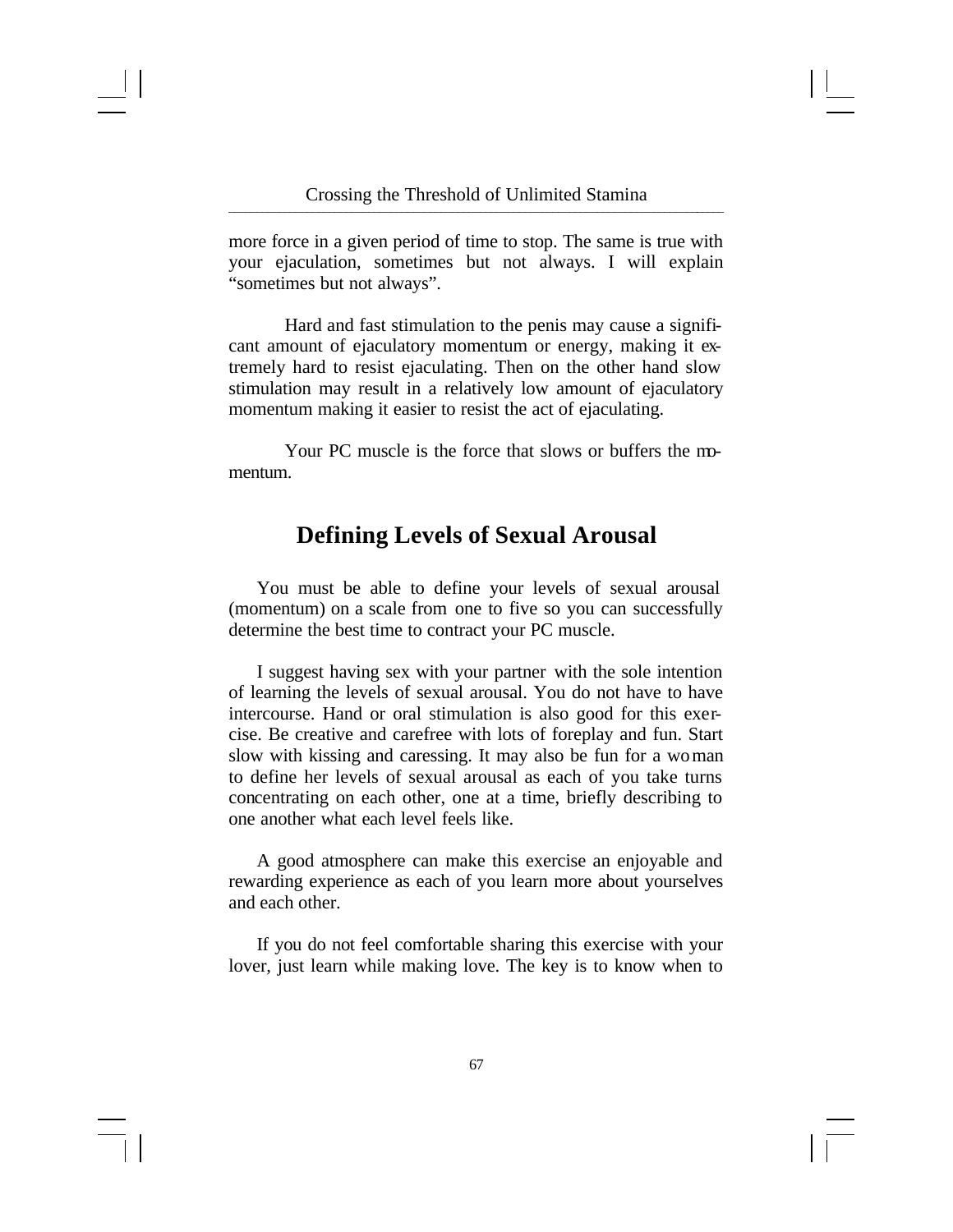rest and allow your sensitivity to subside and when to squeeze your PC muscle, which is explained later in more detail.

Familiarize yourself with each level keeping in mind that level four will be your most important level.

### **Levels of sexual arousal and momentum:**

- $\Box$  One erection without stimulation
- $\Box$  Two stimulation without the feeling of possible ejaculation
- $\Box$  Three stimulation with a controlled felling of pleasure and little or no feeling of ejaculation
- $\Box$  Four feelings of ejaculation
- $\Box$  Five actual ejaculatory spasms

## **PC Squeeze Type I**

Once you have developed a strong PC muscle you can try to resist ejaculation during orgasm. Take it slow the first time as you learn your levels of momentum. Use any type of stimulation that is appropriate to you and your lover, whether oral, hand or vaginal. You and your lover may find this fun and productive as you get to know yourself and each other better.

- <sup>q</sup> Once you have identified level four, stop until all feelings of ejaculation subside.
- <sup>q</sup> Continue stimulation back up to level four. Again, stop until all feelings of ejaculation subside.
- $\Box$  As you move to each level continue the cycles until you have reached level four and subsided to level one several times.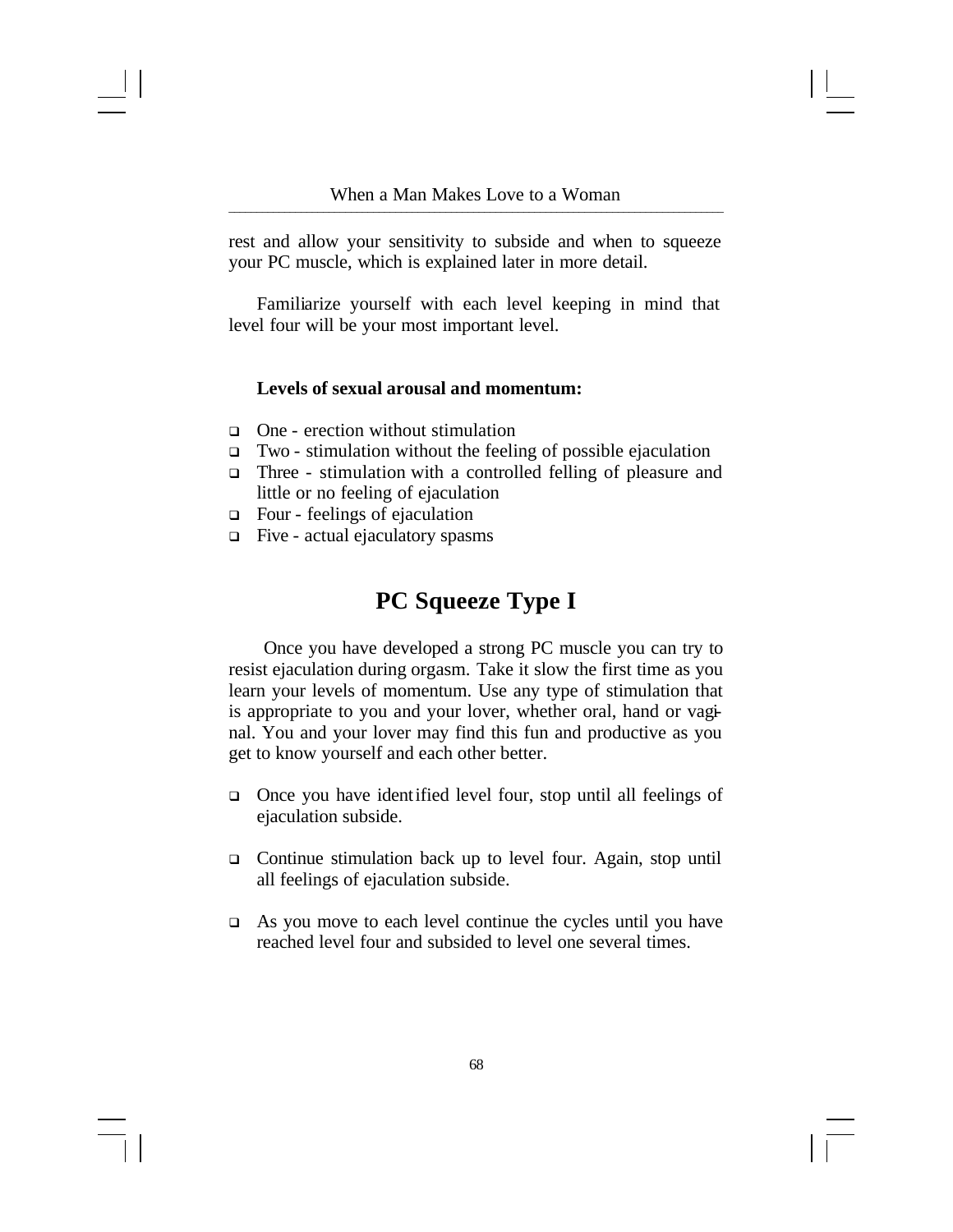- $\Box$  Finally, move to level five. It is important to breathe normal to deep during this time.
- $\Box$  Before the ejaculatory spasms begin, stop stimulation, squeeze your PC muscle as hard as you can, resisting ejaculation, until all spasms have stopped. Note: after relaxing your PC muscle, orgasmic sensations may continue for several seconds to minutes without ejaculating. Enjoy it!

If you ejaculate while trying these methods, enjoy it and try again next time. It may take several times before you do it successfully.

Once you have successfully had an orgasm without ejaculation, you should be able to sustain or easily regain an erection and have unlimited stamina. If you lose your erection, give yourself 3 - 15 minutes to re-gain an erection as you love on your partner. Center the focus on your partner, not yourself or just take a break for several minutes. Worrying about your erection is the worst thing you can do.

### **Tips:**

- <sup>q</sup> Always communicate with your lover. You don't have to tell her everything, but at least tell her how good she makes you feel.
- <sup>q</sup> If you squeeze your PC muscle a little too early, you may have to resist ejaculation a second time.
- $\Box$  Always stop stimulation as soon as you feel "the point of no return".
- <sup>q</sup> It may be helpful to pull out, leaving just the head of your penis in her while squeezing.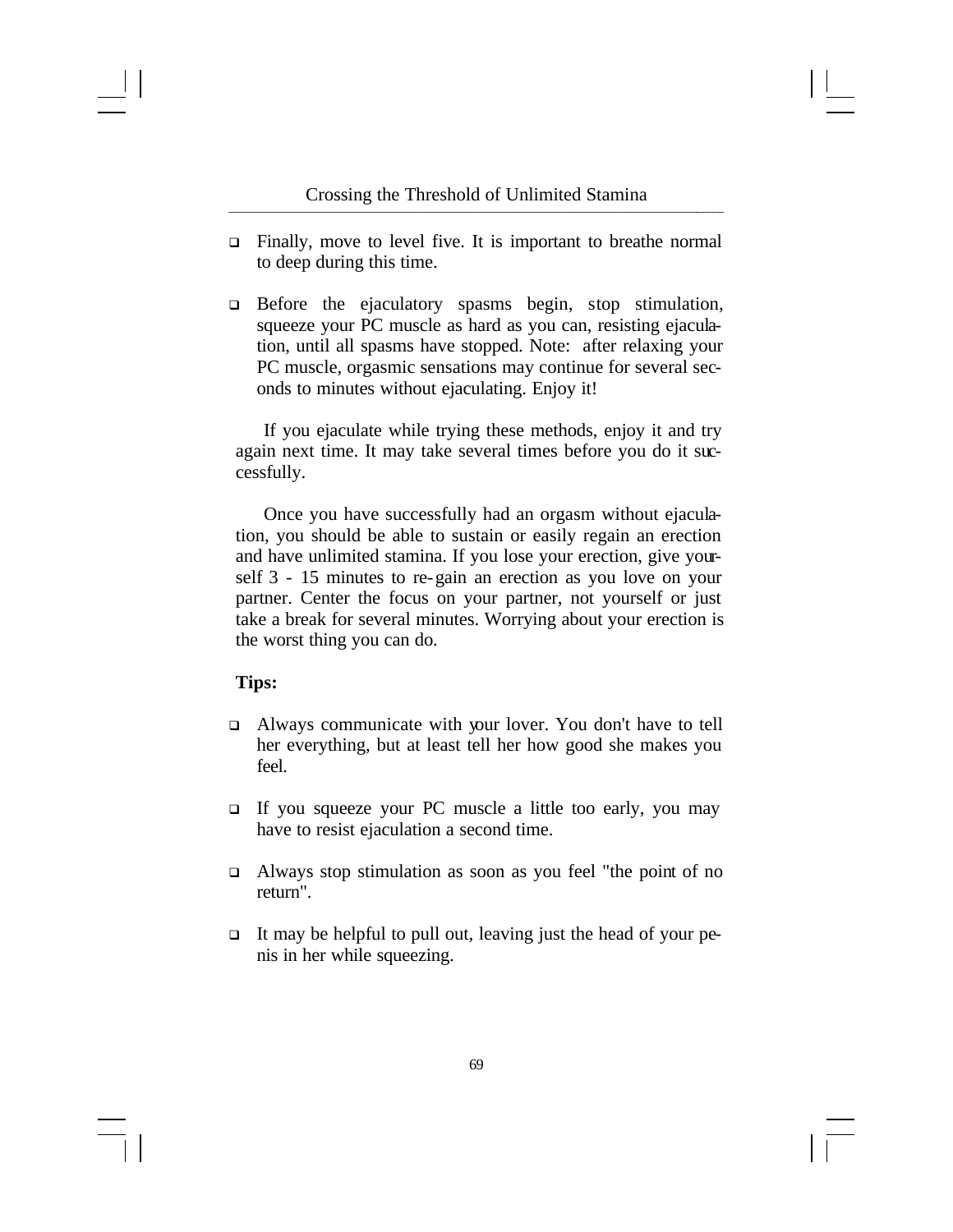$\Box$  You may want to pull all the way out while squeezing.

## **Double Squeeze and Triple Squeeze**

Squeeze with you PC muscle and your hand. If you decide to pull out completely during the PC Squeeze, firmly grab the base of your penis with your thumb and one or two other fingers. Circle the entire penis, especially your urethra tube underneath, blocking the flow of semen.

 With the Triple Squeeze, use the Double Squeeze, but also use your other hand to pinch the urethra tube right below the head of the penis. A little semen may still pass through. Simply wipe it off and continue.

## **Double Squeeze with a Testicle Pull**

You or your lover may also gently pull your testicles away from you body for added ejaculatory resistance during the double squeeze.

Experiment to decide what works best for you. Once you have retained or sustained an erection after a PC squeeze, you may find it impossible to ejaculate until you have allowed your erection to completely subside. Always communicate with your partner so you don't over do it. Use plenty of lubrication if you need to. Also keep in mind the 15-minute erection cycles, allowing your body time to re-establish itself every so often as you make love for as long as you like.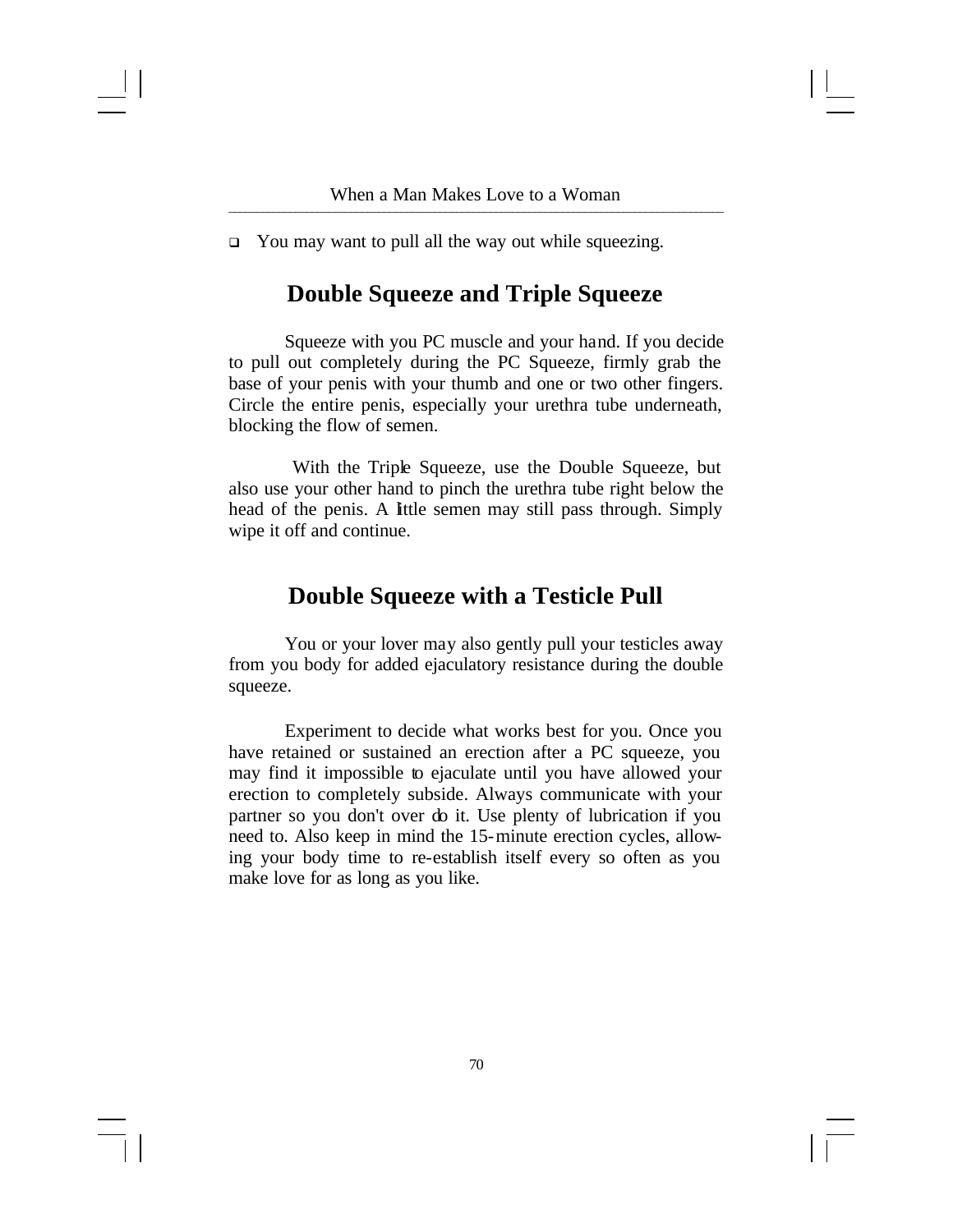## **PC Squeeze Type II**

PC Squeeze Type 2 is very similar to Type 1. The only difference is you never go to level five where you have to resist ejaculatory spasm. The objective with Type 2 is to bring yourself to the edge of level five, stop, pull out at least half way then squeeze the PC muscles 3 to 5 times, as hard as you can, holding it for 10-15 seconds per squeeze. This method will "buffer" the nerves in the penis without effecting your erection. You may have to repeat the process several times before the nerves are significantly buffered. Even after successfully buffering the nerves you may reach level five again after 5, 15, or 30 minutes of incredible lovemaking. Repeat the process as many times as needed, all day and all night.

### **Tips:**

- $\Box$  It is very important to have a full erection when using any of these methods. A semi hard penis may not be as responsive as a hard one.
- $\Box$  Stop, pull out at least half way.
- $\Box$  It may be easier to pull all the way out or leave just the head of your penis inside her.
- $\Box$  She may not like it if you keep pulling out. But you can turn it into a tease game at the same time, teasing her as you buffer your nerves.

## **Nerve Buffering**

There are several ways to buffer the nerves in your penis. I encourage you to experiment and develop your own methods too.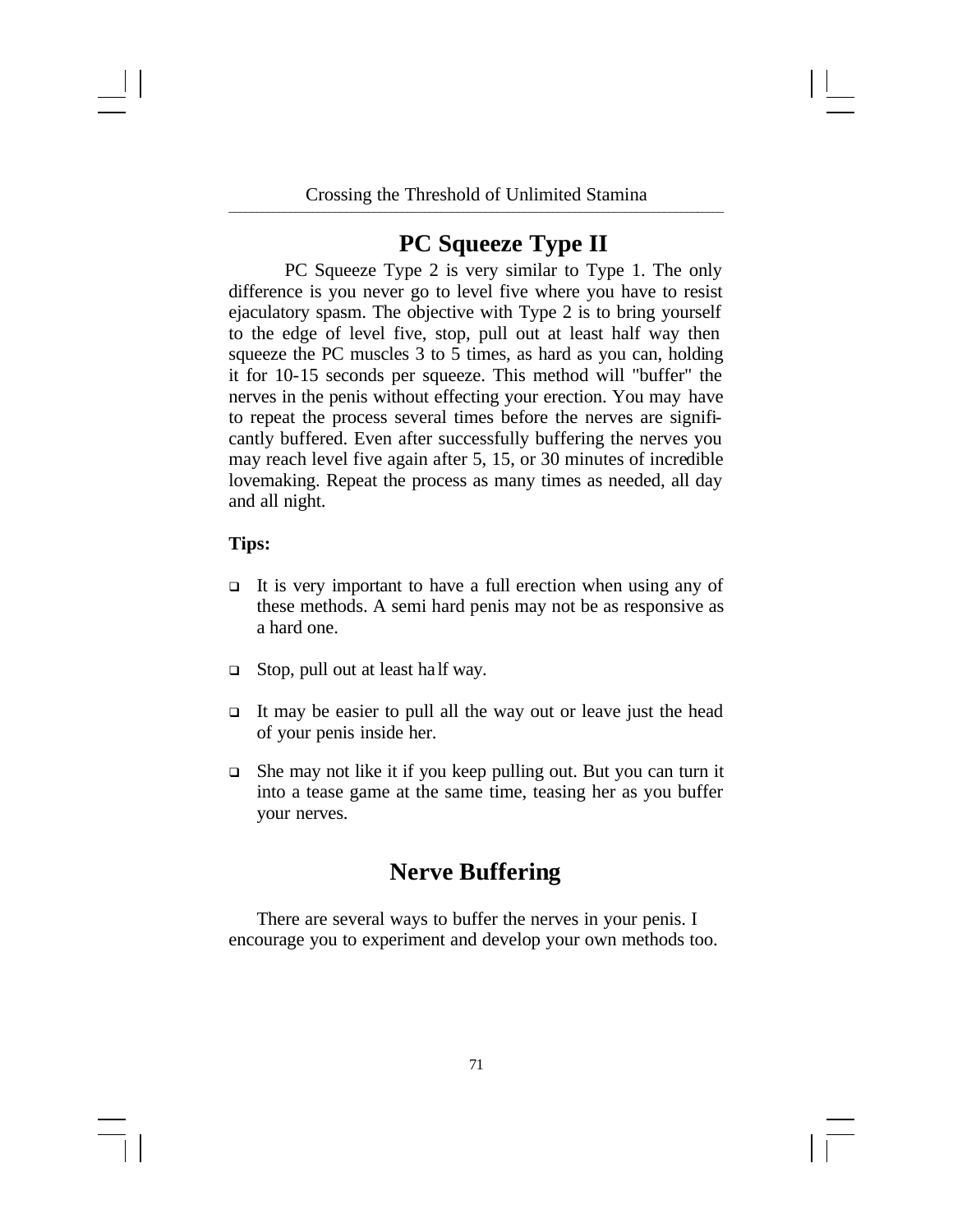- 1. Allow 5-10 minutes to pass with a full erection before intercourse or direct stimulation. This will enable the spongy tissue in the penis to become fully dilated, giving you more control with a harder erection. The nerves in the penis will naturally buffer themselves because of the tremendous contraction of the tissue.
- 2. Once you have gained a full erection you may also firmly squeeze and release your penis several times from the base to the tip allowing some of the energy to flow out your penis, through your hand. The nerves will in-turn lose some of their sensitivity allowing you to build up more energy without ejaculatory spasms. You may use this method several times during sex if needed.
- 3. Adding to #2: As you contract and relax your PC muscle you may also circle the base of your penis with your thumb and index finger. Then with your other hand, firmly squeeze and release your penis several times from the base to the tip.

 Now lets move on to chapter 11 and talk about controlling the flow of sexual energy.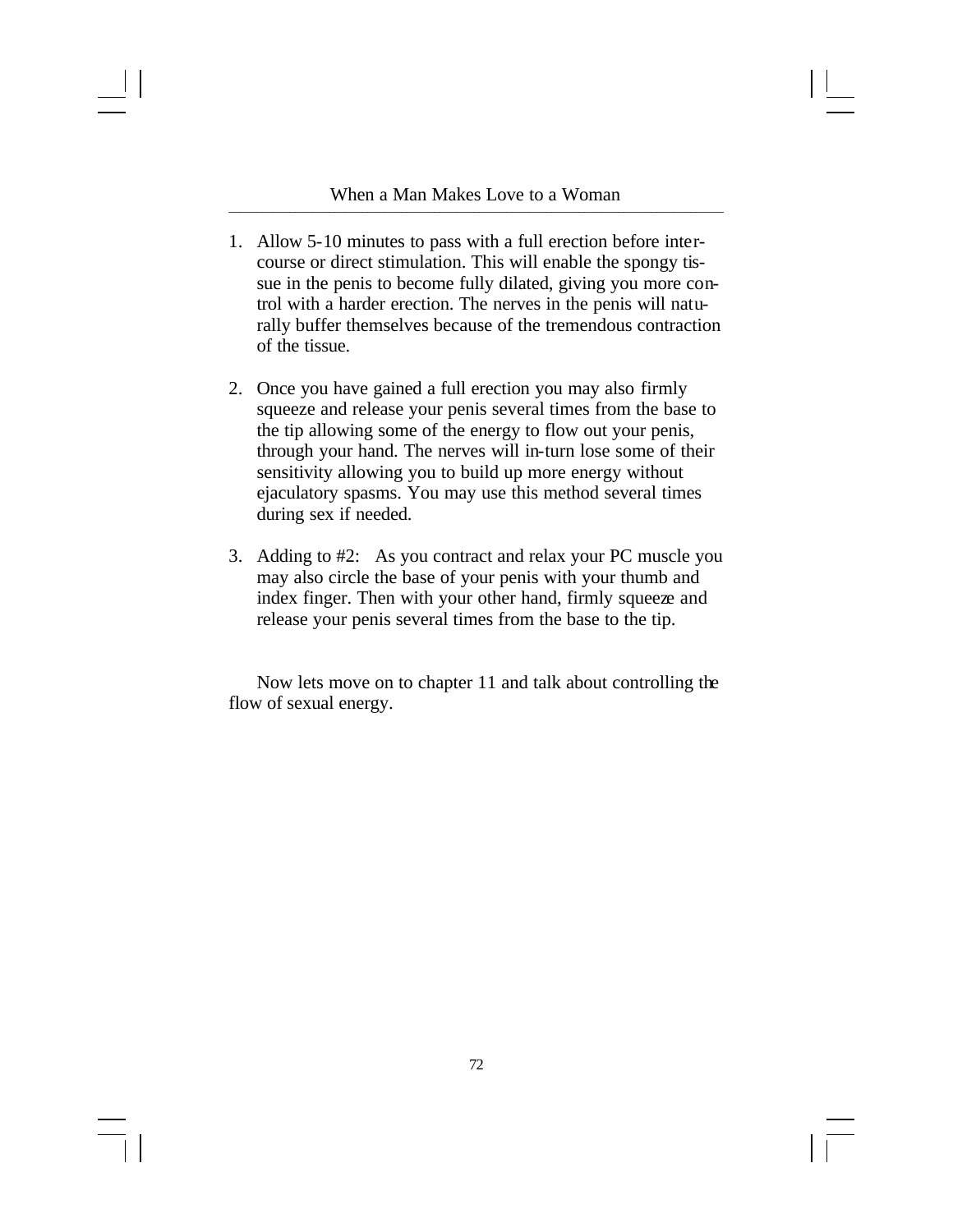# **Chapter 11**

## **Arching**

### **Sustaining the Zone of Unlimited Stamina**

Objective: Allowing sexual energy to flow through your body during lovemaking.

 In this chapter I will teach you how to pace yourself inside a zone of unlimited stamina by using a method that allows energy to flow through your body rather than build up in your body.

 First, let's do a little experiment. Ever so slightly, glide the tip of your finger over your lips. You will notice that the mucus membrane of your lips is so thin that your nerves become stimulated to the point where you have to stop or rub your lips because it tickles so much. I call this "Arching" because it is as if energy is jumping from your finger to your lips. Go ahead. Try it. This is important.

 Now the reason it tickles so much is because energy suddenly began to build up around your lips and was not allowed to flow. This is what happens to men while making love. Energy builds up around the penis until the brain gives the signal to ejaculate. However, if this energy were allowed to flow during sex, the energy build up would less likely occur or cause ejaculation.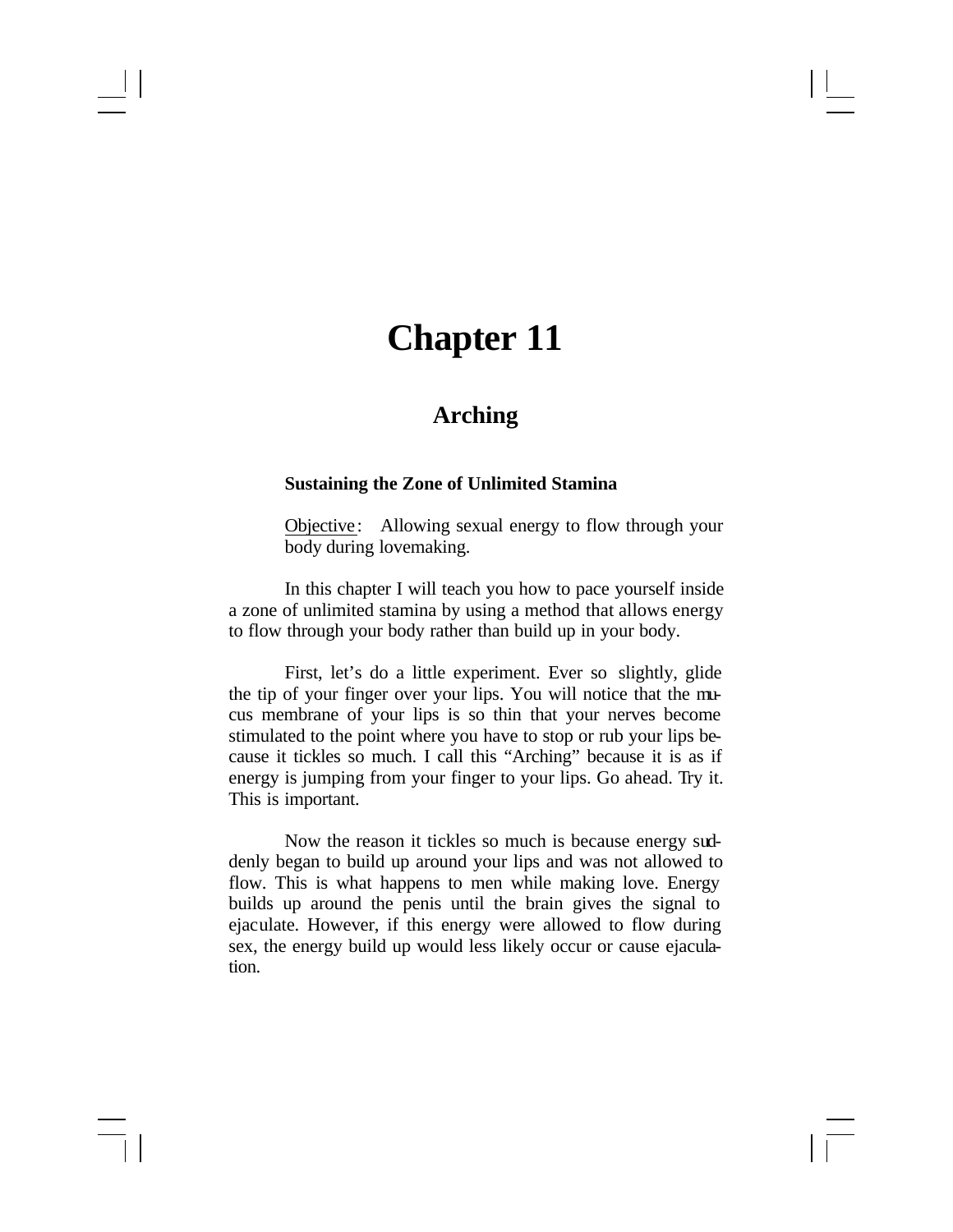Here is another experiment. Using the tip of your tongue, slowly explore the inside roof of your mouth. Just barely touch the skin as you try to create the same type energy build up you did with your lips. You may find that the most sensitive areas are toward the front inside of your mouth and maybe to one side or the other. Take note as to exactly what part of the inside of your mouth feels most sensitive for later reference.

 Why are we doing this? Because this is what you are going to do during sex to help the flow of energy and resist energy build up.

 Instead of using your finger, you will gently kiss and touch her neck or other parts of her body with your lips and tongue so lightly that it will cause the "Arching" or flow of energy. This time you will probably not feel an intense tickling sensation build up in your lips because energy is flowing through other parts of your body, namely your penis.

What you should notice is a dissipated or a released feeling of sensitivity in your penis. It may even feel numb but without loosing any firmness. The good new is, she will love all the little kisses, licks and nibbles on her neck. Also, try other parts of her body such as her forehead, eyebrows and up around her hairline. Hair follicles are great receptors of energy as are her nipples and shoulders. She will more than likely receive your kisses as a romantic gesture and never guess its all part of a stamina method.

 If you are making love in a position where you can't kiss her neck or any other part of her body, then use your tongue to dispel energy through the roof of your mouth. Remember to barely make contact so the energy arcs.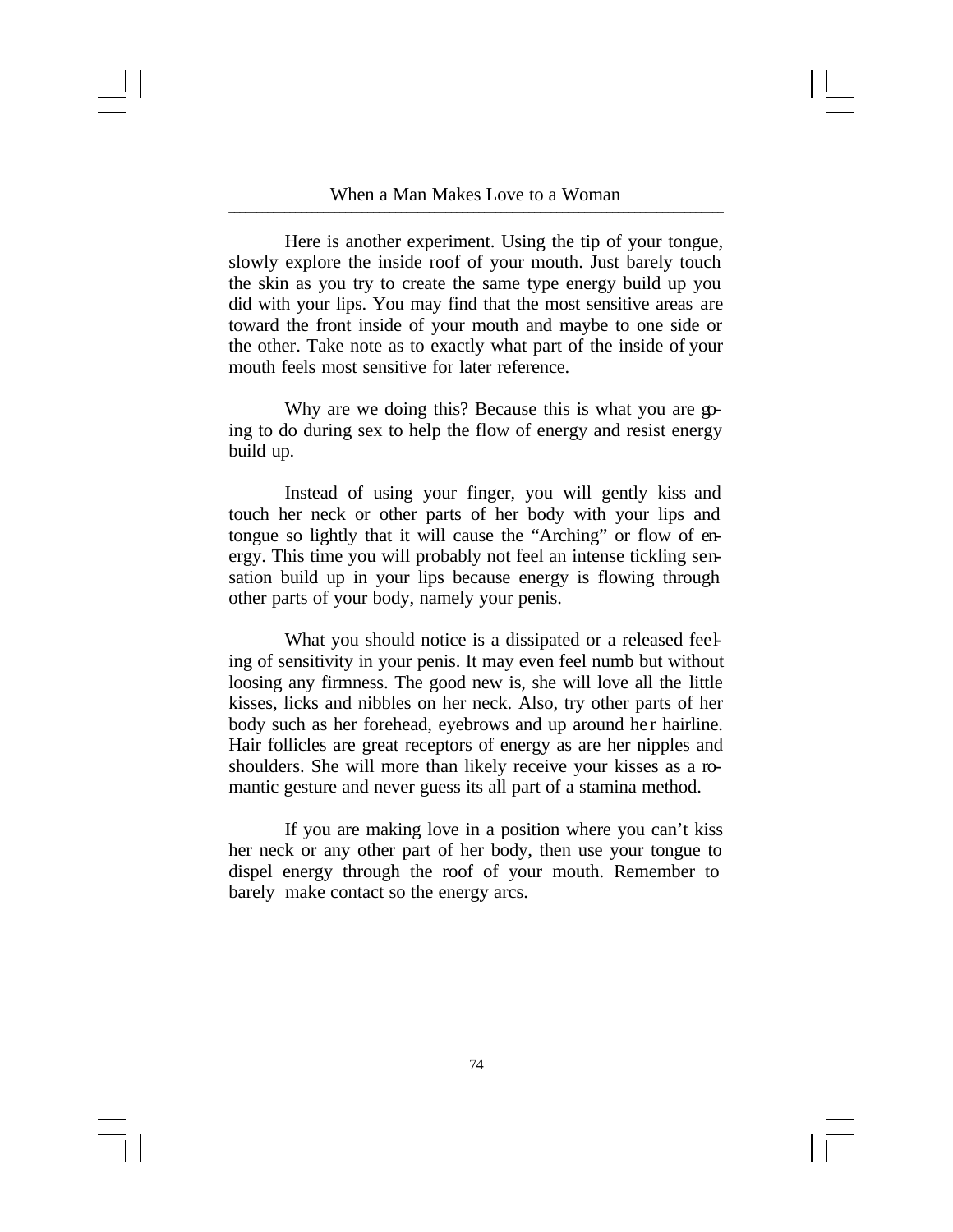## **The Zone**

 You can use the "Arching" method whenever you like, but you may want to try using it from the beginning of your lovemaking session. (Note: This method, as in most of the methods I teach, will have little affect unless the penis is fully erect). By allowing sexual energy to flow during sex you can remain in a state of control, or a zone.

Comparing it to a simple illustration:

 Let's say that the act of walking along the ledge of a cliff is like the act of lovemaking and pleasure, and the act of ejaculation is like that of one jumping off the ledge of the cliff, then one would want to walk along the ledge for as long as he needed to or until he is ready to jump.

 The amount of energy you are able to dispel or balance and the hardness of your erection will enable you to know exactly how close to the cliff you are, which should enable you to stop and back away if needed.

 You can use all the other methods such as PC squeezes as a safety net, incase you accidentally go over the edge and start to ejaculate.

### **Three Keys**

- 1. Have a hard erection, which will give you more control.
- 2. Always be aware of how close you are to ejaculating incase you need to slow down or pause.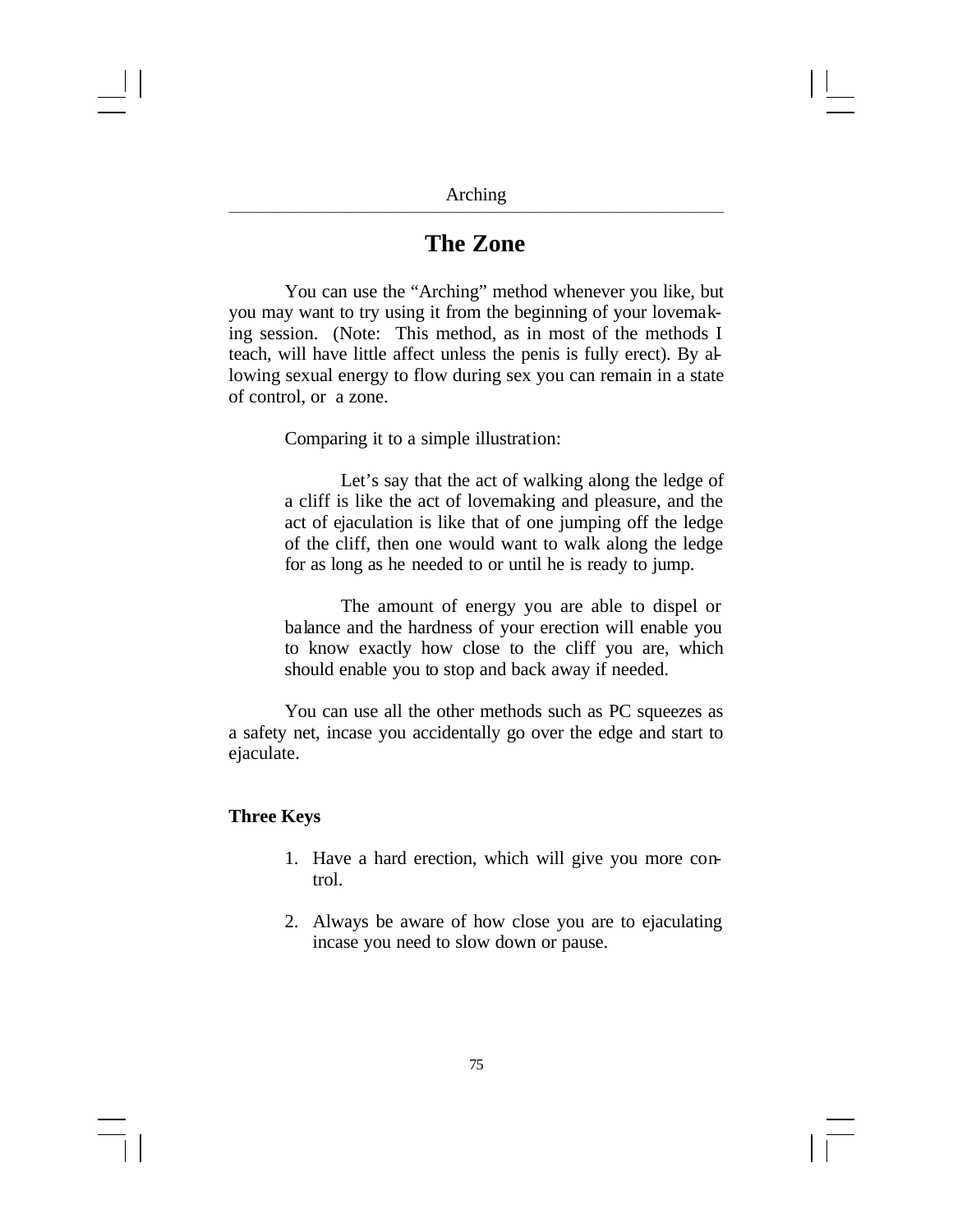3. Make sure you are dispelling equal to or more than the amount of energy you are generating with your penis.

### **One Downfall**

You must respect the feeling of being in the zone of stamina and control. You may feel like you can generate more energy with your penis with longer, faster strokes or you may feel like you don't need to dispel the energy. Be careful of this awesome feeling and don't let ejaculation suddenly sneak up on you.

Also, once you have entered her all the way, allow yourself a little time to get acclimated to the feeling of intercourse. Instead of thrusting right off, go into some deep kissing or kiss around her shoulders and neck while you hold steady and deep with pressure on her clit from your pelvic bone. Then start your strokes slow, giving time for things to build up and for a direction to take course.

Take time to experiment with these methods as you become more aware of your sexual energy and it's flow. Be patient with yourself as you learn how to maintain the feel of the zone and balancing the flow of energy. It may take a couple of times to get the feel but being in control of your stamina is priceless and worth the time and effort.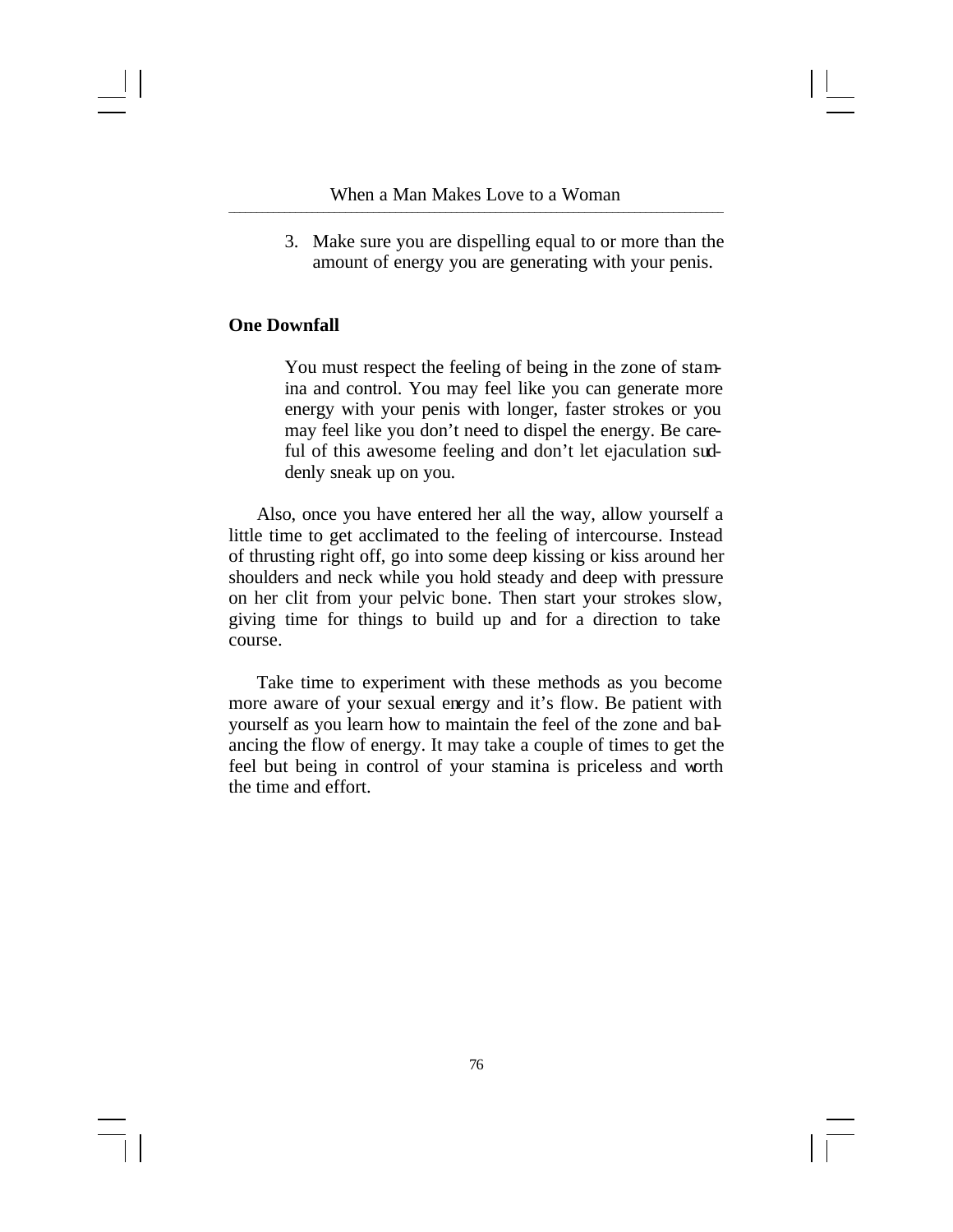# **Chapter 12**

#### **A Woman's Guide to Her Man's Stamina**

 This chapter is specifically for women who want to help their man have more stamina. We will discuss ways that a woman can, in a discreet, non-threatening way, prolong lovemaking and build confidence in their relationship.

 Ok ladies, I'll be honest with you. Most men have no idea how to prolong lovemaking but wish they did. And to some men it can be very embarrassing and humiliating to climax before they want to or before his lover is satisfied. Yes there are times when a man has stamina, but he probably couldn't tell you why.

What I am about to share with you are some of the methods I teach men in this book. If you and your husband are reading it together then you will be able to be more aware, supportive and understanding with some of his methods, which will help love making flow. Men tend to loose what little concentration they have during a potential climax, so your encouragement or tactful reminders can be most helpful if you know what to do.

 If your husband has not read this book, then you can use these methods as request, from you to him, that will seem like something you are asking him to do for your pleasure.

I have two methods we will discuss.

- 1. The "Arching Energy" method.
- 2. The PC muscle squeeze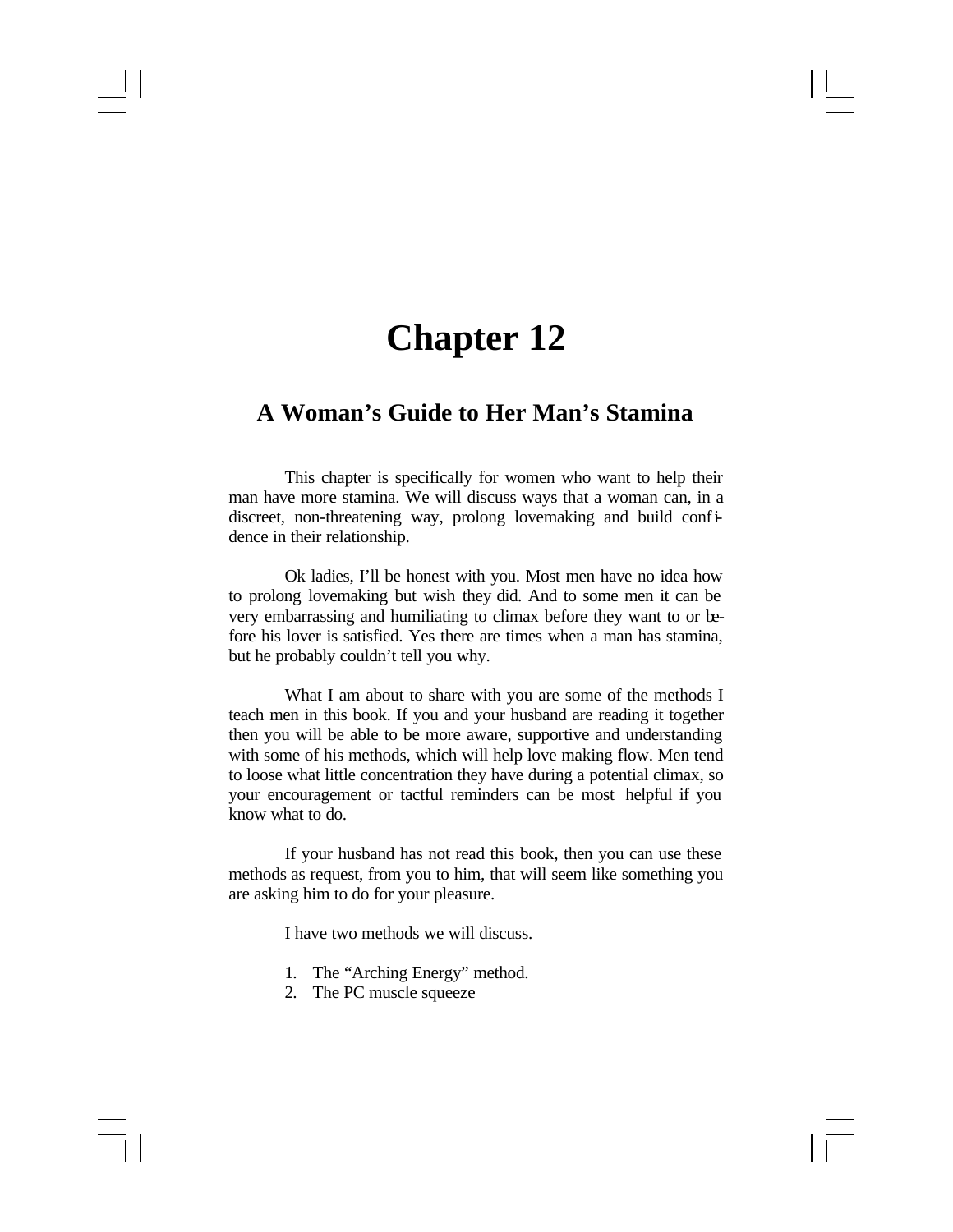## **Arching Energy**

In chapter 11, Arching Energy, I explain to men how to get energy to flow using their tongue and lips, rather than allowing it to build up potentially causing ejaculation. You may want to review this chapter for details.

What you are going to do is tactfully teach him how to arch energy without him reading the book. First, while he is kissing your neck, mention how much you love it when he does so and especially when he does it so light and gentle that it feels like electrical pulses are shooting through your body. Now you may or may not feel these small sensations but what you are trying to do is to get him to feel a sudden tickling sensation in his lips, which will help in the flow of sexual energy during intercourse.

Ask him if it makes his lips tickle or ask him to try to make them tickle while kissing your neck. (You are going to have to be light hearted and fun when trying this. You may find your patience being tested for his lack of interest at first but hopefully you will think of a way that will succeed).

Now ask him to ever so slightly lick and kiss your neck while going real slow. His tongue should barely touch your skin. This will cause the energy to flow during lovemaking.

Now give this little exercise a name so when you want him to do it he will no exactly what you are talking about. How do you do this? You can mention to him that when he kisses you like that it feels like he is making love to you through your neck. So your request could be: "Make love to my neck while you make love to me".

My recommendation is to request he "make love to your neck" all the time during intercourse especially if he is thrusting in and out. One can use this method as a way to enter into a zone where stamina seems effortless during intercourse. One can also use this method during a pause in love making when everything is still for a moment and he pulls his penis half way out for more desensitizing.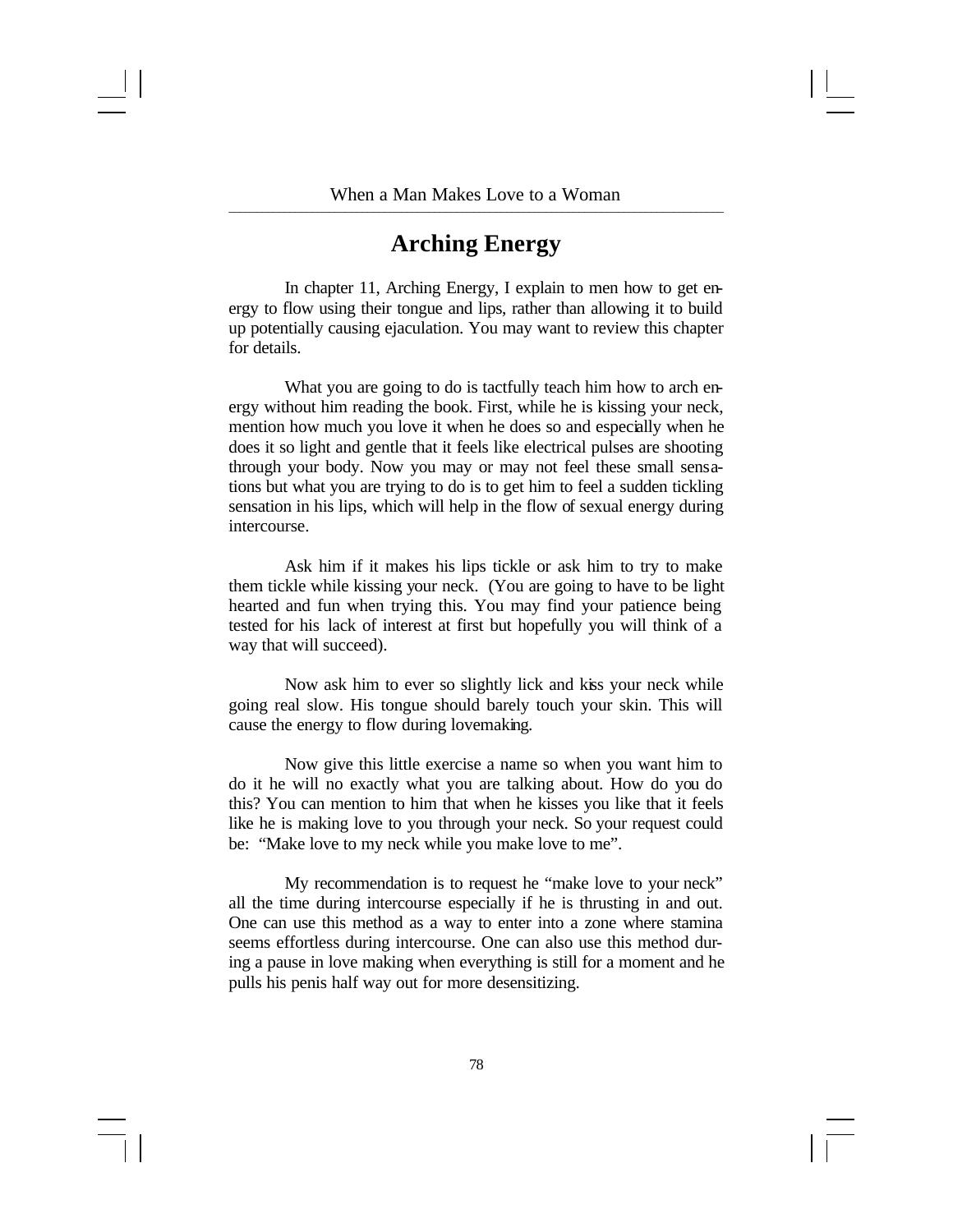#### **Pause and Squeeze**

Using the arching method is great for marinating a feeling of stamina for a man but may be little help in resisting a potential orgasm. That is where the "Pause and Squeeze" comes in.

Here are some suggestions as to how to go about using this method.

While fondling his penis, ask him to squeeze it and make the top or head of his penis swell and hold it for as long as he can. Holding it is the key! Tell him how much it turns you on and how much you would love for him to do that right below your G spot or just inside you without moving.

You see, when a man squeezes and makes the head of his penis swell with blood, he has to use his PC muscle. The PC muscle for men and women is the muscle that stops the flow of urine. For men, it can also stop the flow of semen and for women it can help squeeze the vaginal walls for more intense orgasms.

The squeeze method can be used like a safety net. If you can sense when he is about to ejaculate or he is comfortable telling you, simple suggest that he pulls his penis almost all the way out and squeezes on your G spot.

Being motionless, at this point is your objective while he is squeezing because if he is anywhere near the brink of an orgasm, any movement could cause him to ejaculate.

If he catches it just right and squeezes hard enough with about a 10-30 second rest after the squeeze, he may find that the nerves in his penis are naturally buffered giving him the feeling of power and stamina.

Give yourselves plenty of time with as much love and patience as needed to adjust to new methods and ideas. Hopefully, within a couple of times, these methods will prove beneficial and he will adopt them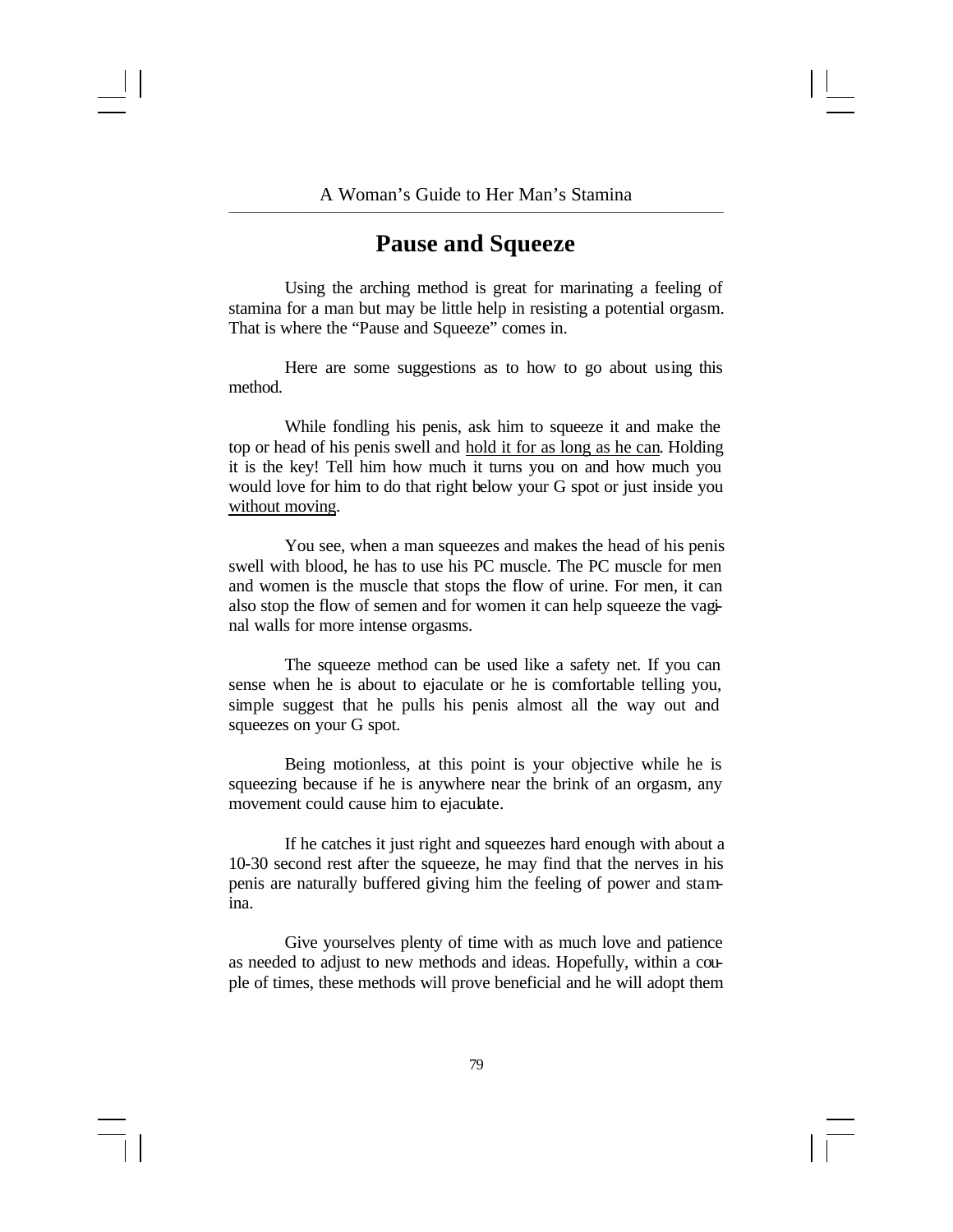as his own. And you, being in the know, will be more sensitive to these methods enabling a better flow and oneness during sex.

Remember, all methods of stamina require that a man have a full, mature erection. Hard, not mostly hard. Ejaculatory spasms can sneak up fast on a man who doesn't have a hard erection so don't expect too much out of any stamina method unless he is nice and hard.

And never ask a man why he isn't hard. This kind of question can be very difficult to take and could cause what little erection he has to quickly disappear from humiliation or embarrassment.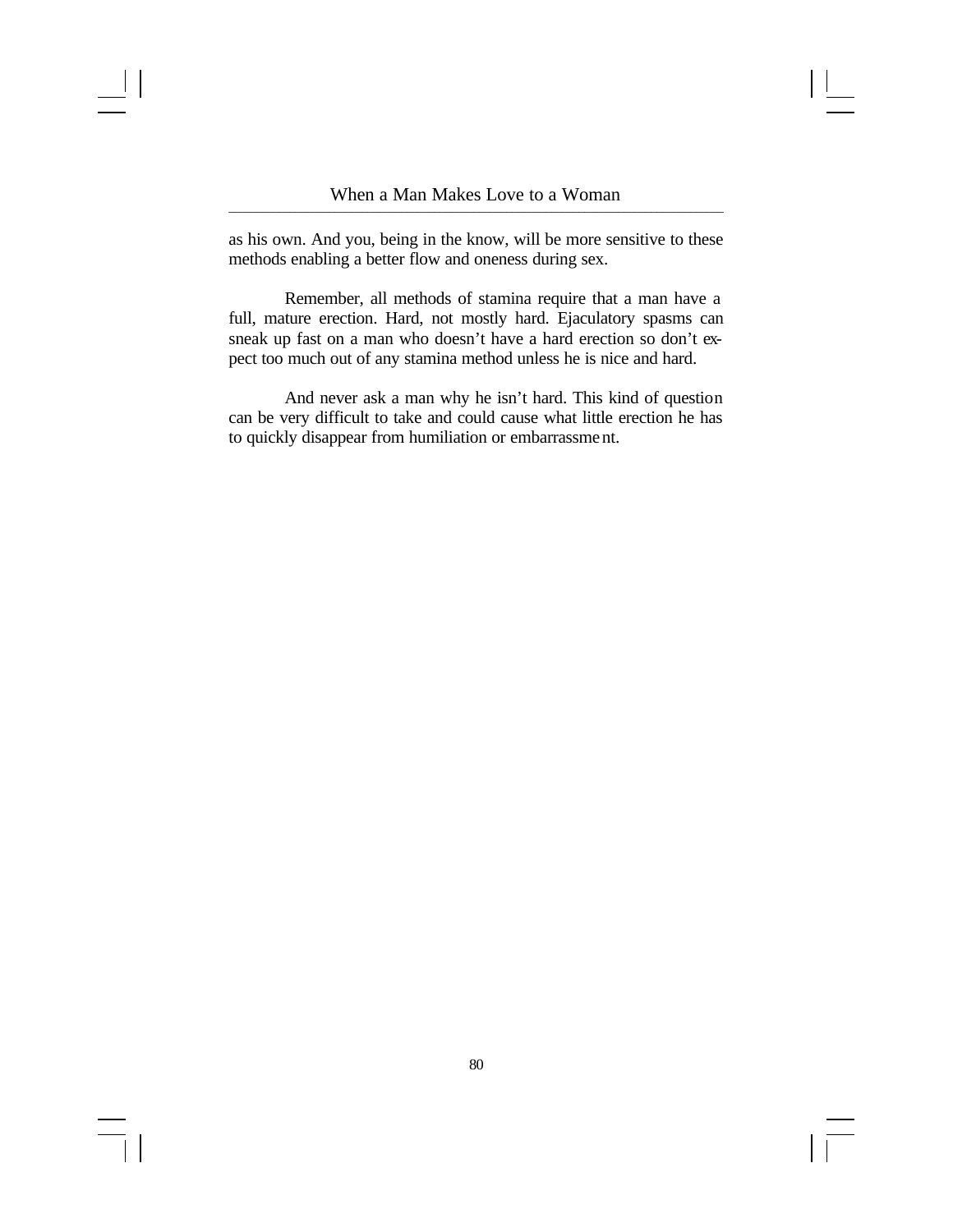# **Chapter 13**

#### **Female Orgasm Hindrances**

Just as I have dispelled the issue of male stamina for men, I would like to, in a similar manner, dispel the mysteries of the female orgasm for women in the next two chapters.

What I am about to teach you does not involve masturbation or unrealistic fantasies. Rather, I will first discuss how one may be hindered from such wonderful experiences, then we will move to the next chapter to discuss technique.

First, let me list, with a little explanation, what I believe are some of the most common hindrances that keep women from having orgasms or enjoying sex. Later, I will go into detail about how to deal with some of these potential hindrances. As you read the list you may be reminded of something not mentioned that might need your attention.

Hindrances of Female Orgasms

1. Full Bladder – This doesn't include all women because some may feel more sensitive with a full bladder. Experiment with a full bladder and an empty one. If you have consumed a significant amount of liquid you may have to go to the bathroom a couple of times during sex.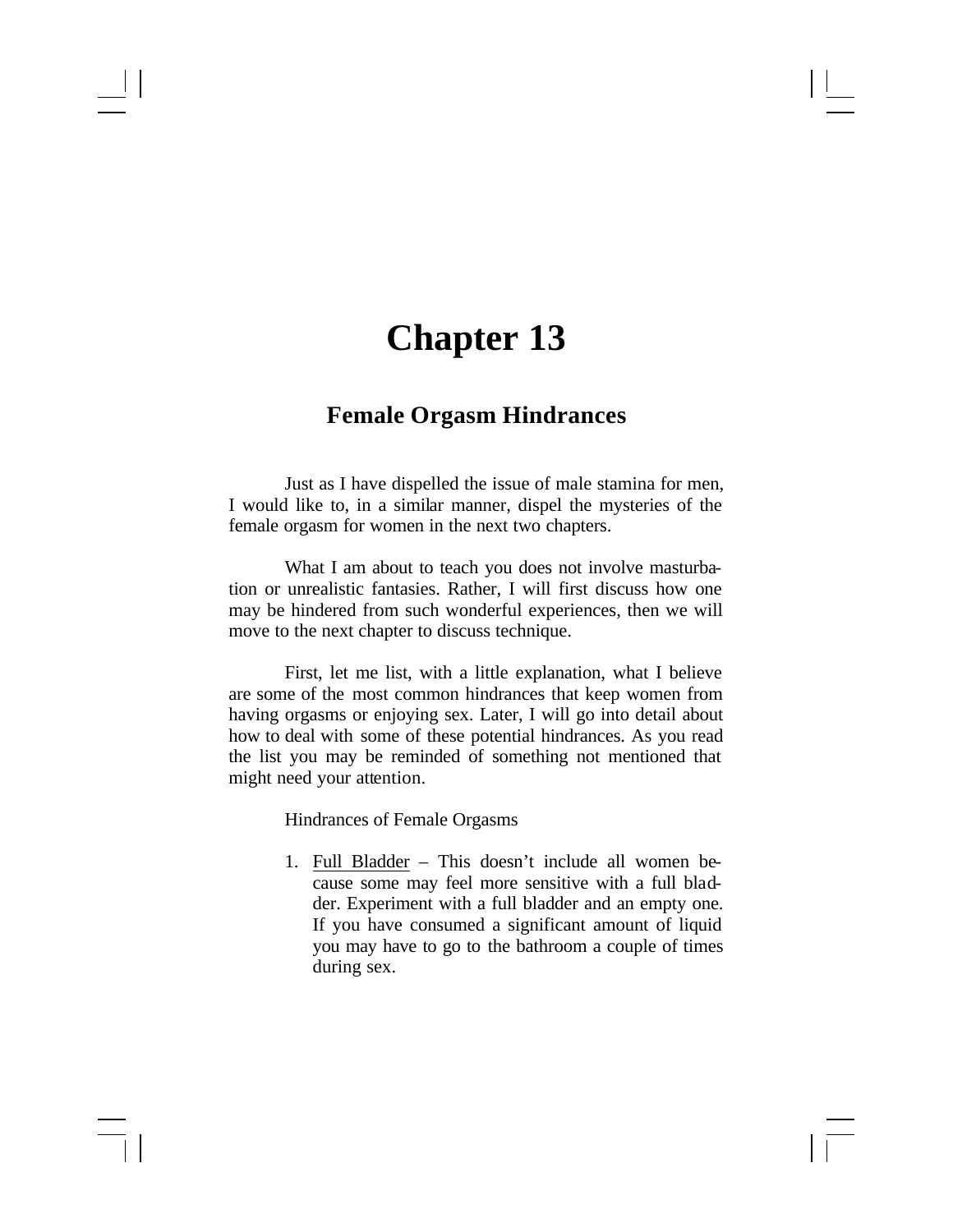- 2. Full Colon Many women suffer from constipation, which can be a mild or severe discomfort, especially during sex. Herbal teas, enemas and other laxative are usually helpful in cleansing and purging the colon.
- 3. Infections Aside from the discomfort or odor caused by bladder or yeast infections, such as the constant feeling of having to urinate, these hindrances can cause one to be more concerned about the discomfort than the matter at hand, sex.
- 4. Enlarged Labia Minora The labia minora, which are two flaps of skin between the clitoris and vaginal opening, may get tucked or pulled into the vagina during sex causing discomfort or pain. The size and enlargement of the flaps may be dependent on genetics, childbearing or thrusting without lubrication. Some women may have unevenly sized flaps just as men have unevenly sized testicles. The tucking or pulling during sex is nothing a little lubrication can't take care of, but some women resort to having the excessive flaps of skin surgically removed giving the outside of the vagina a dramatically youthful appearance and no more worry about discomforts during sex. Consult a reputable physician for more information and always view before and after portfolios of their work if you consider surgery.
- 5. Hindering Thoughts Worry, concern, guilt, anger, resentment, embarrassment and the list goes on. We will go into great detail about being in the right frame a mind to enjoy sex. Hopefully it will be much easier than you think.
- 6. Misaligned Spine Just one little vertebra in your spine could pinch a nerve hindering normal nerve re-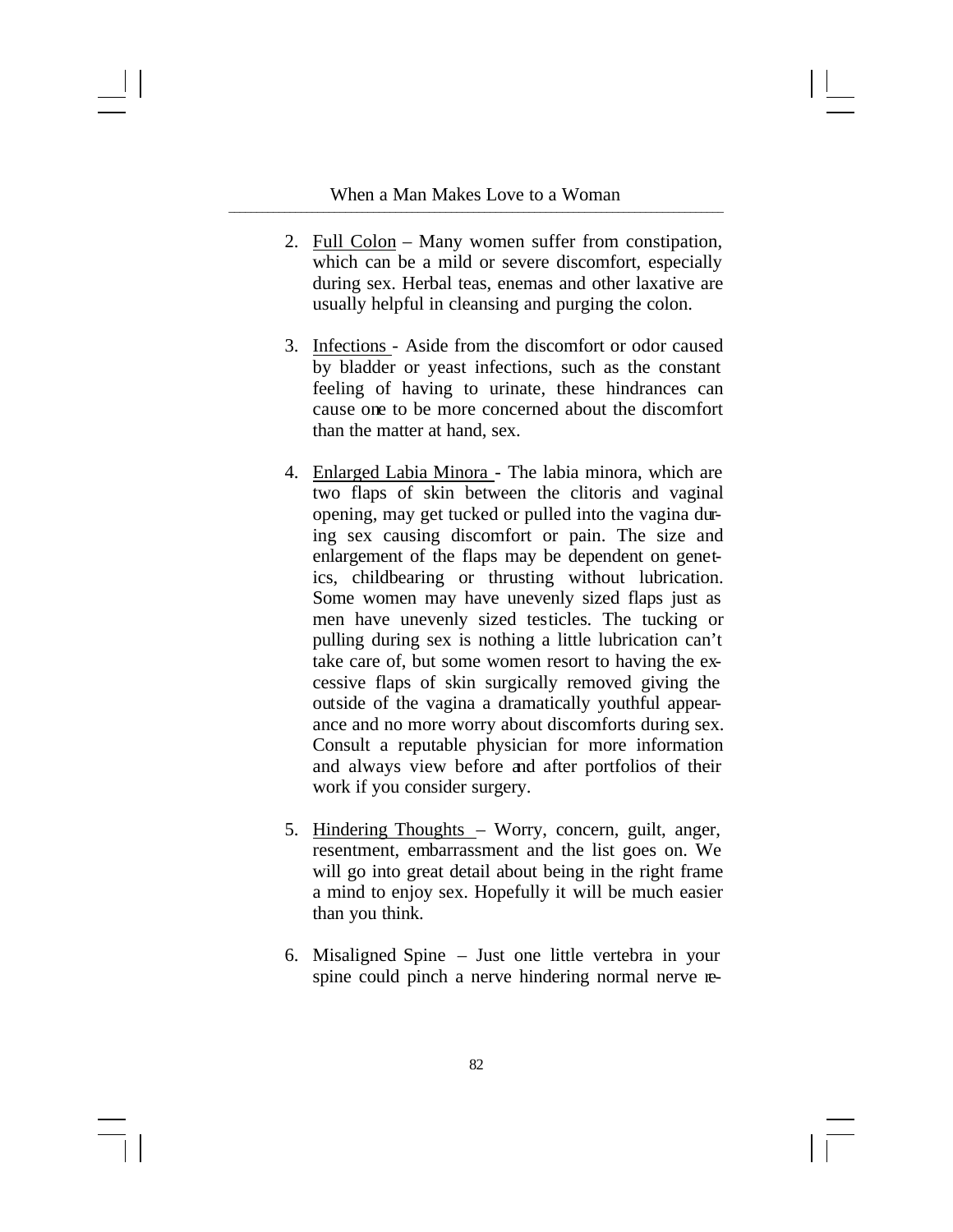sponse anywhere in the body. If a pinched nerve can cause one's leg to go numb then it can cause other parts of the body to have similar problems. Several signs of a misaligned spine can be tingling sensations, sharp pains, numbness, headaches, pressure or squeezing types of discomfort around the spine and stiffness. A reputable chiropractor can better educate you and help you with any adjustments you may need.

- 7. Hormone Deficiencies Your hormones will mediate your sex drive which in turn may determine your interest in sex and may play a role in the ability to have an orgasm. I certainly recommend having your hormones checked at any age.
- 8. Anticipation of an Unrealistic Expectation What do I mean? You may be looking for the "Grand Finale Orgasm" when you need to enjoy the "Parade" and other activities that may lead to a Grand Finale. We will talk more about expectations, desire and attitude later.
- 9. Problems With Him Your man may have an annoying habit or condition that you feel inhibits your abilities to enjoy sex. We will talk about some potential problems and ways to deal with them.

## **Bladder**

Always empty your bladder before sex especially before G spot stimulation, which could cause extreme feelings of having to urinate. With an empty bladder you can be confident that the feeling of having to urinate might be because of the G spot. If G spot stimulation is new to you and the feeling of having to urinate is overbearing, I suggest doing a little planning. Try putting a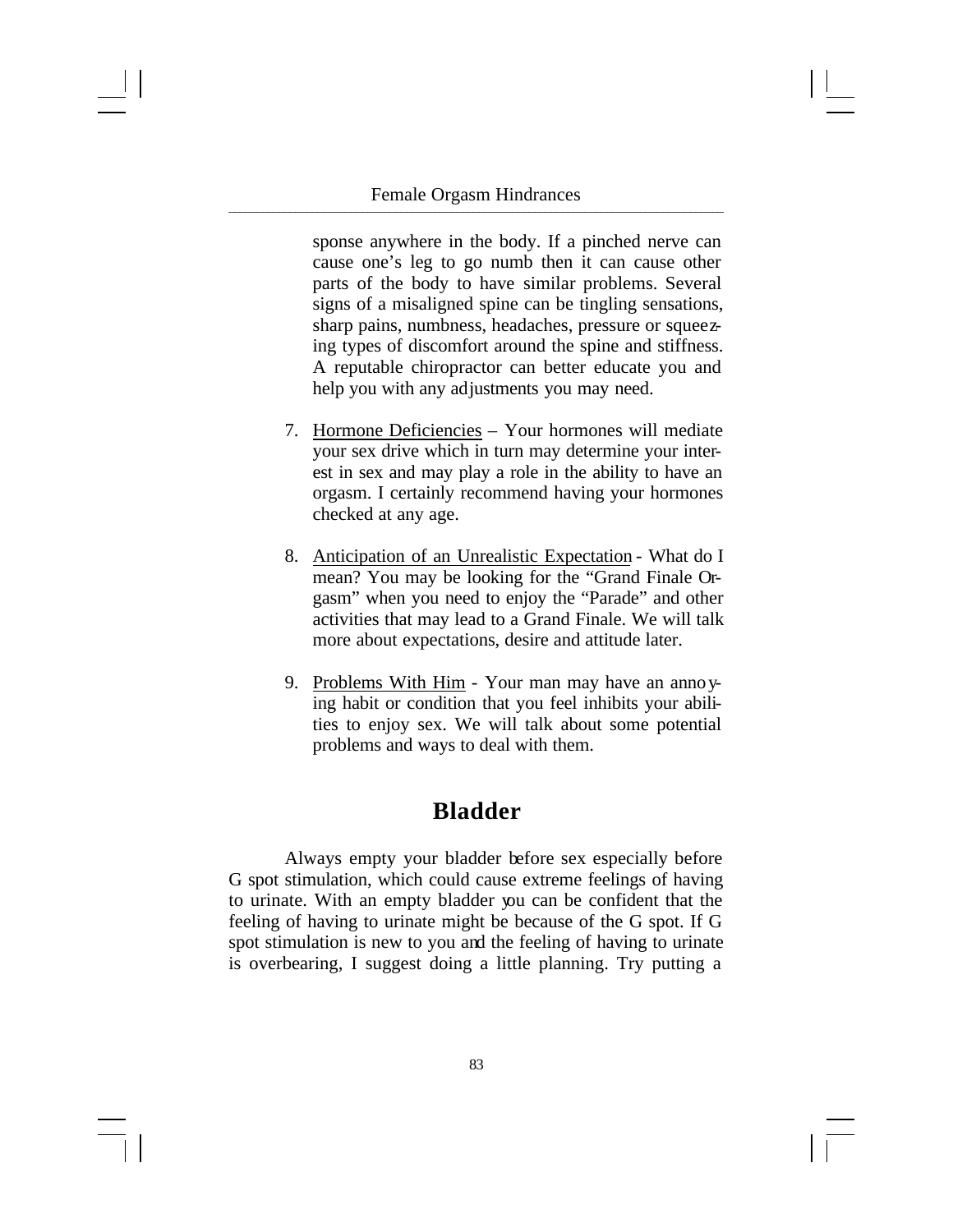towel under you so if you do leak a little urine the towel will catch it. This should give you added security and enable you to let go of any concerns. Once you have made it through the urinating feeling a couple of times you will know what to expect and have less concern of leaking.

#### **Colon**

Colon problems, such as gas and constipation can be a little more complicated than just going to the bathroom real quick. A full colon could cause bloating which is an evil word to a lot of women who can become more concerned with looking bloated than enjoying sex. Sex may feel uncomfortable at times in some positions with colon problems, as if something is being poked or pushed by the penis.

If Herbal remedies, laxatives and enemas aren't working, you may want to have your yeast levels checked or you may be lactose intolerant, which means you have a problem digesting dairy products. If your body produces an overabundance of yeast in your colon, the yeast could entwine like a rope inside your colon. High sugar diets, bread and diary products will make things worse but products such as Lactaid™ can be used as alternatives.

Some people may have twists or kinks that hinder normal digestive flow. Check with your physician about some of the things I have mentioned and always get a second or third opinion especially if a doctor suggests surgery.

#### **Infections**

Women can have topical and internal infections including, but not limited to, some of the more common infections such as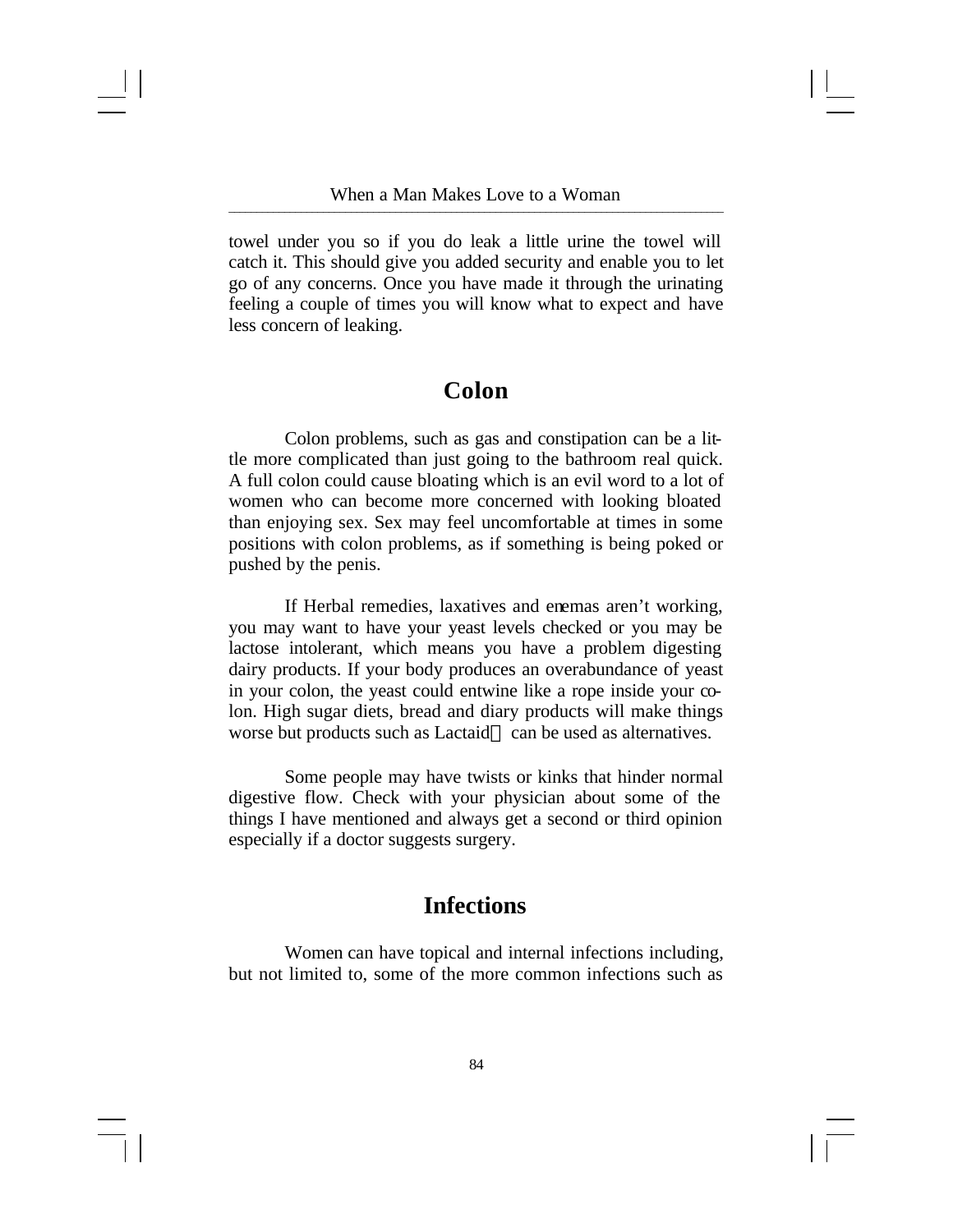urinary, yeast, ovarian and cervical.

Infections such as urinary and yeast can cause irritation, strong odors and yellowish discharge. Keep in mind that white colored, vaginal discharge is usually healthy and normal especially if it has little or no offensive odors.

 Symptoms of any vaginal infections may cause more of a mood irritation than anything else. Feelings of being unclean and embarrassed can cause lack of confidence and self esteem which may hinder your ability to enjoy sex.

 Cranberries and cranberry juice, not cocktail or from concentrate, may help with urinary infections. Always, consult your Gynecologist for treatment with any infection.

#### **Hindering Thoughts**

 As I mentioned earlier, hindering thoughts such as worry, concern, guilt, anger, resentment, embarrassment, fear, hurts and whatever else one can think of can completely disable sexual pleasure, the desire to have sex or the desire to be intimate. In order for some of you to enjoy just being touched or having a massage, you are going to have to "Free Your Mind". If you don't enjoy the little things and let the passion and desire build up inside, then it may be safe to say you shouldn't expect to have an orgasm. This subject may be the number one cause for women who do not or cannot enjoy sex or have orgasms.

Since this is such a broad topic, I encourage those who feel they may have hindering thoughts, to refer to the chapter "Free Your Mind". If you are in an abusive relationship with an alcoholic or drug addict or someone who is self destructive, I recommend reading Melody Beattie's book, Codependent No More.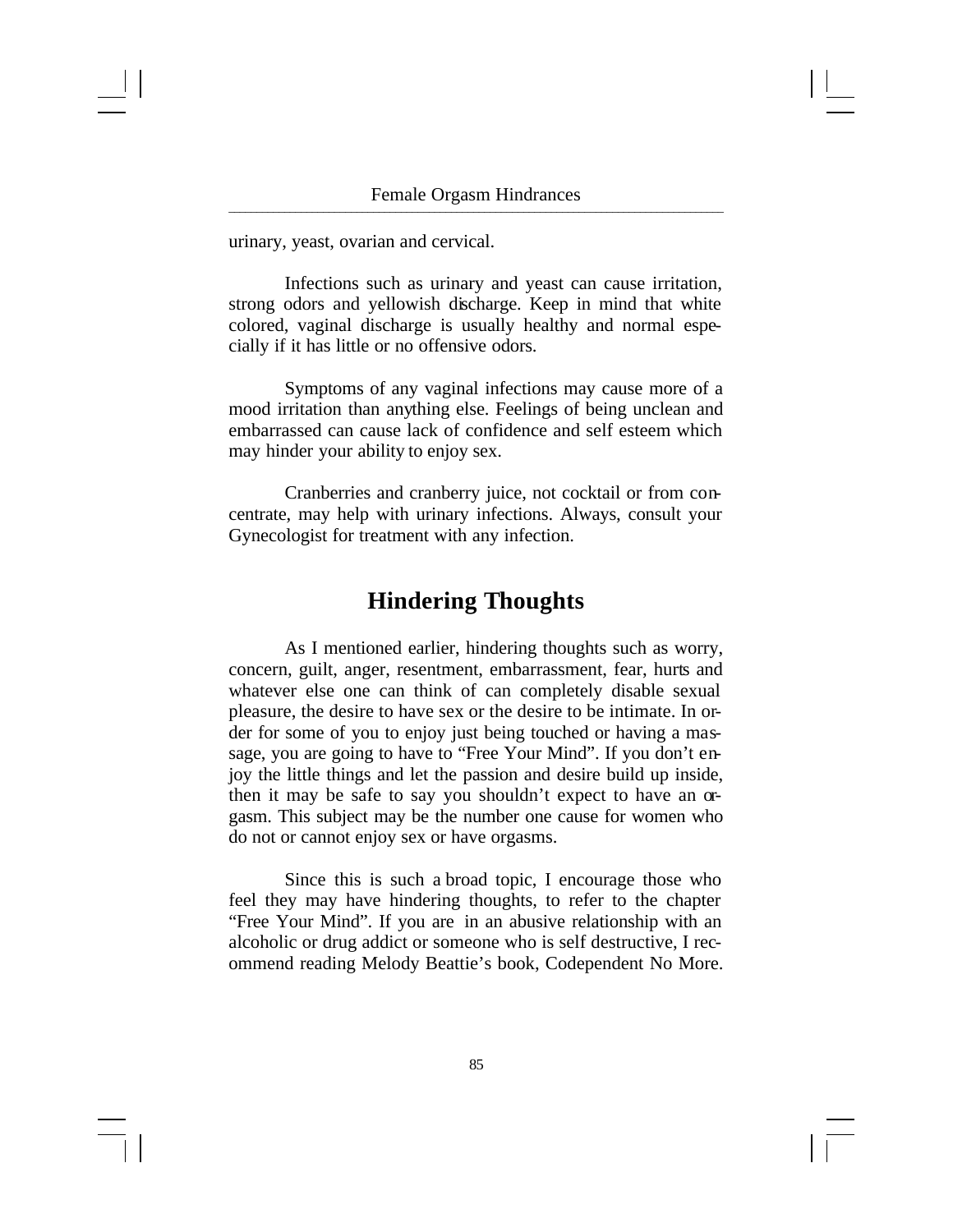You can find the book in most bookstores or at Amazon.com.

### **Anticipation of an Unrealistic Expectation**

As you now know, there are many things that can hinder the enjoyment of sex, so I encourage you to always enjoy the little things about lovemaking while you anticipate the bigger and better things such as having an orgasm or multiple orgasms. Again, if you can't enjoy foreplay such as kissing, touching and sharing ones thoughts in total trust you may be expecting too much too early.

I sincerely believe one of the best ways to experience wonderful sex is to create an atmosphere with desire and passion. You might be saying, "…I use to have desire and passion, but he just doesn't desire me or do the things I like." If this is your thinking, don't worry. Here are some ideas.

Forget about what he does or doesn't do and create your own atmosphere and desire. He should naturally follow unless he too is so hindered by worried thoughts or hurts that he cannot enjoy sex himself.

Think about what makes you feel sexy and do those things? Experiment. How about wearing your favorite lingerie or matching panties and bra under your work clothes all day instead of that old underwear that could be mistaken for rags? Or maybe listening to nice music with a little meditation on something like your honeymoon or a past romantic night. Maybe none of this sounds worth while to you. That's ok. Just come up with something yourself.

I am simply encouraging you to take control over your own desires. Get yourself in the mood so when you start your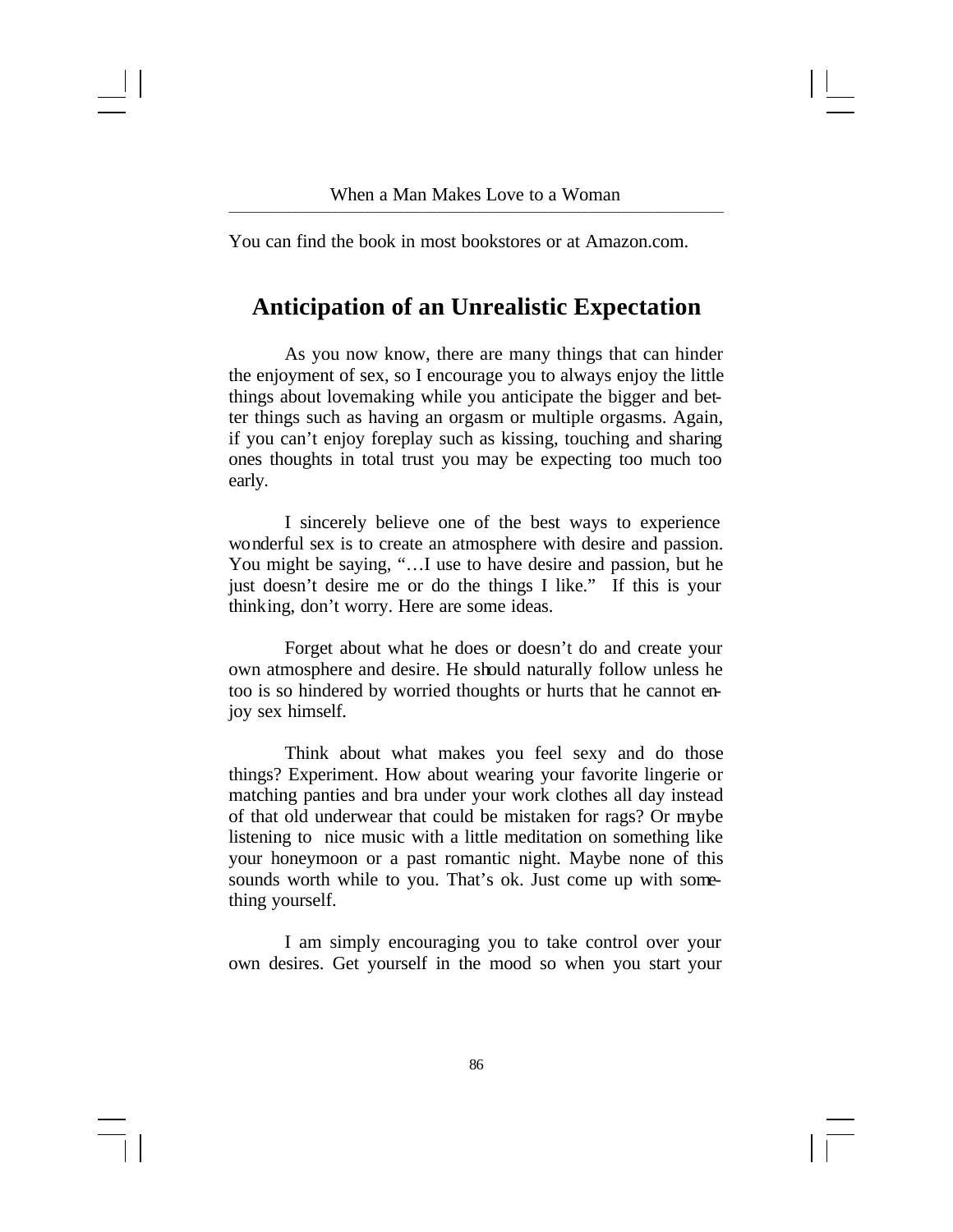love making, you are way ahead of the game. Your body will have automatically prepared itself throughout the day.

Now that you are in the mood, you can enjoy the little things like deep kissing and embracing. Ultimately you may end up having a wonderful orgasm.

#### **Problems With Him**

Ok, so you say you do all those things, get yourself in the mood but he is still unresponsive or does that one little thing that you hate like chew tobacco or watch TV all night. Or maybe his breath is so bad you can't even kiss him and you've told him over and over how much these things bother you. Or maybe it is just the opposite and you are having trouble telling him what it is that bothers you. So, without getting in too deep on advising you on this situation, I will just suggest sharing with him how you feel in an honest non-blaming tone. Do not expect any certain response, just tell him how you feel without expectation. This way you won't be let down.

If you share something with him that is personal, you may hurt his feelings but he'll get over it and hopefully make a change. Just try to be as tactful as you can. It's sometimes hard for us men to take constructive criticism, especially if it's about something that turns our wives off.

Hopefully this chapter has brought to your attention some hindrances you may need to deal with. Be good to yourself, build your desires and learn to enjoy catching a couple of beaded necklaces at the parade before trying to find the fireworks show.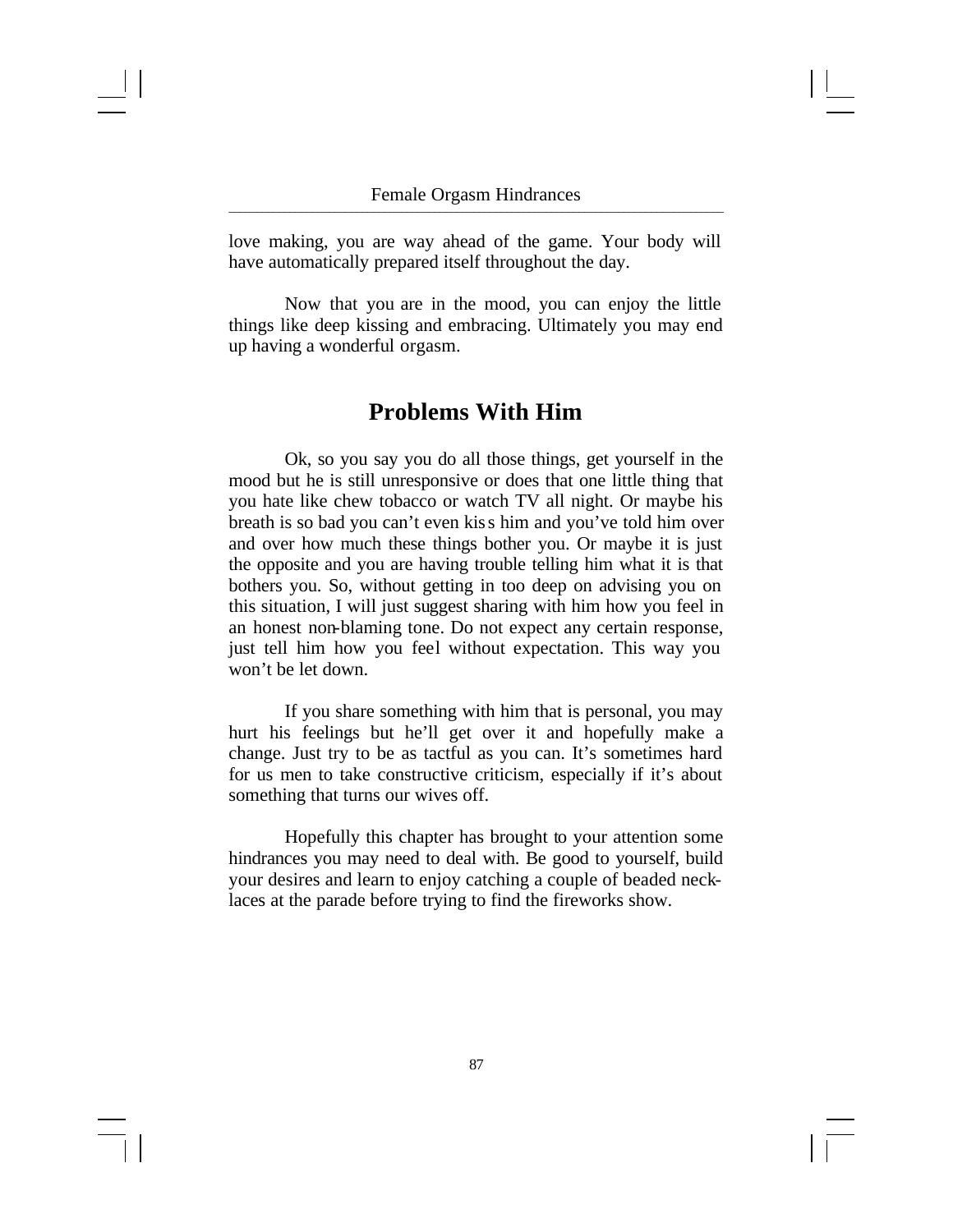# **Chapter 14**

#### **How to Have an Orgasm**

I can hear it now… Someone is saying, "How is a guy going to teach a woman how to have an orgasm?"

I have placed the chapters of this book in order of importance. So before trying to have different types of orgasms, I have encouraged you to examine your mind, body, spirit and emotions and to create desires and atmospheres. And keep in mind, your desires and atmospheres don't have to be extremely romantic or wildly passionate. They just need to at least be able to allow for two people in love to enjoy each other. You may find that not until you make some positive changes can you enjoy sex to the fullest. So before you go straight to the techniques let's make sure all is in order and the cart is not before the horse.

I will not suggest that you masturbate or fantasize about other men like some authors suggest so relax, have an open mind and get ready to try some things that may be new. Don't be surprised if you find all of this very basic and logical. My suggestion may be just that, but sometimes it helps to have a fresh approach.

Now that you know about different types of female orgasms and ways a woman can experience sexual pleasure, and you feel like you're ready to move on after dealing with potential hindrances, let's talk about attitude, communication and technique.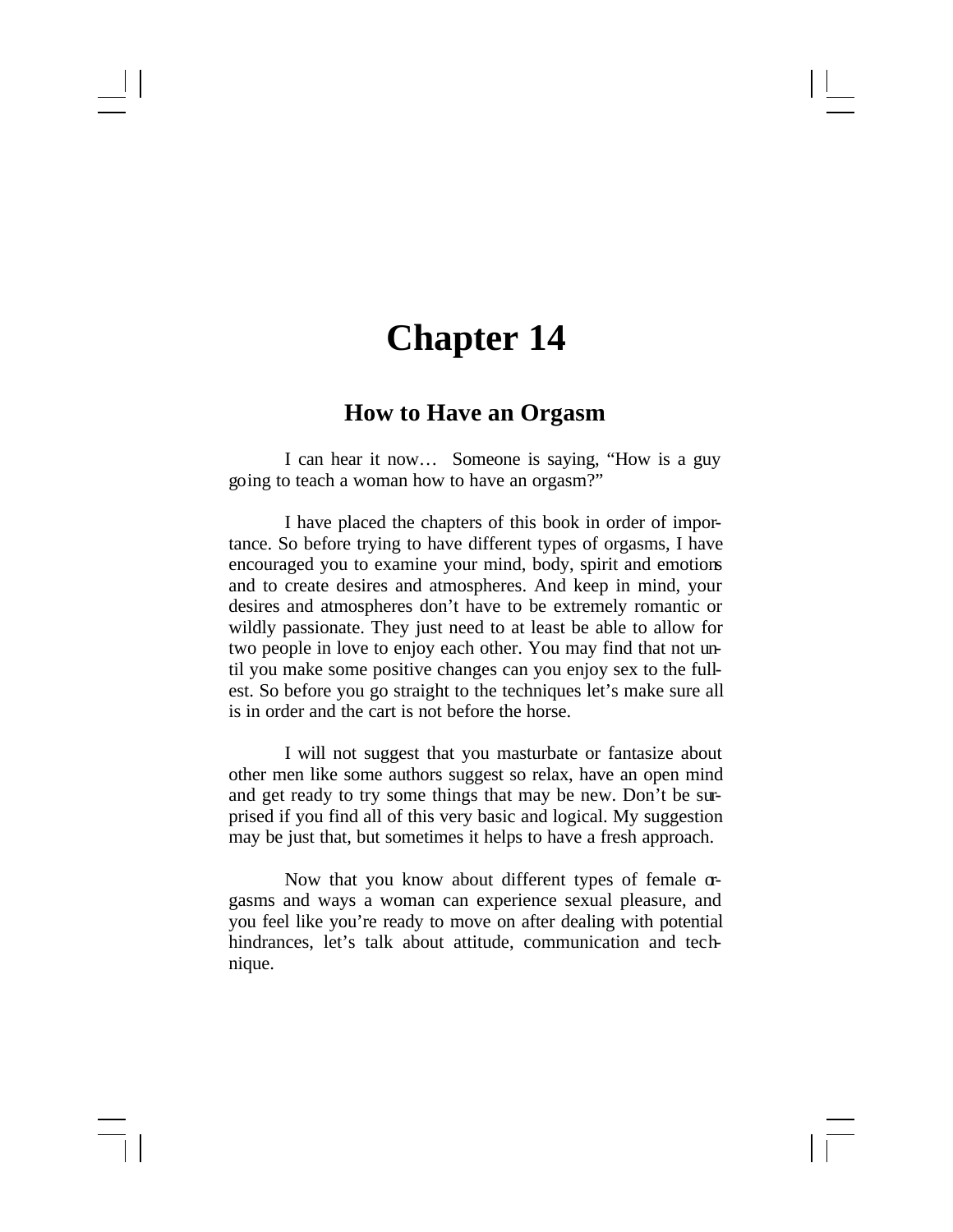## **Attitude**

Attitude and desire need to compliment each other. You can have the desire but if your attitude is negative or focused on other things, you may be missing the whole parade. For instance you may desire to make love to him but if you are more concerned about what he is or isn't doing during lovemaking or you can't quit thinking about the kids or if you're doing it right in his mind, you have the wrong attitude.

Allow yourself to enjoy each moment. Some of you may have to go through a major adjustment to have the right attitude. Since our minds are prone to do things by habit, it may take some time to readjust how you think when making love. Don't be surprised if you find it a little frustrating at first.

I know this may sound cliché but you must communicate anything that you cannot answer yourself. Share with him your concerns or needs. Communication may initially have an opposing affect by causing an argument, but it should ultimately be beneficial.

#### **Techniques for Women**

Everyone is different and there are so many different ways to make love, so many different ways to experience sexual pleasure that no one can say to another, "…just do steps one, two and three and you will enjoy sex and have an orgasm." So read the following and allow for your own creativity to flow while you imagine yourself doing things that suit your own personality.

 Many times readers have told me, "It seems like a guy would know certain things, are they really that dumb?" I have to admit, yes, guys are pretty dumb when it comes to making love to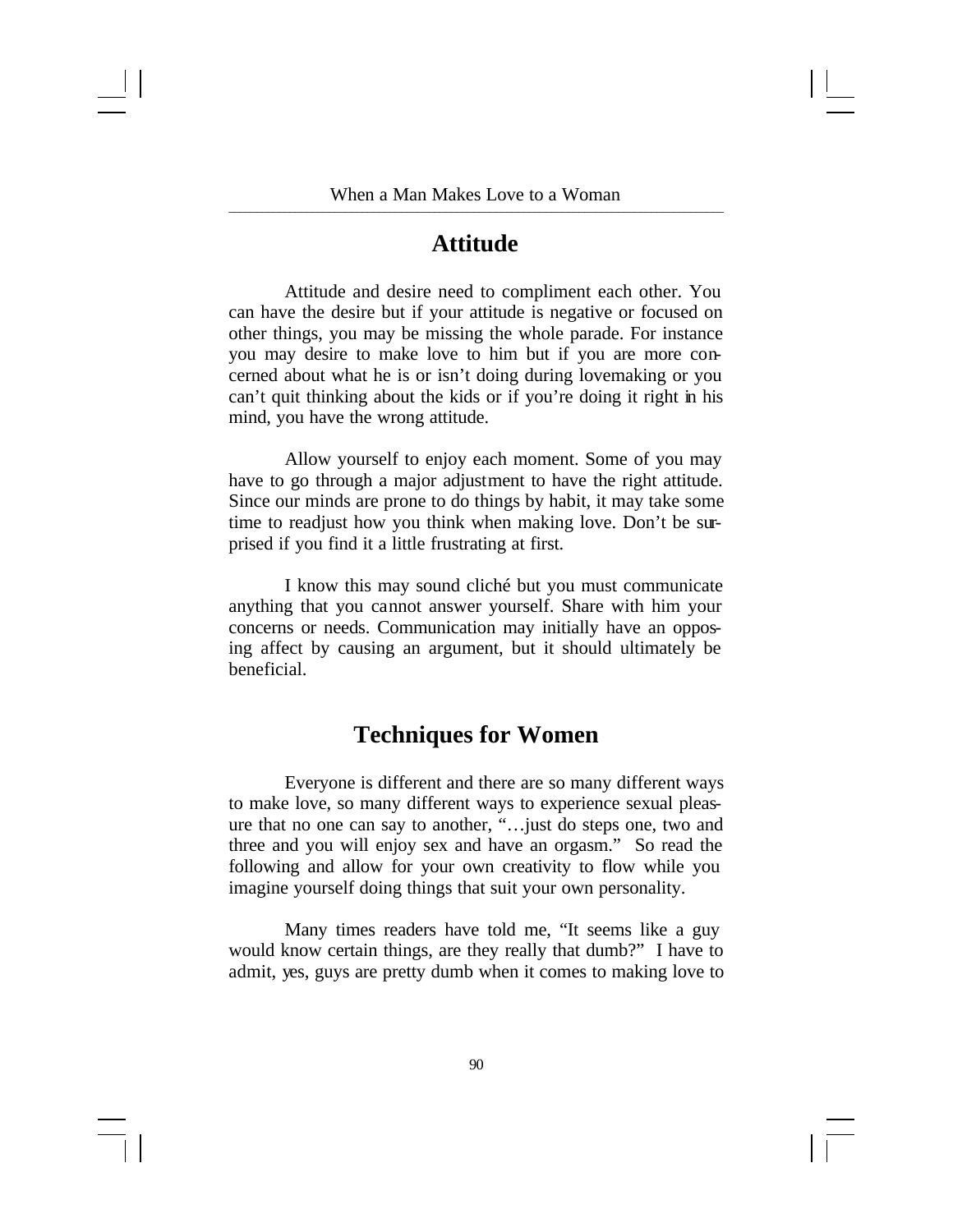a woman. Oh we know how to have sex, but make love, foreplay?

 Foreplay may be your single most important key in getting through the door of sexual fulfillment. Sad to say that men consider foreplay something they do to get a woman to have sex rather than something they do to fulfill a woman.

 Think about it. If a man can have sex with his wife without working for it with foreplay, is he going to do all those wonderful little things that build a woman's desire to make love? It is easy for men to become selfish and go straight for intercourse.

 If this is the case, you may have to do one of two things, but probably two since most men are so hard headed. One, tell him you want to take time before intercourse with fun and sexy foreplay and two, take matters into your own hands and direct the events of foreplay either by asking for certain things or doing them yourself.

 Remember to always communicate during lovemaking when changing positions or trying new things. People tend to use mental telepathy, which can make sex frustrating. Go ahead and say it.

#### **Fawn Analogy**

 Let's use what I call the Fawn Analogy to experience an orgasm. Once you read the "Fawn Analogy", give it some thought, try it during love making, then stir up your own imagination for your own type of analogy.

A fawn is a young deer and can be very loving yet timid. The fawn is your pleasure and contact with the fawn is fulfillment. If you desired to find a fawn and make contact with it, you would have to go to a place where a fawn would be, the fawn's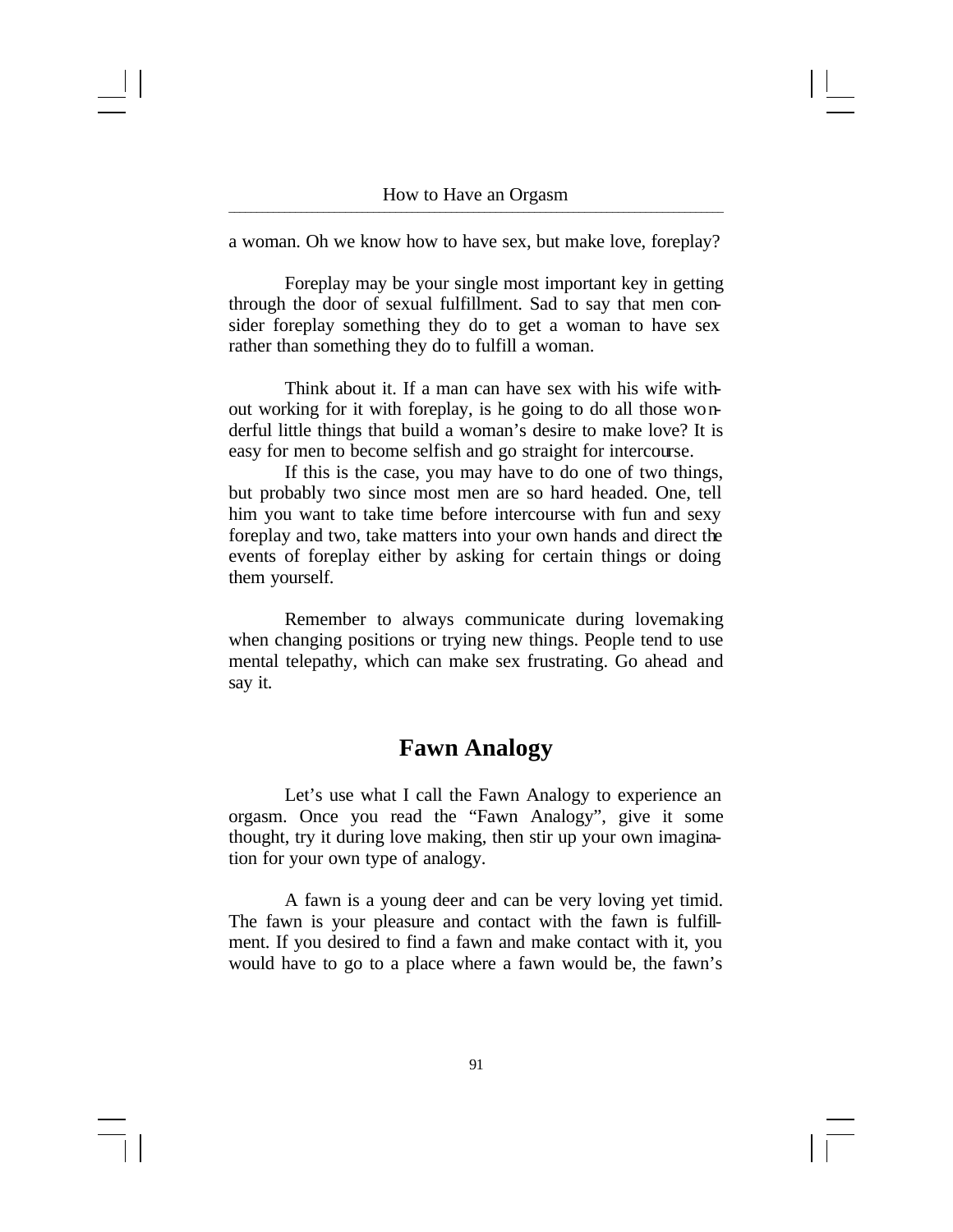atmosphere. And if you wanted to play with the fawn you would have to have the right approach or attitude.

 Once you are in a place where you see the fawn you may have to stop and allow the fawn to get use to your presence and become curious enough to come to you instead of you going to it.

 So what does this have to do with having an orgasm? If you have never had an orgasm or desire to have more intense orgasms, you may use the Fawn Analogy as an approach. Once you feel the building of sexual pleasure, allow the pleasure to build within itself. You may have to patiently wait for the pleasure to cycle with an ebb and flow type motion such as the tides of the ocean, or just as a fawn might do when approaching a stranger. The fawn may get close to you but then drop back and circle you before it makes contact. And when it does make contact, any sudden change can cause it to flee, making you have to begin the whole process again.

 In time the fawn will grow and become more mature and your experience with the fawn will be more fulfilling. Once you and the fawn become more familiar with each other, contact will be easier and more fulfilling, but the atmosphere and your attitude will always have an affect on the fawn (pleasure) and the fulfillment (contact with the fawn).

#### **The Bear Cub Analogy (Teaser)**

Just the opposite of a nice little fawn, a bear cub is one of the most curious and aggressive little animals in the wild.

We will take an opposite approach to the "Fawn Analogy" with the "Bear Cub Analogy" for those of you who want to experience deeper, more exhilarating orgasms. This analogy is for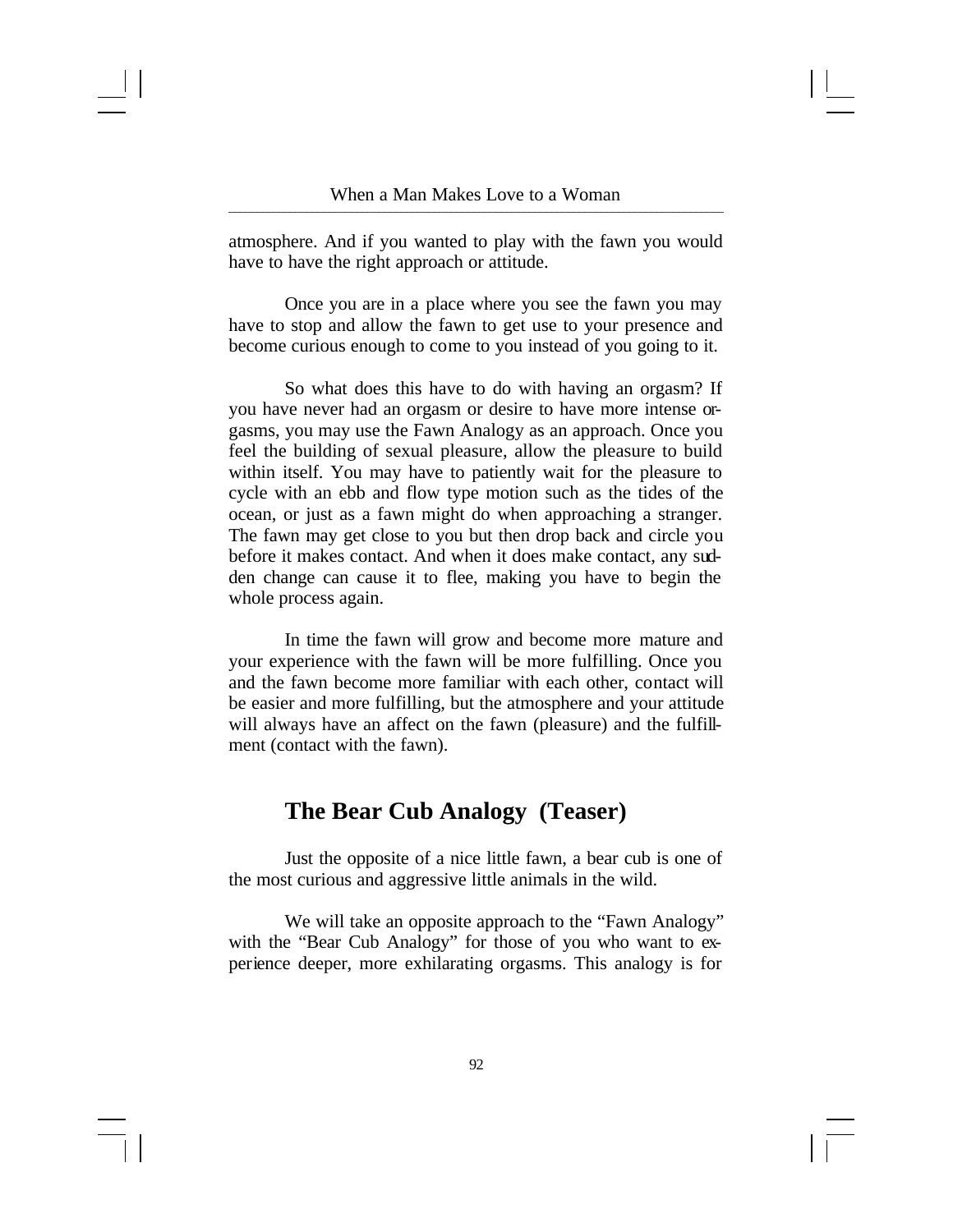women who can experience orgasms in some degree or another. But don't let that discourage those of you who want to try it without ever having an orgasm.

Unlike fawns that are timid, bear cubs can be very violent, so getting tangled up with one of these cute little things can be quite challenging. Little bears love honey (pleasure) and in spite of several "honey bee" stings (you, teasing yourself without letting yourself climax), once a little bear gets hold of the honey comb (orgasm) there is no taking it back. Denying yourself from having an orgasm may take a little will power on your part but should be well worth it.

Start by enjoying all the fun and passionate things you love such as deep romantic kissing, sexy lingerie, having your entire body kissed from head to toe or whatever you like.

Once you begin to make love, don't allow yourself to reach any type of climax or orgasm. Whether you are stimulating your clit, G spot or just making all kinds of good love, take yourself to the edge but don't go over. Let's call it a teaser. Have as many teasers as you like to build up tremendous amounts of sexual energy.

Go as long as you like between each teaser because there are no rules. You can have several teasers in a time frame of five or ten minutes before allowing the little bear to dive into the honey or you can tease yourself with a quickie, go have a romantic dinner, then pick up where you left off. If you can sustain a romantic and sexy atmosphere for several hours, once you do f nally start making love again, tease yourself a couple more times, then let it happen.

Each teaser will prepare your body for a more intense orgasm for when you do allow yourself to climax. Try all different types and amounts of teasers and be creative with how you do it,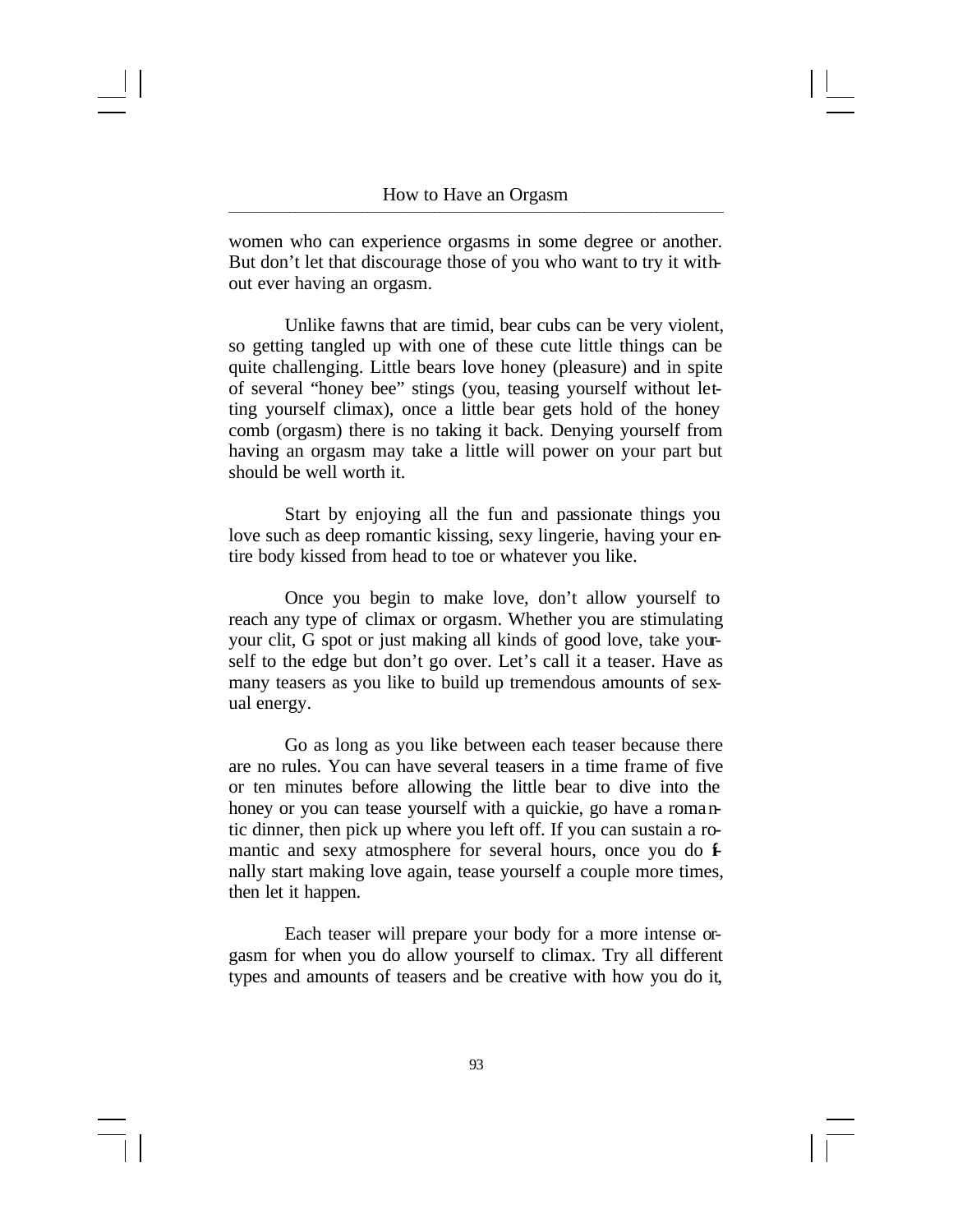how far you take yourself to the edge, what you do between each teaser and how long you go between each one.

#### **What About Him?**

Some guys may find it hard to resist climaxing during this type of lovemaking so you may want to let him know what your up to with all this teasing. Some couples are pretty good at climaxing together too so be sure he knows to wait. Read Chapter 12, "A Woman's Guide to her Man's Stamina", if you want to help him hold out longer.

### **Strengthening the PC Muscle**

The PC muscle controls urine flow and the contraction of the vaginal cavity. Contracting this muscle before and/or at the point of climax may result in stronger more controlled orgasms.

To locate your PC muscle, squeeze as if you are trying to stop the flow of urine. That is your PC muscle. Exercising the PC muscle is one of the most boring things I can think of, but it is well worth the time and effort.

You will have to schedule your own routine. It could be in the morning before you get up or at work in a chair. Practice interrupting your urine flow, also.

Contract the PC muscle for 5-10 seconds then rest with one deep breath. Repeat until the muscle is exhausted. Try to keep up with the count working up to 100 - 200 contractions a day. This may take several weeks. Always breathe normal when exercising your PC muscle.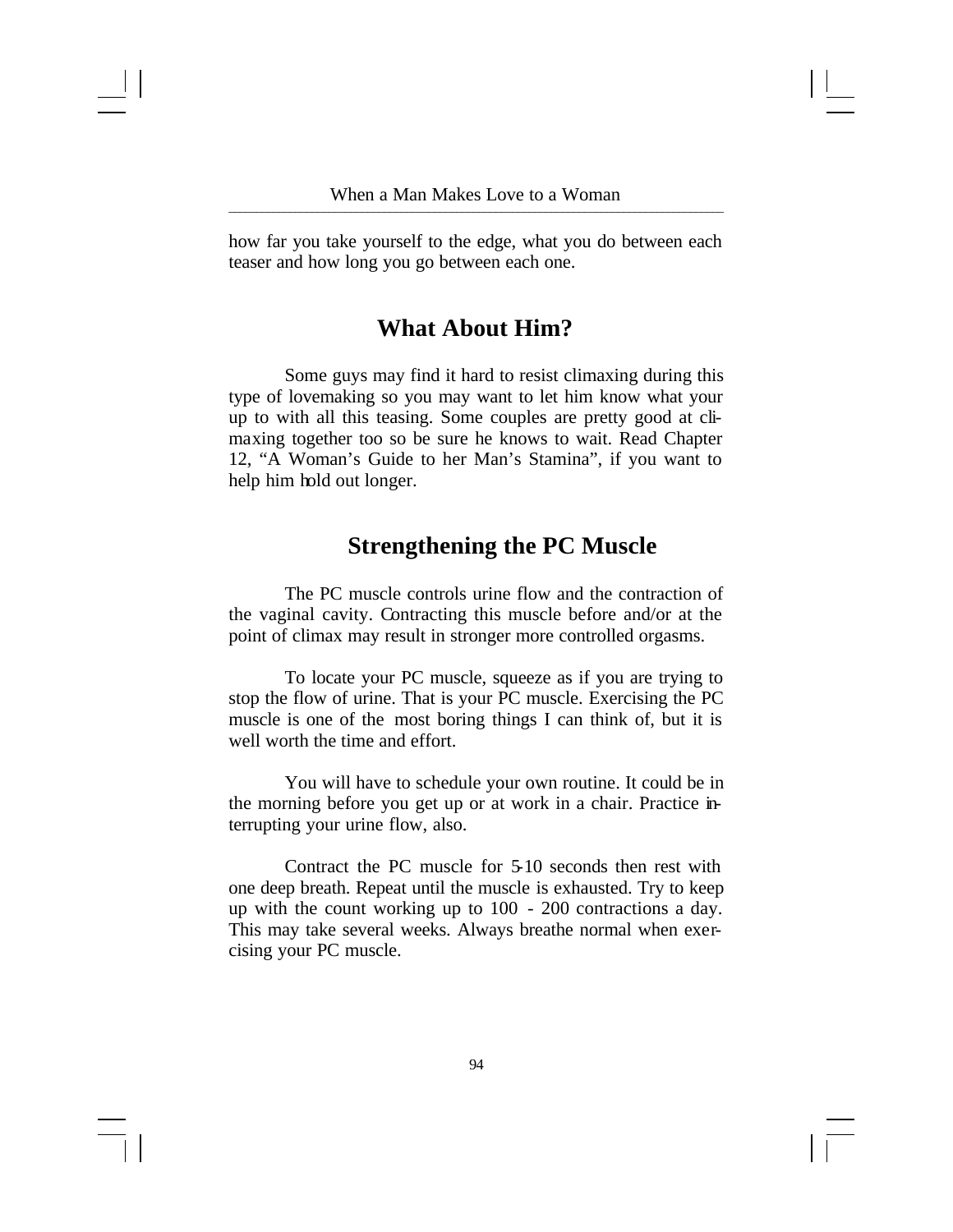As with all orgasms, practice pumping and squeezing your PC muscle at different times leading up to a climax and during a climax. With a little practice, you should be able to find out what types of PC squeezing personally causes you to have more controlled and intense orgasms. You may find that a gentle pumping of the PC muscle during sex is best, or that strong, sustained squeezes may be better at times.

 It has been said that some women report having small orgasms when exercising their PC muscle. Most women report a noticeable difference, within a week of exercising their PC muscle, in their ability to have orgasms.

#### **Clitoral Stimulation**

 The clitoris (clit) is primarily a sexual organ made to be stimulated. See page 50 and 51 for an illustration. It is only one of many parts of the body that can be stimulated in ways that give sexual pleasure. As I have mentioned before, experiment with many different methods of stimulating the clit or for that matter all parts of your body. He may use his fingers, thumb, palm or anything you can think of. You can also try different movements such as up and down, side-to-side, circular and pressing at all different speeds, rhythms and intensities.

 You may find the clit too sensitive to stimulate at times or unresponsive at others. I think it is safe to say that that your reaction to clitoral stimulation can at times be directly related to your level of desire..

 Whether it be fondling or intercourse, experimenting with different types of rhythms and intensities may ultimately lead to having a clit orgasm or becoming so aroused that you are able to have other types of orgasms with little effort.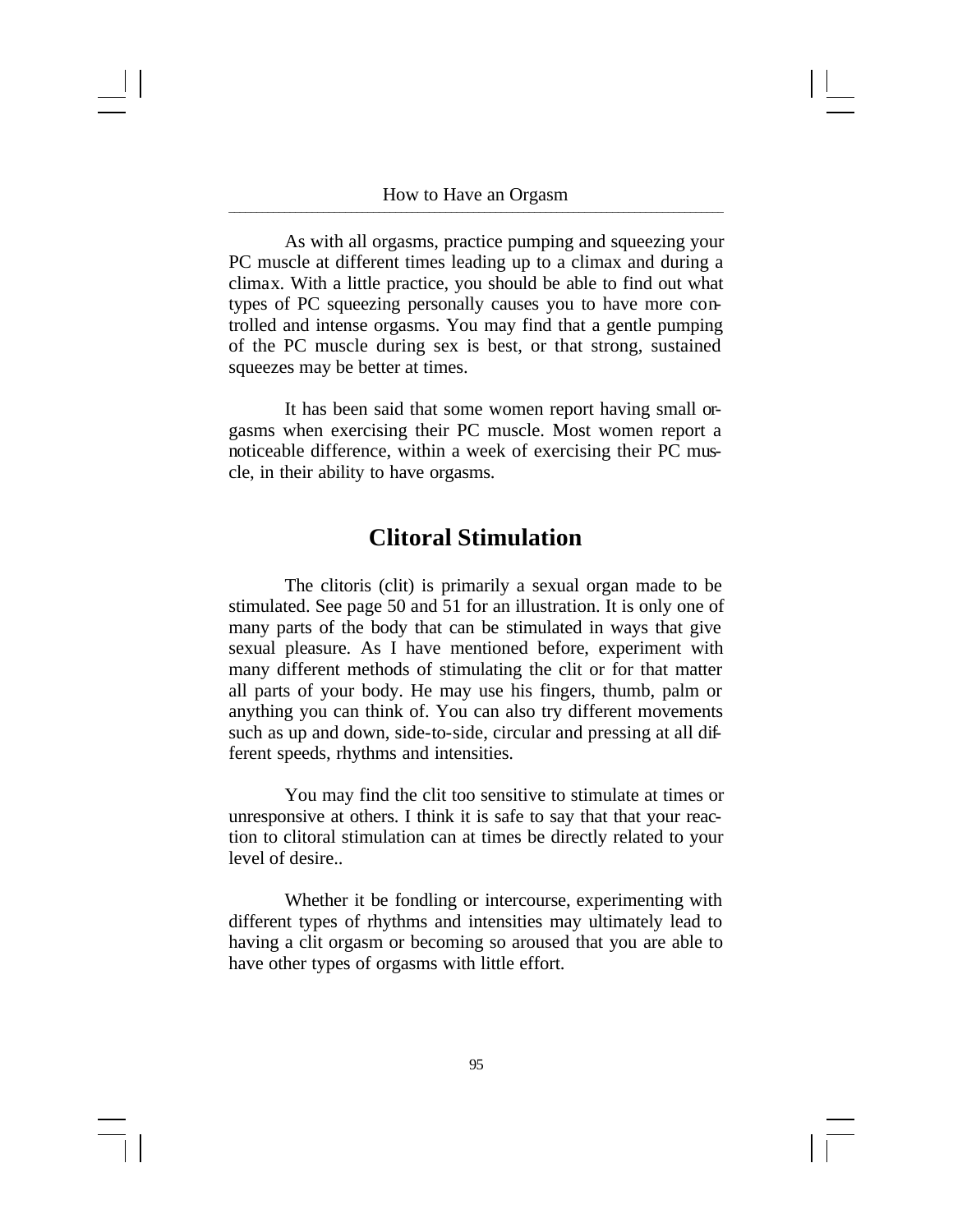## **On Top**

While lying on top of your husband during intercourse with your knees bent, try as many different combinations of rhythms and intensities as you can think of. You may sit upright so he can see and enjoy your facial expressions or massage your breasts. You may want to lie flat or switch back and forth from flat to upright.



 Without thrusting in and out during intercourse, use your hips as a pivot to slide forward and backwards. As you slid forward and back, try different speeds, slow and fast. Also try short and long slides at different depths of the penis. Remember, the G spot is just a couple inches inside the vagina, so deep might not always be better. You may need to put some lubrication on your clit and/or on his pelvic bone right above the base of his penis. Also try putting lubrication on any part of your body that is touching his, especially your inner thighs and his upper thighs. It may seem slippery at first but it can also give you a lot more freedom with your movements. While sliding, concentrate on rubbing your clit against his pelvic bone. You must experiment with as many different speeds, penis depths and pressures as you can to find out what works best for you. You may be surprised at how slow, hard and shallow you can go while getting maximum pleasure. You may also be surprised at how fast you can go, but be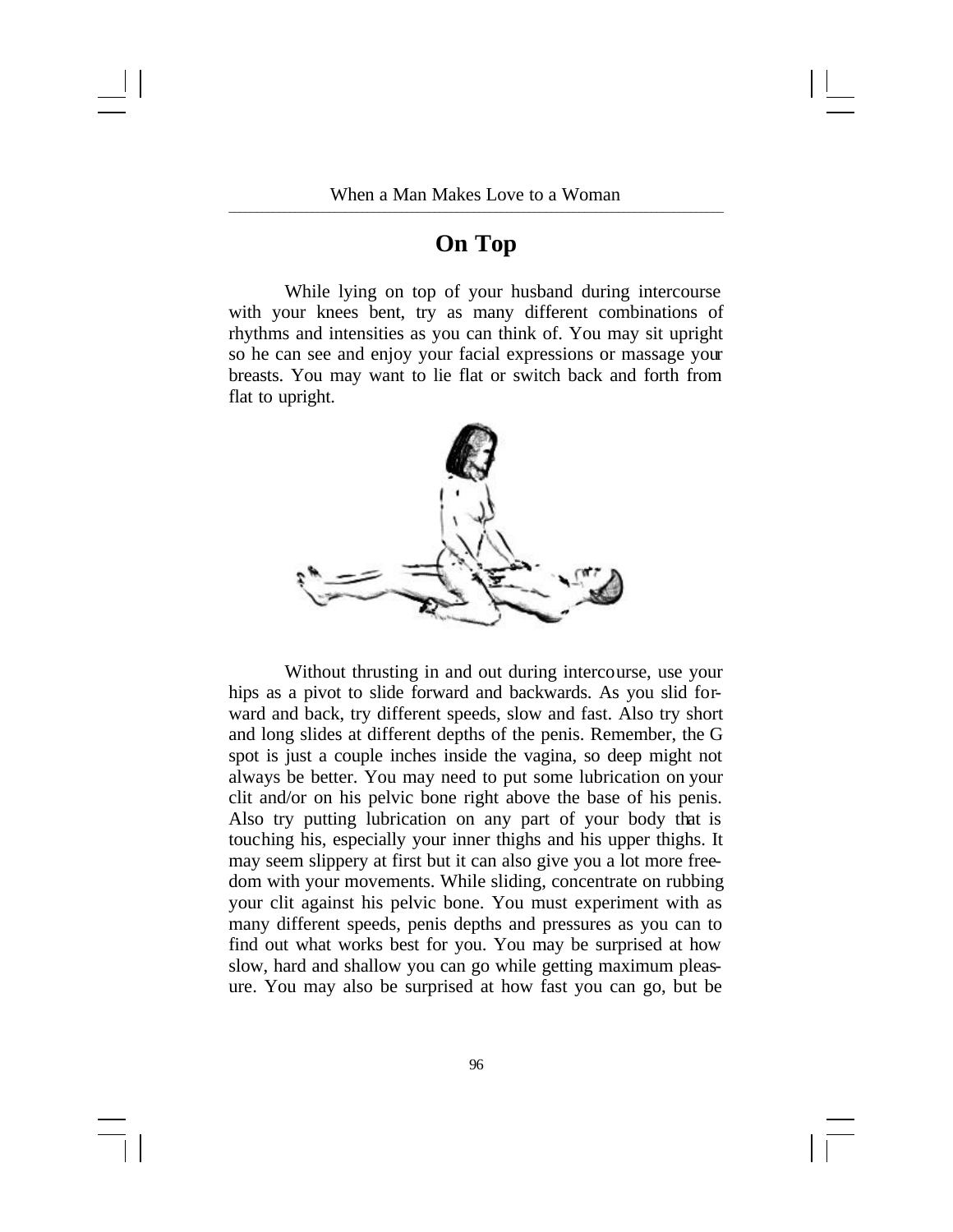careful not to tire yourself out while going fast.

 Again, I encourage you to experiment. You may find that being consistent with a certain type of motion in a certain position is best for you. In other words, if a certain rhythm in a certain position feels good, then keep doing the same movement over and over letting the sensation build into an orgasm. If something feels good but then starts to subside, don't give up, just try a different speed, rhythm or position.



 You may want to give it a rest every once and a while and let your nerve endings recuperate, so to speak. While resting, slide his penis at least half way out so when you go deep again it seems like a fresh sensation. Allow your spontaneity and passion to continue with deep kissing and/or embracing. I am sure you can think of something while resting. You may find more times than not that rest is absolutely necessary in reaching higher levels of pleasure.

 Orgasms can be described as subtle, tingling sensations in one area of the body or complete body spasms with screaming, scratching and gasping. Contrarily you may find yourself completely unable to move, breathe or talk during an orgasm. You may find yourself having multiple, yet very slight, orgasms before a big one. Whatever type orgasm you have whether it be small or large, enjoy it.

 Now take everything I have talked about in this chapter and apply it to all different types of lovemaking and other types of orgasm. I know I keep repeating this, but some of you need it. Experiment, experiment, experiment. Enjoy your body, enjoy his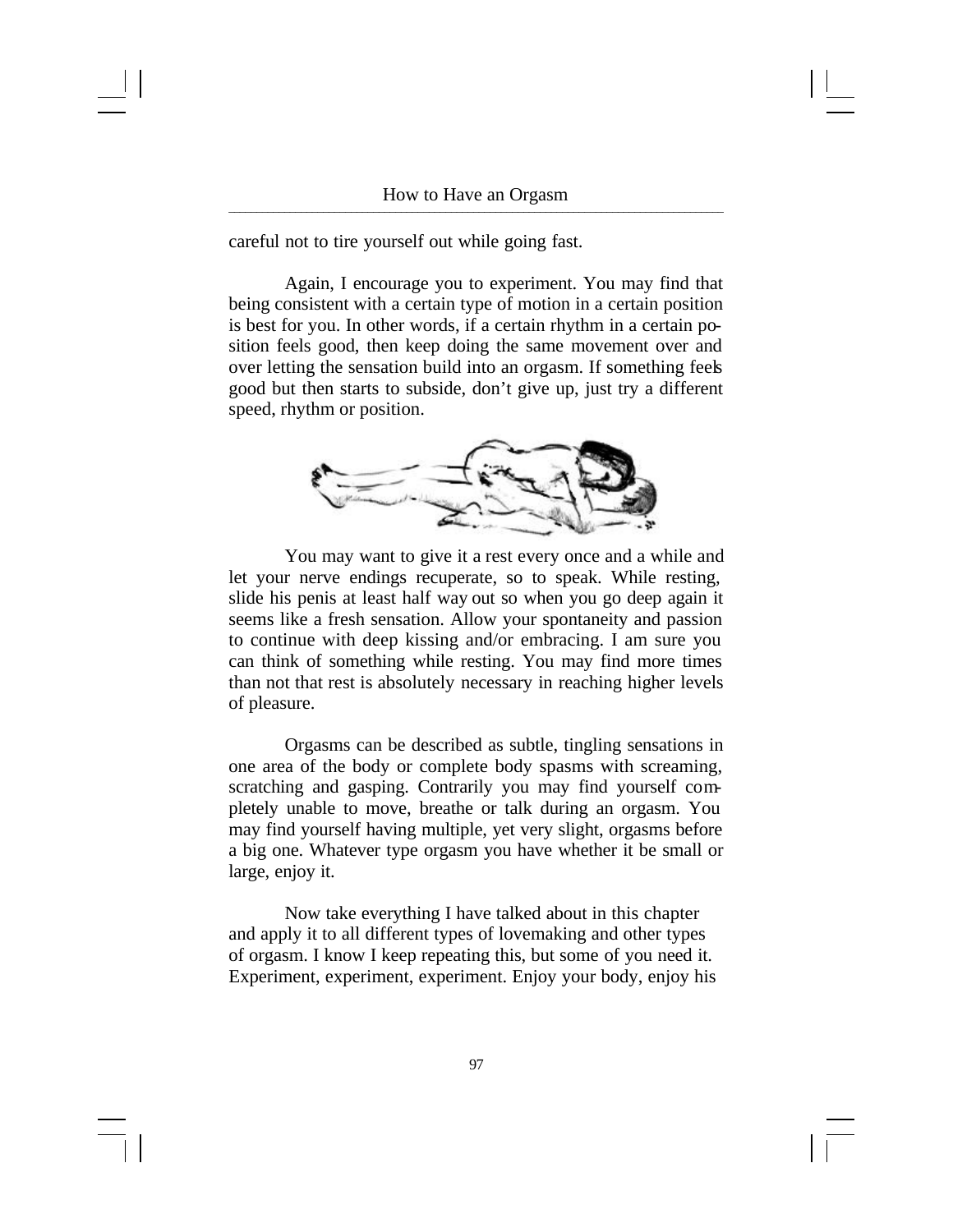body, allow him to enjoy your body too and remember that when a husband and wife are sharing themselves and enjoying themselves through sex, it is pleasing to God who is the creator of sex, love and peace  $(1Cor 7:2-4, Prov 15:26)$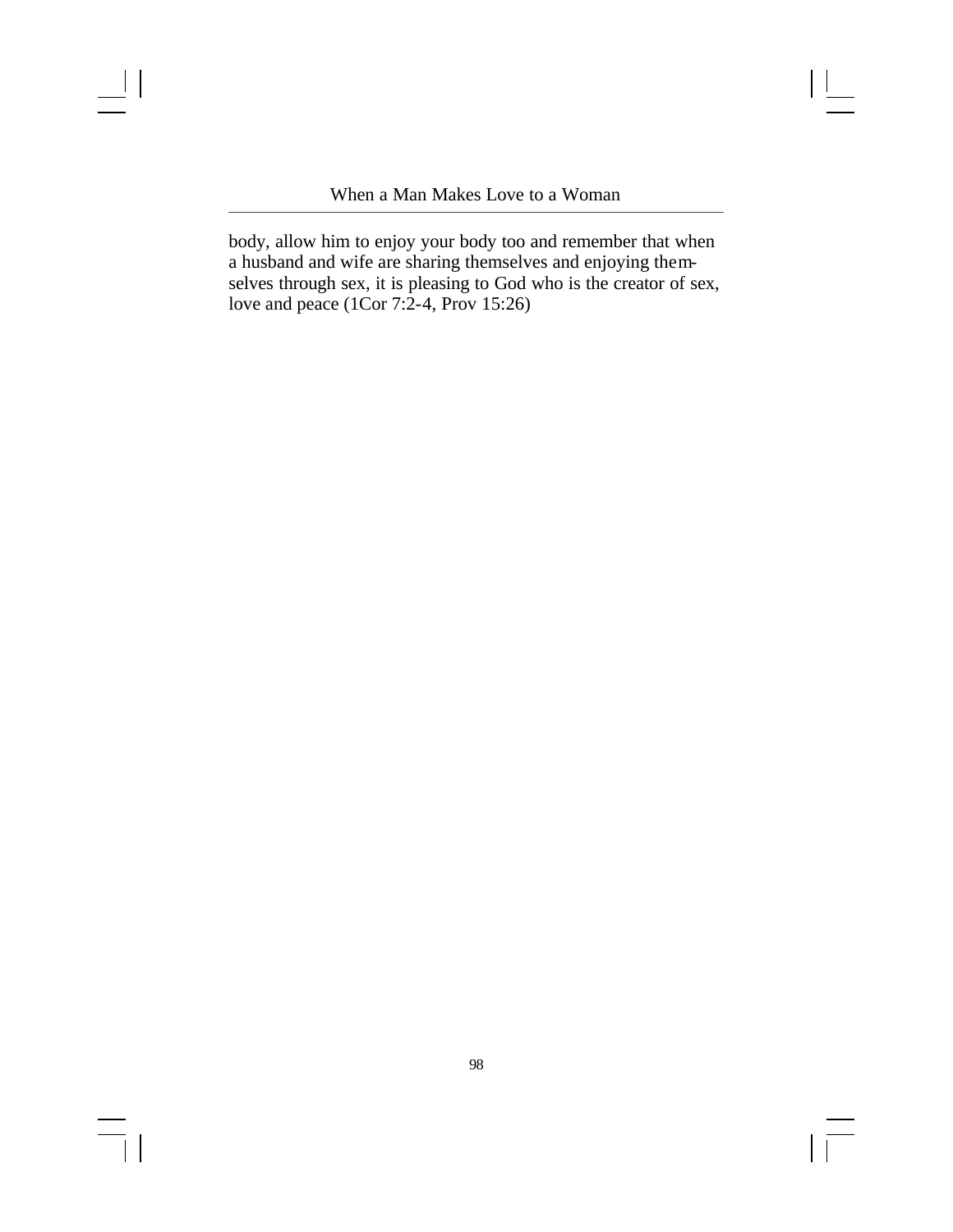# **Chapter 15**

# **Seven Phases to an Unforgettable Sexual Experience**

The following is just an example of your abilities. You can follow it step by step or use some of the ideas with your own creativity.

#### **Phase 1**

#### **Preparing Your Lover's Mind for Incredible Sex Without Her Even Realizing it**

**Objective:** Create an atmosphere that will empower her to sexually desire you. The key word is desire. You want your lover to desire you with passion, not to just be receptive to your sexual expressions or efforts. You will avoid anything that may dissipate your atmosphere such as controversy, negative comments about anything or anybody (any type of negativity may quickly destroy your atmosphere). During this time, something will always try to interrupt your objective so you must deflect these interruptions at all cost. Interruptions may come from all kinds of outside sources such as the telephone, television (news), or people (kids).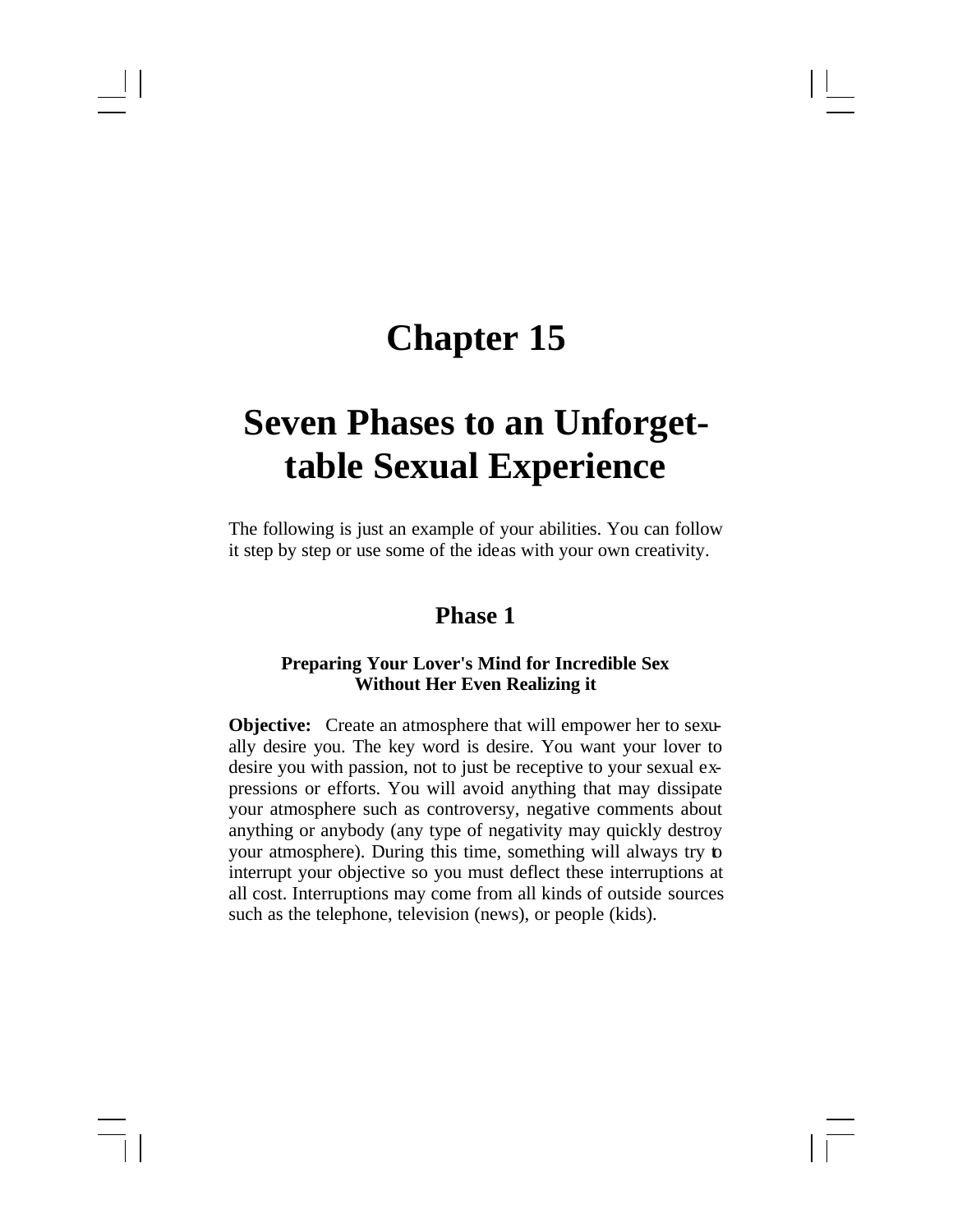#### **Know Her Desires**

You must know or find out what she desires.

Ex.

- $\Box$  She may desire to be held and loved.
- <sup>q</sup> She may desire to have a romantic dinner at home with candles and gifts.
- $\Box$  Some women may desire excitement, such as fast motorcycles or cars.
- <sup>q</sup> She may desire to do nothing but watch a "chick flick" at home with you.
- $\Box$  She might like you to come home, sweep her off her feet, throw her on the bed and seduce her to her favorite CD.
- <sup>q</sup> She may want you to massage her entire body or certain parts of her body while she listens to her favorite, relaxing CD.
- $\Box$  Some women don't know what they want. They just want something. All women need to feel loved, needed, and desired.

You will have to feel out and test your lover if she doesn't know what she wants. Suggest different things, even off the wall things to see how she responds. Usually a neutral response is positive or willing.

Try the element of surprise with any idea. If she responds negatively just blow it off and do something else or ask what she would like to do.

This is all part of making love to a woman before you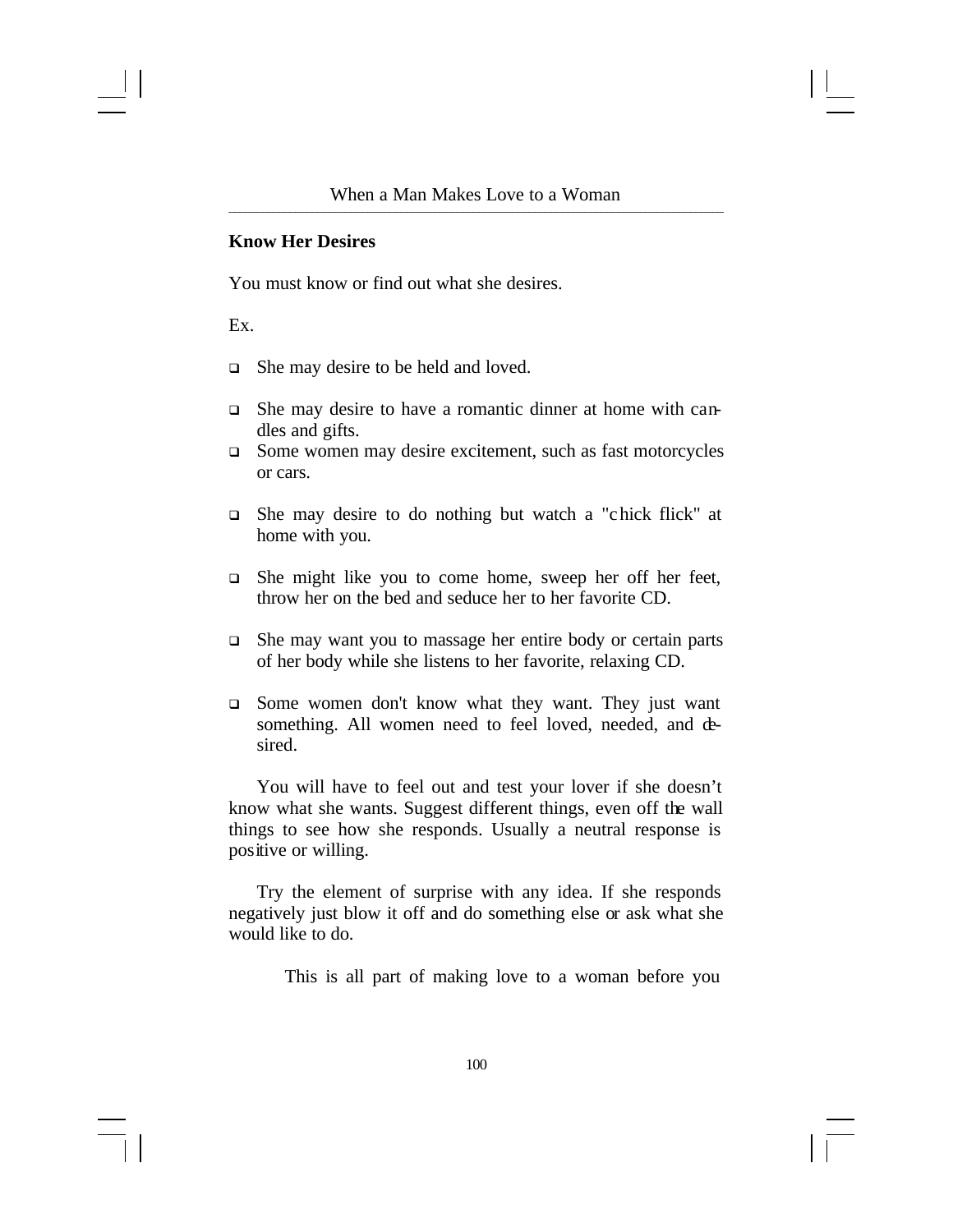even touch her, with romance and mood setting. If you do this even halfway right, her mind will prepare her body for an unforgettable night. What do I mean? Your words and actions will affect her mood. Her mood will affect her body. Once you get her going in the right direction the juices will start to flow.

So where do you start?

Romance is more than a candle lit dinner, roses and a gift. Romance is an attitude. The secret to being romantic is to bathe a woman's mind with thoughtfulness, fun, tenderness and security without smothering her, acting needy or hasty. All women have different personalities and expectations so it is up to you to find out what she desires and what combination of romance works best with her. One woman may find it romantic for you to take her to the ballet while another may find a camping trip to be the most romantic event. Every woman is different and has different needs, so if you listen to her and try things little by little you will eventually find the way to her heart.

#### **Things to say to a woman**

Basically, communication is the key. Ta lk to your lover like she is your mistress and she will respond as a mistress. Talk to her like she is an old gym bag and she will respond like an old gym bag. Here are some directions and ideas:

- 1. Call her at home or work and let her know that you are thinking about her. Send her an e-mail card or have some flowers delivered to her with a card.
- 2. Have a friend relay a message about how you love her or can't wait to see her. Be creative.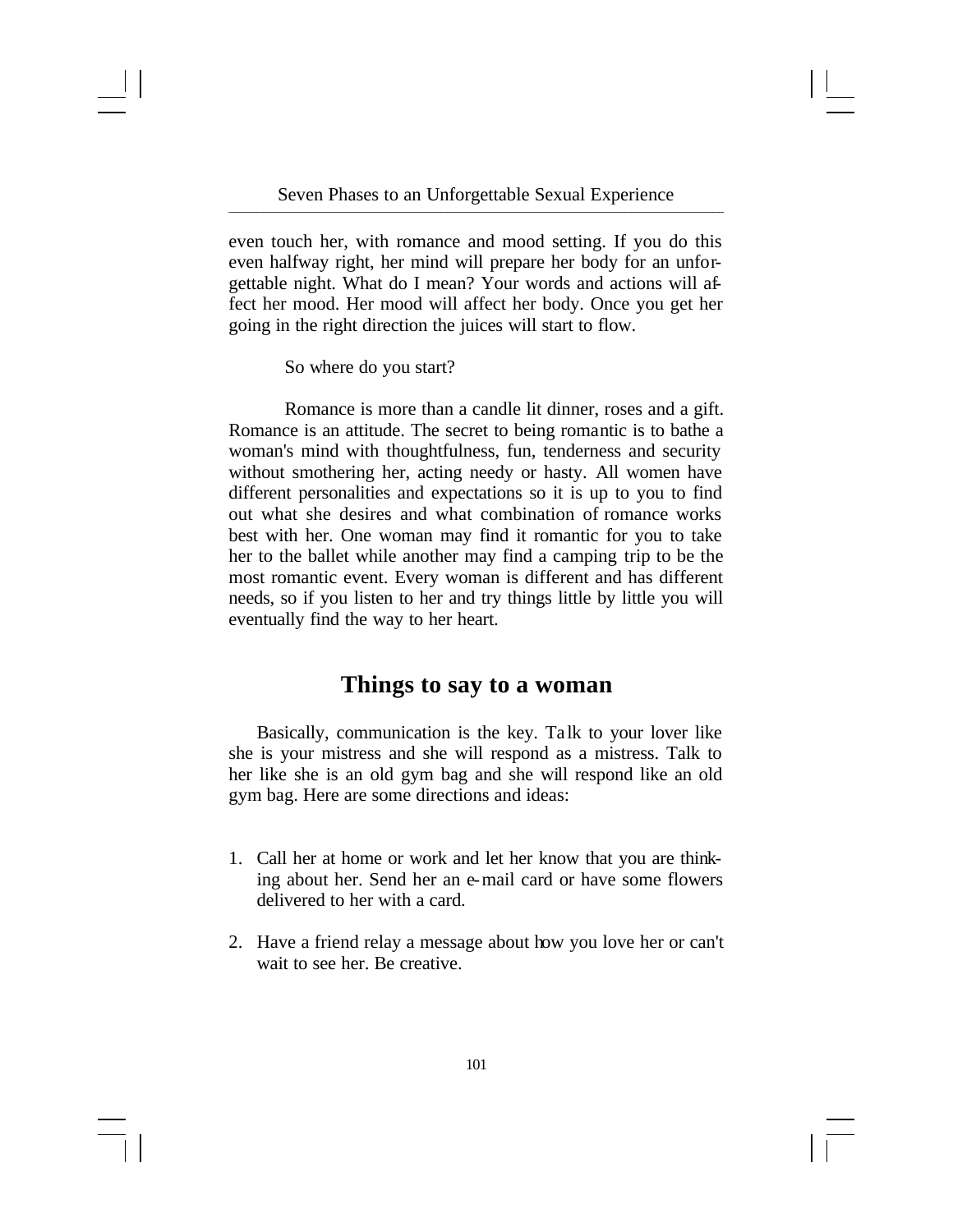- 3. Ask her what pair of panties she is wearing. She may consider it typical of a male to ask such a question or accuse you of thinking of sex too much, but most women will feel loved, needed, and especially desired. She will be anxious to get home to you.
- 4. When you see her, compliment her physical appearance no matter what she looks like. Even if she isn't fixed up she will know that you have noticed her, especially her hair, clothes, shoes and perfume. A woman wears these things for herself but she also wears them for you. Take notice and compliment her on other things. She will feel assured and confident that you are impressed and she will feel good about herself. Always compliment what she is wearing even when she is dressed very casual. Women are always conscience about their clothes. You can get a lot of hints from other women, as they will compliment each other. Take note of what they say. After all, it's the little things that you do and say to a woman that mean the most, especially if the occasion is more than a birthday, anniversary or holiday. It is all part of preparing her mind for uninhibited sex.
- 5. Ask her how her day was. (avoid this question unless you are confident it will not spoil the atmosphere you are creating)

Be careful with this question and use your best judgment because it could open up a can of worms. If she has had a hard day, you may hear about it after asking. But she may take it as a thoughtful gesture and respond with appreciation. If she doesn't respond with appreciation, it is up to you to tactfully change the subject ASAP or help her view the situation from a positive viewpoint. You have more control over her than you may think. Remember that you are trying to create an atmosphere that is free for sexual expression.

6. If you know what she desires, have the event planned and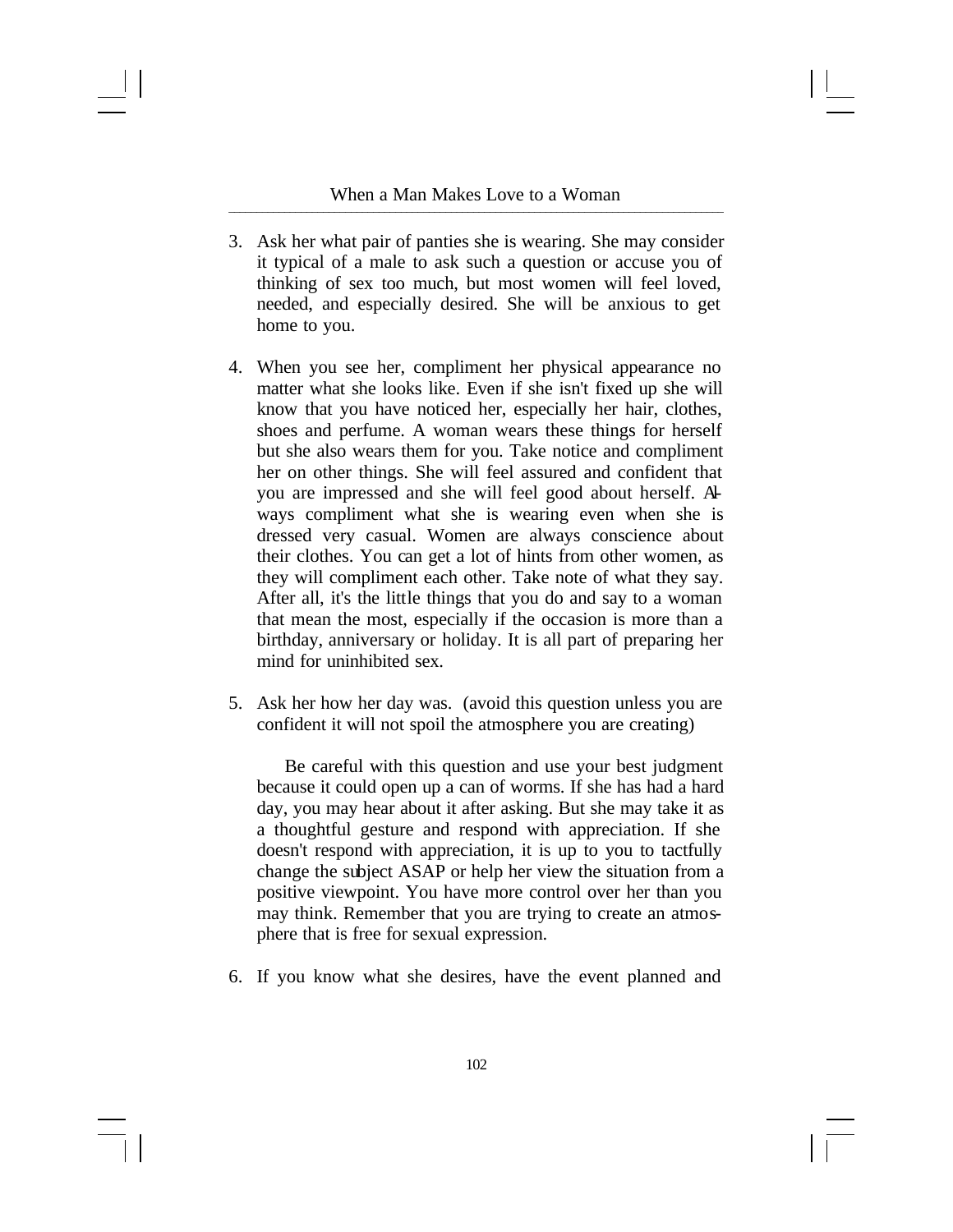ready to go. Be careful not to set your expectations too high. You may get discouraged and interrupt the mood. She may not know how to react at first to all of your thoughtfulness, so be patient and listen to her.

 When she receives the first thoughtful gesture, she may not think much of it, but whether she knows it or not, she will feel loved and thought of. This will create a sense of security, which in turn will allow her to be receptive. Being receptive to all of your efforts is her first step in desiring you, which is your objective.

 Entertain her with the one or two desires that she craves most, don't go all out at first. It is usually the little things that men do that women appreciate the most.

Ex. If one of her desires is a full body massage, start with her shoulders or feet, without mention of the full body. Give her a chance for her own thoughts to develop, creating her own desires. Direct the mood as you let her steer the focus of the direction. When you are ready to take the next step by putting her favorite CD on with some candles, tell her what you are doing so she won't have to ask. Still, do not mention the full body massage, let her desires develop for more of you and your atmosphere.

 As a woman moves from the receptive mode to the desire mode, her body will automatically start to prepare itself for sex. Without any effort at all, no matter where a woman is, if she desires attention her body will respond by sending blood and fluid to all the right places.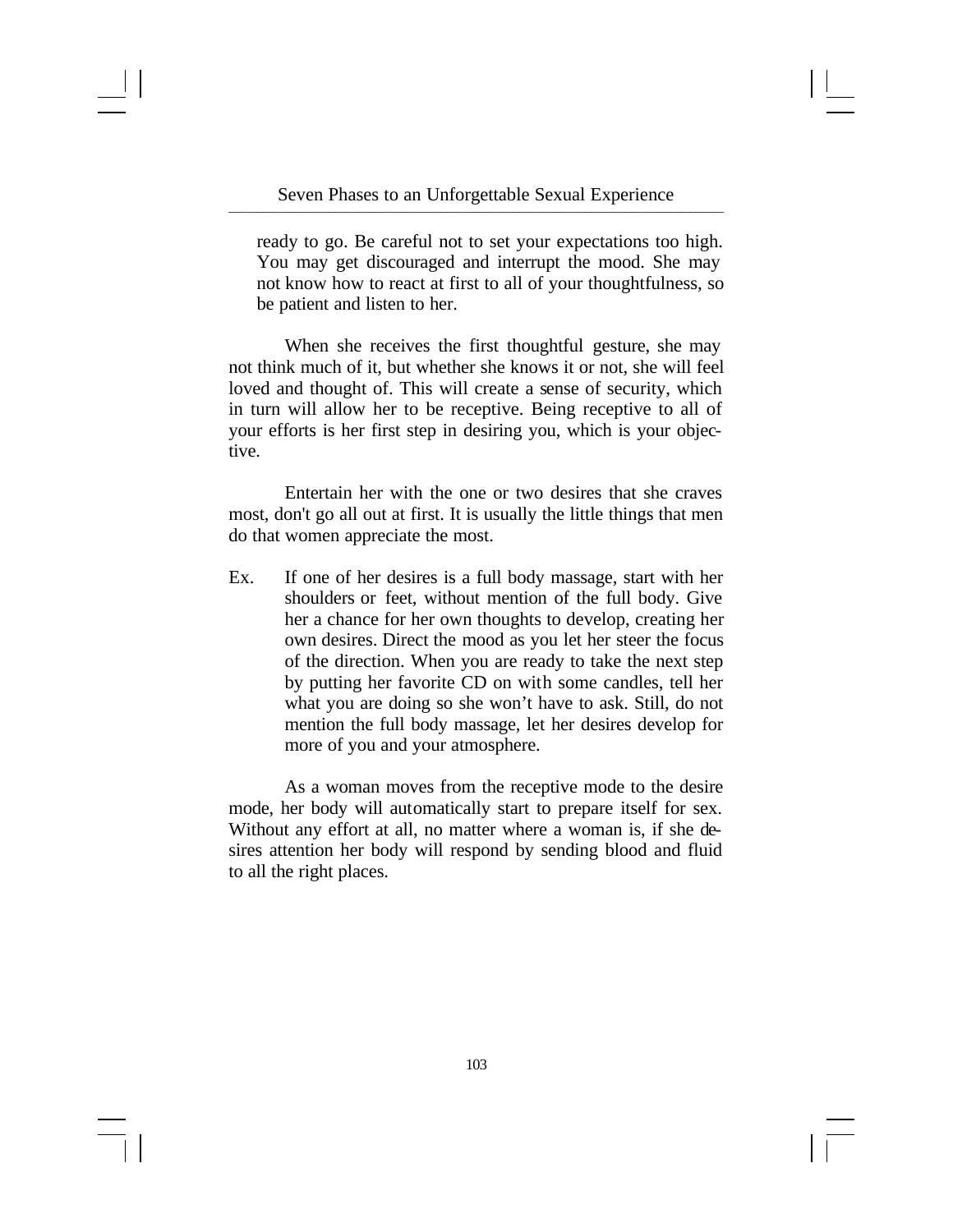# **Phase 2**

## **Building Her Desire**

**Objective 1:** Build more desires with kissing and light body contact. Avoid intercourse unless her desire is that strong. Tease her with a couple of strokes. Your will power to be able to stop may have to be as strong as her desire for you to keep going.

**Objective 2:** Bring your lover to at least one orgasm without intercourse.

#### **Rules:**

- <sup>q</sup> Always communicate with your lover, if you want her to switch positions, move, stop, or start something.
- $\Box$  Never assume she knows what you are trying to get her to do until she becomes familiar with some of your non-verbal gestures. Lack of communication could cause confusion and fear of not doing something right, which may interrupt the atmosphere.
- <sup>q</sup> Keep in mind that some women don't seem to be multi orgasmic or have never had multiple orgasms, so do not expect your partner to have orgasm after orgasm if she is not typically multi orgasmic. Contrarily, I believe all women can become multi orgasmic once they learn to let go and trust their lover.
- $\Box$  Unless your lover reaches orgasm easily, never ask if she has come yet, which can be an extreme hindrance to her enjoying herself.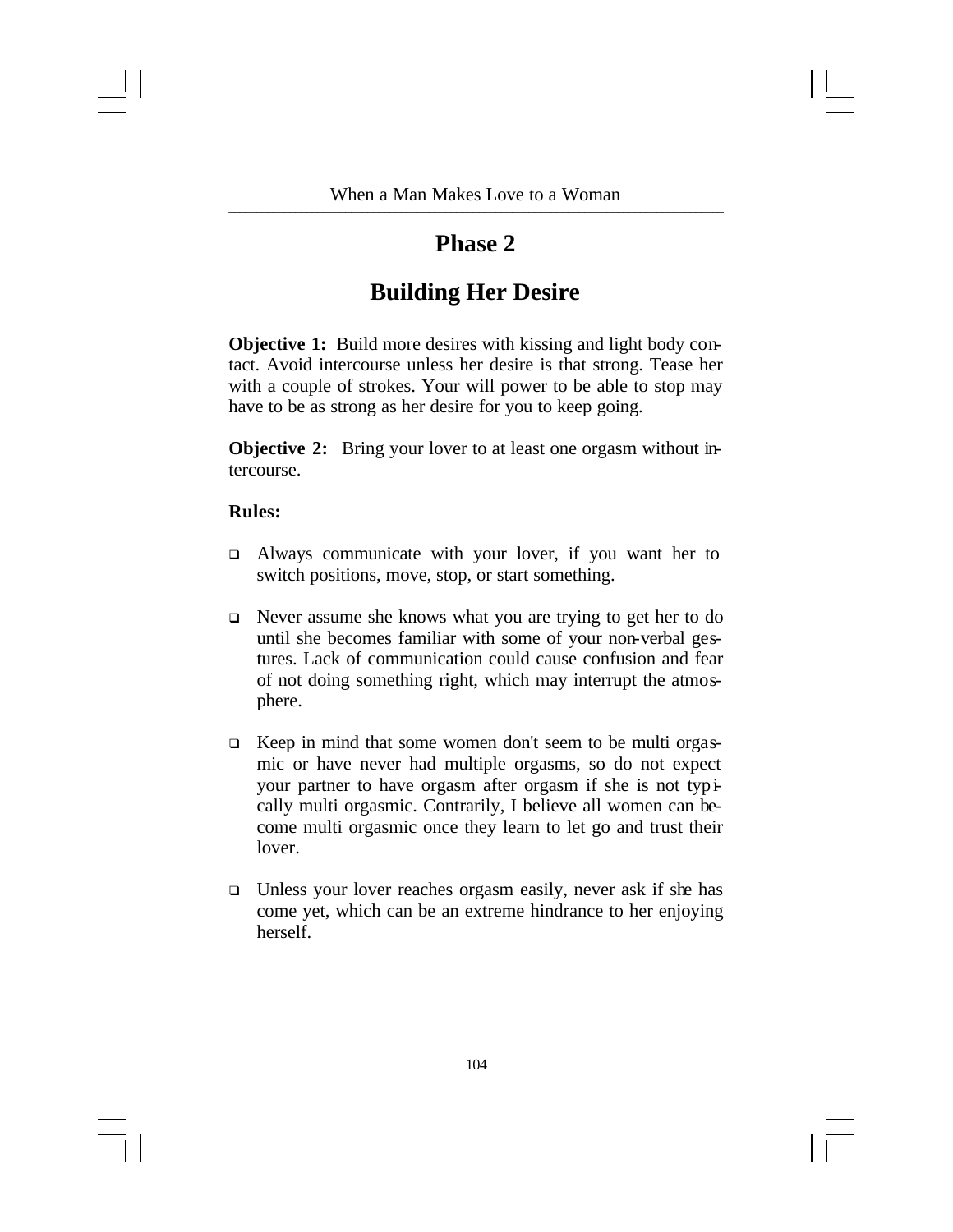#### **Start with kisses and light body contact**

 Now that she desires the mood you've created, move from the shoulder massage to the kiss. Cover her entire body with kisses, sucks, licks and nibbles. Every once in a while, describe to her what you are experiencing as you kiss and massage. Tell her how it makes you feel to do what you are doing and how her mked body is driving you crazy. If she sighs with pleasure, mention what a turn-on it is to hear her little noises. Express how you like to see the different expressions on her face when you hit the sensitive spots. Continue this type of communication lightly throughout the entire experience.

Start kissing her neck and work your way up and down each arm, all the while lightly brushing her nipples and giving her a deep French kiss every so often. Slowly work your way towards her nipples as you circle around each one switching back and forth. Finally give a quick, wet kiss on one of them just to tease her.

Move your kisses down across her ribs, stomach and hips. After spending some time on her front side, tell her to roll over. Start kissing the back of her neck then move across her entire back until you get to her lower back. Stop kissing and start massaging her calves briefly then up to the back of her thighs and butt cheeks. Now start kissing, sucking and nibbling all over her butt.

Tell her to roll back over and continue kissing on her inner thigh as you work towards her crotch. Massage and kiss the most inner part of her thighs as you brush and tease her clit. (If she grabs the back of your head and buries it in her crotch, go with it.) Stimulate her entire crotch area, concentrating on her clit. Always make sure she is thoroughly lubricated when rubbing her clit. Use lubrication if you don't go down on her orally. (I recommend "Vagasil Intimate Moisturizer" and "KY Liquid Gel". They seem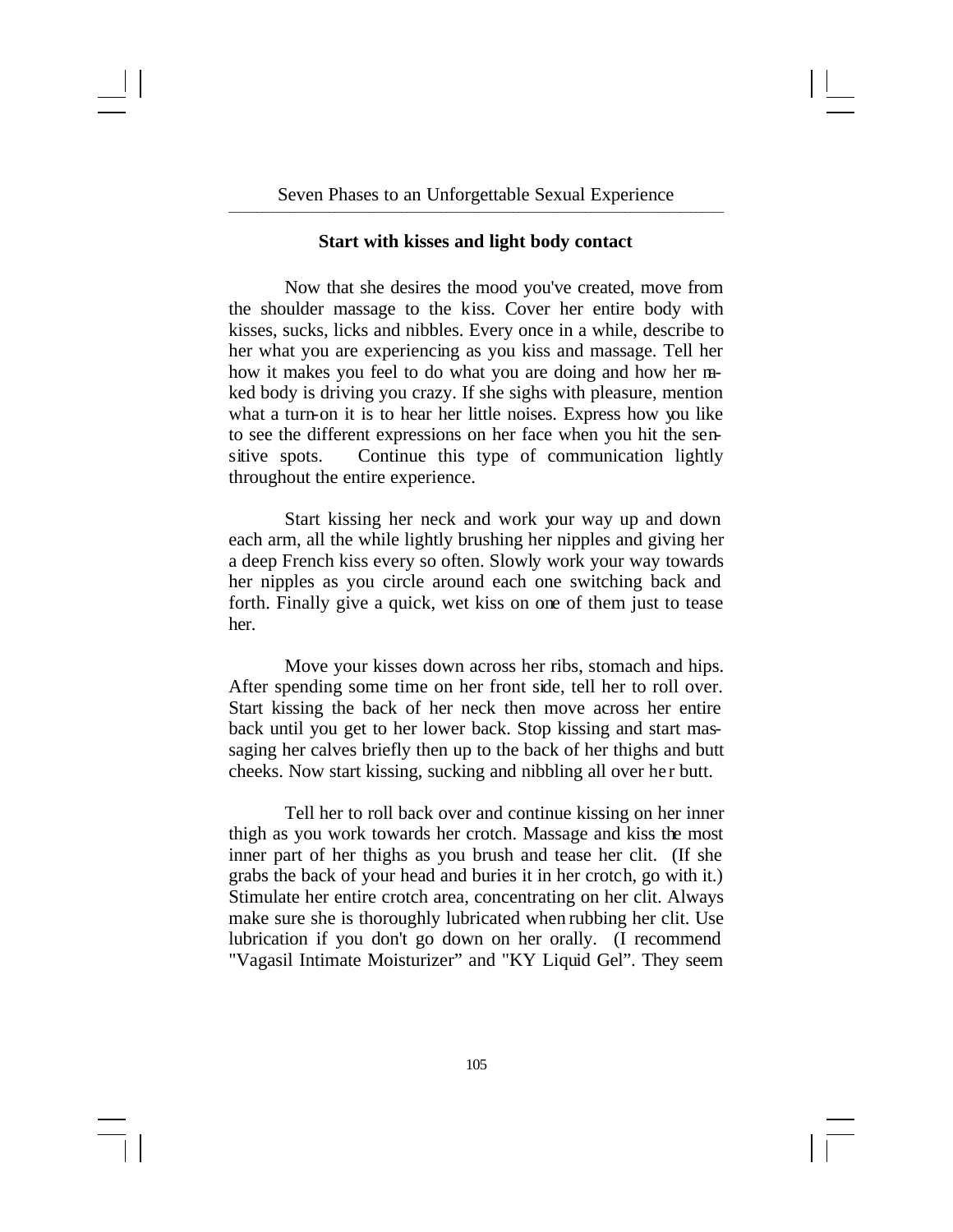to be odorless and they don't foam up like other stuff.) Use your thumb or fingers if your mouth gets tired. Stimulate her G spot and clit at the same time with one hand and use the other to massage and tease her breasts. If you have the will power, *slowly* insert the head of your penis with a couple of short strokes. Don't go over half way in. If she pulls you in, resist once, to strengthen the desire, but not the second time. Penetrate her as deep as you can with just a couple of strokes to get real deep, then stop and rub your pubic bone against her clit. Press her breasts firmly against your chest and kiss her with passion. Continue this for several minutes or until she has a clit orgasm. If you feel the energy cycling through your mouths, ask her if she can feel it too. She may not have realize it until you mention it. Do as little pumping and stroking with your penis as you can. Concentrate on rubbing her clit with your pubic bone and continue deep kissing.

If she hasn't had at least one orgasm by now, *gently* pull out and continue stimulating her clit and G spot, one or the other or both until she has an orgasm. (Remember an orgasm is simply a slight body spasm. She doesn't have to scream, scratch or ejaculate to have one and neither do you.) Try different positions. Lie down next to her as you finger and kiss her with her breasts pressing against your chest. Or when she is lying on her back, sit down beside her with your feet on the other side of her body and her hips under your bent knees.

Continue giving her all the attention she can handle without or occasional intercourse. Bring her to as many orgasms as the mood calls for.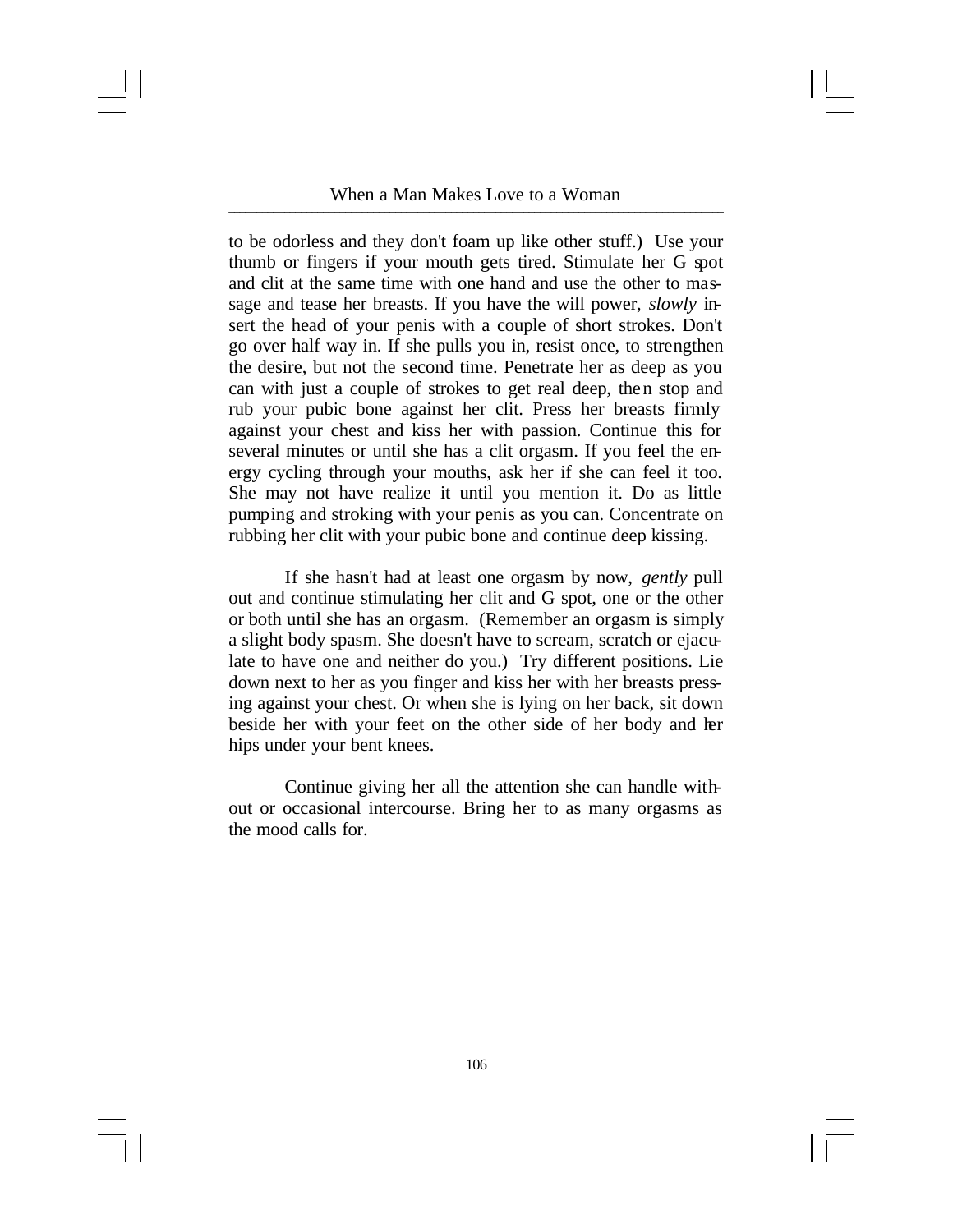# **Phase 3**

## **Approaching the Threshold**

**Objective 1:** *Approach* the threshold of unlimited sexual stamina.

**Objective 2:** Deep intercourse penetration and deep kissing as you rub your pubic bone against her clit bringing her to as many clitoral orgasms as she can have or G spot stimulation with your penis until she ejaculates.

 At this point, you have two options. Depending on the mood, you can tease her by giving her an inch at a time or bring her to the brink of an orgasm and suddenly give her all you've got. Both are excellent approaches so try them in the same session or in separate sessions.

Option 1 - Creating a Lustful Desire

Lying on top of her or sitting with your knees bent as low as you can, slowly insert the head of your penis while kissing her and massaging her breasts. Talk to her and tell her what really turns you on about her. For instance, talk about her lips, eyes, breasts, nipples, hair, hips, and every part of her body that you love. Describe what you see and feel in her so she can share in your pleasures too. Give her just a little at a time, pulling out then sliding in a little more, creating the desire to want it all. Talk to her a little as you tell her how good she makes you feel and how beautiful she is when she makes love to you. Eventually insert your penis as deep as you can, rubbing your pelvic bone against her clit until she has an orgasm.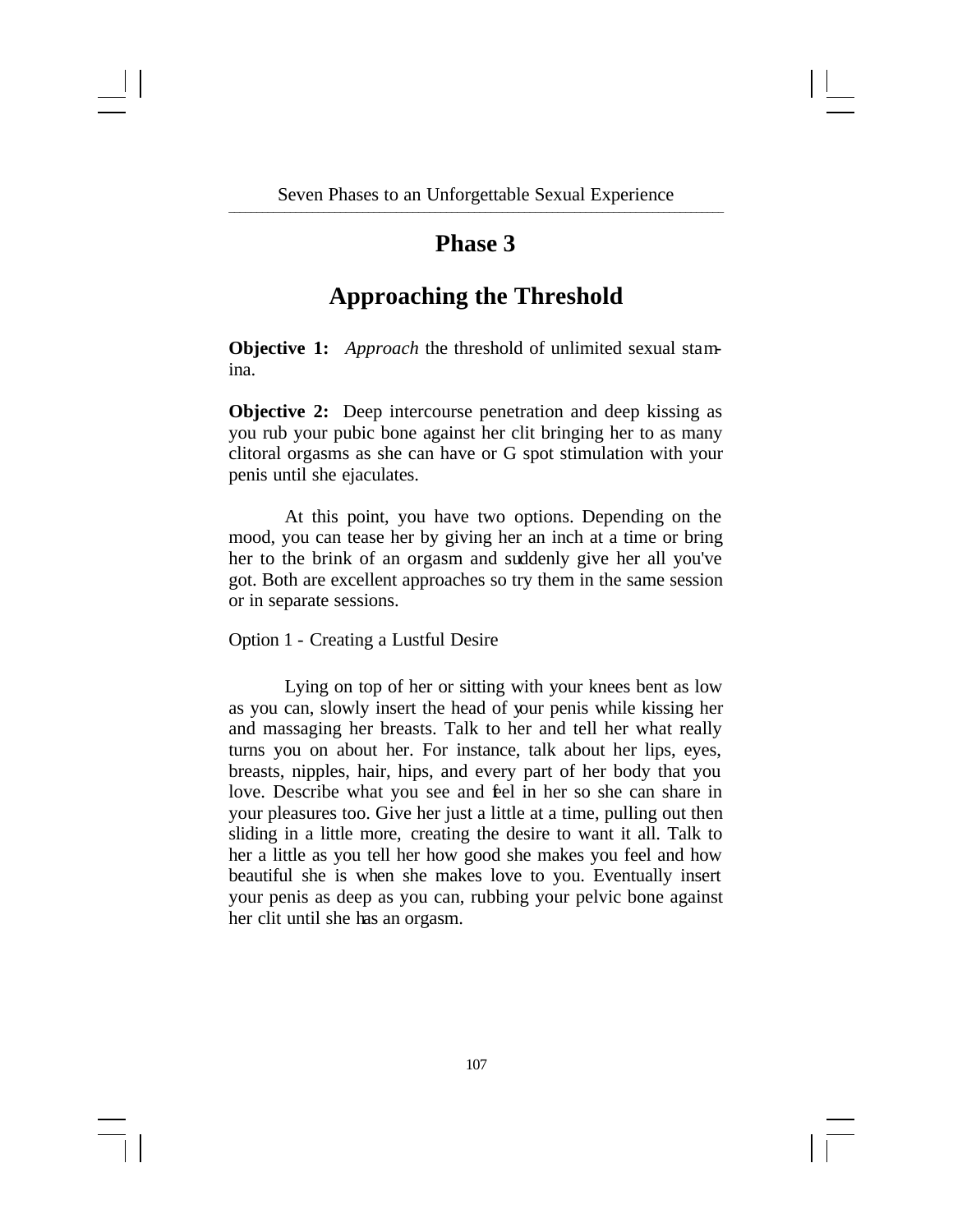Option 2 - Element of Surprise and Domination

**Note:** Some women like aggression and some don't, or they may have to be in the mood for it.

As you bring her to the brink or into an orgasm, suddenly insert you penis as deep as you can,

(Choose one or all of the following)

- $\Box$  Rub your pelvic bone against her clit. Kiss her with deep passionate kisses as you communicate how good she makes you feel.
- $\Box$  Pound her clit with your pelvic bone using long hard strokes.
- $\Box$  Stimulate her G spot with your penis, using any of the methods I have mentioned in the earlier chapter. Let her help you find the right spot and motion for optimum stimulation. Sometimes you may find that if she is doing most of the moving, all you have to do is hold steady or guide her rhythmically with your hands, using just enough of you penis and friction to hit the Gspot. Occasionally give her all you've got with long hard strokes then focus back to her G-spot until she becomes orgasmic or ejaculates. Always tell her how beautiful she is when she ejaculates. Some women try to hold back with fear of embarrassment. Your job is to sustain an atmosphere where your lover completely trusts you and feels comfortable enough to "let go" during sex.
- $\Box$  Sit up on your knees, grab her hips and aggressively slide in and out. Pull up hard with your penis, causing hard friction on the inside top of her vagina which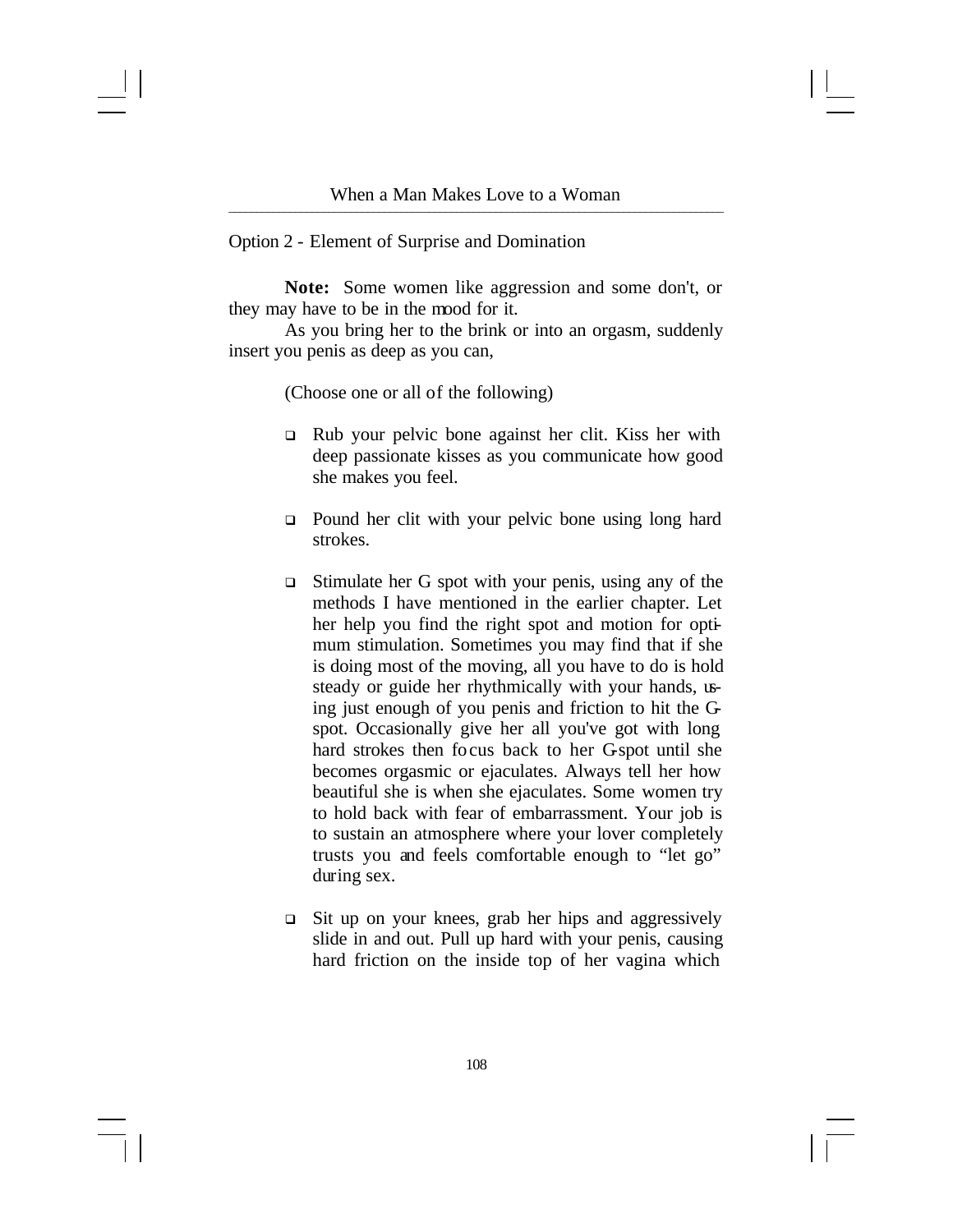should rub the G spot. Use the momentum of your bodies moving back and forth or fast hip gyrations.

- $\Box$  Move aggressively from one position to another, whatever you can think of.
- <sup>q</sup> Pull her off the bed and put her up against the wall or chair. Make love to her from behind as you grab her hips and work her with your arms or rotate your hips just the right speed, avoiding full body swinging so you don't wear yourself out.

Note: A man's hips have a substantial amount of rotational range for intercourse. Avoid using your whole body so you can conserve energy, unless your want to use your body. Some of you may have to practice hip rotation. If you do it right, your hips should be the only motion in your body. You may be surprised at how fast you can move your hips.

Always be aware of what orgasmic or ejaculatory stage you are in. If you feel yourself reaching stage eight, stop or use any of the methods I have mentioned in an earlier chapter to buffer the nerves of your penis.

## **Phase 4**

## **Crossing the Threshold**

**Objective:** *Cross* the threshold of unlimited sexual stamina. (Refer to chapter 10, "Crossing the Threshold of Unlimited Sexual Stamina"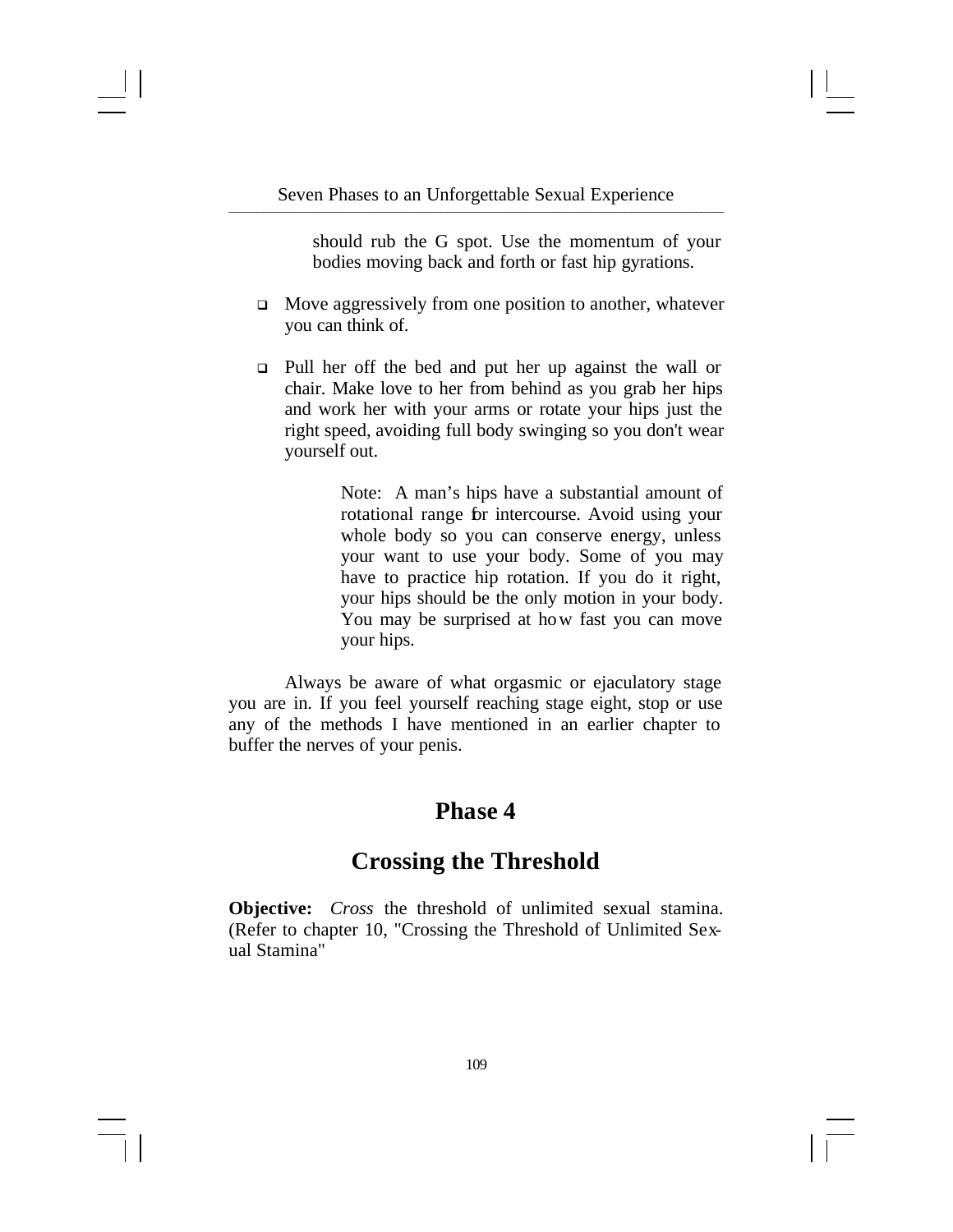After two or three times of stopping to let your sensitivity go down, she may start getting anxious for you to keep going no matter what. Go ahead and cross the threshold of stamina by resisting an ejaculatory spasm or use PC squeeze Type II. You may need several minutes to recover, you may not.

If you need several minutes because your penis is too sensitive to touch, or because you have lost some of your erection, immediately concentrate on her, kissing and fondling until you are ready to go again. Give yourself ample time to regain an erection. Have her fondle you or do something that is a turn-on to you. Know her boundaries as to what she will and will not do sexually. You don't want to disappoint her or ruin the mood.

## **Phase 5**

## **Satisfy Her**

Use plenty of lubrication.

You may want to move to different rooms, making love all over the house or go to the kitchen to get something to drink. Break out some food, using whip cream, ice cream, jelly or honey to lick off each other's bodies.

Gradually build up again as you continue where you left off after resisting ejaculation. If your erection goes down a little, just allow your penis to go through its erection cycle, trying different positions that turn you on. If your woman is multi orgasmic, or just enjoys making love, give her all you've got for as long as you want.

**Warning:** Once you have reached the stage where you don't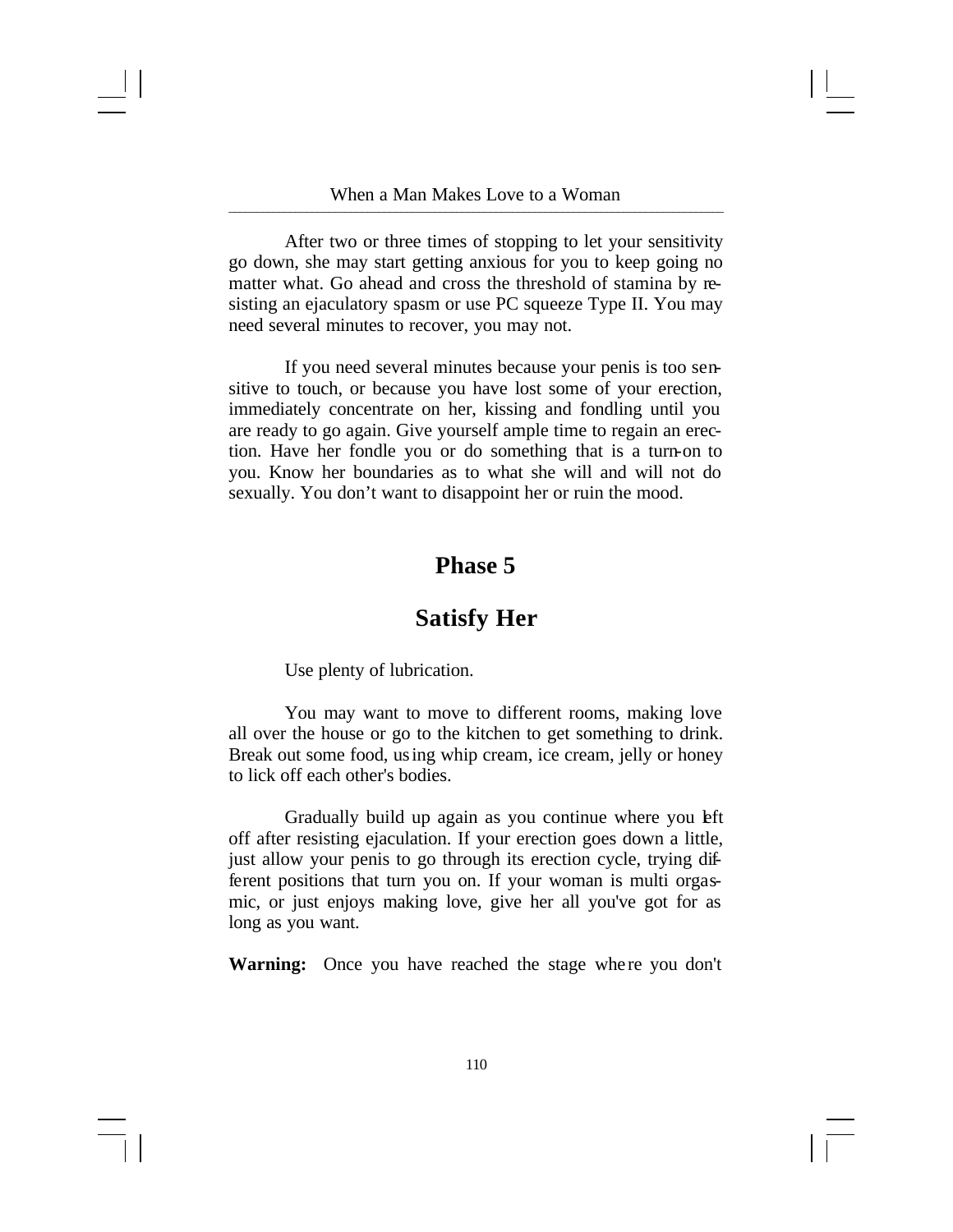have to worry about coming again, you may tend to exert tremendous energy in your lovemaking. Though it is an incredible feeling to have unlimited sexual stamina, everyone is limited to cardio-stamina. Avoid expending too much physical effort by doing something like pounding her for 15 minutes straight. If you become physically exhausted you may lose your erection.

**Warning:** After resisting an ejaculatory spasm, you may not be able to ejaculate even though you want to. Be sensitive to your partner and don't over do it.

## **Phase 6**

### **Sustained and Multiple Orgasms for You**

**Objective** - Cycle back and forth from level seven to eight for as long as you like.

 By now your lover should be completely satisfied. To optimize your experience, you may want to let your penis go through a small erection cycle. Allow your erection to subside at least half way while you love on your partner or take a break for several minutes. This will allow the nerves in your penis to become more sensitive with fresh blood. One thing that will magnify your experience is a ceiling or table fan. Adjust the speed that is comfortable to you.

 Regain an erection any way you choose with your partner. If she is too sore ask her if she will use her hand, mouth or whatever ever else feels good. Now begin making love to her in all your favorite positions while you enjoy your lover's body. Do anything and everything that feels good to you and turns you on. Be conscience of the breeze of the fan blowing over your body, as your skin seems to become electrified. Allow the energy to flow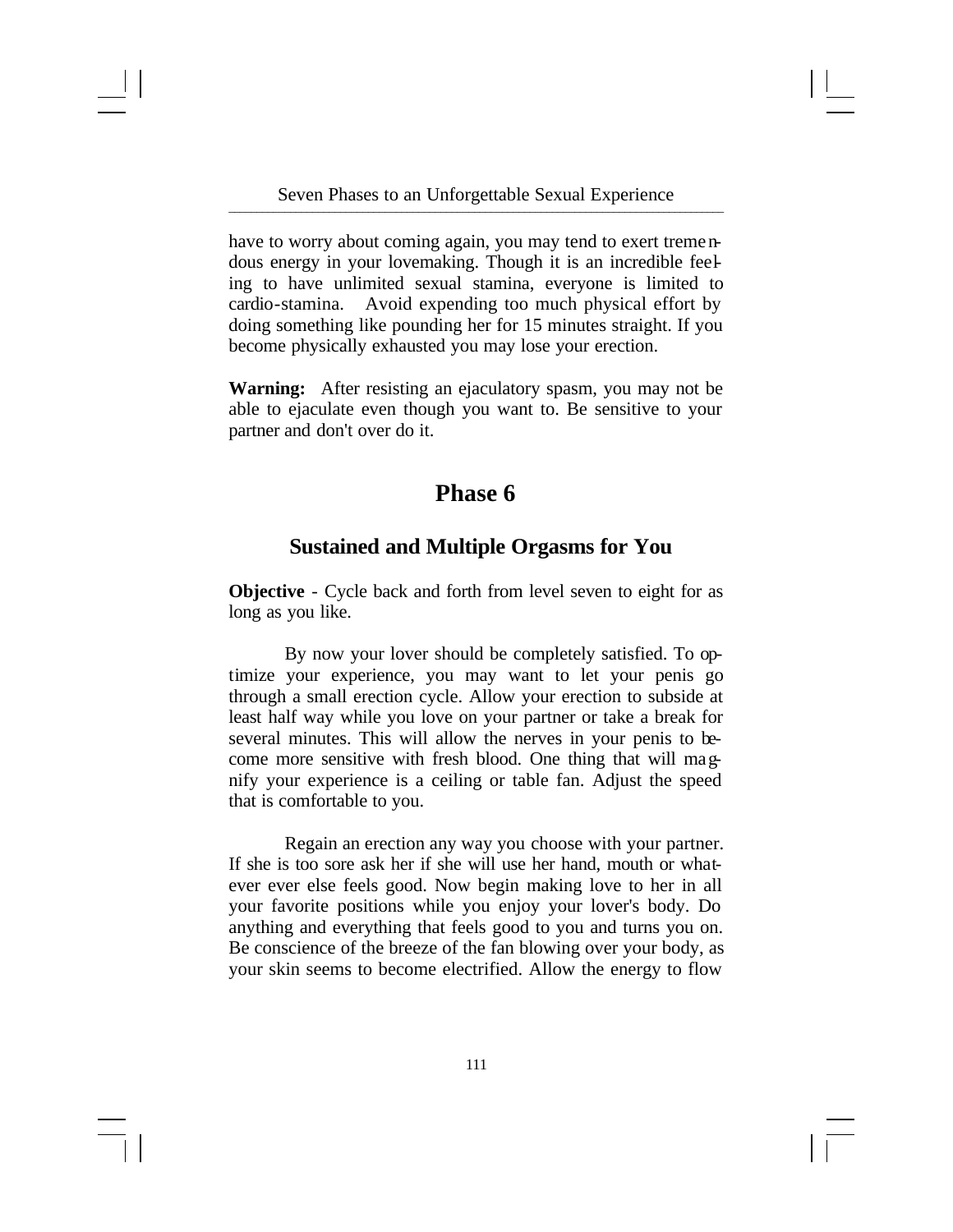throughout, bringing yourself up to level eight as many times as you like. This time don't let the sensitivity subside past level six each time you reach level eight. Use just enough stimulation to sustain orgasmic sensation without ejaculation. The fan may be all you need. You may experience small and large multiple and sustained orgasms. Continue for as long as you like, several minutes to hours, as you cycle back and forth from level seven to eight.

If you know you are going to have sex again throughout the day or night, do not ejaculate. This is the key in helping you preserve your sexual energy for your next encounter. If you accidentally go too far and come or it just feels too good to stop, don't worry about it, take a nap and get something to eat and drink. You will have to weigh out what is most important to you, coming or having plenty of energy for your next encounter.

If your lover does not understand why you won't ejaculate, simply explain that you are saving all your energy for next time and that you had plenty of awesome orgasms aside from coming.

## **Phase 7**

#### **Call it the "Big Bang" or "Total Melt Down"**

You will probably have your own name for this after you experience it. Only enter this phase if you can sleep for several hours afterward. Otherwise, skip this phase, give her several minutes rest then start again at phase 2, 3, 4 or 5.

#### **Objective:**

**Option 1 -** Climax however you want and allow your lover to experience the complete ejaculatory orgasm you have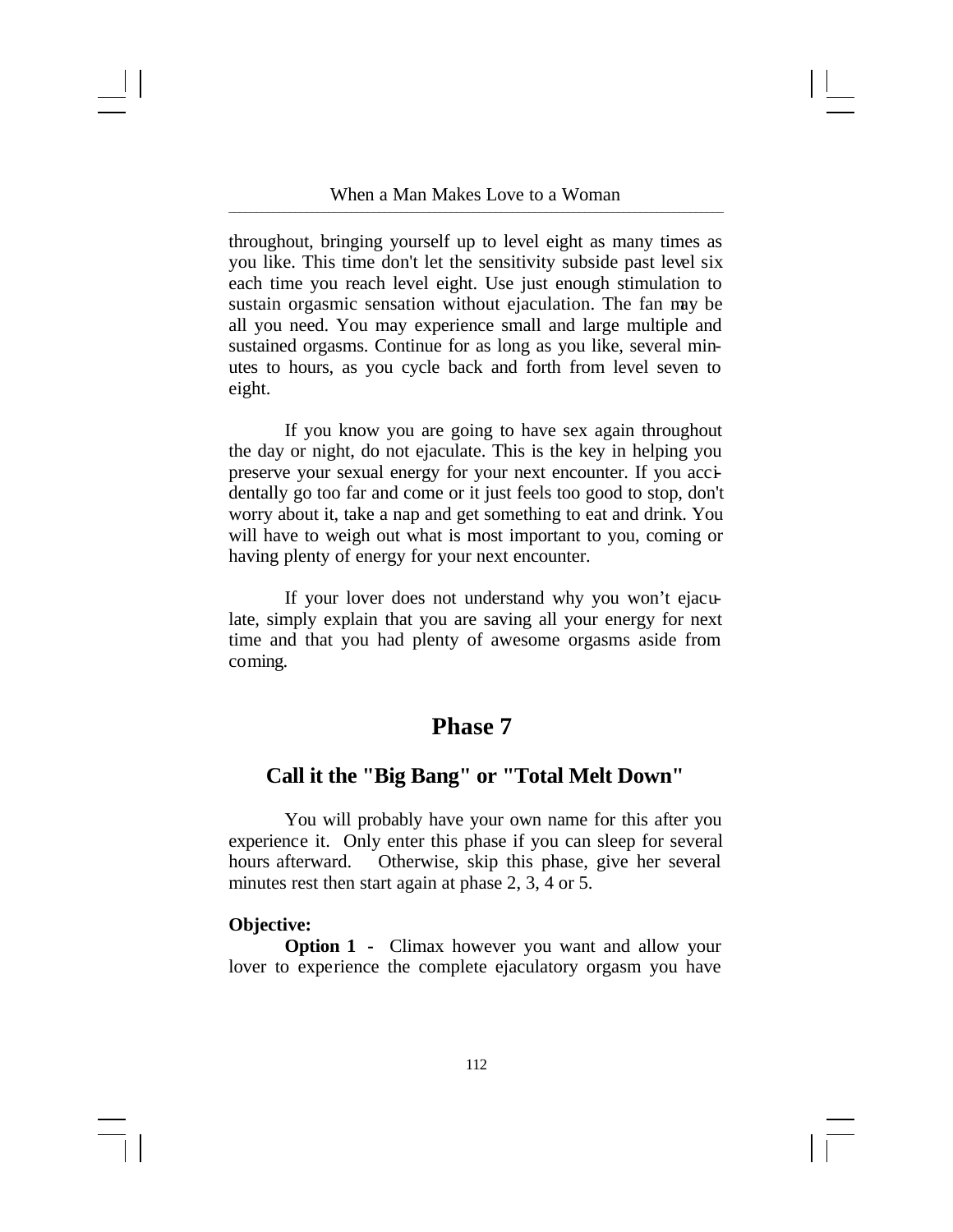been saving all this time.

**Option 2 -** Build your lover up to another orgasm and climax with her. (If you can time it to ejaculate at the end of her orgasm, the pulsating spasms and hot gushes of sperm may sustain her orgasm and be a tremendous turn-on.)

Your lover may not be able to last this long or she may want to take a break for several minutes, hours or a day before completing this phase. Allow her all the time she needs to recuperate. Some women have to rest for a while before they can have another orgasm, which will allow the nerves around her genital area to rest, and become sensitive again.

She may already be on the brink of having an orgasm after going through phase 7 which may be an incredible turn-on to her. Or she may need for you to start back at stage 2 with the fan on from the beginning. This time, when she is on the brink of having another orgasm or starts to have an orgasm, let yourself go as you allow yourself to ejaculate. When you feel yourself building up to come you may want to ask her if she wants you to come all over her or deep inside her. This question alone could send some women into orgasm.

When you come, don't be surprised if you shoot her in the face or over her head, you may want to aim your shot. The energy is sometimes so tremendous that both of you may continue to experience full body orgasms for several seconds or minutes as the fan blows a gentle breeze across your bodies.

#### **Secret Phase 8**

#### **One of the Most Powerful Female Aphrodisiacs Known to Man**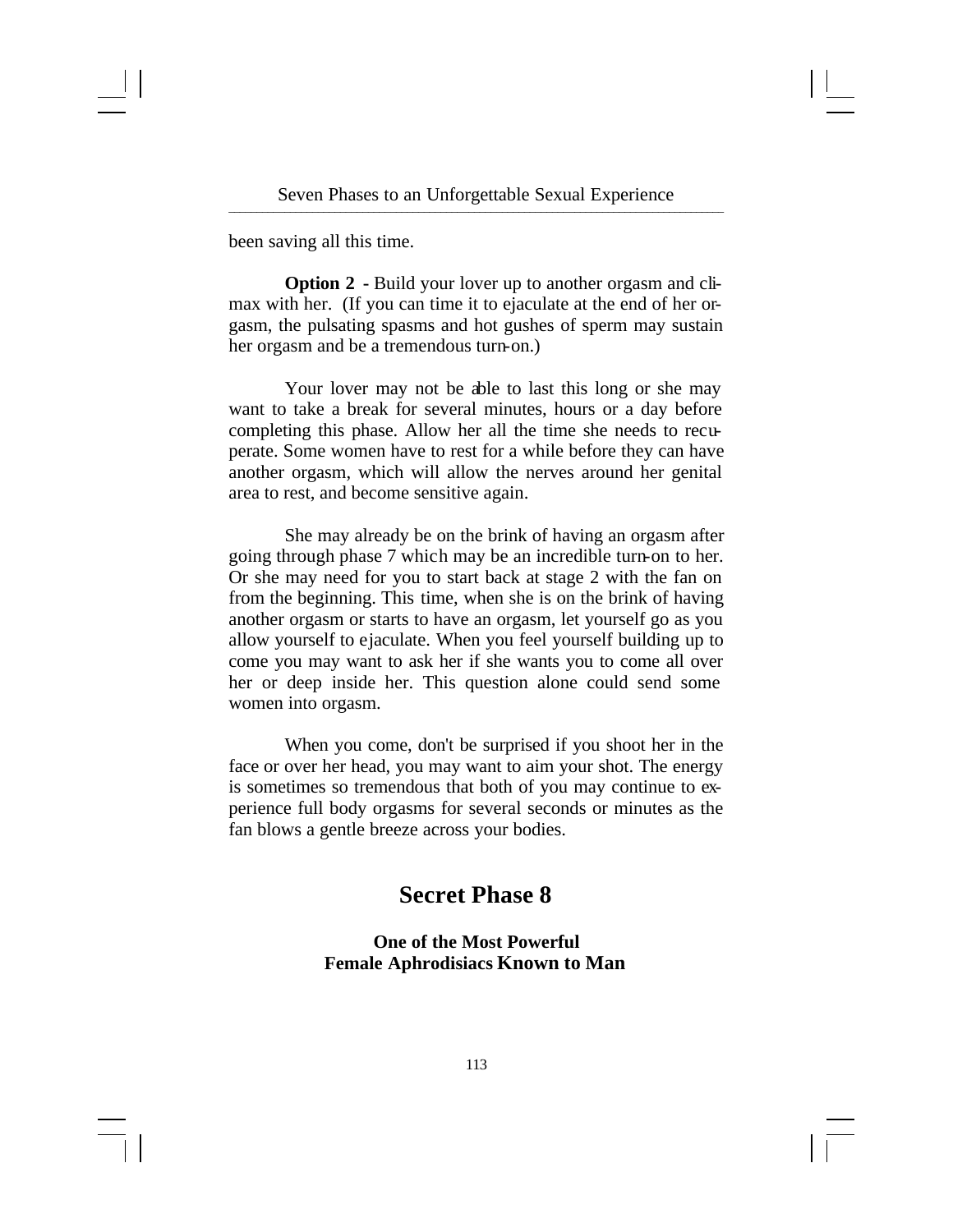**Objective:** Give her what she *needs*. **Rule:** *Never* Skip this phase!

What I am about to share with you could possibly be the most powerful female aphrodisiac, known to few men. This phase should always be the conclusion of every sexual experience because it insulates a woman's inner being to become more responsive to sex and life in general.

You may feel like grabbing the nearest pillow and passing out, but your lover's heart is completely exposed during one of the most important times in your relationship. A man is completely fulfilled after sex, but a woman needs a closure, a conclusion, an ending to make everything complete.

 The easiest and most affective way to do this it to simply hold her and compliment her. If you are too sweaty, hold her hand or pull her leg over your waist. You will have to experiment to find out what is most affective with your lover. She may not need a closure every time, but your efforts will be good insurance.

An invitation to take a shower may also be appealing to her. While in the shower you can bathe her and give her plenty of affection, or just talk to her about something positive. Just the simple fact that you ask her to take a shower with you after sex makes her feel that she is more than your sex partner, she is the woman you love.

These types of conclusions will fill her with the security that most women need. It will also condition her mind for a deep yearning for another time of lovemaking. You may find yourself skipping over phase 1 most of the time when you have an emotionally fulfilled woman.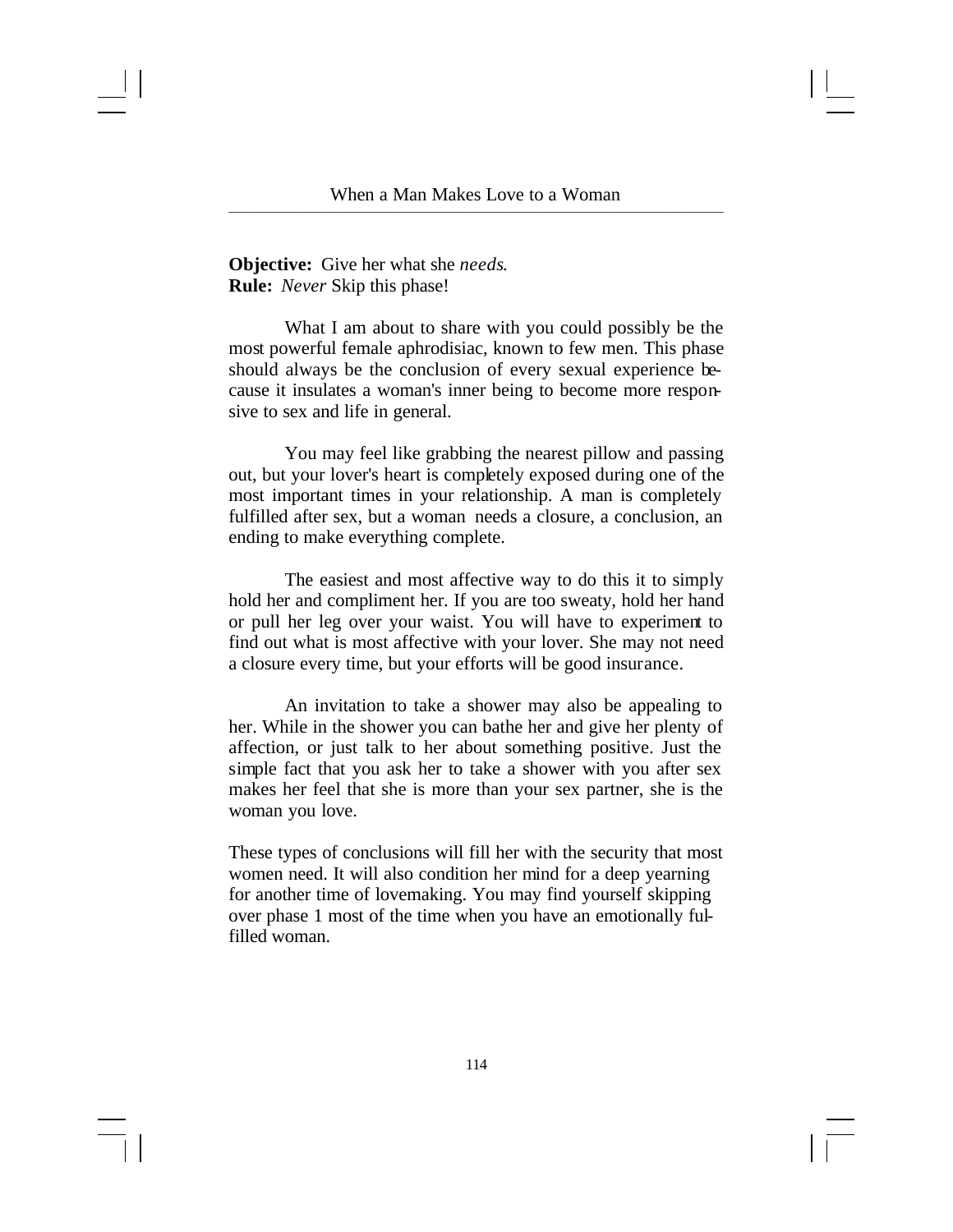# **Hormone Study - Bonus**

Swiss Rejuvenation Medical Clinic Freeport, Bahamas aids in reversing the biological and physical effects of aging, maximizing athletic, genetic potential and treats medical conditions with human growth hormone replacement therapy and advanced European medical treatments.

Call for more information or an appointment at (242) 351-8483 or (800) 635-3021

To get more information on receiving drugs by mail, visit http://www.mailorderdrugs.com

#### **Testosterone**

Testosterone hormone replacement therapy for men has many very significant benefits. Physical causes are known to be responsible for 75% of the cases of male impotence and 90% of those cases in patients over age 50. A major cause of erectile dysfunction is arteriosclerosis of the penile artery, which can be reversed through growth hormone replacement therapy.

Decreased testosterone level is also a major cause of erection failure in men. The swelling of the erect penis is a direct result of the engorgement of blood channels that feed the penis. The average male in his late 40's has only 33% to 50% of the level testosterone he had in his twenties. The decline in male testosterone level causes loss of sexual potency, failure to have erections and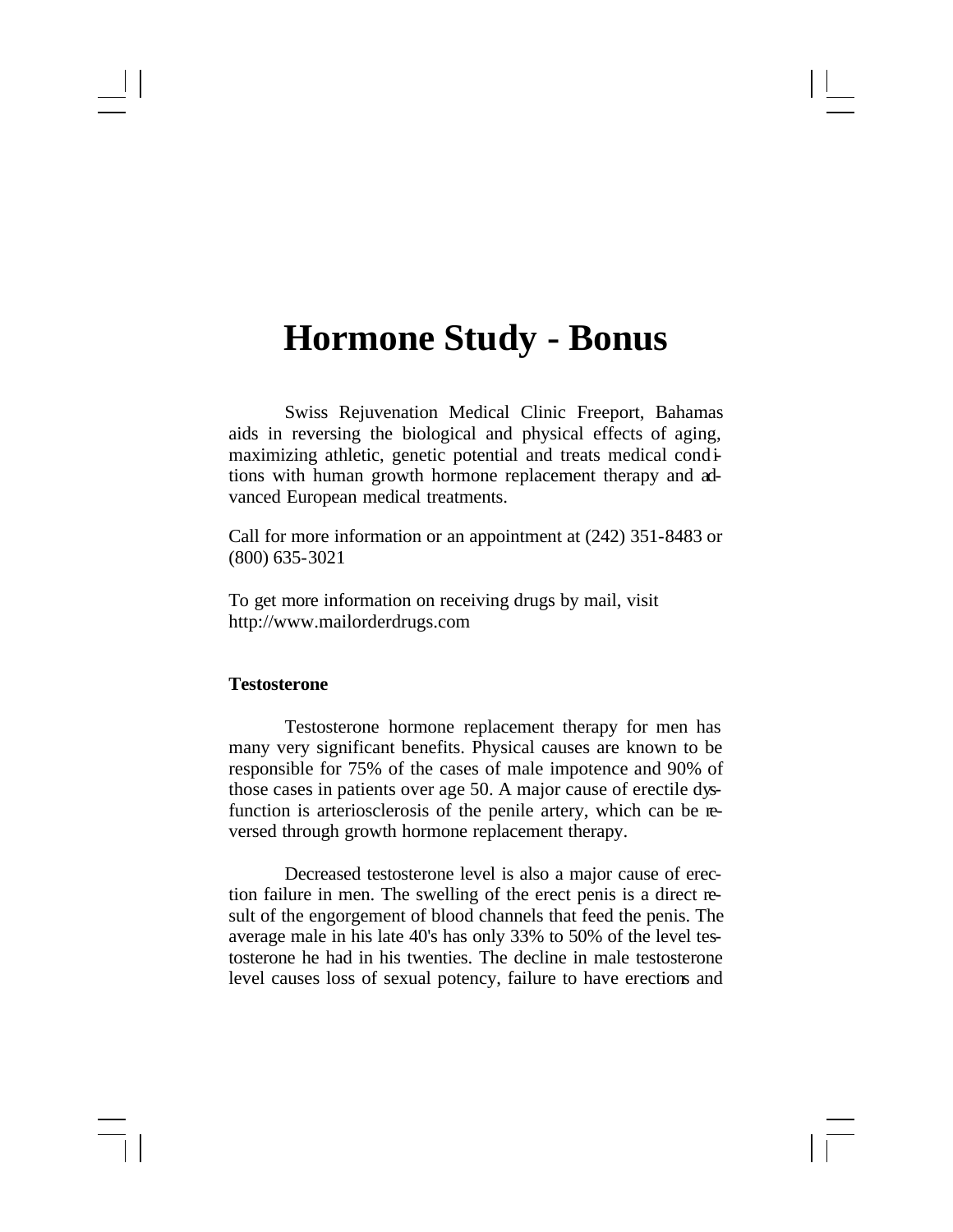interest in sex. Insufficient testosterone in males also causes loss of energy, depression, fatigue, increased body fat and decreased muscle mass. Replacing the missing testosterone with twice daily applications of compounded transdermal testosterone gel causes a rise in testosterone level and reverses the adverse effects of the testosterone insufficiency. Testosterone therapy inc reases sexual performance, libido, energy, mood and lean muscle mass.

#### **Testosterone & HCG Replacement Therapy for Men 52 Week Program**

Testosterone therapy increases male sexual potency, libido, interest in sex, energy and vitality. Human chorionic gonadotropin (HCG) prevents atrophy of testicles as a result of testosterone therapy. Therapy Includes physician exam, prescriptions, and one year supply of testosterone cream and human chorionic gonadotropin. Includes up to 100 mg. per gram per day dosage. Includes up to 27,300 mg. of testosterone and 60,000 Units of HCG per year. Testosterone for injection also available.

#### **Reversing the Effects of Aging and Treating Injury and Disease**

Swiss Rejuvenation Medical Clinic, Freeport, Bahamas also provides adult men and women state-of-the-art medical rejuvenation using natural hormone replacement therapies proven to reverse the effects of aging. Aging is not viewed as inevitable, but rather as a disease amenable to treatment. The Clinic also offers recombinant human growth hormone replacement therapy and other therapies to treat injuries, diseases, disabilities and medical disorders.

Recombinant human growth hormone is derived from genetic engineering and is identical in genetic structure to the hu-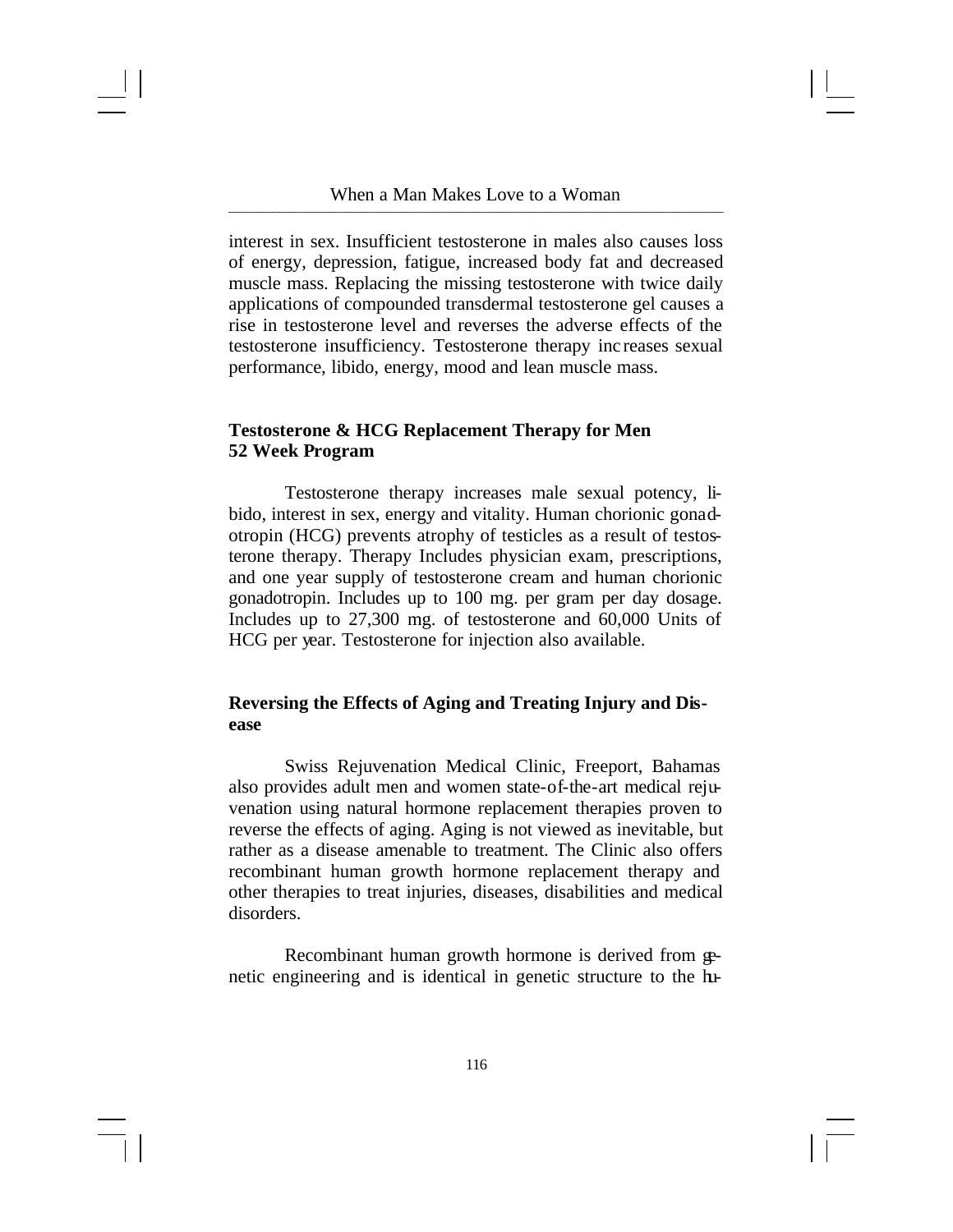man DNA growth hormone. Growth hormone therapy is safe, non-toxic and there are no significant adverse side effects to treatment protocols. Growth Hormone's appropriate use with children and adults has been approved in the United States and many other countries throughout the world.

Clinic principals have been engaged in adult recombinant human growth hormone replacement therapy since 1995. The Clinic provides patients with effective therapies to reverse the effects of aging, improve sexual performance, maximize human athletic genetic potential and treat disease and injury. The Clinic has also developed successful medical protocols for weight loss, improving body composition, hair growth, reversing heart disease, strengthening the heart, lowering blood pressure and cholesterol, strengthening the immune system and treating chronic fatigue syndrome and arthritis. Professional athletes began participation in the Professional Athlete Program in 1998. Clinic patients included well known celebrities and movie actors, professional athletes, physicians, lawyers, athletic coaches, computer professionals, health professionals, corporate presidents and others interested in excellent health and maximum genetic potential.

The Clinic provides balanced natural hormone replacement therapies, including the new recombinant human growth hormone replacement therapy to both men and women. The Clinic offers medical therapies for reversing the effects of aging, enhancing the immune system, sexual potency enhancement, hair growth in men, reducing body fat, increasing lean muscle mass, lowering blood pressure and cholesterol, increasing energy and strength, reversing heart disease, eliminating arthritis pain, and treating certain diseases and injuries. The Clinic is located 30 minutes by air from Palm Beach, Florida.

Patients in Clinic Programs visit the medical clinic onehalf day each year for their initial evaluation and then yearly thereafter for a complete progress assessment. Most therapies are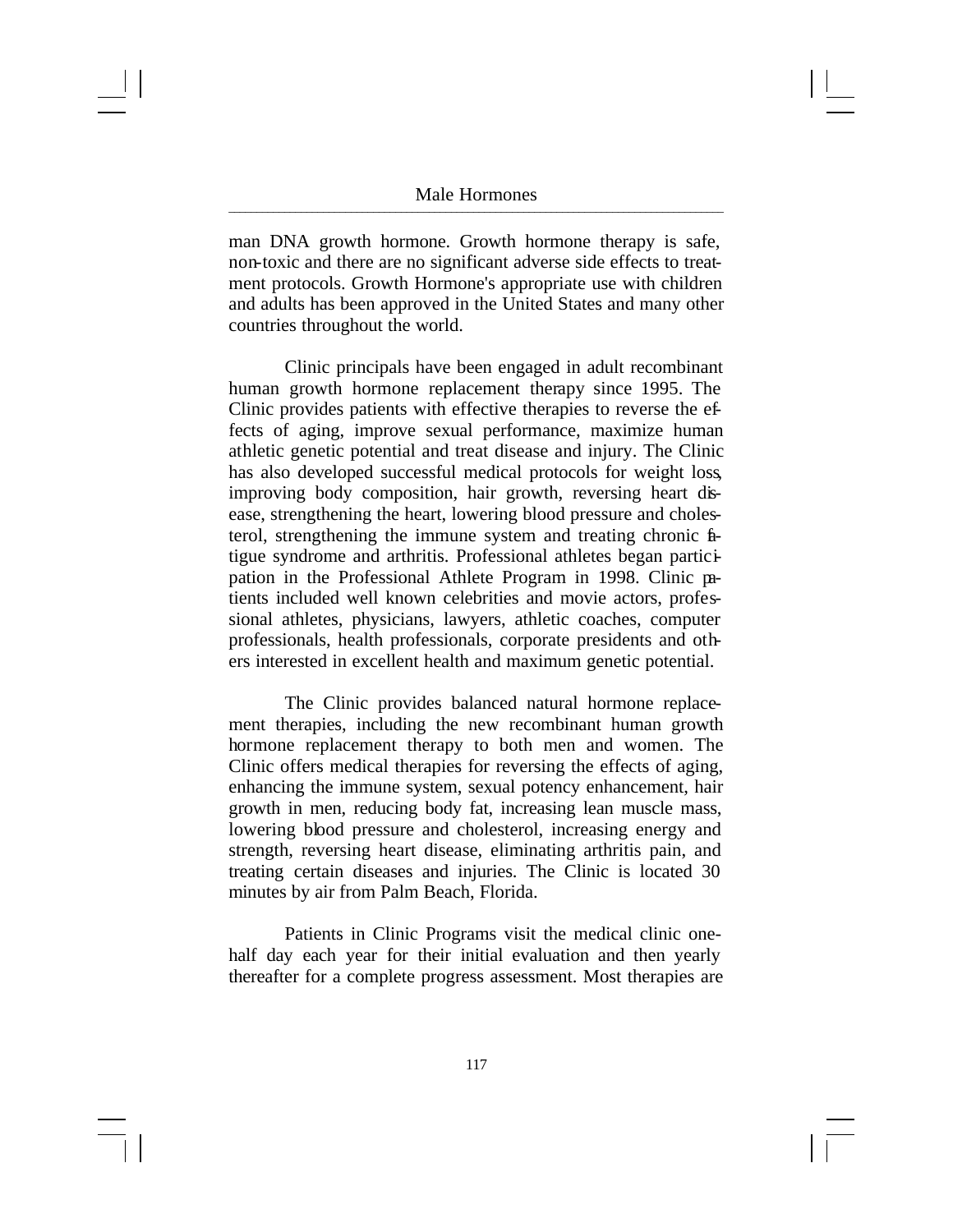self-administered by the patient in their home throughout the year. The Clinic is engaged in both medical rejuvenation and the treatment of disease. Swiss Rejuvenation patients are educated, informed, successful, affluent and actively participate in their own medical programs.

#### **Human Growth Hormone Replacement Therapy**

Swiss Rejuvenation Medical Clinic offers medical rejuvenation, or the medical reversal of the effects of adult human aging. Medical rejuvenation consists of returning a patient's hormonal levels to those that existed at about age 30 for the purpose of reversing the biological effects of aging. Hormonal levels existing at age 30 have been selected by Swiss Rejuvenation as the target levels because at age 30 development has ceased, but the disease processes and the diseases that accompany aging have not yet begun. In addition to medical therapies, diet, nutrition, fitness and spiritual programs are also available to patients who have decided that it is time to begin a comprehensive biological, physical, mental, sexual and spiritual rejuvenation program.

The purpose of growth hormone replacement therapy as a rejuvenation treatment is to significantly lower the patient's biological age relative to chronological age. With regard to patients over age 60, a differential is sought whereby biological age is 20 years less than chronological age. Patients generally begin rejuvenation therapy after age 35, but athletes, actors and models seeking to maximize their genetic potential may start at an earlier age.

#### **New England Journal of Medicine**

The New England Journal of Medicine has reported that growth hormone replacement therapy has reversed the effects of aging in adults over age 60 by up to 20 years.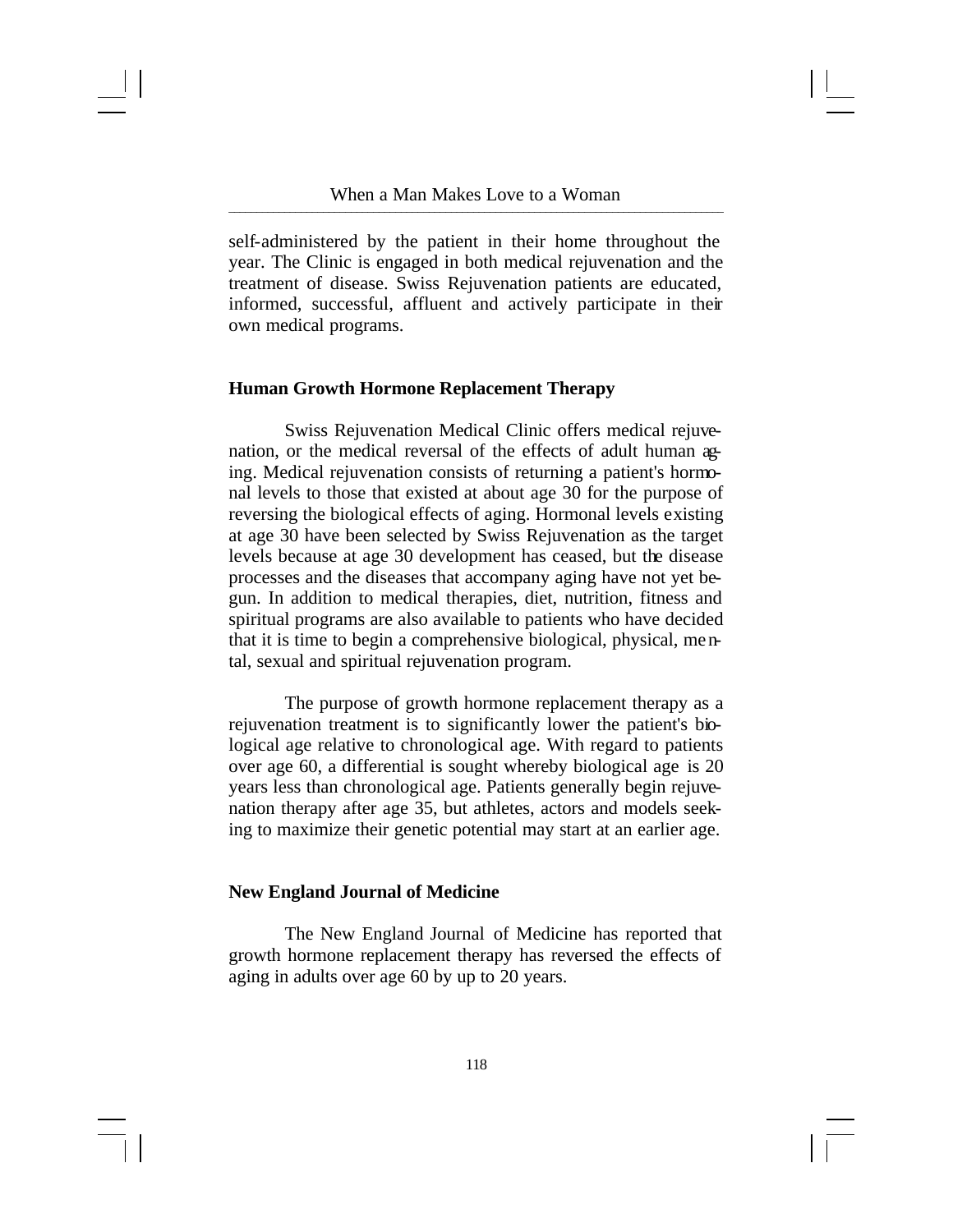#### **FDA Approved Appropriate Adult Use of Human Growth Hormone**

Adult Human Growth Hormone Replacement Therapy is New and Only Recently Approved for Appropriate Adult Use In the United States by the FDA.

In August 1996, recombinant human growth hormone replacement therapy was approved in the United States by the FDA for use in adults with growth hormone deficiency syndrome arising from specific diseases. Its use for the purpose of adult rejuvenation or the treatment of many medical conditions has not been approved by the FDA in the United States.

In contrast to its limited approved adult use in the United States, Swiss Rejuvenation Medical Clinic uses growth hormone therapy to reverse the effects of aging and treat medical conditions in growth hormone deficient adults regardless of the specific or unknown cause of the deficiency. Similarly, today diabetic patients are provided with genetically engineered insulin to supplement their body's deficient production.

The Clinic also uses growth hormone therapy to maximize individual genetic potential in medically eligible athletes and others. Adults over age 30 generally have insufficient growth hormone production and consequently are deficient in growth hormone and IGF-1 produced by the liver. Swiss Rejuvenation also uses growth hormone replacement therapy to treat disease and medical disorders. The FDA and the United States government do not regulate foreign medical practice, including medical practice in the Bahamas. The Clinic, however, uses only growth hormone registered for approved medical use in the United States. The Clinic, of course, also complies with all applicable laws governing medical practice in the Bahamas.

Researchers Have Proven That Adults Experience A Sig-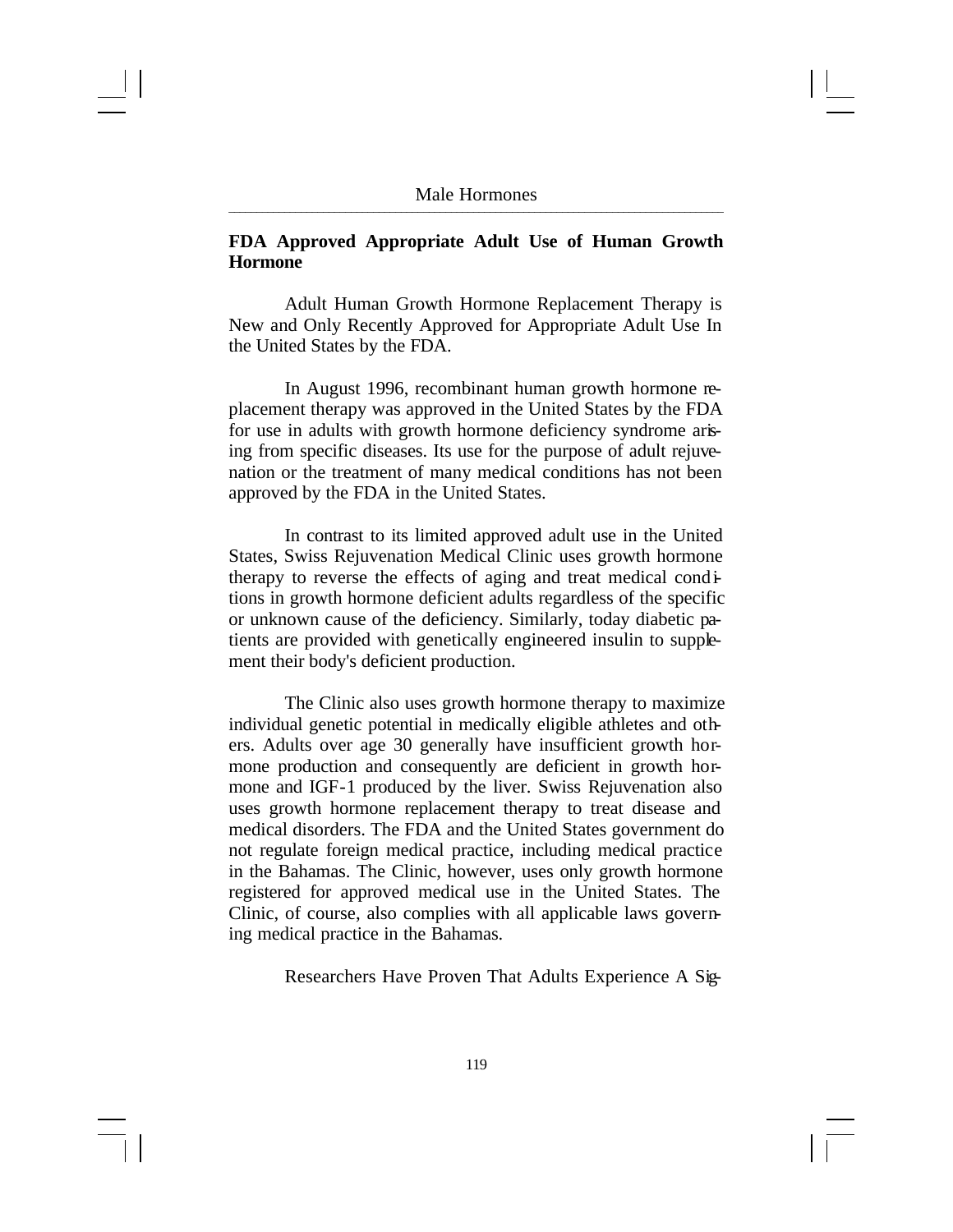nificant Decline In Growth Hormone Secretions and a Resulting Deficiency As the Effects of Aging Begin

Medical researchers have proven that after age fifteen there is a significant decrease in the body's production of growth hormone with resulting human growth hormone deficiency in adults. As the level of growth hormone declines, the immune system begins its decline and the disease processes associated with aging also commence.

Growth Hormone Replacement Therapy Satisfies a Deficiency and Assists the Body In Producing Higher Levels of IGF-1 Needed to Reverse the Effects of Aging

Human growth hormone replacement therapy supplements the pituitary gland's insufficient growth hormone production in adults and resulting growth hormone deficiency. The supplementation of growth hormone production thereby aids the body in its natural production of IGF-1. It is the increased production of IGF-1 by the liver and elimination of the IGF-1 deficiency that yields the remarkable youth restoration benefits obtained through growth hormone therapy.

Growth hormone replacement is the most effective therapy to significantly reverse the effects of aging known to medical science.

The use of adult growth hormone replacement therapy to reverse the effects of aging or treat many medical conditions is not yet approved in the United States. Growth hormone is only approved for use in the United States to treat dwarfism in children who are not growing at a normal rate and adult growth hormone deficiency syndrome caused by pituitary disease. For this reason, most U.S. physicians lack experience using growth hormone replacement therapy to reverse the effects of aging or to treat medical disease and disorders..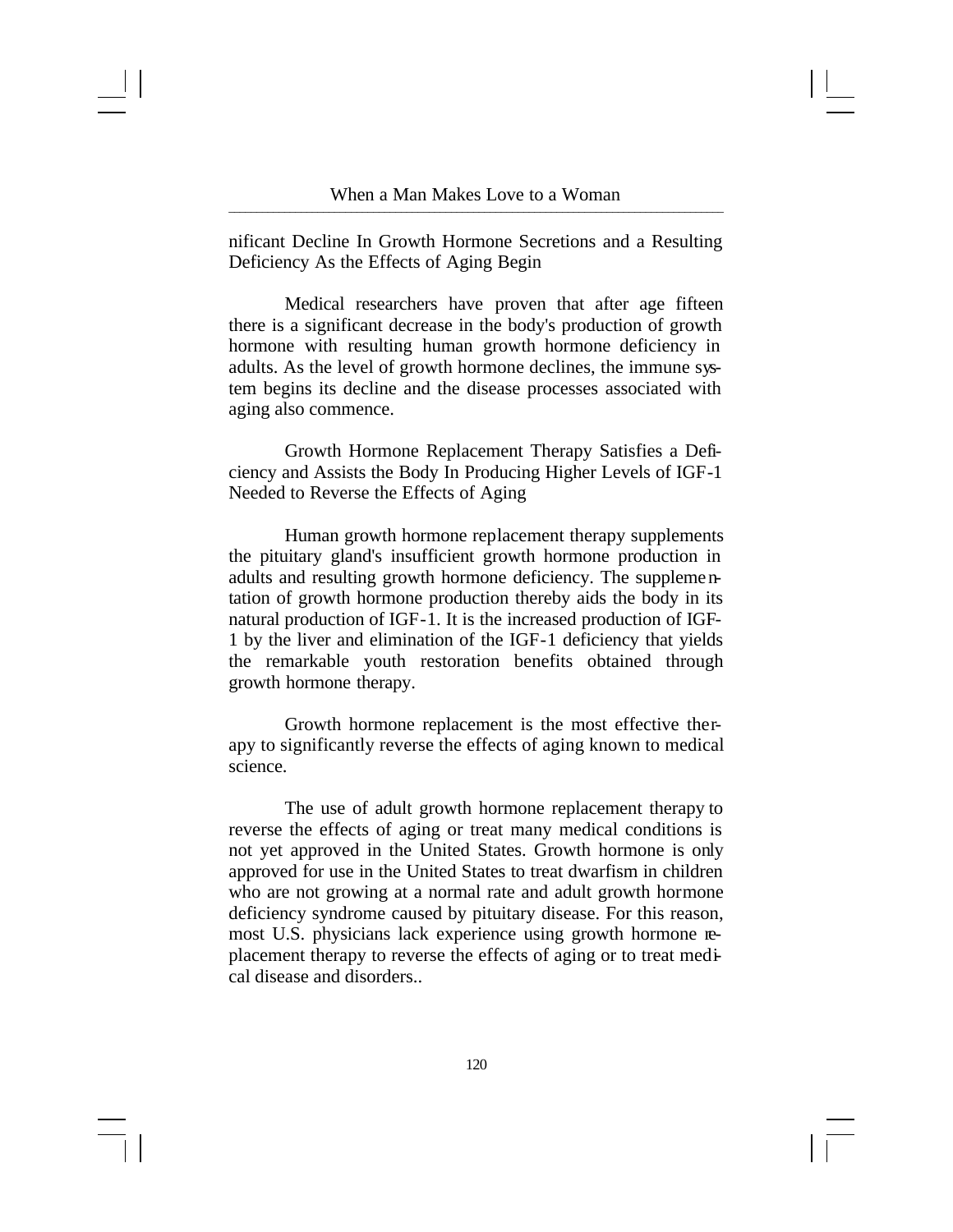The use of growth hormone replacement therapy is expanding throughout the world. This is because recombinant human growth hormone is now available for clinical use because of a new proven safe biosynthetic hormone recently developed through genetic engineering, This new biosynthetic growth hormone is natural in the sense that it has the identical DNA structure to the growth hormone produced by the human pituitary gland, which consists of a sequence of 191 amino acids.

The new biosynthetic growth hormone is identical to the natural hormone produced in insufficient quantities by adults over age 30. The development of this safe and powerful biosynthetic hormone has recently enabled research scientists world-wide to develop new clinical applications for patients that reverse the effects of aging and treat many medical conditions.

#### **European Physician Prescribes and Supervises Patient Treatment**

At Swiss Rejuvenation Medical Clinic, each growth hormone patient is under the care of a trained and experienced European medical doctor. Growth hormone prescribed by the Clinic treating physician is delivered directly to the patient's residence by overnight express delivery after the patient returns home from their annual Clinic visit

#### **Growth Hormone Therapy is Simple**

Growth hormone is very simply injected by the patient at home with an ultra-small insulin type syringe. The patient is trained in the simple procedures and provided written instructions at the time of their first half-day annual visit to the Clinic. Growth hormone therapy is not a pill, cream, surgery or cover-up. It involves the biological rejuvenation of the body through continuous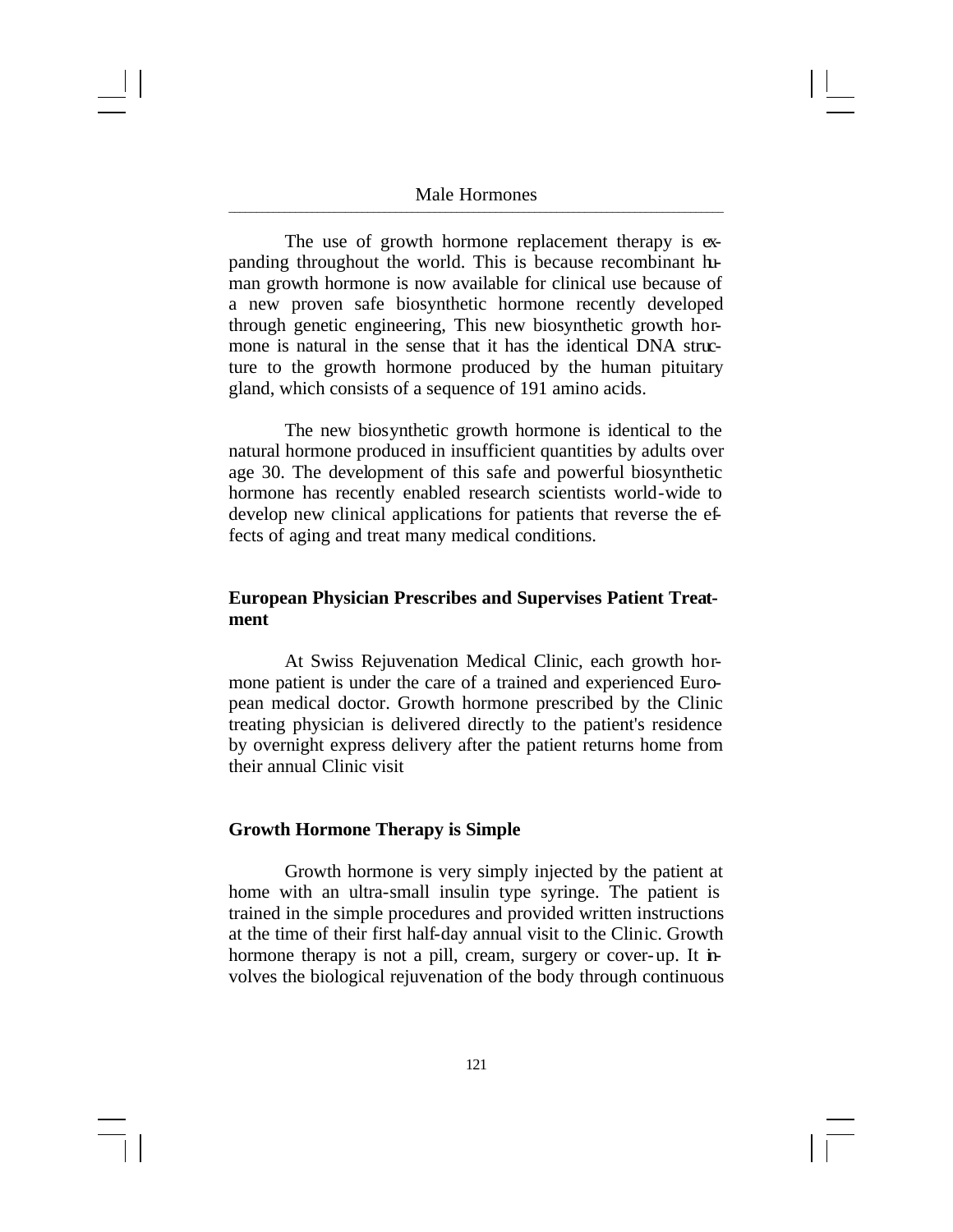growth hormone replacement therapy.

#### **Admission To Growth Hormone Replacement Therapy**

A complete blood test taken in the patient's city of residence, completion and submission of a medical history questionnaire and physical examination at the Clinic in Freeport, Bahamas are all required for admission to growth hormone replacement therapy. Extensive blood test results and patient completed medical history questionnaire are sent to Swiss Rejuvenation Medical Clinic before a patient travels to the Bahamas for their annual physical examination, consultation, progress assessment, blood test results evaluation, treatment plan and prescriptions. The patient purchases the selected program by wire funds transfer at the time of application for admission to the Clinic. If the Clinic physician modifies a patient's selected program, then the growth hormone purchased will be sufficient for a longer or shorter period than anticipated depending upon upward or downward revision to the dosage schedule indicated. For example, a patient may select an 8 IUs per week growth hormone program that is subsequently increased by the physician to 10 IUs per week because of periodic blood test or exam results. The treatment protocol varies with the results achieved by the patient over time.

#### **Clinic Assistance In Your Application for Admission Process**

Our physicians, attorneys and Clinic will help you qualify for therapy and quickly obtain your U.S. registered growth hormone, unless another type is required for medical use by your country's government.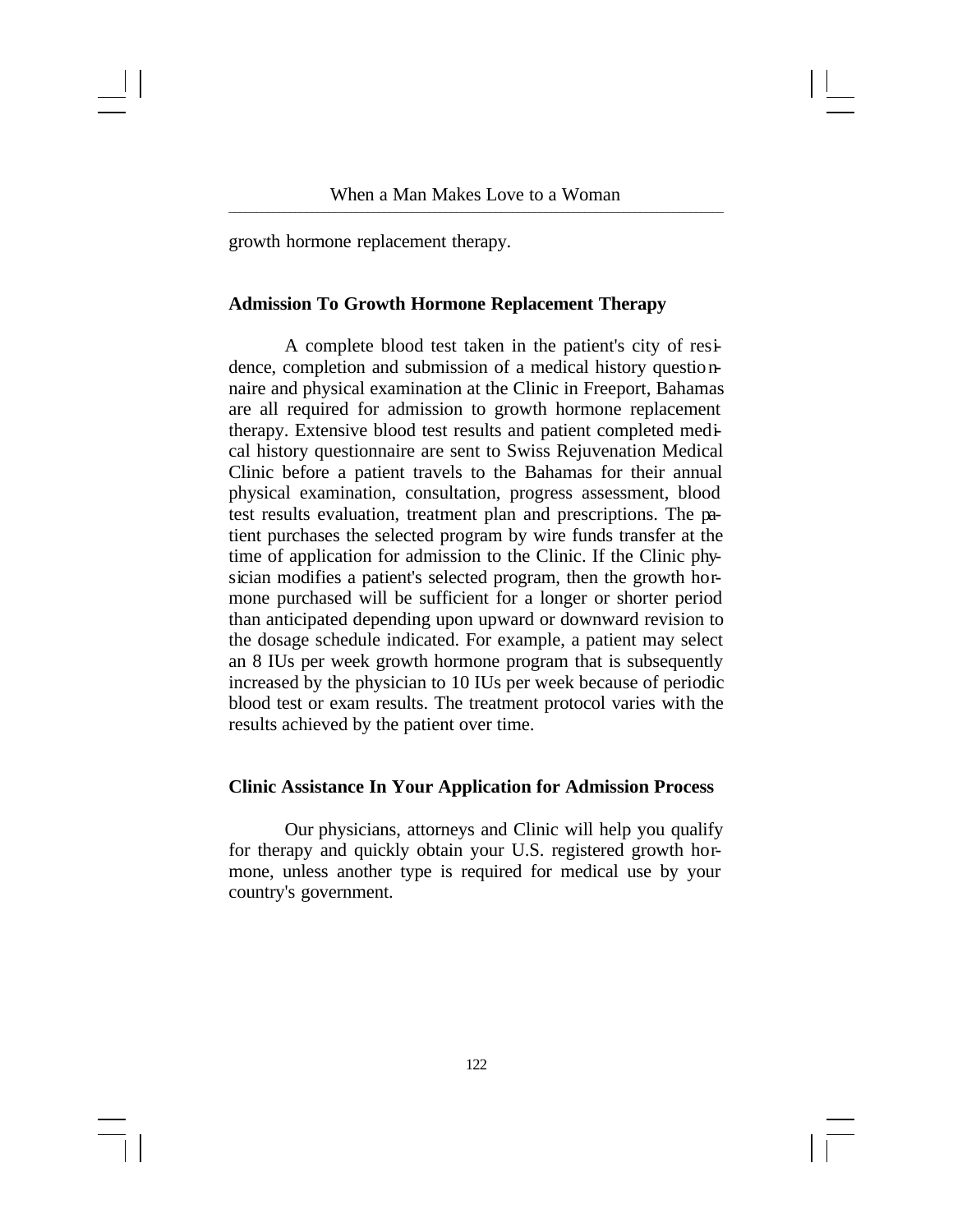#### **Swiss Rejuvenation Medical Clink Also Offers Human Growth Hormone Therapy To Treat Disease, Disabilities and Medical Disorders**

Swiss Rejuvenation Medical Clinic also offers hormone replacement therapies to treat diseases, medical disabilities and disorders. 'Me Clinic offers hormone replacement therapy for the following: rejuvenation, chronic fatigue syndrome, lack of energy, fatigue, muscle wasting, immune system deficiencies, improve sexual potency and performance, obesity, improve cholesterol profile, reduce high blood pressure, strengthen the heart, Bell's Palsy, arteriosclerosis, heart disease, restore the size of liver, heart, pancreas, kidneys, spleen and other organs that shrink with age, increase cardiac output, reverse osteoporosis, improve kidney function, improve lung function, reverse lung disease, reverse cardiac failure, protect cells of heart and brain from dying after a heart attack and stroke, improve heart function, accelerate recovery from surgery or wounds, increase memory retention, improve cognitive function improve brain function, grow neuron dendrites, retard or reverse Alzheimer's and Parkinson's diseases and retard or reverse degenerative neurological diseases. All medical therapies are currently provided in the Bahamas by Swiss Rejuvenation Medical Clinic

#### **Comprehensive Rejuvenation Program**

A medical rejuvenation patient may request more than growth hormone replacement therapy. Comprehensive rejuvenation includes periodic laboratory blood testing, balanced hormone replacement therapies, a special diet and nutrition program, individual custom exercise and physical fitness programs, rest, relaxation and renewal. A patient admitted to growth hormone therapy may elect to take one or more of the additional rejuvenation therapies offered.

What Are the Benefits of Human Growth Hormone Replacement Therapy? As a result of recently published worldwide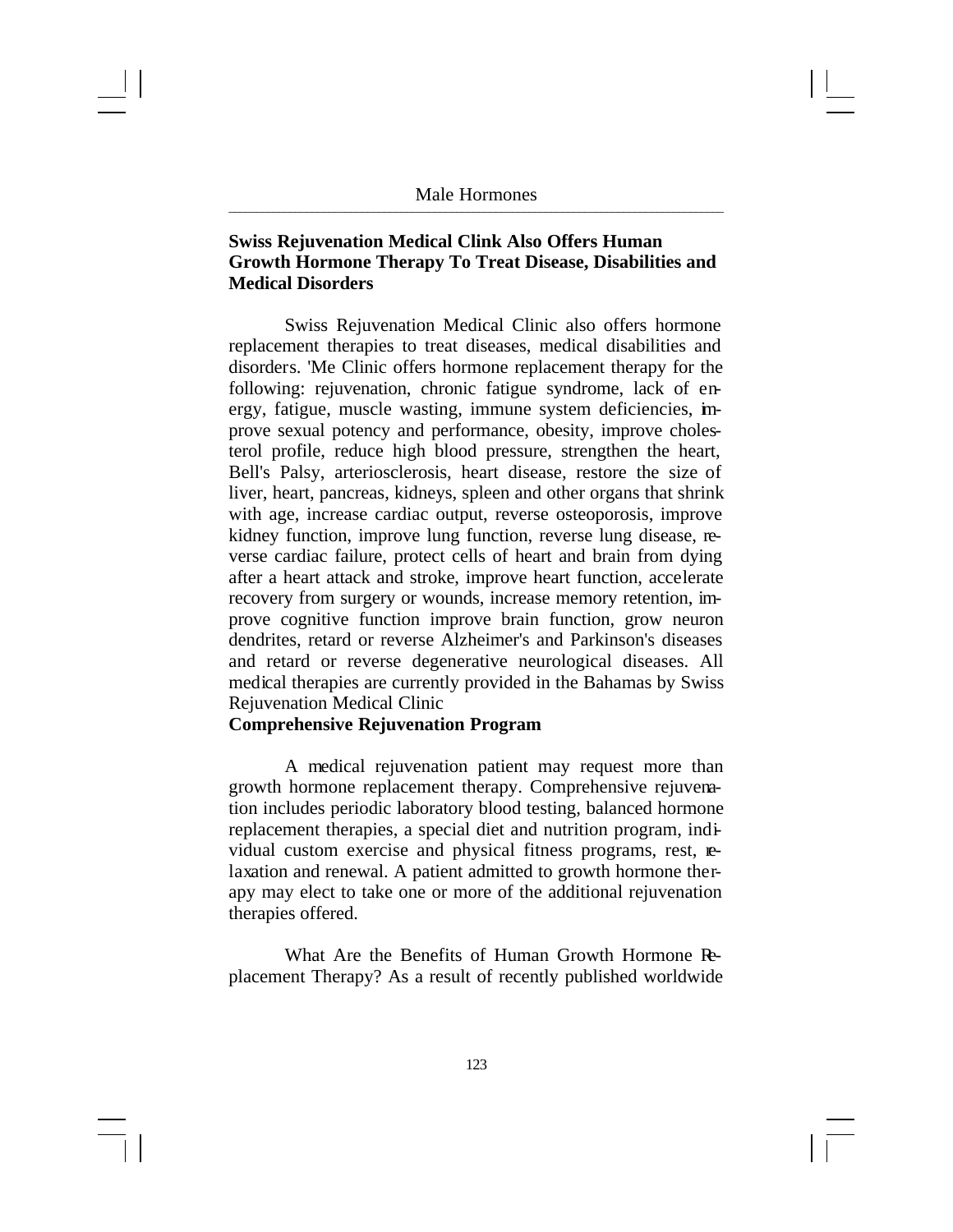medical research, Growth Hormone Replacement Therapy has proven its capacity to provide the following benefits:

- $\Box$  Reverse the effects of aging
- $\Box$  Reduce body fat an average of 14 % during the first six months of growth hormone therapy without dieting Increase lean muscle mass an average of 9% during the first six months of growth hormone therapy without increased exercise
- **q** Increase energy level
- <sup>q</sup> Enhance sexual performance
- **Q** Reduce stress level
- <sup>q</sup> Enhance immune system
- $\Box$  Grow hair
- <sup>q</sup> Lower cholesterol
- <sup>q</sup> Lower blood pressure
- $\Box$  Reduce fatigue
- $\Box$  Strengthen the heart
- <sup>q</sup> Restore the size of liver, pancreas, heart, kidneys, spleen and other organs that shrink with age
- <sup>q</sup> Increase cardiac output
- $\Box$  Strengthen bones
- <sup>q</sup> Reverse osteoporosis increase exercise performance Acceler-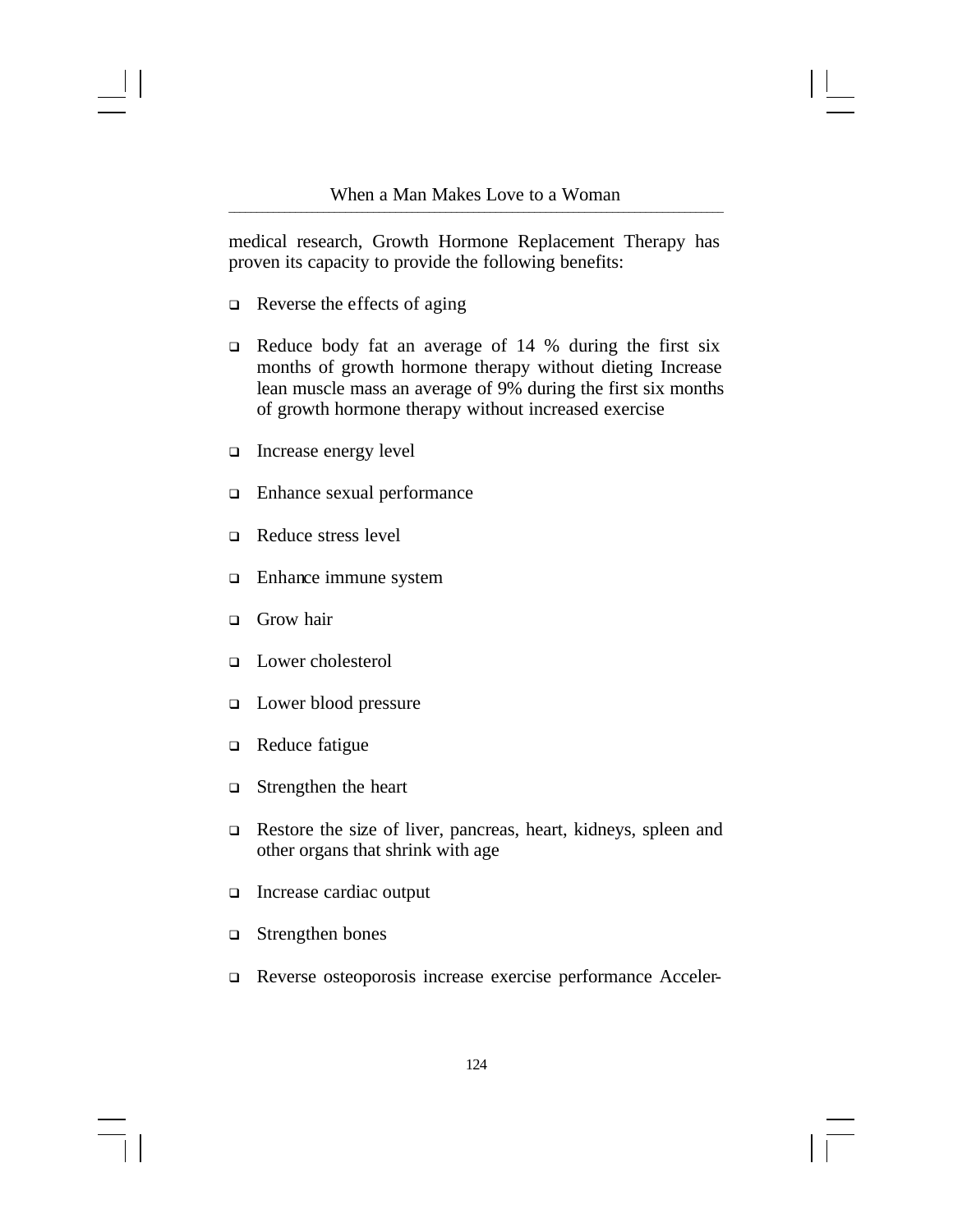ate wound healing

- $\Box$  Produce younger, tighter, thicker skin
- <sup>q</sup> Elevate mood Increase memory retention Improve sleep Reverse muscle wasting
- $\Box$  Improve cognitive abilities
- **q** Prevent chronic, degenerative disease, improve vision, improve brain function
- $\Box$  Grow neuron dendrites to repair brain injury or treat disease

### **Ten Things To Know About Body Building Drugs That Build Muscle, Shed Fat and Reverse the Effects of Aging**

- 1. Human growth hormone has proven its capacity to increase lean muscle mass 12% and reduce body fat 9% within six months. (New England Journal of Medicine).
- 2. Prescribed testosterone is an anabolic that significantly promotes muscular development when combined with physical exercise.
- 3. MedCorp provides U.S. physicians and prescriptions for U.S. approved growth hormone and testosterone throughout the U.S.
- 4. Growth hormone and testosterone with foreign language  $\Delta$ bels sold from Mexico are illegal to purchase or possess in the U.S. This is because they are foreign versions of approved drugs available in the U.S. Growth hormone is among the most counterfeited drugs sold in the U.S. Prescribed growth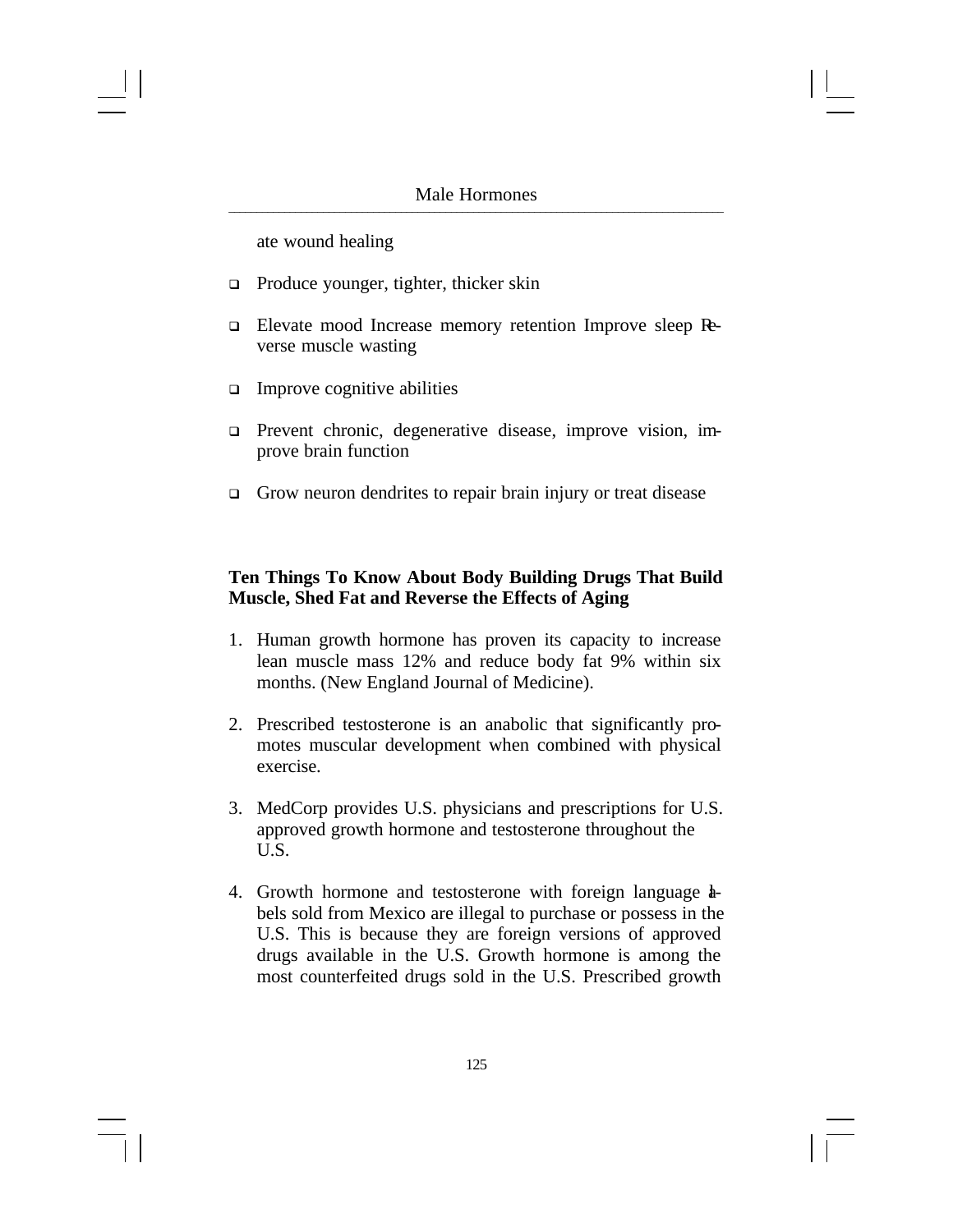hormone and testosterone may be purchased by mail order from MedCorp Pharmaceuticals, Ltd., a licensed pharmaceuticals company. MedCorp guarantees to U.S. residents delivery and clearing of U.S. Customs of U.S. approved and prescribed drugs imported into the United States.

- 5. Know what you are getting for your money. Never buy growth hormone that has been pre-mixed with the solvent before its shipment to you because you will not know the amount of growth hormone, if any, in the vials received or whether it is freshly mixed and still effective. Insist upon delivery of the growth hormone powder and unmixed solvent in original manufacturer's sealed packages."
- 6. Patients and athletes undergoing growth hormone or testosterone supplementation therapy take periodic blood tests to determine initial hormone status and to evaluate the effectiveness of treatment.
- 7. Growth hormone and testosterone supplementation therapy are appropriate and legal for athletes and others whose hormone levels are below the optimum high level of the standard range. This medical treatment "levels the playing field" by empowering athletes and bodybuilders to compete athletically on a more fair basis with other athletes born with superior genetics and higher natural hormone levels.
- 8. Growth hormone and testosterone are sold legally in the U.S. by MedCorp Pharmaceuticals, Ltd. through a comprehensive mail order program in cooperation with U.S. physicians because:
	- A. MedCorp is licensed to sell approved prescribed drugs to any individual world-wide
	- B. Appropriate drugs are prescribed for purchases based on objective findings by U.S. medical doctors; and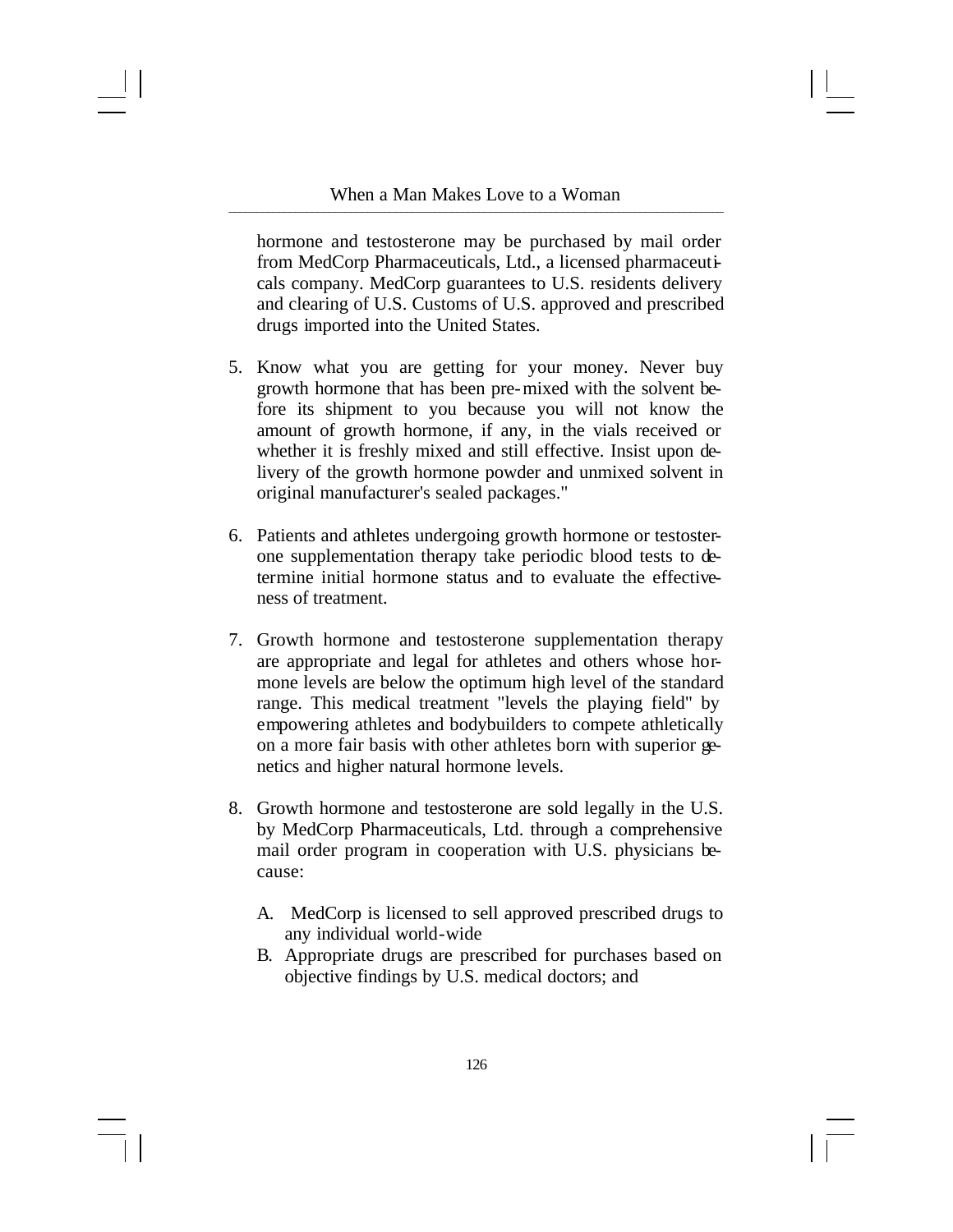- C. Drugs sold are prescribed and approved for medical use in the U.S.
- 9. Swiss Rejuvenation Medical Clinic is among the leading international medical clinics providing growth hormone and testosterone therapies to professional athletes, bodybuilders and others for the purpose of enhancing performance, development and reversing the affects of aging. There are no significant adverse side effects in controlled treatment programs provided by MedCorp or Swiss Rejuvenation Medical Clinic The clinic is available to patients who do not want to purchase prescribed medical programs by mail order.
- 10. In the U.S., genuine growth hormone must be prescribed by a medical doctor and is regulated by the FDA. Legitimate and legal growth hormone is genetically engineered by major drug companies and has an NDC number printed on its label. The label must be printed in English. Genuine growth hormone must be refrigerated at a temperature ranging from 2-8 degrees centigrade while in storage, during shipment and after receipt by the patient. Patients who purchase growth hormone from an illegal or unlicensed source have no way of knowing whether it is counterfeit or whether it has been constantly refrigerated by the distributor and seller prior to purchase. Avoid the risk of foreign, counterfeit, ineffective and illegal drugs by purchasing U.S. physician prescribed drugs only from licensed pharmaceutical companies such as MedCorp.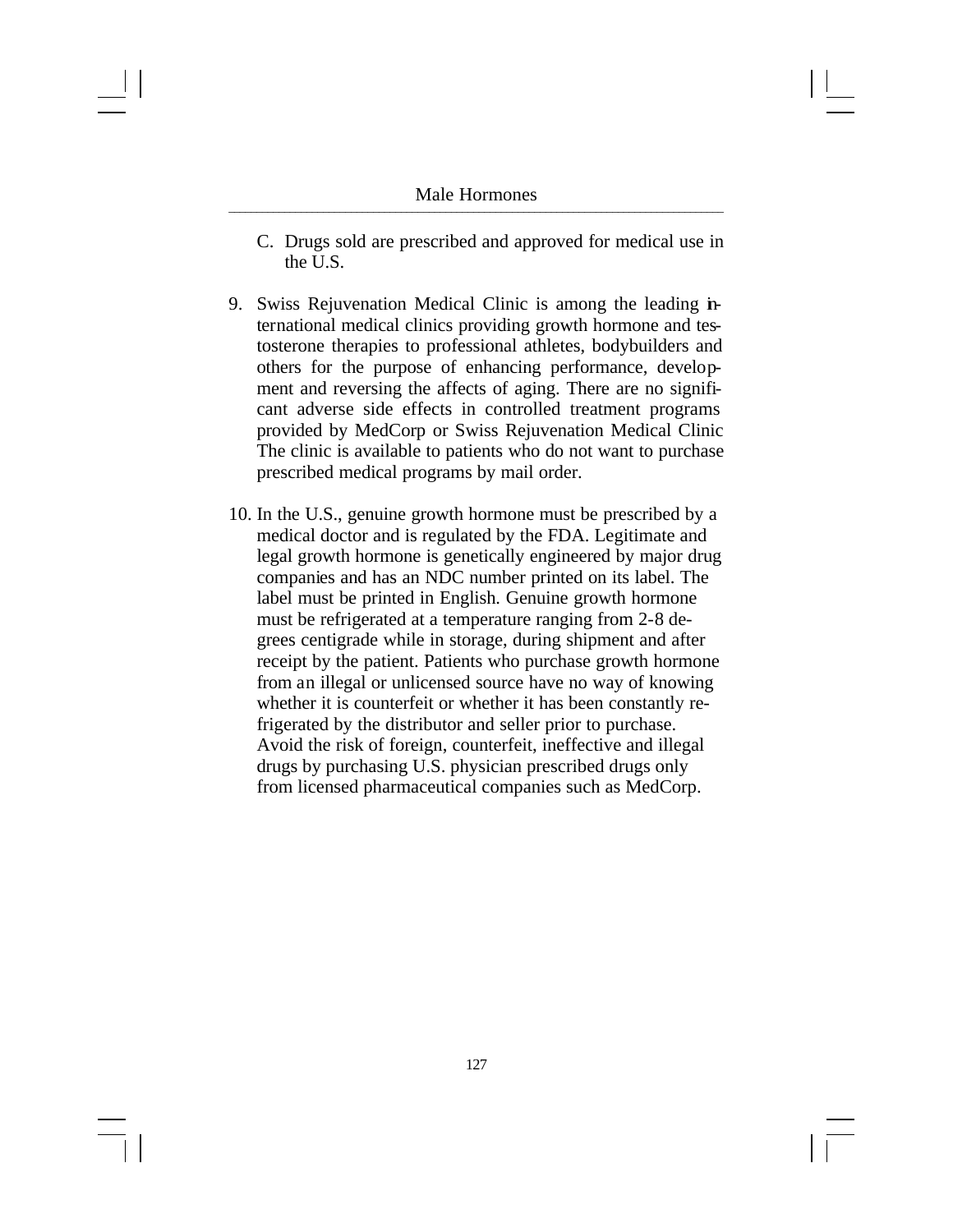# **How to Eat and Lose Fat**

I am going to give it to you straight. If you want to lose weight you are going to have to change your life style. That doesn't mean you can't have fun anymore, but for six days out of the week you will eat a certain way.

One day out of the week, we will call it a "free day", you can eat what you want without bingeing. If you have chosen your free day to be on Saturday but you have a special occasion with friends like a barbecue on Wednesday, go ahead and enjoy yourself at any special occasion. Eat and drink what you want, but always continue your diet the next meal and consider skipping your original free day or taking it light.

**Objective -** Eat certain foods at certain times, causing your body to burn and release fat.

#### **Rules:**

- 1. Never skip breakfast.
- 2. Eat 3 meals and two snacks every day, eating about every two to three hours.
- 3. Always eat meals consisting of balanced portions of protein, carbohydrates and fats.
- 4. Drink room temp water only unless you substitute juice for a carbohydrate.
- 5. Do not drink soft drinks or sweet tea.
- 6. Do not eat candy or junk food.
- 7. Stop eating 3 hours before bedtime. Eat a small protein snack and water before bed if desired.

These rules are not the "Ten Commandments". Pick one day a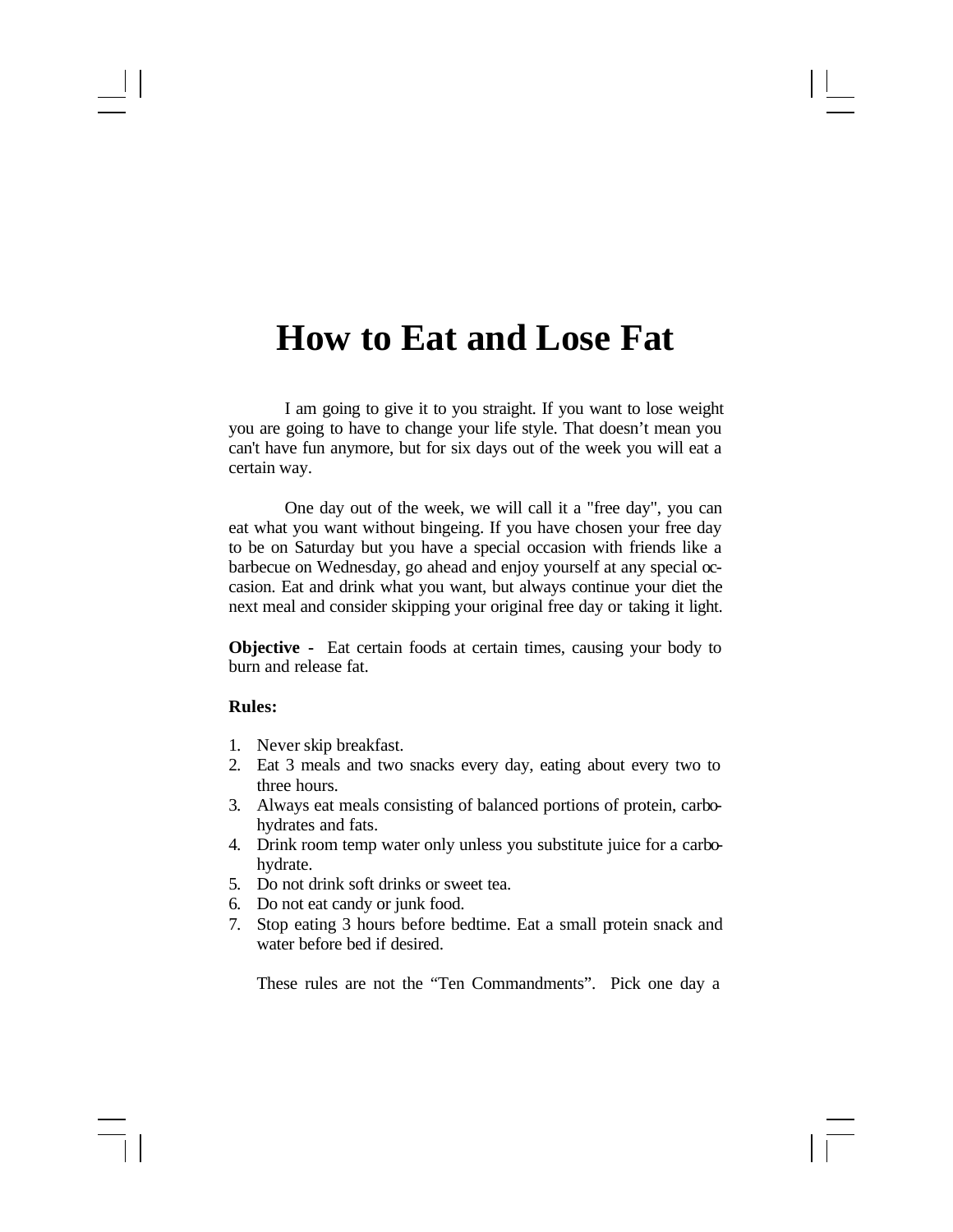week to break all the rules, "free day", eating whatever you want, but be very strict on yourself the rest of the week. This one-day a week "rule breaking" is to help keep some of you sane and it may give your metabolism a good jolt. Be careful not to over eat.

## **Food**

Basically, there are three types of *macro*-nutrient foods; protein, carbohydrates and fats. You must have all these nutrients to sustain a healthy diet. Your *micro-*nutrients include vitamins, minerals and other traces found in your food, water and supplements.

Your objective is to eat a balanced diet of these macro-nutrients several times a day. Use a multi-vitamin and any other supplement you choose for added nutrition.

## **Protein**

**6-8 ounces a meal or a portion as big as your hand**

Fish Venison Pork Veal Beef **Poultry** Egg whites - avoid eating over two egg yolks per day. Eat up to six egg whites. Cottage cheese Whey Soy

## **Carbohydrates**

1/2 to 1cup of each portion, never consuming over 3½ cups of carbohydrates in one sitting.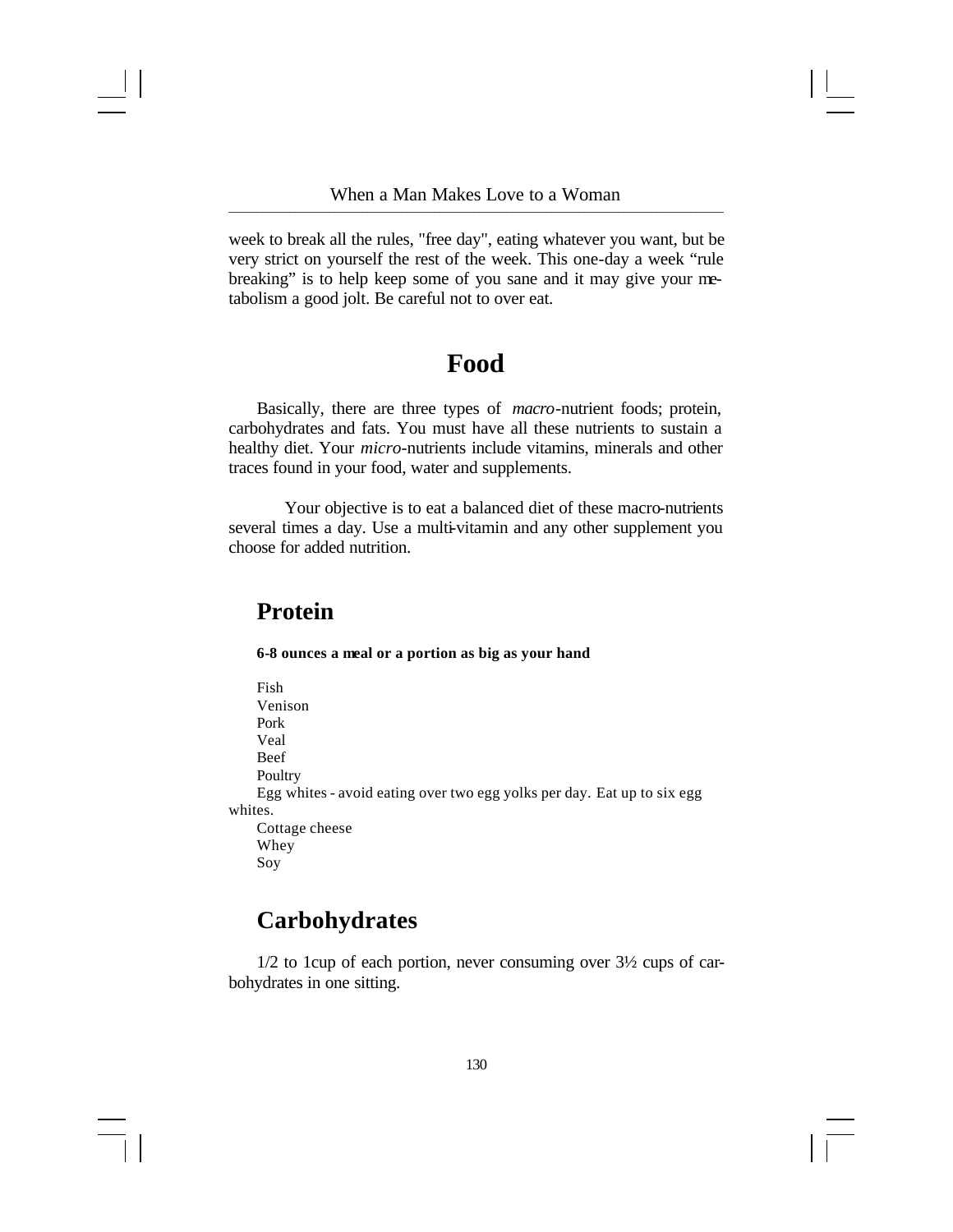**Fruits** Vegetables Bread Sugars - (only on free day) soft drinks, catsup, barbecue sauce, desserts, candy.

Grains – rice, oats, wheat, barley, and rye.

## **Fats**

Everyone must eat some fat everyday to sustain a healthy body. Basically there is good fat and bad fat. The good fats are your unsaturated and omega fats from fish and vegetables.

Your bad fats are saturated, primarily from animal sources, but don't avoid these so-called bad fats all together. Saturated fats are great for building muscle after a hard workout, but not too good on the gut when just snacking.

**Saturated**- avoid saturated fats except after a strenuous workout. Check the back of food labels.

#### **Animal Fat**

Bacon **Butter** Cream **Cheese** Ice Cream Whole milk

#### **Vegetable Fat**

Coconut oil Cocoa butter Palm oil Palm kernel Oil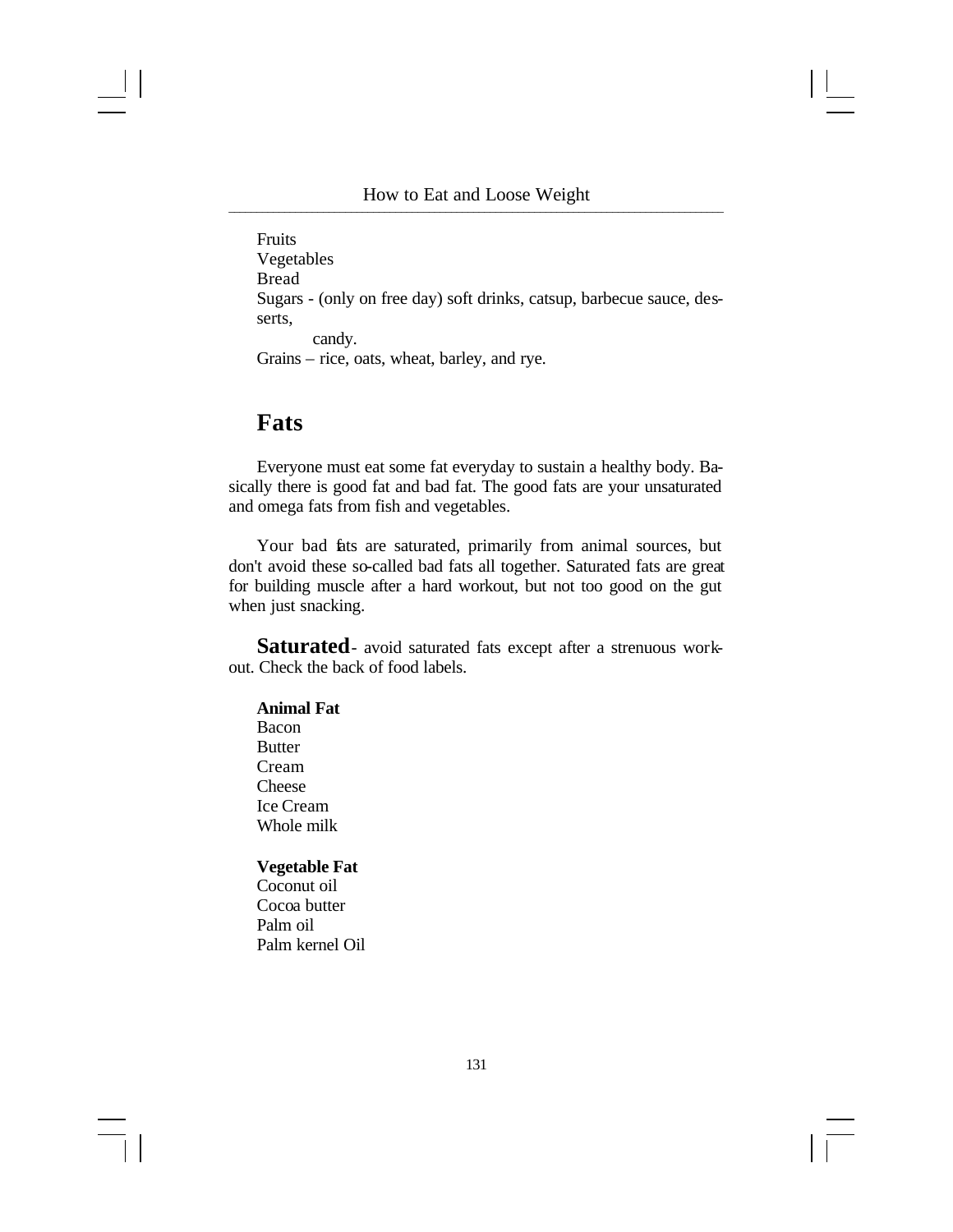**Unsaturated** - 2 - 3 table spoons on salad if desired. Eat foods with unsaturated fats. Check the back of food labels.

#### **Vegetable oils**

Canola **Olive** Flax Pumpkin seed Safflower Sesame Sunflower Soybean Walnut Wheat germ Wheat sprouts

Regular Italian dressings and oils are good for you.

#### **Breakfast ideas.**

Balance Bar<sup>TM</sup> with a big glass of room temp water - that's all

2 eggs - any style 2 slices of multi-grain toast (dry) 1 /2 cup low-fat cottage cheese

5-eggs (1 whole egg, 4 whites) 1 1/2 cups cooked oatmeal 1/2 cup skim milk 8 ounces water, decaf coffee, or unsweetened, decaf tea

6-eggs (2 whole eggs, 4 whites) or 1 cup low-fat cottage cheese 2 slices of toast or 2 pancakes 1 piece of fruit or syrup 8 ounces water, decaf coffee, or decaf tea

In place of 1 slice of bread, you may choose one of the following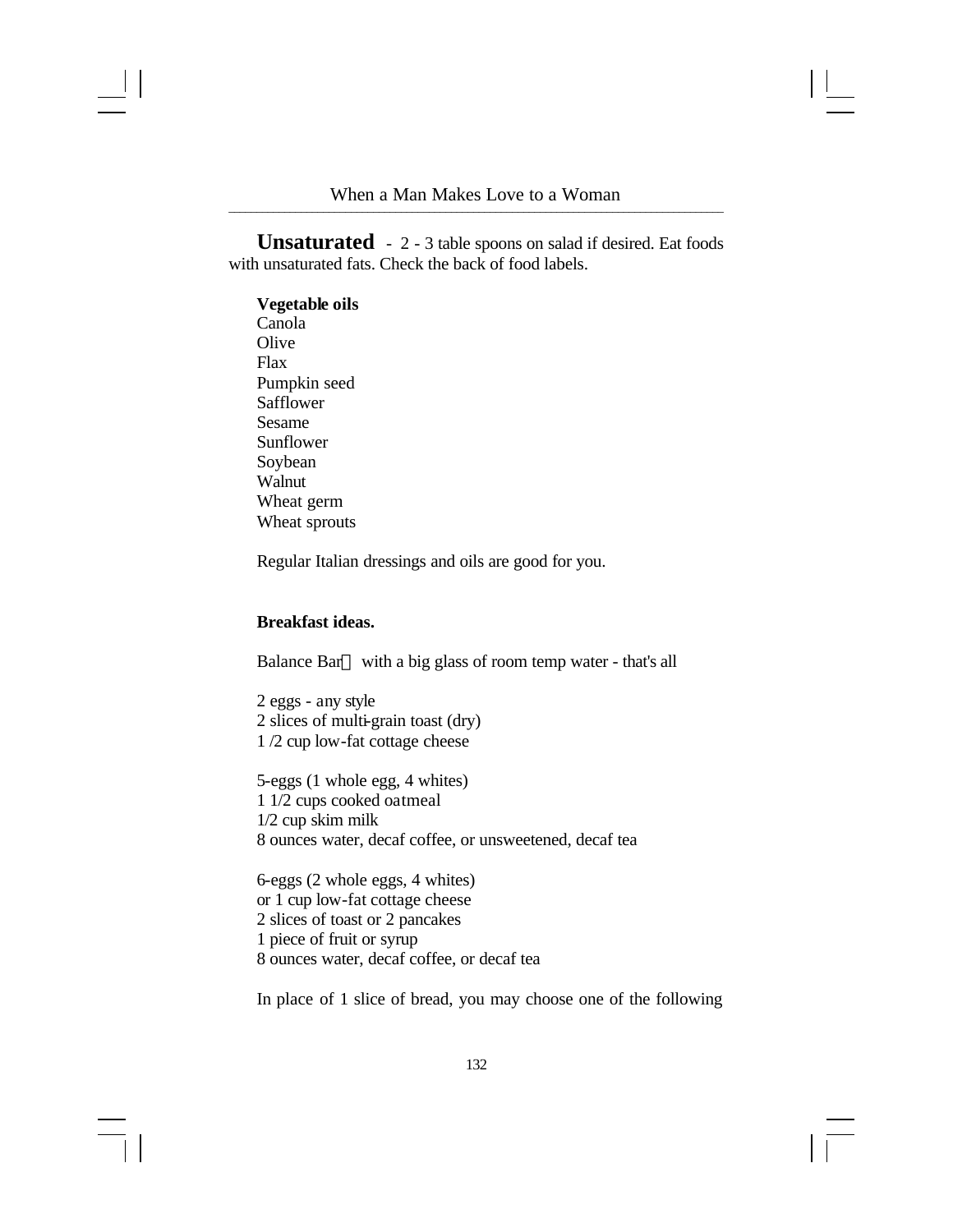with any

meal:

3/4 cup ready-to-eat unsweetened cereal 1/2 cup cooked cereal 1/2 bagel, pita, or English muffin 1 tortilla 1/ 2 cup cooked pasta 1/3 cup cooked rice 1/3 cup cooked beans 1 small potato (3 oz.)

In place of 1 medium egg, select one of the items below at any meal:

1/4 cup creamed cottage cheese or ricotta 1 ounce veal 1 ounce ground beef 4 ounces tofu (soybean curd)

#### **Lunch ideas.**

4 ounces meat with lettuce and tomato

1 whole-grain hamburger bun or 1 pita, pocket

1 piece of low glycemic fruit or salad

a large salad (lettuce, tomato, cucumbers, etc., with 1 tablespoon dressing)

2 ounces chicken, turkey, seafood, or 2/3 cup low-fat cottage cheese 1 piece low-glycemic fruit or a small roll 1 large sliced apple sprinkle with 1 tablespoon granola

4 ounces albacore tuna in water

1 tablespoon canola mayonnaise

2 rye crisp crackers

3 cups spinach lettuce

2 tablespoons Italian dressing

1 peach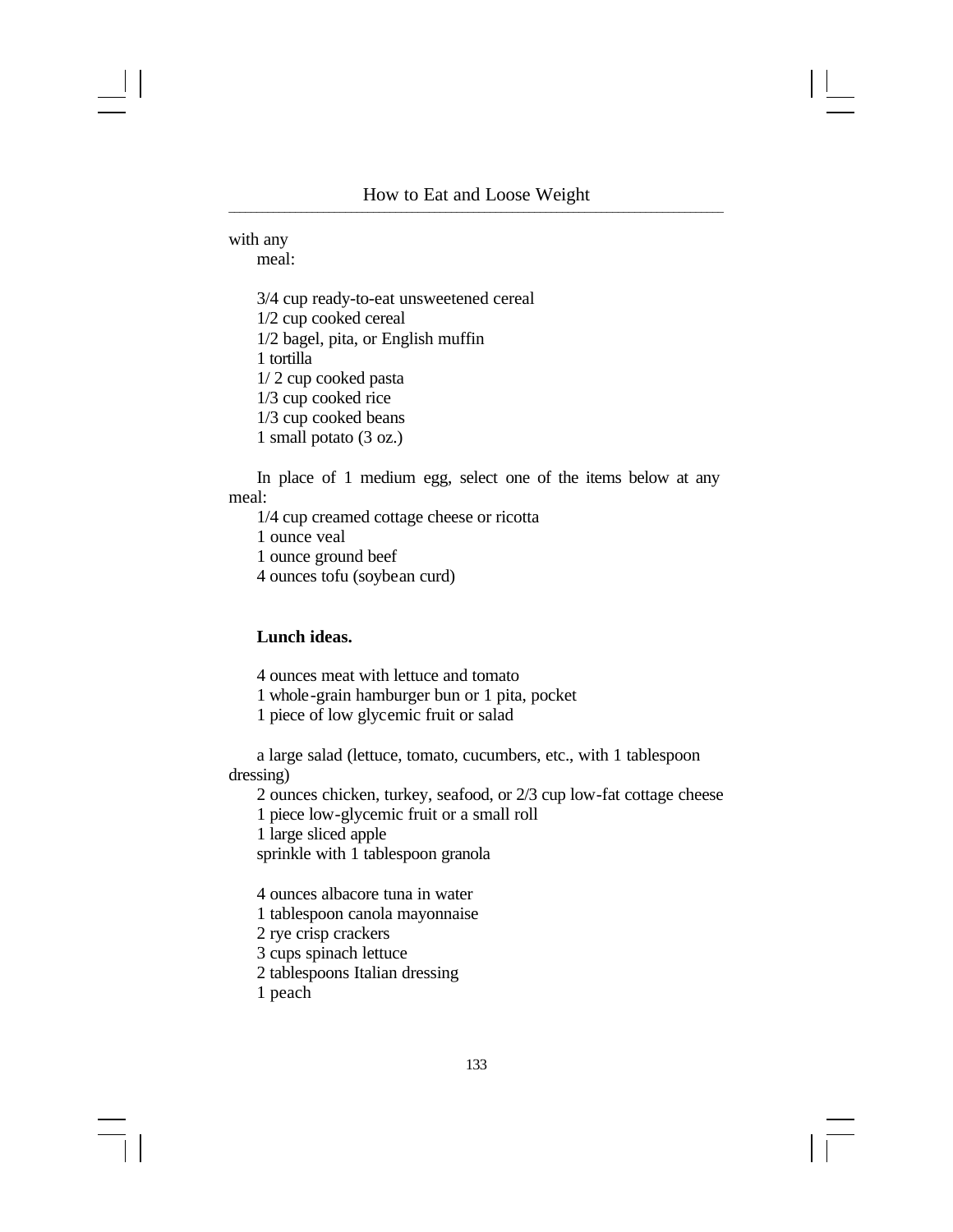The low-glycemic fruits include:

apples, oranges, pears, grapes, grapefruit, plums, peaches, strawberries

Limit bananas and dried fruits.

#### **Dinner ideas.**

6 ounces baked, grilled or broiled fish 2 cups cooked low-glycemic vegetables 1 cup cooked pasta or 3-4 little red potatoes a large dinner salad with 1 tablespoon salad dressing

6 ounces skinned chicken breast or lean beef 1 large baked potato or 1 1/2 cups cooked pasta 1 cup cooked low-glycemic vegetables

6 ounces stir fried meat with soy 1 cup broccoli or snow peas 1 cup zucchini or cabbage 1/2 red or green pepper 1 cup cooked rice mixed with wild rice

Vegetables that may be substituted for one another without affecting the carbohydrate balance of the meal include:

| 1/2 cup cooked green beans          |
|-------------------------------------|
| 1/2 cup cooked asparagus            |
| $1/2$ cup cooked squash             |
| 1 cup raw or 1/2 cup cooked carrots |
| sprouts                             |

 $1/2$  medium artichoke  $1/2$  cup cooked beets  $1/2$  cup cooked greens  $1/2$  cup brussels

#### **Low-glycemic (good) vegetables include:**

Broccoli, eggplant, asparagus, artichoke, zucchini, cabbage, lettuce, Brussels sprouts, cauliflower, green beans, cucumber, celery, spin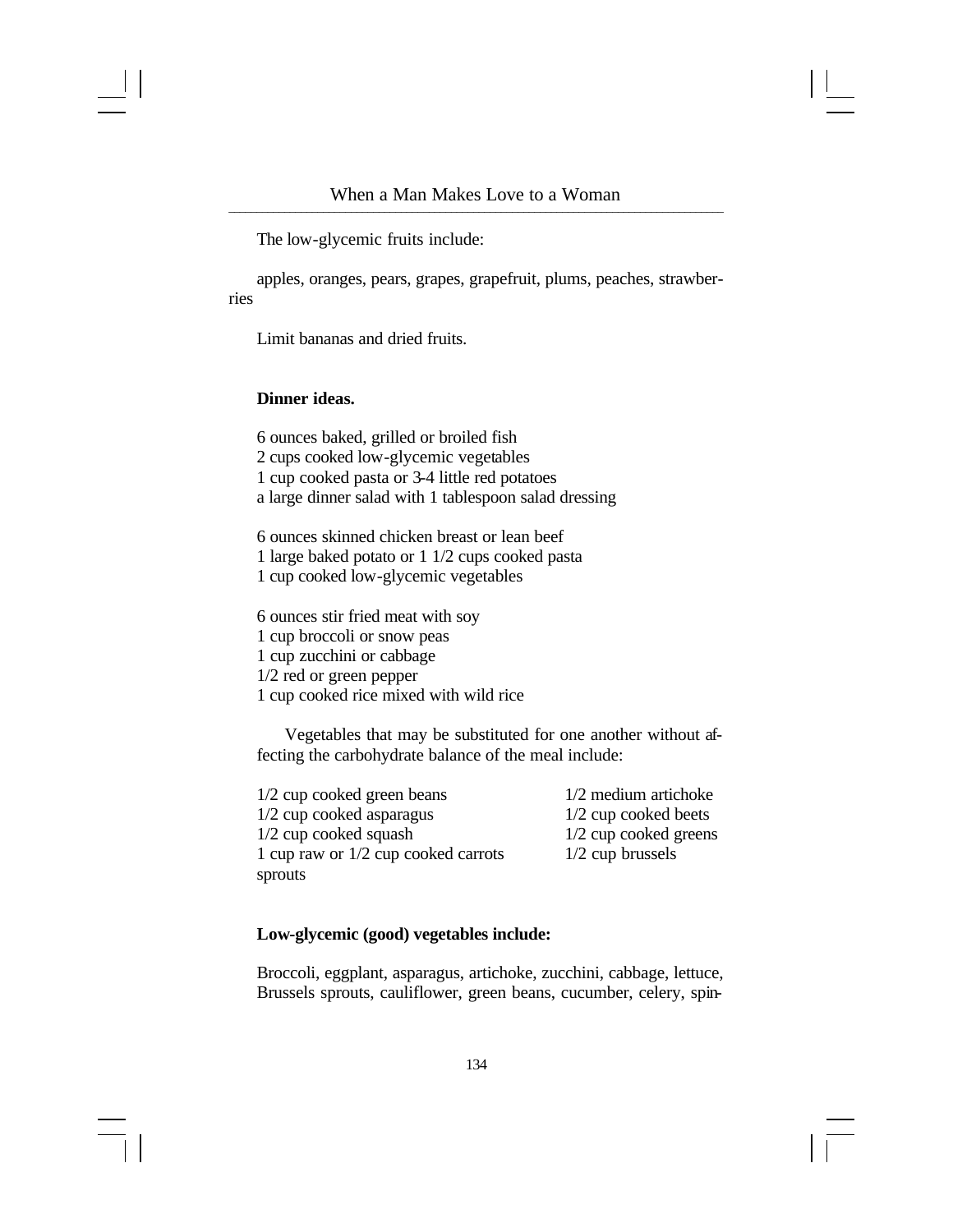ach, tomato, sweet potatoes (no sugar added).

Limit carrots, corn, potatoes (French fries) and peas.

#### **Low-glycemic (good) fruit include:**

Strawberries, peaches, apples, blackberries.

Limit cranberries, grapes, bananas, oranges, and pineapples.

Limit Gatorade<sup>TM</sup> and similar drinks unless you are highly active and sweating.

| One tablespoon of salad dressing has the same fat value as: |                              |  |
|-------------------------------------------------------------|------------------------------|--|
| 1 tablespoon butter                                         | 1 tablespoon sunflower seeds |  |
| 5 large or 10 small olives                                  | 1 tablespoon cream cheese    |  |
| 10 large or 20 small peanuts                                | 1/8 medium avocado           |  |
| 6 whole almonds                                             | 2 tablespoons shredded coco  |  |
|                                                             | nut                          |  |
|                                                             |                              |  |

2 whole walnuts

For a low-glycemic dinner, try the following: 4 ounces chicken or lean protein or 6 ounces fish 3 cups low-glycemic vegetables 2 servings fruit (except bananas or dried fruit)

#### **Lean proteins include:**

Skinned turkey, skinned chicken, low-fat cottage cheese, veal chops, roasts, egg whites, all fresh and frozen fish, tuna canned in water, venison, lean pork, beef (USDA Select or Choice grades, such as round, sirloin, or flank)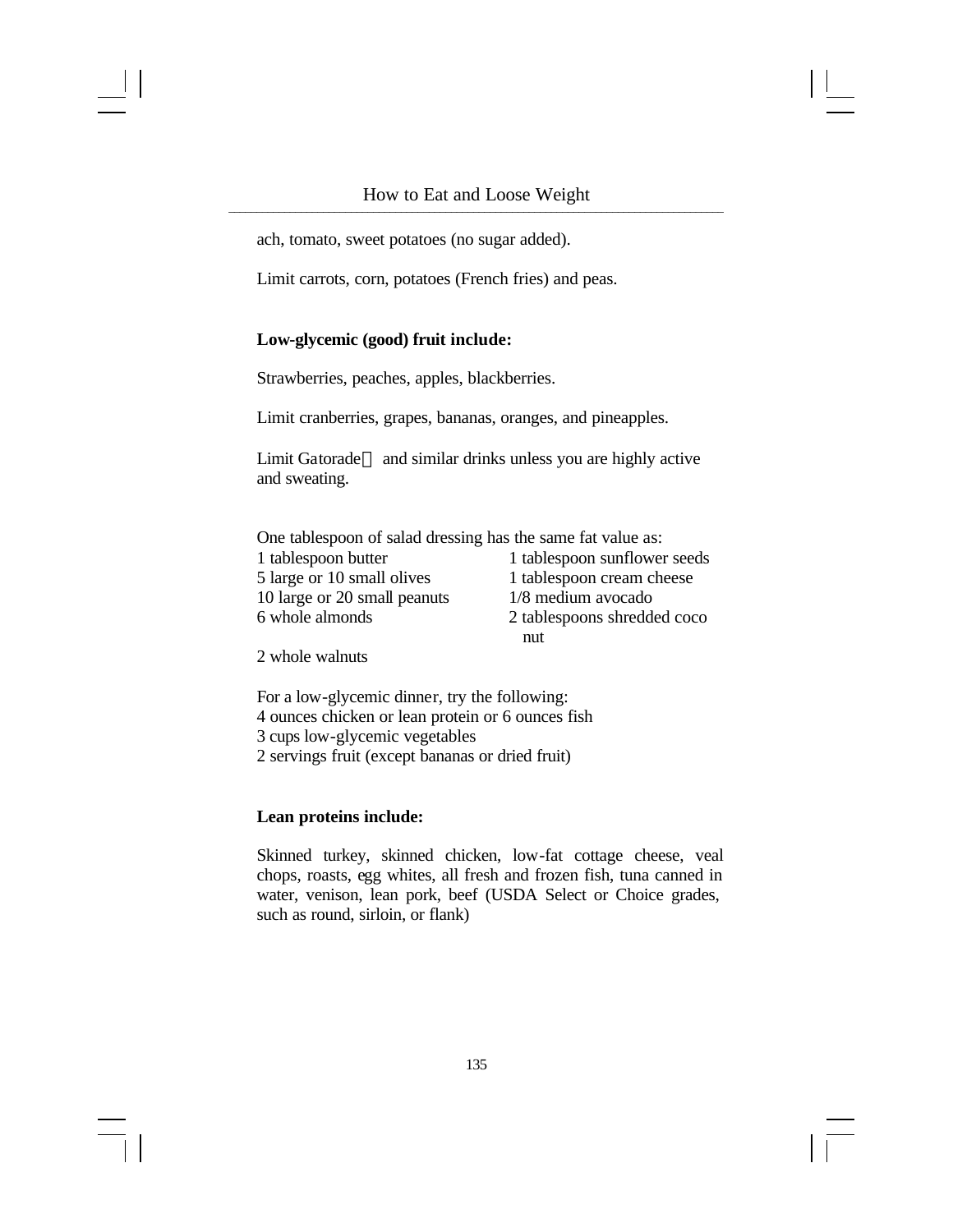## **Snacks**

1 plain low-fat yogurt 1/3 cup low-fat cottage cheese with 1 apple, 1 orange, 1 pineapple ring, or 2 crispbread 1 high-protein muffin (male with soy protein or whey)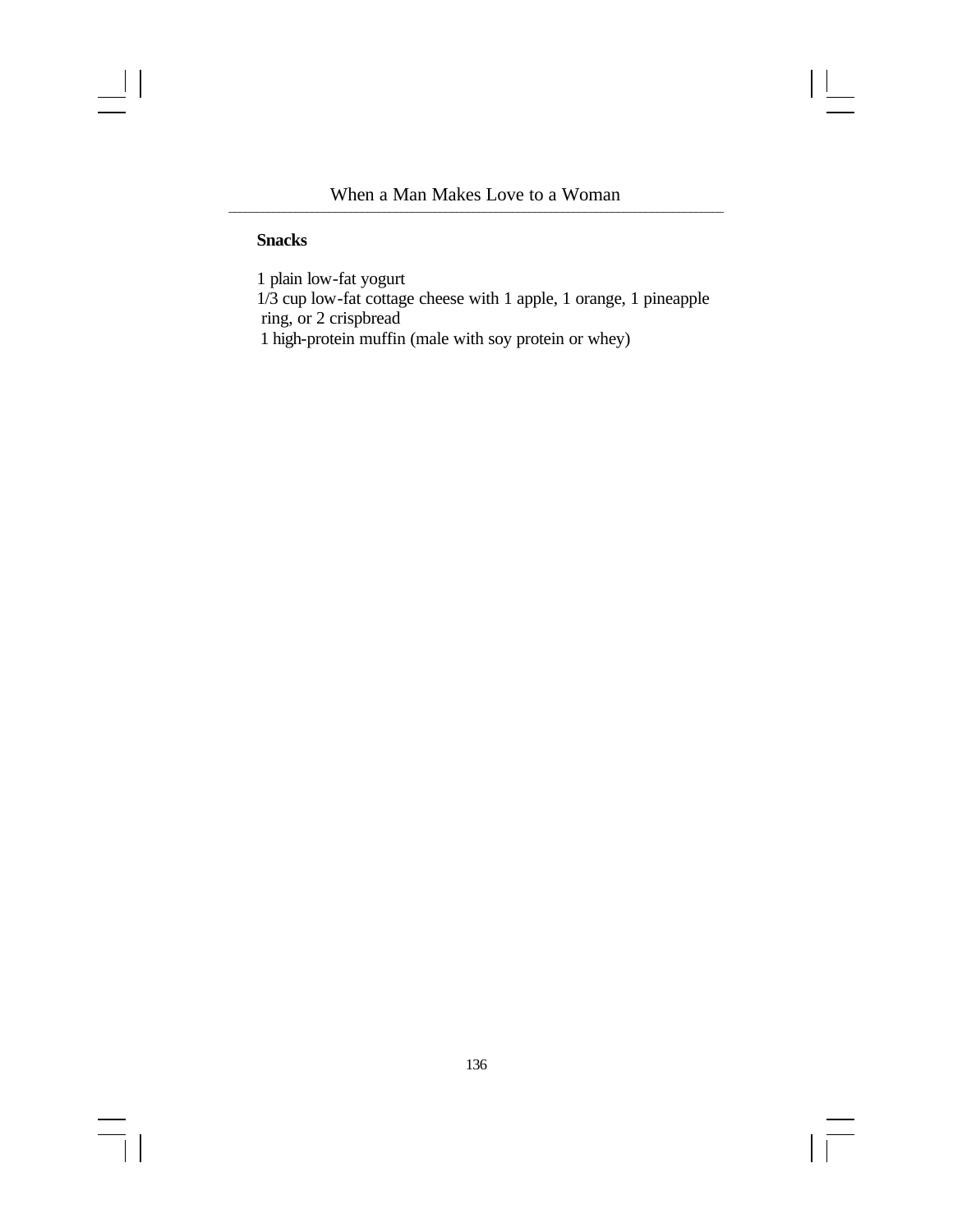## **Workout Bonus**

 Your body was made to perform manual labor. Pulling, pushing, carrying, walking, running, gathering, climbing, hunting…just plain work and play. As we partake in any physical activity, our brain releases the appropriate endocrines and other chemicals that help keep us balanced and give a sense of well being. It is true that exercising will make you feel better and you should use that to your benefit, but most of us sit behind a desk or have sediment jobs that do not require any type of manual labor and on the weekends some of you would rather sit in front of the TV than get outside and do something. So those of you who have inactive lifestyles will have to do something to simulate physical activity at least every other day.

If you are not interested in lifting weights, I suggest finding an activity that you can do at least twice a week and get a good workout.

| Aerobics              | <b>Rock Climbing</b>     | <b>Volley Ball</b> |
|-----------------------|--------------------------|--------------------|
| <b>Basket Ball</b>    | Skateboarding            | Walking - at least |
| <b>Biking</b>         | Skimboarding             | 20 min at a        |
| Boxing                | Snow and Water Skiing    | fast pace.         |
| Hiking                | Soccer                   | 45-60 min          |
| Hockey                | Sprinting                | is opti-           |
| Ice Skating           | <b>Stationary Biking</b> | mum.               |
| <b>Inline Skating</b> | Surfing                  | Windsurfing        |
| Jogging               | Swimming                 |                    |
| Kick Boxing           | Tennis                   |                    |
| Racket Ball           | <b>Touch Football</b>    |                    |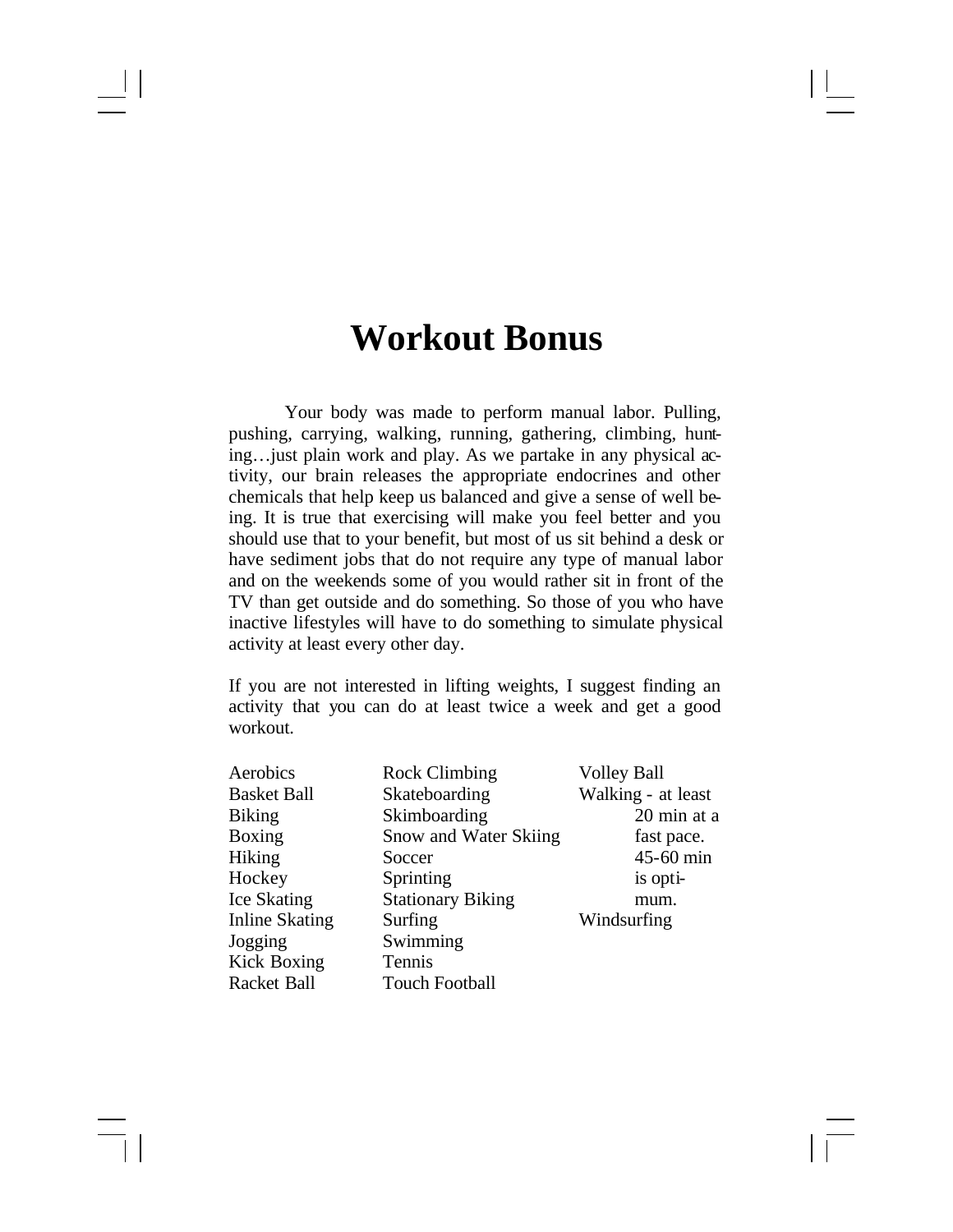Sprinting - Start with one 15 second sprint. Add 5 seconds a day until you can complete three 1-min. sprints. Always warm up with a couple of "50% effort" sprints first, then stretch before and after your full sprint. This is a great way to burn fat and get in shape.

### **Weight Lifting 101**

**Free weight - anything not connected to a machine or cable. Dumbbells, barbells.**

**Barbell** = interchangeable weightlifting bar.

**Dumbbell** = one-handed weightlifting bar.

**Nickel**  $=$  5 lbs.

**Dime**  $= 10$  lbs. **Quarter** =  $25$  lbs.

**Plate** = usually referred to as a 45 lb. weight.

**Machine or cable =** contraption used to lift weight.

**Isolation** = exercise that isolates a primary muscle or muscle group.

**Synergistic** = exercise that incorporates a secondary group of muscles with the primary group.

**Rep** = repetition, the act of performing one complete movement of a particular motion.

**Rep out** = performing an exercise until muscle exhaustion or failure.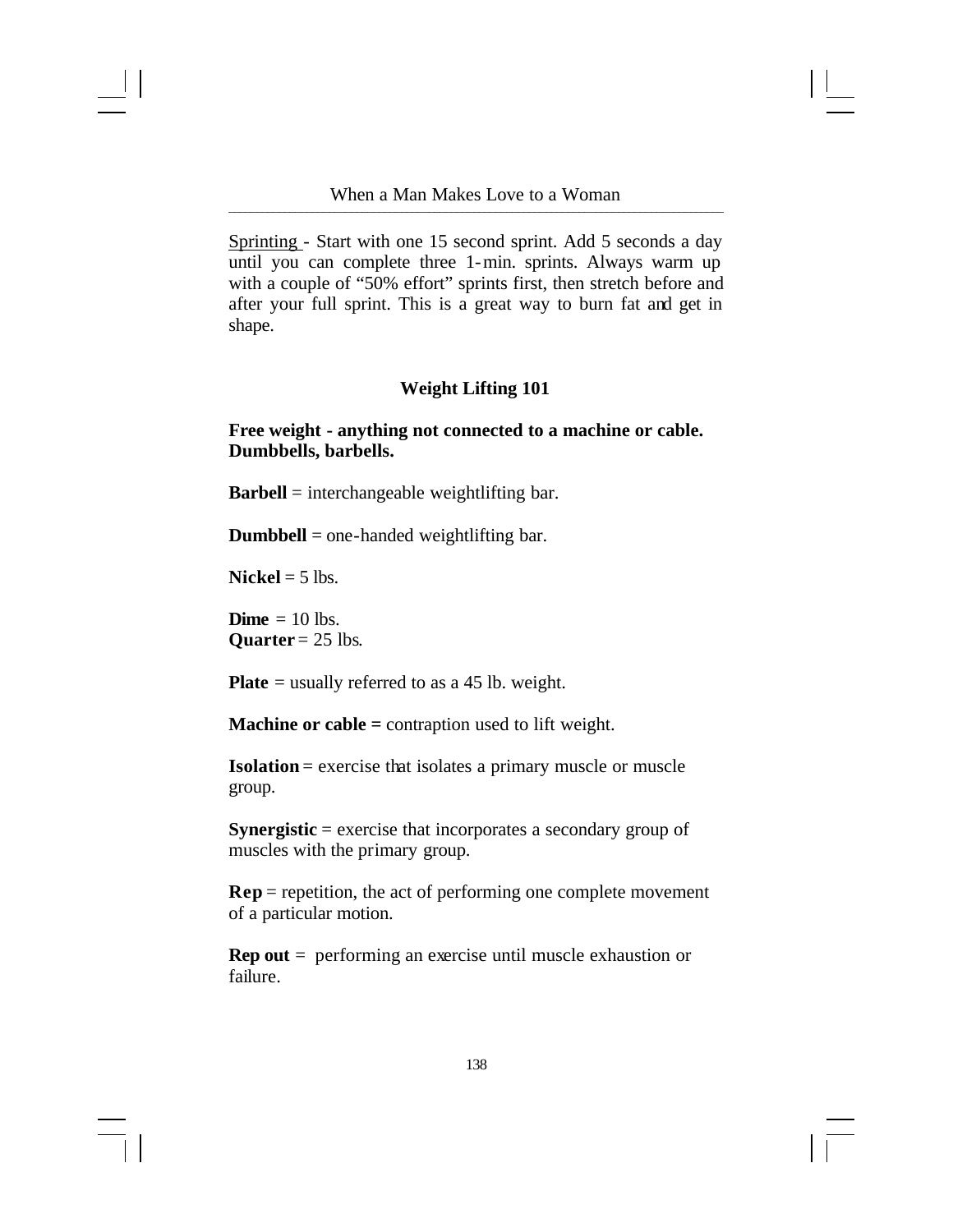**Set** = two or more reps together make a set.

**Warm up** set(s) = set performed to warm-up the muscles and get the blood flowing.

**Working set** = set performed to break down muscle tissue to induce muscle growth.

**Failure** = total muscle exhaustion, last rep usually incomplete.

**Cycle** = two or more sets make a cycle.

**Super set** = immediately performing another set of an opposing muscle group or the same muscle with a different weight or movement.

**Negative** = resisting the force of a weight or movement. Usually very slow.

**Spot** = watching or assisting another while performing an exercise to avoid injury and/or to attempt forced reps or negatives.

**Lift off or Bump** = Help with the first rep of a set usually after the lifter signals by a count or head nod.

**Work for it** = minimum assistance, making the lifter do most of the work.

**Rack it, take it, that's it**  $=$  signal from lifter to rack the weight with maximum assistance.

 $Max = 1RM$  or 1 rep max. The maximum weight one can lift in one complete rep.

**Max out** = performing the maximum amount one can lift for one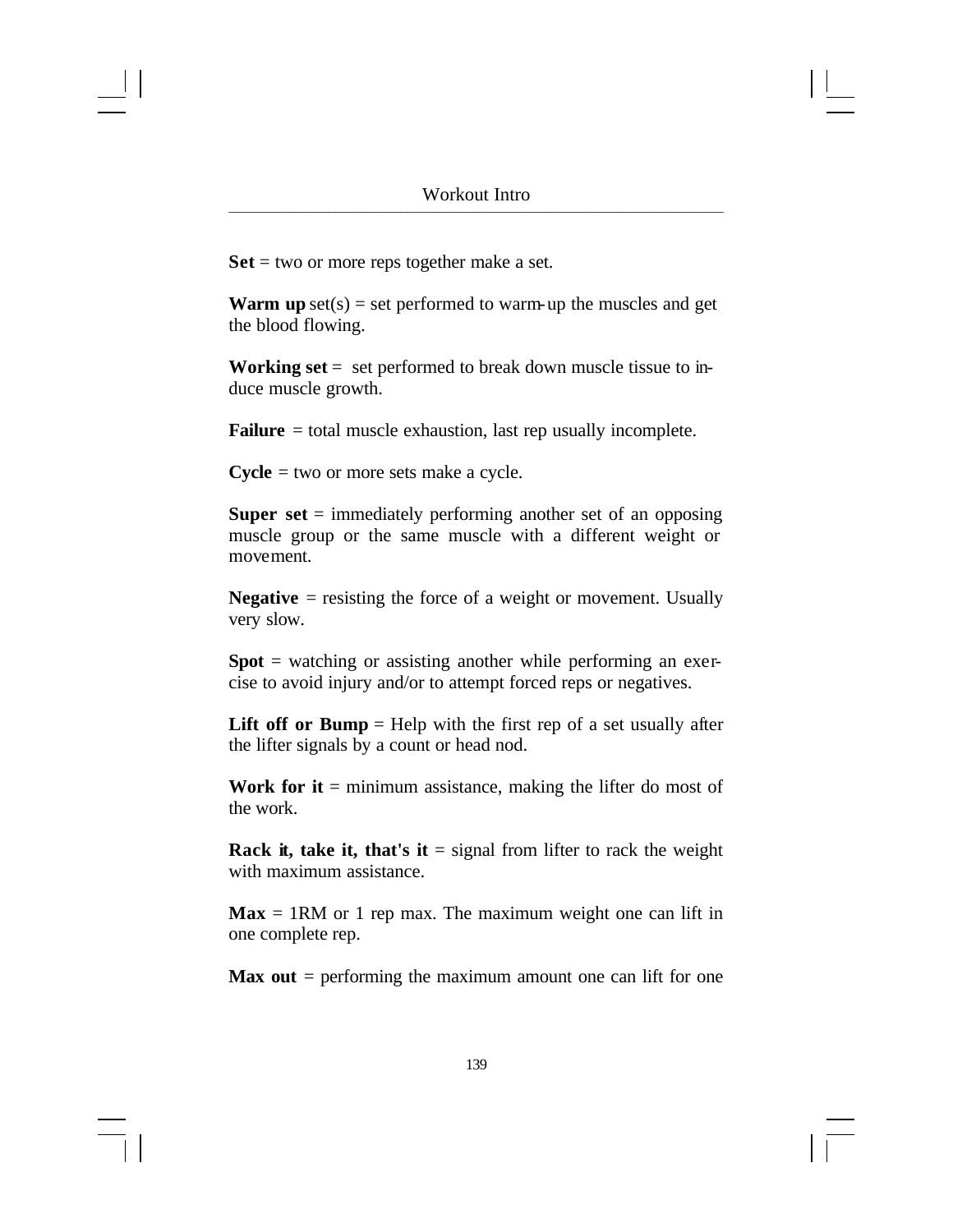repetition.

**Burn out** = performing one or several sets with lighter weight and higher reps after a working set.

**High intensity** = performing to failure. Sometimes referred to as "heavy day".

**Light intensity** = performing close to failure. Sometimes referred to as "light day".

Rules:

- 1. Warm up.
- 2. Always perform each exercise with complete control, never slinging or swinging the weights.
- 3. Do not hold your breath.

## **Gym Etiquette**

- 1. Wear athletic briefs so your manhood doesn't hang out of your shorts.
- 2. Wipe the sweat of the bench or machine with a towel.
- 3. Put your weights back on the rack.
- 4. Always ask if you can "work in" with someone using a machine you would like to use. Usually they will be willing, but some people are jerks. As long as you ask, just work in anyway.
- 5. Do not drop your weights when completing an exercise. Even if the "meatheads" are doing it, it draws unnecessary attention.
- 6. Reframe from wearing heavy cologne. Save it for your woman.
- 7. Follow the dress code of your facility.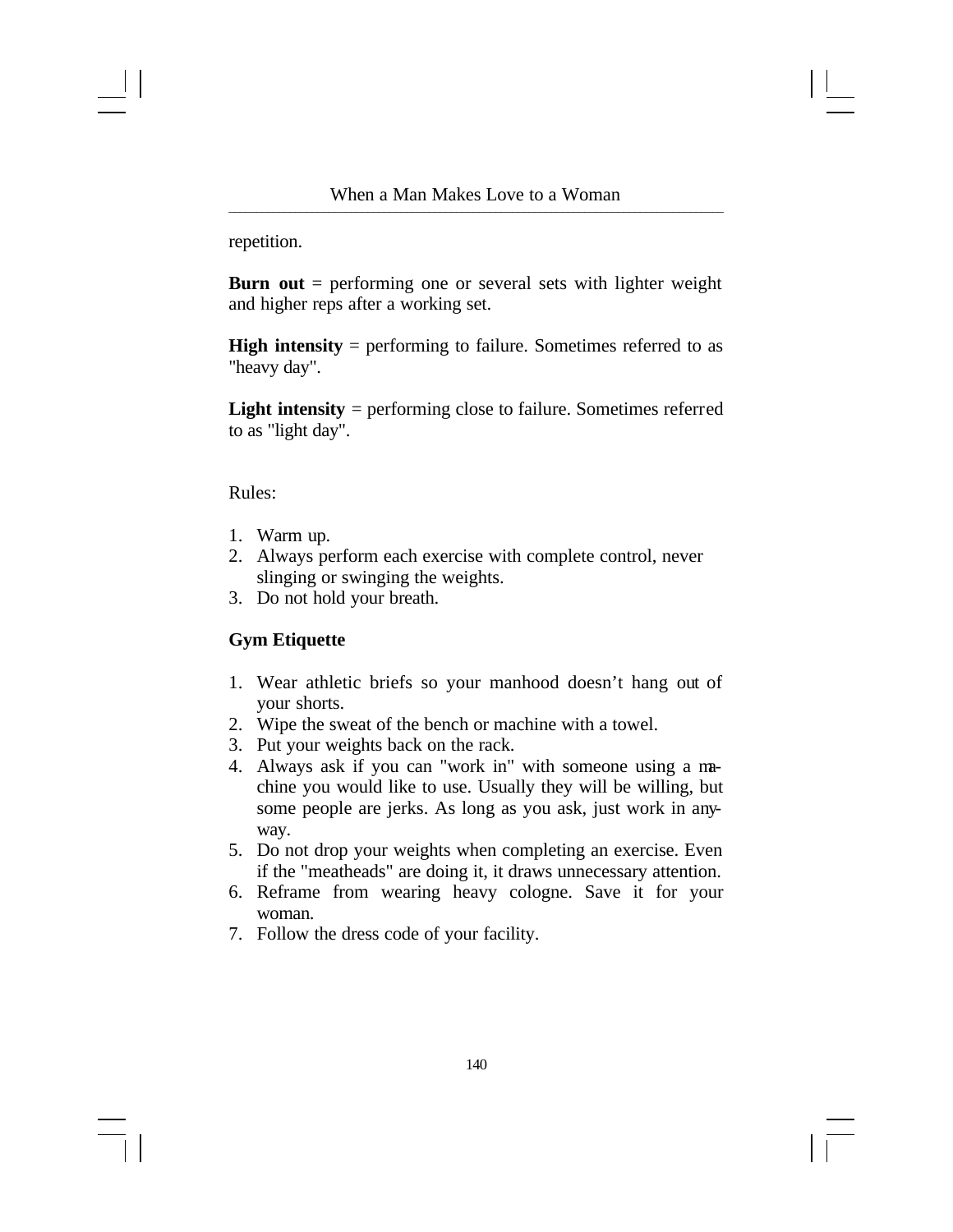## **Starters program**

8-15 reps per set

**Exercises -** use smooth reps on all exercises, never swinging the weights.

**Bench Press** – Use a wide grip.

Works chest, triceps, shoulders, forearms, some back and some stomach.

**Lat Pull Down** – use an underhanded grip about shoulder width. Squeeze your biceps and back muscles as you pull the bar down to your collarbone. Let the bar up smoothly.

Works outer back muscles, biceps and forearms.

**Upright Row**– Use a barbell or cable pull with short bar. Grip – 1-2 thumbs length apart. Pull weight up smoothly to your neck and let it down smoothly.

Works Shoulders, traps, upper back, outer biceps and forearms.

**Squat** - Use slightly wider than shoulder width stance, with toes pointing slightly outward. Your knees should always point in the direction of your toes (avoids injuring the knees, never let your knees bend inward out of line of your toes). Position bar behind your trap muscles. Do not put bar on shoulders or directly behind neck on your spine. If you have never done squats before, start with the bar only (no weights).

Always keep your chin up.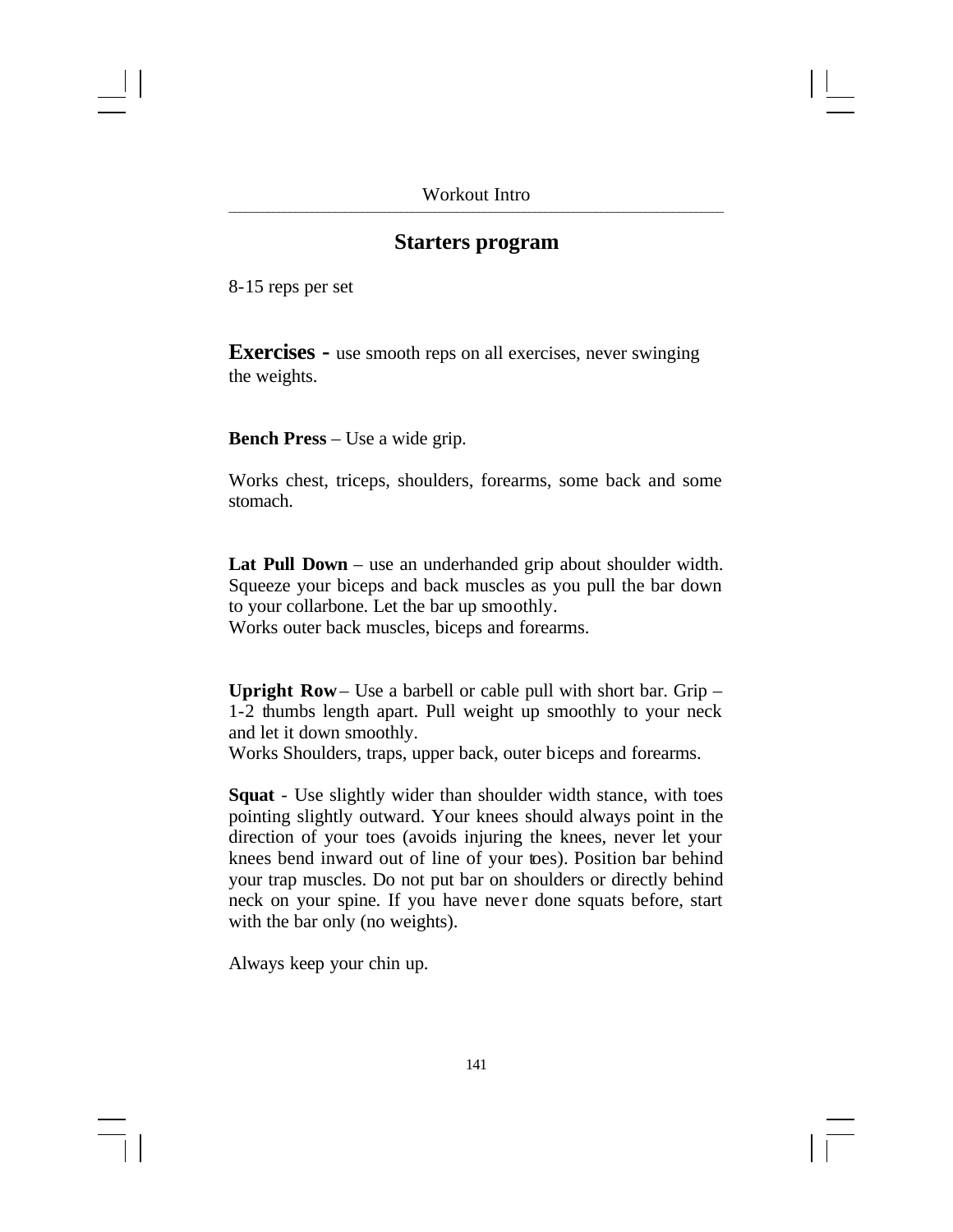Lock your torso as you squat down (do not bend over or let your heels lift off the floor). Do not arch your back too much. Squats can be very difficult at first. Take it slow the first week.

Works thighs, butt, back, hamstrings, lower leg and shoulders.

**Leg Press** – (alternative to squats) Use slightly wider than shoulder width stance, with toes pointing slightly outward. Your knees should always point in the direction of your toes (avoids injuring the knees, never let your knees bend inward out of line of your toes). Lower weight as low as possible without your tailbone, or lower back, lifting off the seat. Avoid lower back injury, never let your lower back lift off the seat.

**Calf Raises** – Hold on to something stationary without pulling or cheating. Stand up on your toes moving up and down smoothly. Squeeze at the top of each movement. Do not use weights. Do as many reps as you can, up into the 100's if you can do it.

Works lower leg.

**Leg Curl Machine** – Do not swing the weight. Curl the weight as far as possible to your butt. Let down smoothly.

Works hamstrings.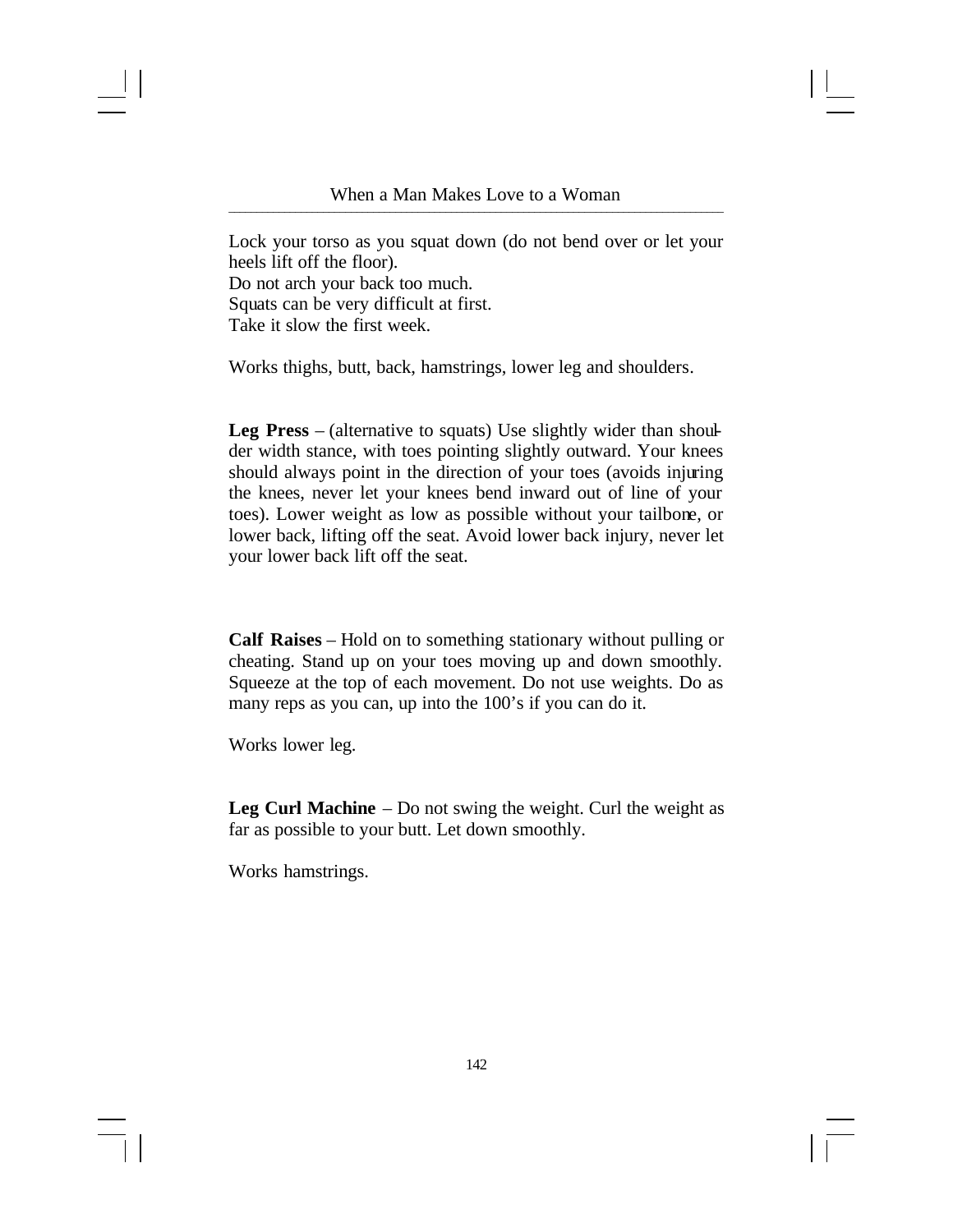# **Beginner Workout**

## **Schedule: 3 days a week**

(Choose one)

- 1. Monday, Wednesday, Friday or Saturday
- 2. Tuesday, Thursday, Saturday or Sunday

#### **First Day**

Warm up on a stationary bike or treadmill for 3-5 min. at a fast to moderate pace. Perform *one set of each* exercise with very light weight. 15-20 reps. Do not try to over do it or try to get sore.

- 1. Bench Press
- 2. Lat pull down
- 3. Upright rows
- 4. Squats or leg press
- 5. Leg Curl
- 6. Calf raises as many as possible

#### **Second and Third Day**

Warm up on a stationary bike or treadmill for 3-5 min. at a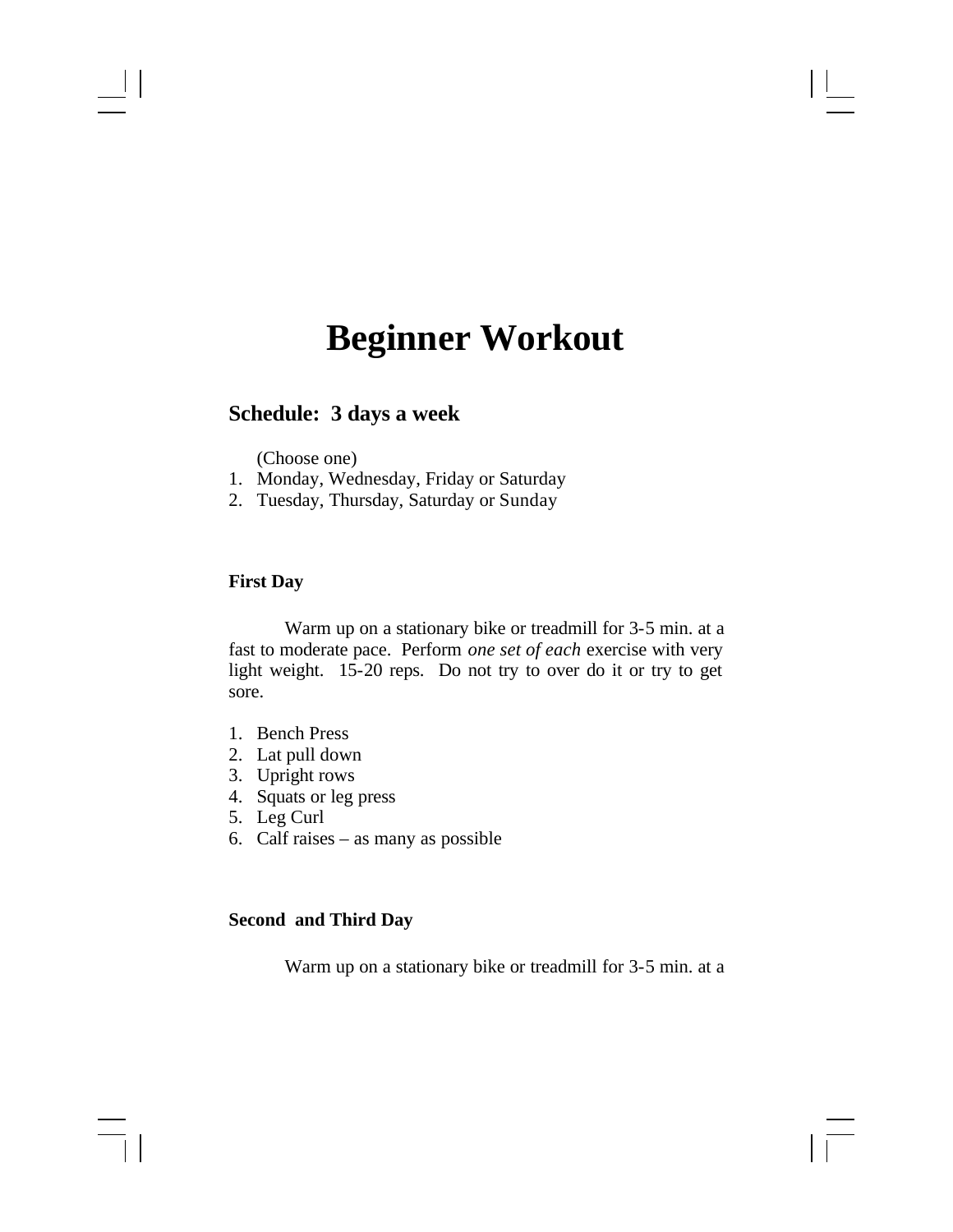fast to moderate pace.

Perform *one set of each* exercise to failure with a weight you can rep out at least ten times. If you perform over 15 reps, add weight, 5 or 10 lbs. on the third day.

- 1. Bench Press
- 2. Lat pull down
- 3. Upright rows
- 4. Squats or leg press
- 5. Leg Curl
- 6. Calf raises as many as possible.

## **Next Eight Weeks**

Choose the body part you think needs the most shaping and do the exercises in that order. For instance, if you think your legs need the most work, start with squats.

Perform *2 sets of each exercise* to failure. If you can do over 15 reps of any exercise, add weight.

After eight weeks, take one week off, yet stay active with walking, jogging or any another sport, then continue with the intermediate workout.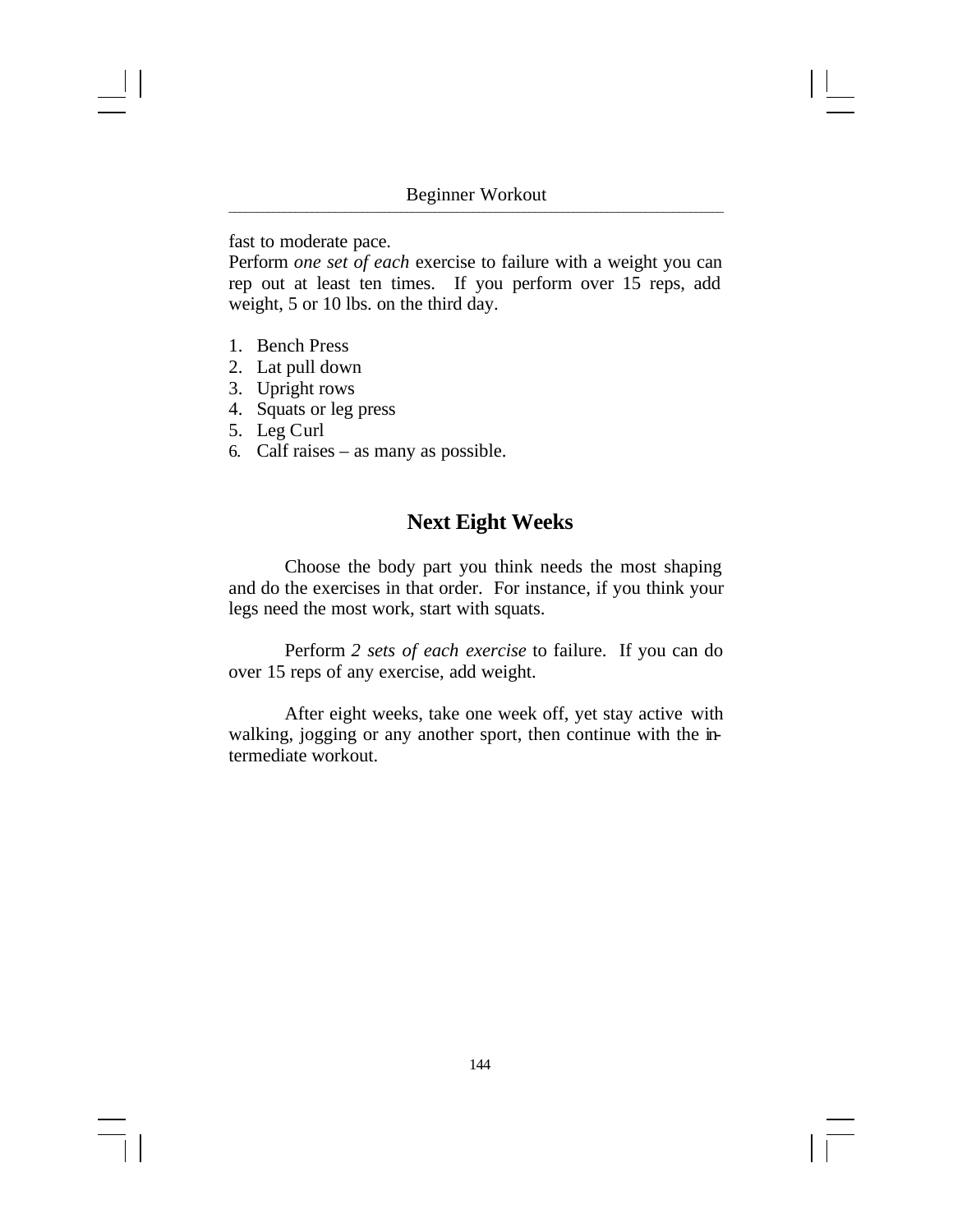## **Intermediate Workout**

#### **Schedule – 4 days a week.**

Ex. Monday, Tuesday, Thursday, Friday. Skip Wednesday, Saturday, Sunday.

Warm up on a stationary bike or treadmill for 3-5 min. at a fast to moderate pace. Perform *three sets of each* exercise to failure. If you perform over 15 reps, add weight, 5 or 10 lbs.

#### **Monday and Thursday – Lower Body**

#### **Squats**

1<sup>st</sup> set - 10 reps with a weight you could perform at least 20 reps with. 2<sup>nd</sup> and 3<sup>rd</sup> set to failure.

> **Leg press** – (after squats, not as an alternative) Three sets of 8-12 to failure.

**Leg Curl -** Three sets of 8-12 to failure.

**Calf Raises -** Two sets to failure. No weights. If you can push out over 150 reps then add weight.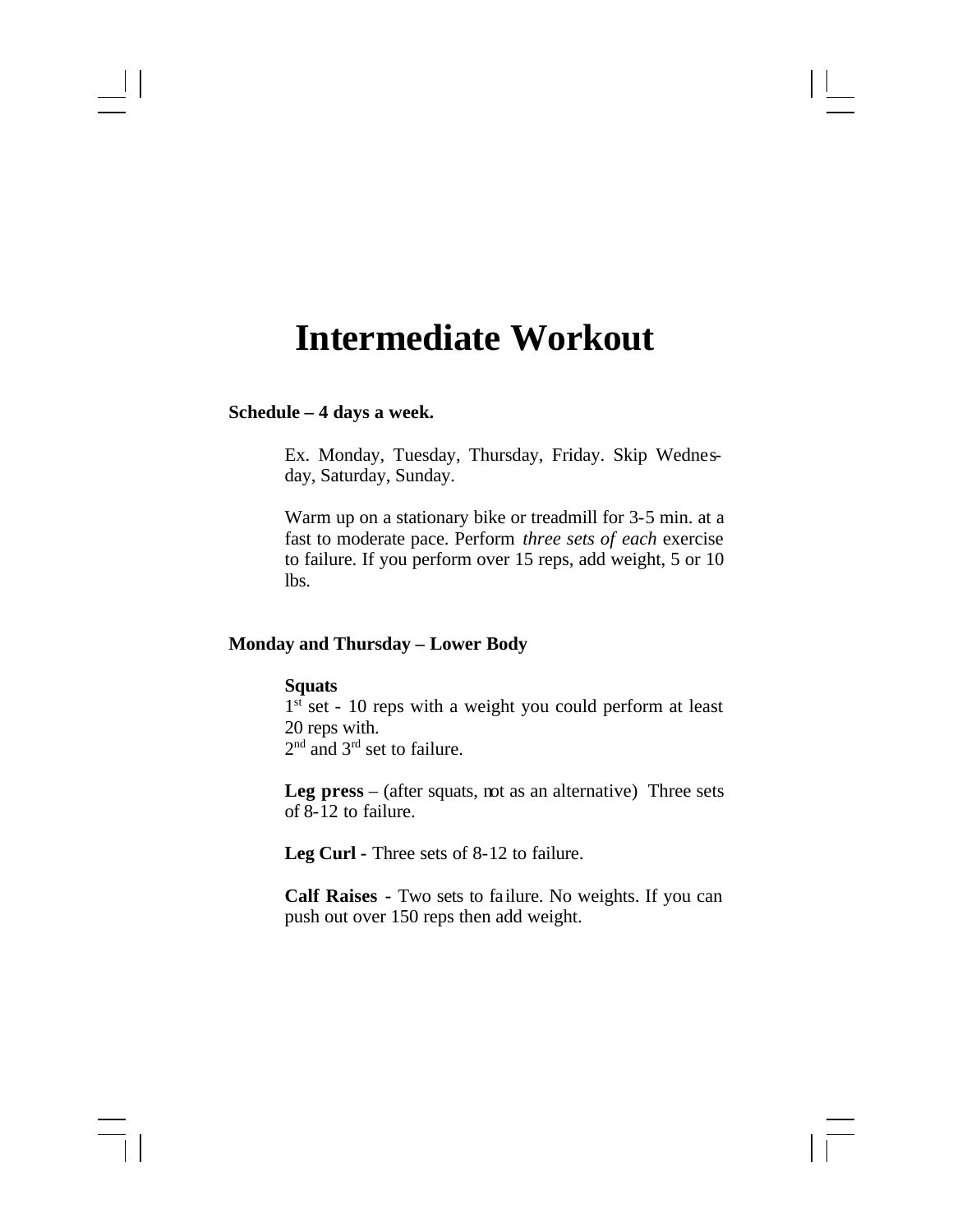#### **Tuesdays and Fridays – Upper Body**

Start with the body part that needs most improvement.

#### **Chest**

**Bench Press** – 1 set of 10 with a weight you can rep out at least 20 times.

3 sets of 8-12 reps to failure. You may have to pull 5 or 10 lbs. after each set so you can get at least 8 reps.

**Incline Dumbbell press** – 2 sets of 8-12 reps to failure.

#### **Shoulders**

**Upright Rows** – Cable or Barbell. 3 sets of 8-12 reps to failure. **Overhead Press** (military press) – Dumbbells, Machine or Barbell. 3 sets of 8-12 reps to failure.

#### **Back**

**Cable Pulldowns** - 2 sets of 8-12 reps to failure. **Low Cable Pulls** - 2 sets of 8-12 reps to failure.

#### **Arms**

**Standing Barbell Curls -** 3 sets of 8-12 reps to failure. **Incline Dumbbell Curls -** 3 sets of 8-12 reps to failure.

> **Standing Overhead Tricep Extension with one Dumbbell**

(French press) - 3 sets of 8-12 reps to failure.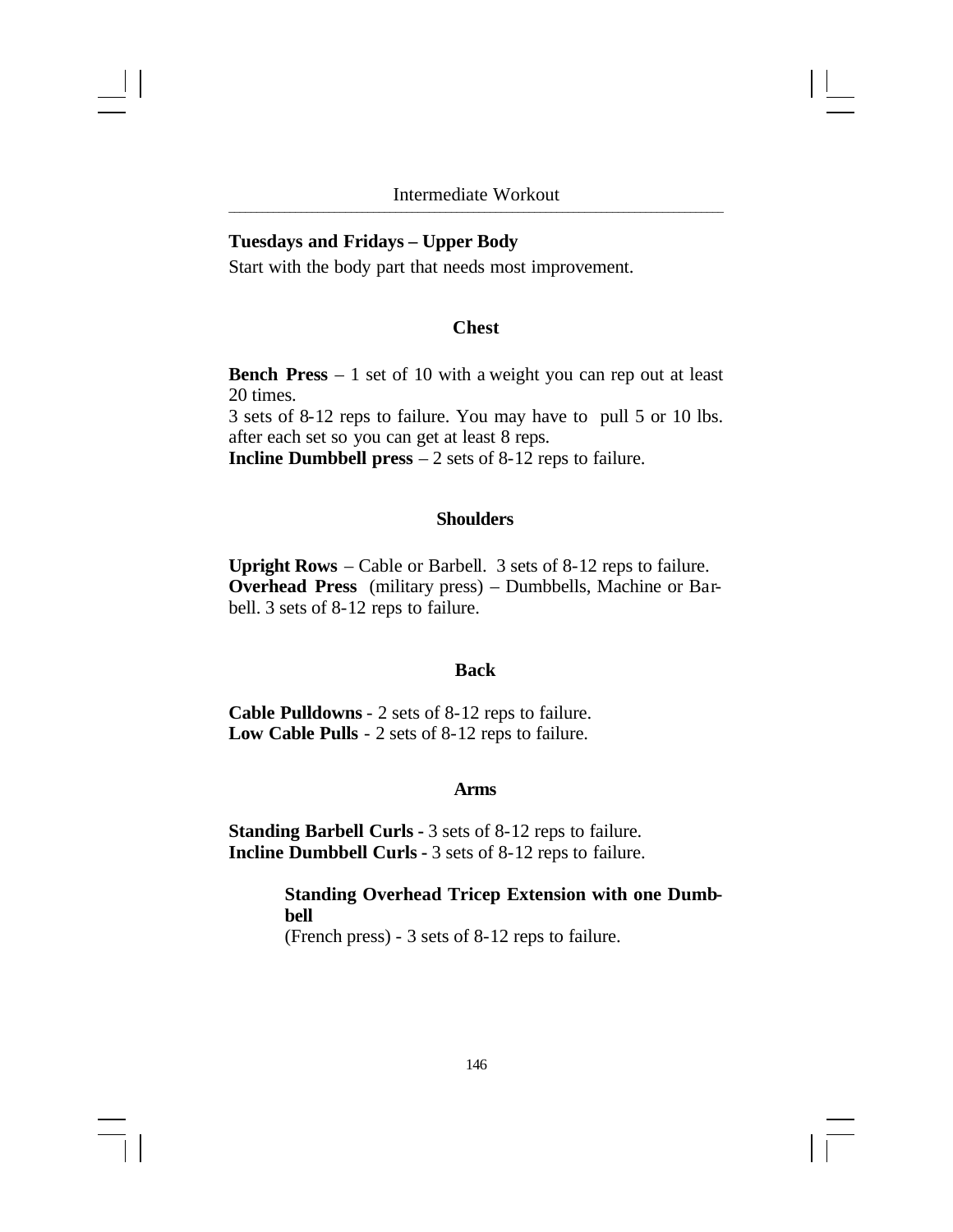# **Advanced Workout**

Warning: Do not attempt this workout unless you have completed 4 weeks of the Intermediate workout. This is a bodybuilding type routine and serious injuries may occur if you are not inshape.

#### **Schedule – 4 days a week.**

Ex. Monday, Tuesday, Thursday, Friday. Skip Wednesday, Saturday, Sunday.

Warm up on a stationary bike or treadmill for 3-5 min. at a fast to moderate pace

## **Mondays and Thursday – Lower Body**

## **Squats**

#### **Warm-up**

-1<sup>st</sup> and 2nd set - 10 reps with a weight you could perform at least 50 reps with.

-3<sup>rd</sup> set - 10 reps with a weight you could perform at least 20 reps with.

 $-4<sup>th</sup>$  set – 6 reps with a weight you could perform at least 10 reps with.

**Working sets** (unless you feel like puking or passing out, you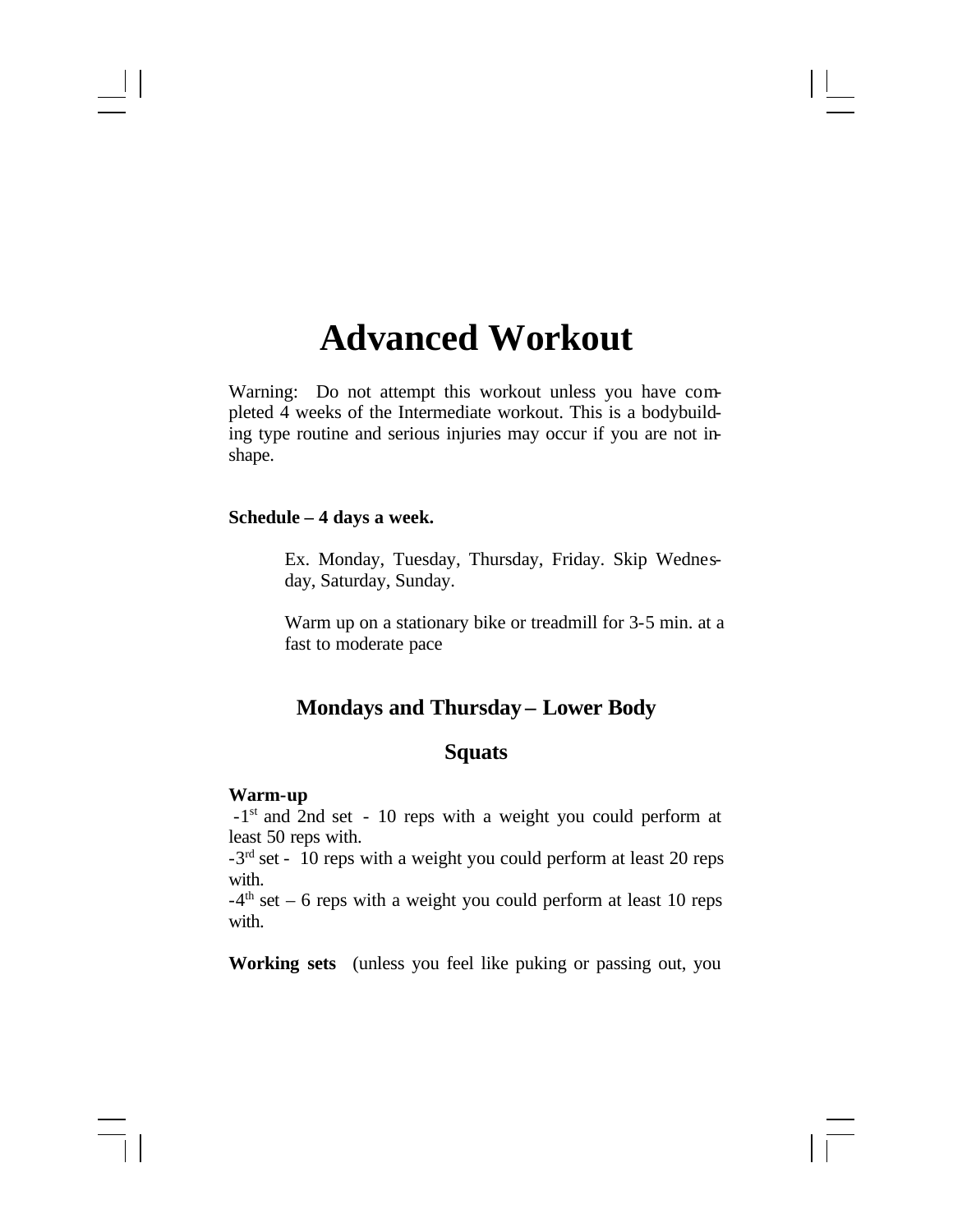are not working hard enough. You may taste a hint of ammonia in your mouth right before you feel like passing out.)

### **1 st Cycle**

Complete as many reps as possible with 90% of your 1RM to failure then immediately do negatives to failure. Without rest, strip off 50% of the weight and continue to failure, immediately do negatives to failure.

### **2 nd Cycle – repeat 1st cycle.**

Example: This is my actual advanced squat routine.

 **4 Warm-up sets**  $2 \text{ sets } x$  135 lbs x 10 reps 1 x 225 x 10 1 x 275 x 6

**Working Sets -** After I am warmed up, I do two cycles for my working sets. (I don't like squatting over 315 lbs., so I do less than 90% of my max but with higher reps. My reps will vary depending on how I feel. I believe squats depend more on your attitude than your strength.)

Cycle  $1 - 1 \times 315 \times 10 - 15$  with negatives. Cycle  $2 - 1 \times 315 \times 6 - 12$  with negatives.

### **Leg Press**

2 sets of 8-12 to failure

## **Stiff legged dead-lift with dumbbells**

(Hamstrings and Lower Back)

Warm-up 2 sets of 10-12 with medium/heavy weight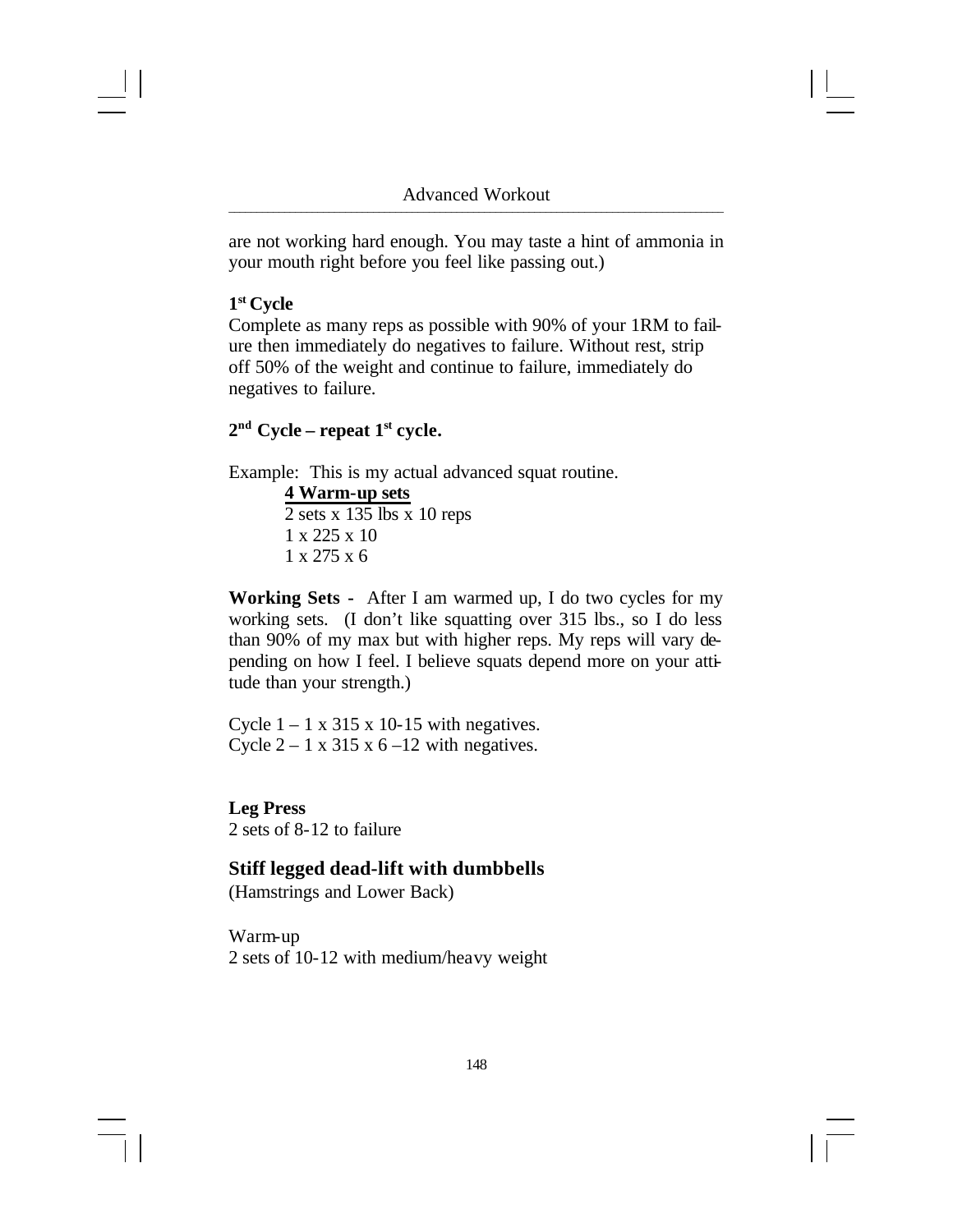Working set 1 set of 8 –12 with heavy weight to failure

#### **Leg Extension**

(If you work hard enough you should not be able to walk normal after completing this exercise. You will need an assistant with the negatives.)

1 set of 8-12 to failure with negatives.

Without rest, strip off 50% of weight and continue to failure with more negatives. (If you are still able to walk normal, repeat the cycle after resting for 3 minutes.)

#### **Leg Curl**

2 sets of 8-12 to failure with negatives.

Without rest, strip off 50% of weight and continue to failure with more negatives. (If you are still able to walk normal, repeat the cycle after resting for 3 minutes.)

#### **Standing Calf Raises**

1 or 2 sets, minimum of 50 reps. (You may not need any weight.)

## **Tuesday and Friday - Upper Body**

(Start on the muscle group that needs the most improvement working in order. Typically, most programs start with chest, shoulders, back, and arms. The following is my program.)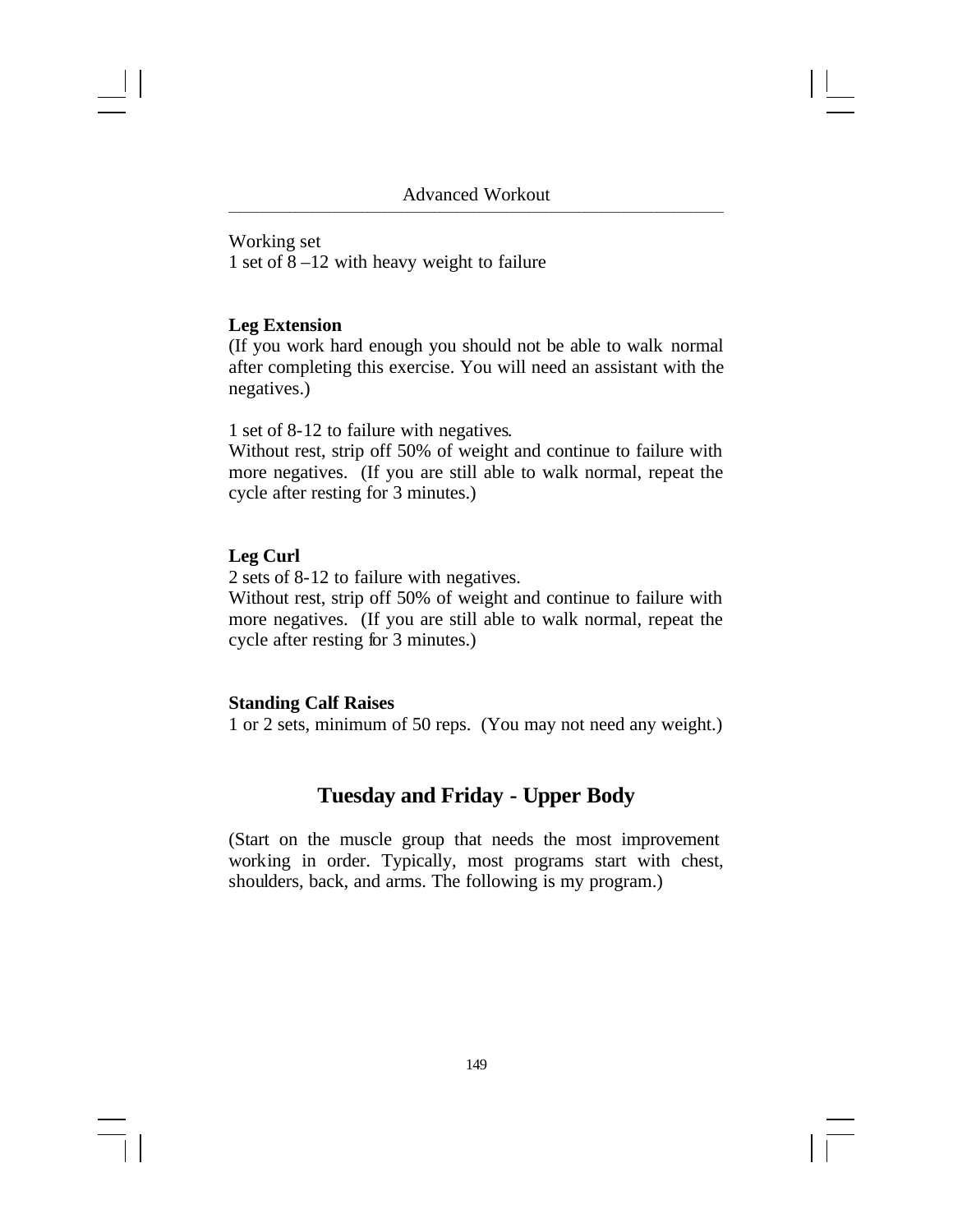## **Chest**

#### **Bench Press Barbell**

Warm-up with light weight. 2 set of 10.

Two cycles - 85% of 1RM to failure with negatives. Without rest, strip 50% off, push to failure with more negatives. Rest 3 min. Repeat cycle.

#### **Incline Dumbbell Press**

Three sets of 8-12 to failure with negatives. After third set, without rest, use 50% of weight and continue to failure with more negatives.

## **Shoulders**

Three sets of 8-12 per exercise. After third set, without rest, strip off 50% of weight and continue to failure with more negatives.

**Upright Cable Rows Behind the Neck Barbell Press Bent Over Dumbbell Flies**

## **Back**

Three sets of 8-12 to failure per exercise. After third set, without rest, strip off 50% of weight and continue to failure with more negatives.

#### **Wide Grip Behind the Neck Pull Down**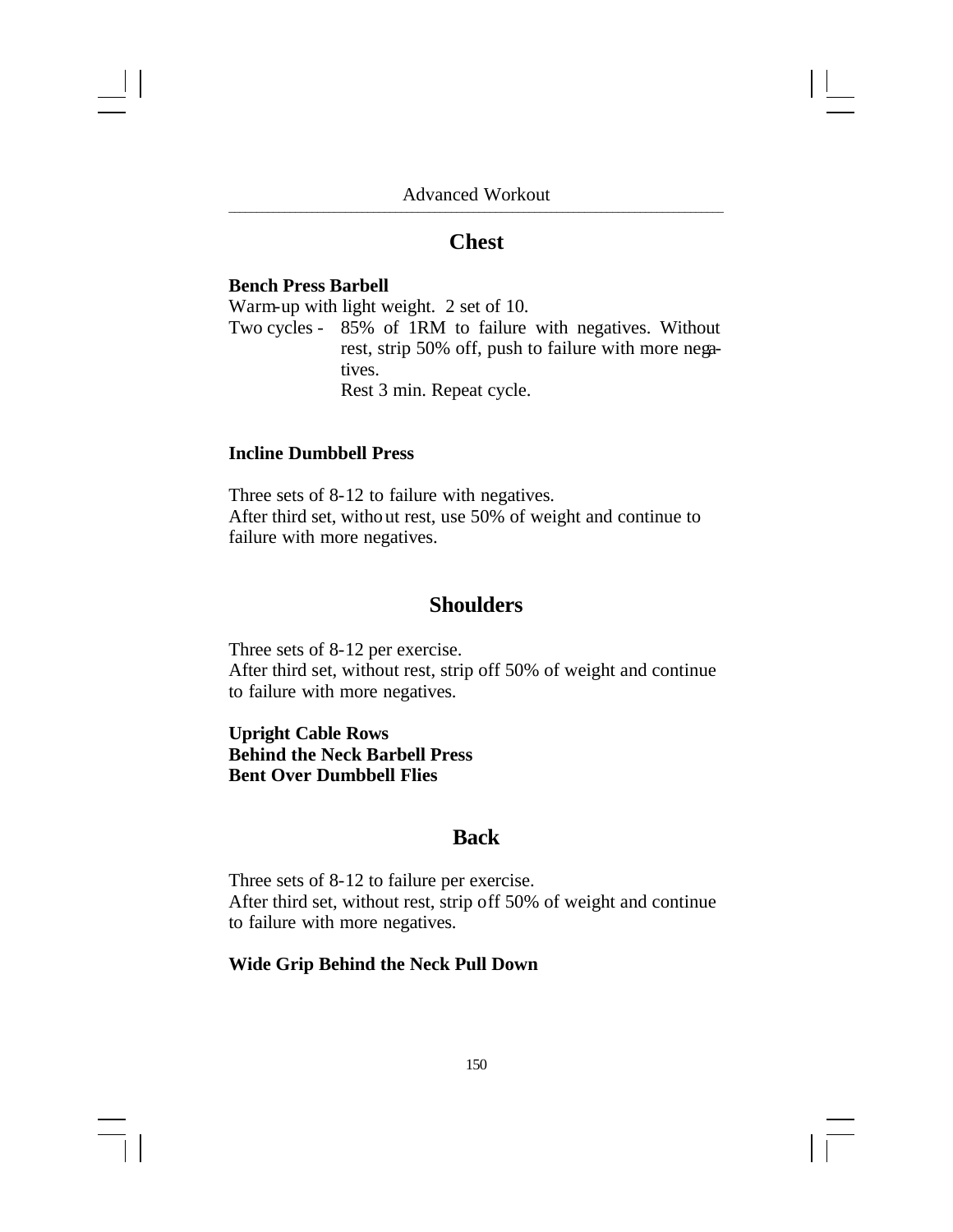#### **Low Cable Pulls**

### **Arms**

#### **Incline Bench Dumbbell Curls**

6 sets – Start with heavy weight of 6-8 reps. Work to failure on each set. Without rest, drop 5 pounds per dumbbell for another set until you finish 6 sets.

### **Preacher Bench Barbell, Machine or Cable Curls**

Three sets of 8-12 to failure. After third set, without rest, strip off 50% of weight and continue to failure with more negatives.

#### **Dips**

Two sets of 8-12 to failure. (Add weight if needed.)

## **Overhead French Tricep Extension** (Use one dumbbell and two

hands) Three sets of 8-12 to failure.

#### **Trice Cable Extension** (Do not let your elbow break a 90° an-

gle.) Three sets of 8-12 to failure.